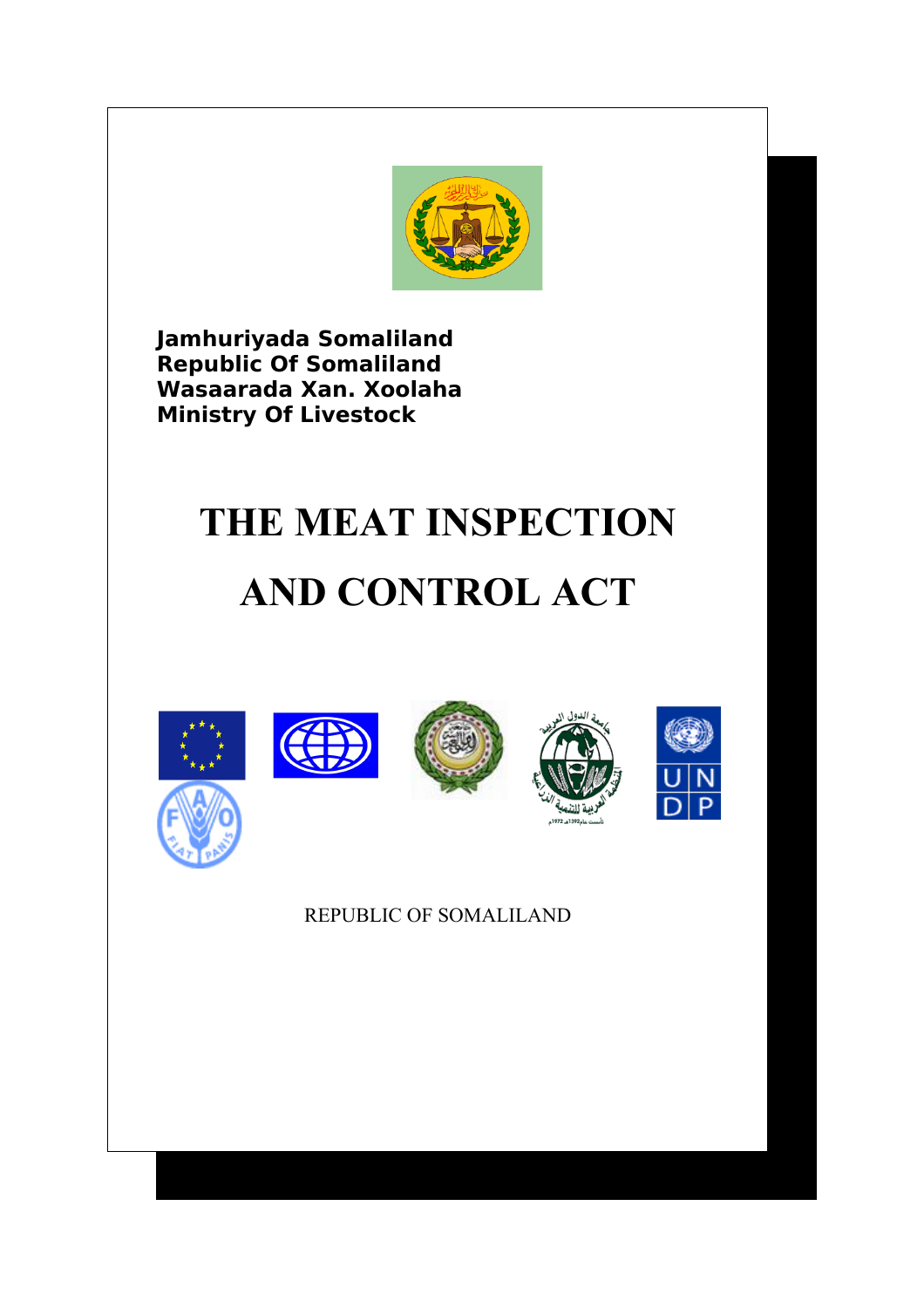# **THE MEAT INSPECTION AND CONTROL ACT**

# **ARRANGEMENT OF SECTIONS**

*Section*

z

# **PART I ―PRELIMINARY**

1―Citation.

2―Interpretation.873

# **PART II — MAINTENANCE OF HYGIENE AND OTHER CONCERNS PRIOR TO SLAUGHTER OF ANIMALS**

- 3―Hygiene relating to primary production
- 4 ―Hygiene of feedstuffs
- 5― Hygiene of the environment
- 6― Hygienic and safe transportation of animals for slaughter
- 7― Hygiene Prior to and During Slaughter

# **PART III —ADMINISTRATION OF THE ACT AND MATTERS RELATING TO LICENCING**

8―Administration

- 9 Application of HACCP Principles
- 10- Record-keeping, Traceability and Food chain information
- 11- Requirement for license to build a slaughterhouse
- 12―Requirement for license to operate a slaughterhouse
- 13―Application for and issuance of license
- 14―Duration, Replacement, etc. of license

## **PART IV — MISCELLANEOUS PROVISIONS**

- 15―Identification of meat to customer
- 16―Categorization of slaughterhouses
- 17―Indemnityof officer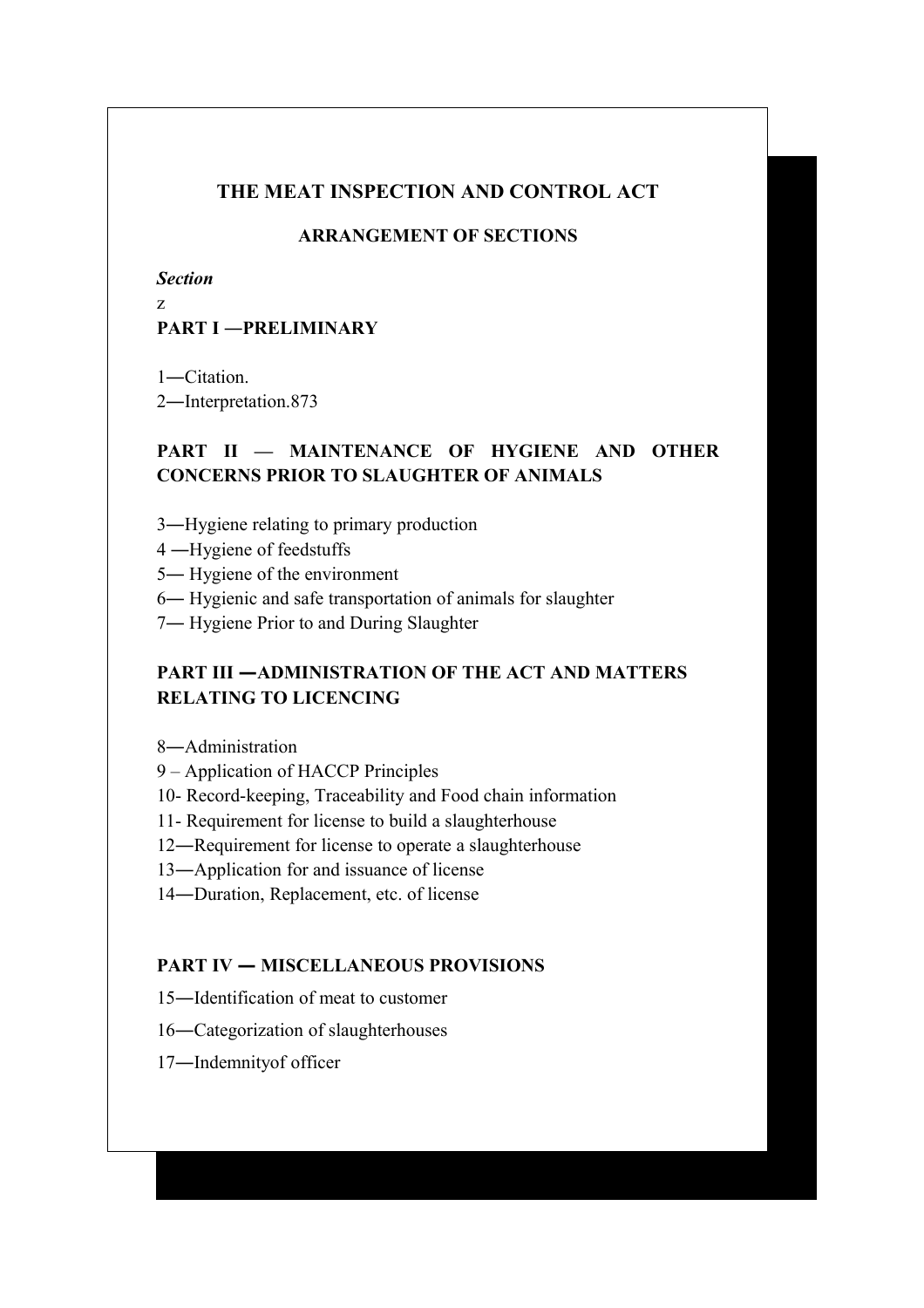18―Power to decree regulations

# **THE MEAT INSPECTION AND CONTROL REGULATIONS**

| <b>SCHEDULE I</b>    | <b>EXPORT SLAUGHTERHOUSES</b>                   |
|----------------------|-------------------------------------------------|
|                      | <b>ANNEX1</b>                                   |
| <b>SCHEDULE II</b>   | <b>LOCAL AND VILLAGE SLAUGHTERHOUSES</b>        |
| <b>SCHEDULE III</b>  | <b>POULTRY</b>                                  |
|                      | <b>ANNEX 2</b>                                  |
| <b>SCHEDULE IV</b>   | <b>TRANSPORTATION OF MEAT</b>                   |
| <b>SCHEDULE V</b>    | <b>MEAT WHOLESALING AND</b><br><b>RETAILING</b> |
|                      | <b>SCHEDULE V I MEAT PROCESSING REGULATIONS</b> |
|                      | <b>SCHEDULE VII MPORT OF MEAT</b>               |
| <b>SCHEDULE VIII</b> | <b>INSPECTION FEES</b>                          |
| <b>SCHEDULE IX</b>   | <b>PRESCRIBED FORMS</b>                         |
|                      |                                                 |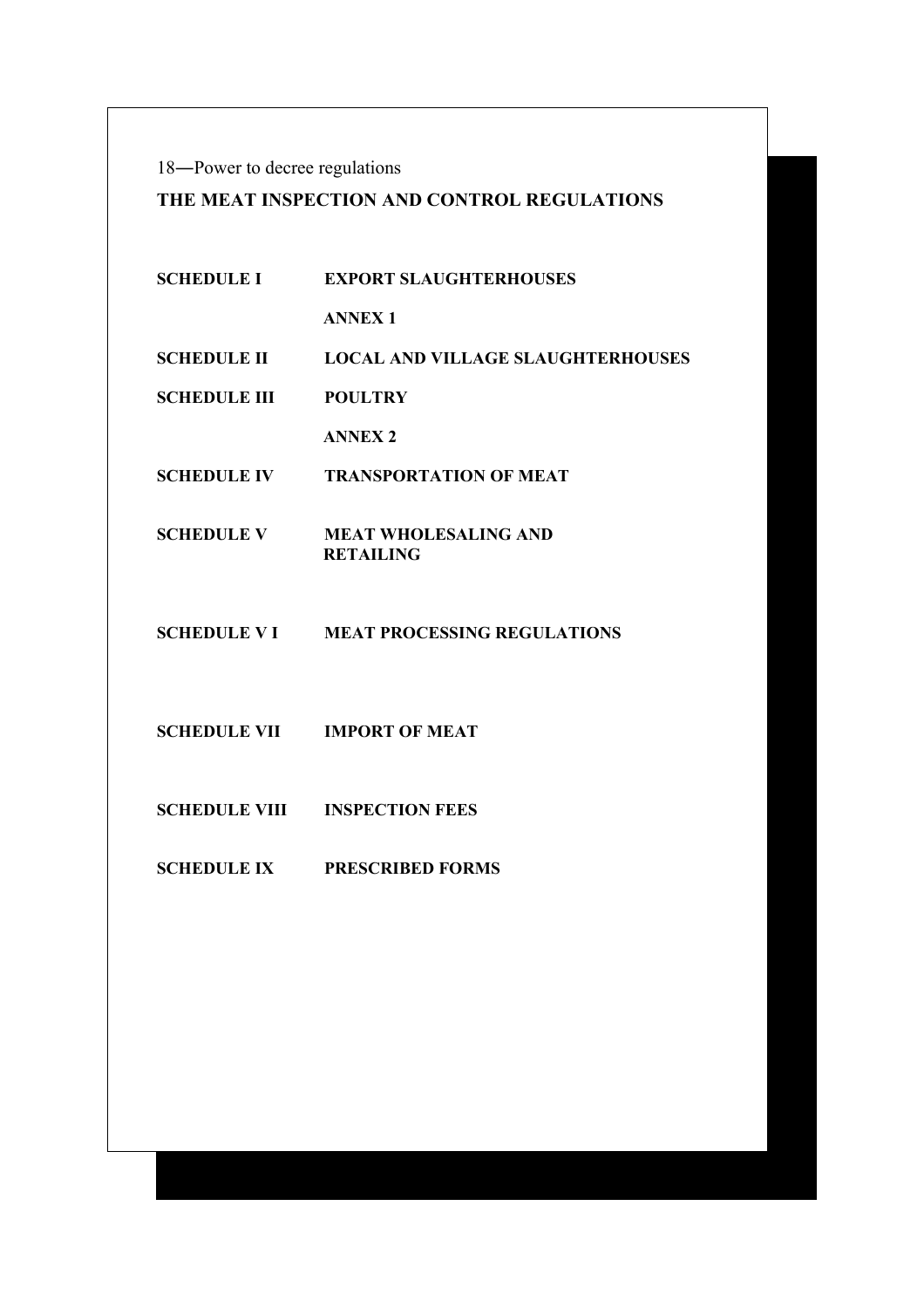## **REPUBLIC OF SOMALILAND**

#### **THE MEAT INSPECTION AND CONTROL ACT**

**AN ACT** of Parliament to provide for meat inspection and control, promotion of public health and safety through the regulation and control of the livestock slaughtering, meat distribution for domestic supply and for export, and for other matters connected therewith.

**ENACTED by the Parliament of the Republic of Somaliland as follows―**

#### **PART I - PRELIMINARY**

**Citation.**

1. This Act may be cited as the Meat Inspection and Control Act.

#### **Interpretation.**

2(1) In this Act unless the context otherwise requires―

 "**Act**" means this Meat Inspections and Control Act and any regulations thereunder made;

"**animal**" means cattle, sheep, goats, camel, chicken and any other wild animal raised in captivity the meat of which is indented for and may be used for food.

"**carcass**" means the whole body of a slaughtered animal after bleeding and dressing;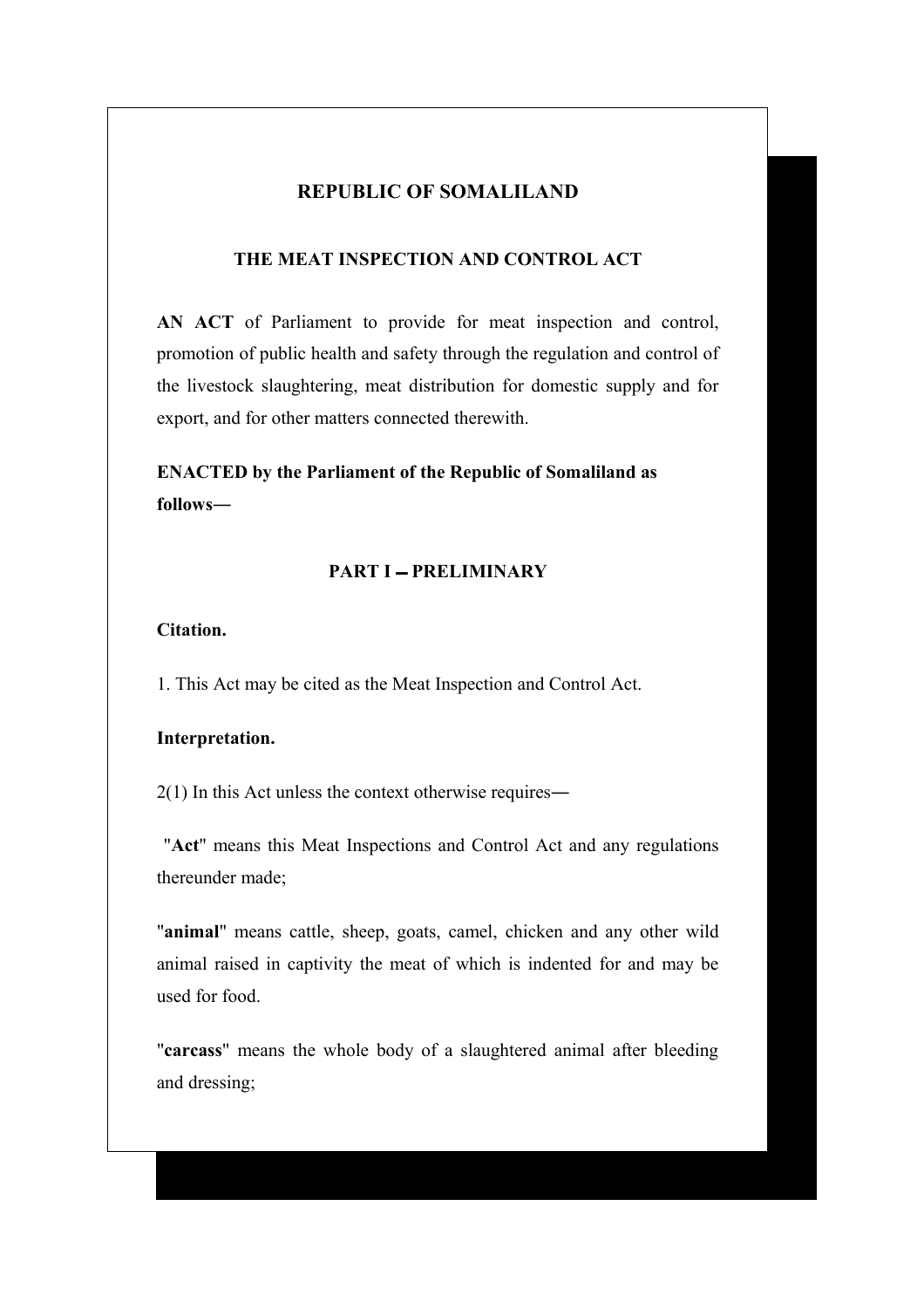"**condemned**", for an animal or carcass thereof, means examined and judged by a Veterinary Inspector as being unsafe or unsuitable for human consumption and requiring appropriate disposal;

**"**c**ompetent authority**" means any person or institution authorised by the Minister pursuant to this Act to carry out any function under this Act for purposes of meat inspection and control or any other matter related thereto;

"**Director**" means the person who for the time being is performing the functions of Director of Veterinary Services, by whatever name called;

**"dressing"** means the progressive separation of a slaughtered animal into a carcass, offals and inedible by-products and may include the removal of the head and in any case evisceration, the removal of the feet at the carpus and tarsus, in lactating animals the removal of the udder, and in case of bovine animals and small ruminants, flaying;

"**edible**" means fit for human food and "inedible" shall be construed accordingly;

**"equipment"** means a non-food article that is used in the operation of a slaughterhouse;

"**export slaughterhouse**" means any slaughterhouse categorized and declared by the Minister to be a slaughterhouse in which domestic animals are slaughtered and their meat processed for export;

**"facility**," for purposes of meat wholesaling and retailing, means a wholesale or retail shop, butchery, outlet or any place where meat is sold on a wholesale or retail basis, and for purposes of meat processing under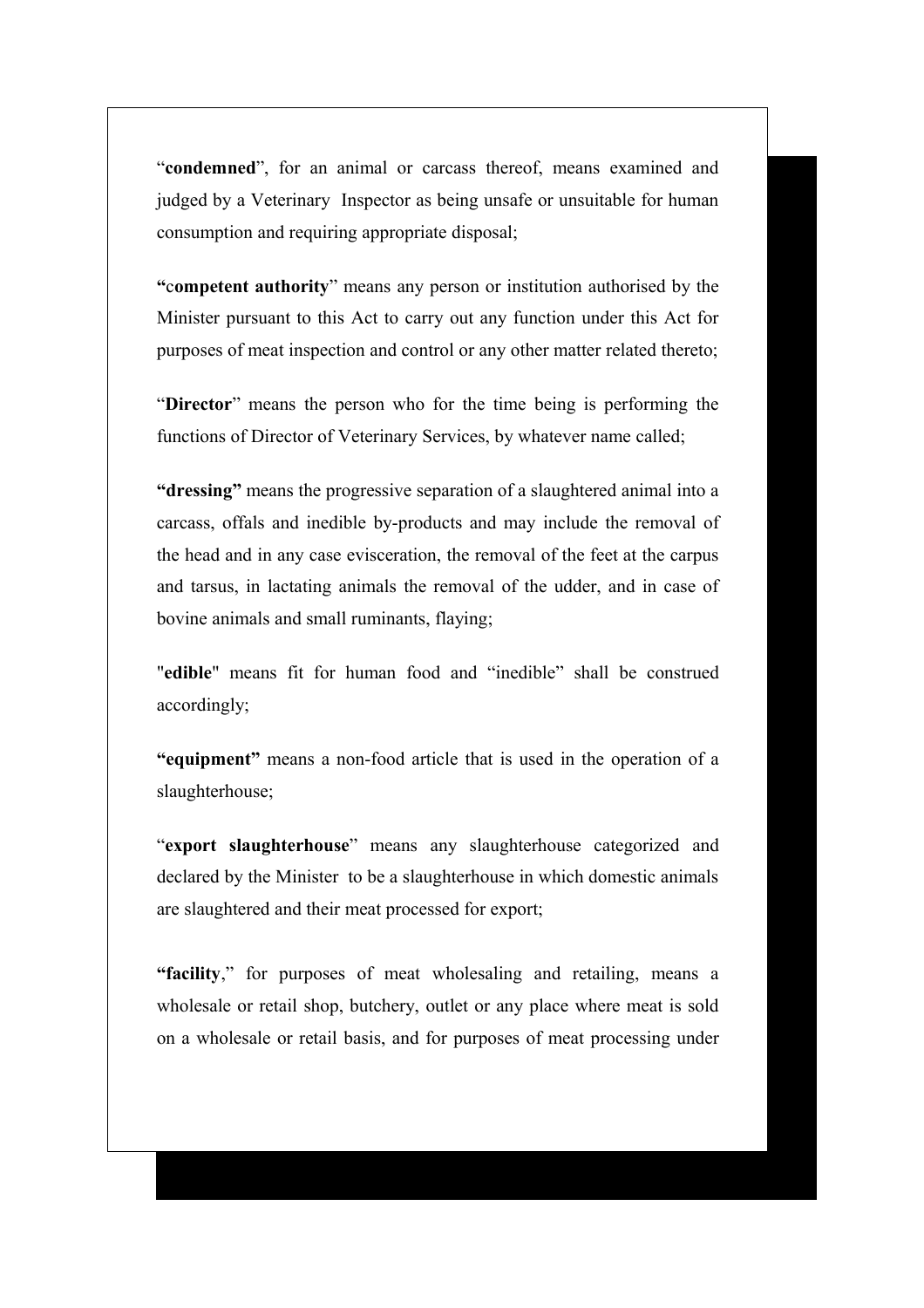Schedule VI, an establishment, whether part of a slaughterhouse or not, where meat is processed and offered to the public for sale;

"**food**" means food for human consumption;

**"food business operator"** means any firm or person responsible for the management of a food business;

**"Government"** means the Government of the Republic of Somaliland;

**"Hazard Analysis and Critical Control Point Scheme (HACCP")** means a system of hygiene controls established for each individual processing or manufacturing process in the food industry with the aim of detecting, preventing, eliminating and reducing possible hazards to consumers' health at an early stage.

**"health stamp"** means the stamp that a Veterinary Inspector imposes on a carcass at the time of inspection to indicate that the carcass is fit for human consumption;

 **"lairage"** means holding pens for livestock at slaughterhouse prior to slaughtering

 "**license**" means licence, permit, certificate or any other written authorization the possession of which is prerequisite to engaging in any activity or the operating of any structure or facility under the Act;

**"local slaughterhouse"** means a slaughterhouse categorized and declared by the Minister to be a slaughterhouse in which domestic animals are slaughtered and their meat processed for local market;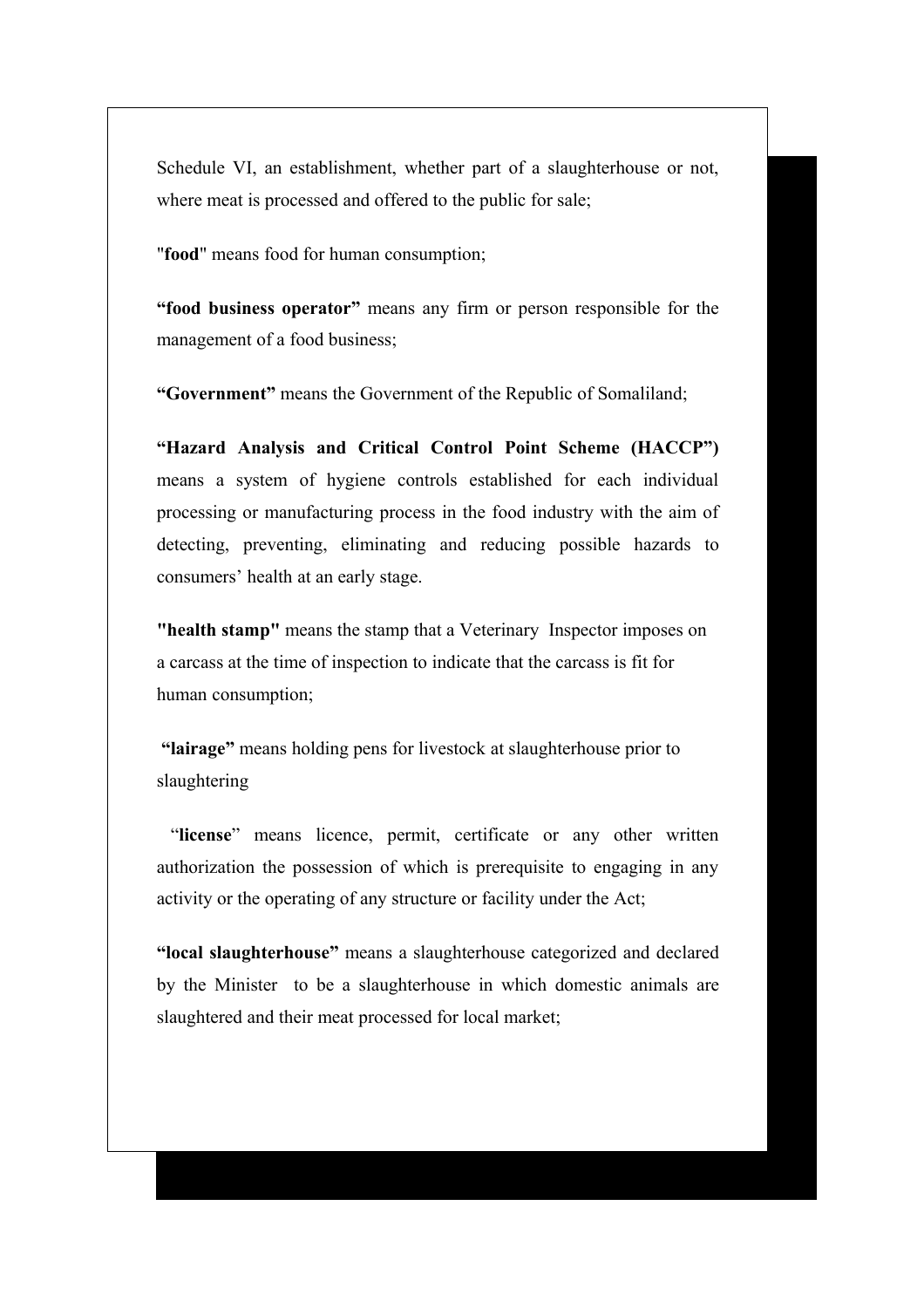"**meat**" means the whole or any portion of an animal's carcass which is intended for food, whether raw, fresh, chilled or frozen or otherwise processed;

"**Meat Inspector**" means a dully qualified officer appointed by the competent authority pursuant to the regulations of Schedule V to perform functions of meat inspection thereunder stipulated.

"**Minister**" means the Minister for the time being responsible for veterinary services;

**"Municipality" or "Municipal Authority"** means a category of local government created or established as such pursuant to the relevant law of the Republic of Somaliland;

"**offal,"** in relation to slaughtered animals, means any edible or non-edible part of the animal other than the carcass.

**"operator"** means a person operating a meat slaughterhouse;

"**passed"** means, for an animal or carcass, determined by an inspector to be fit for human consumption;

"**processing**" includes the cutting, deboning, salting, curing and packaging of a carcass or carcass parts;

**"poultry**" means any chickens, ostriches and any bird commonly considered to be a domestic bird or otherwise which is considered edible in the country.

**"poultry carcass**" means the body of any slaughtered poultry after bleeding and dressing;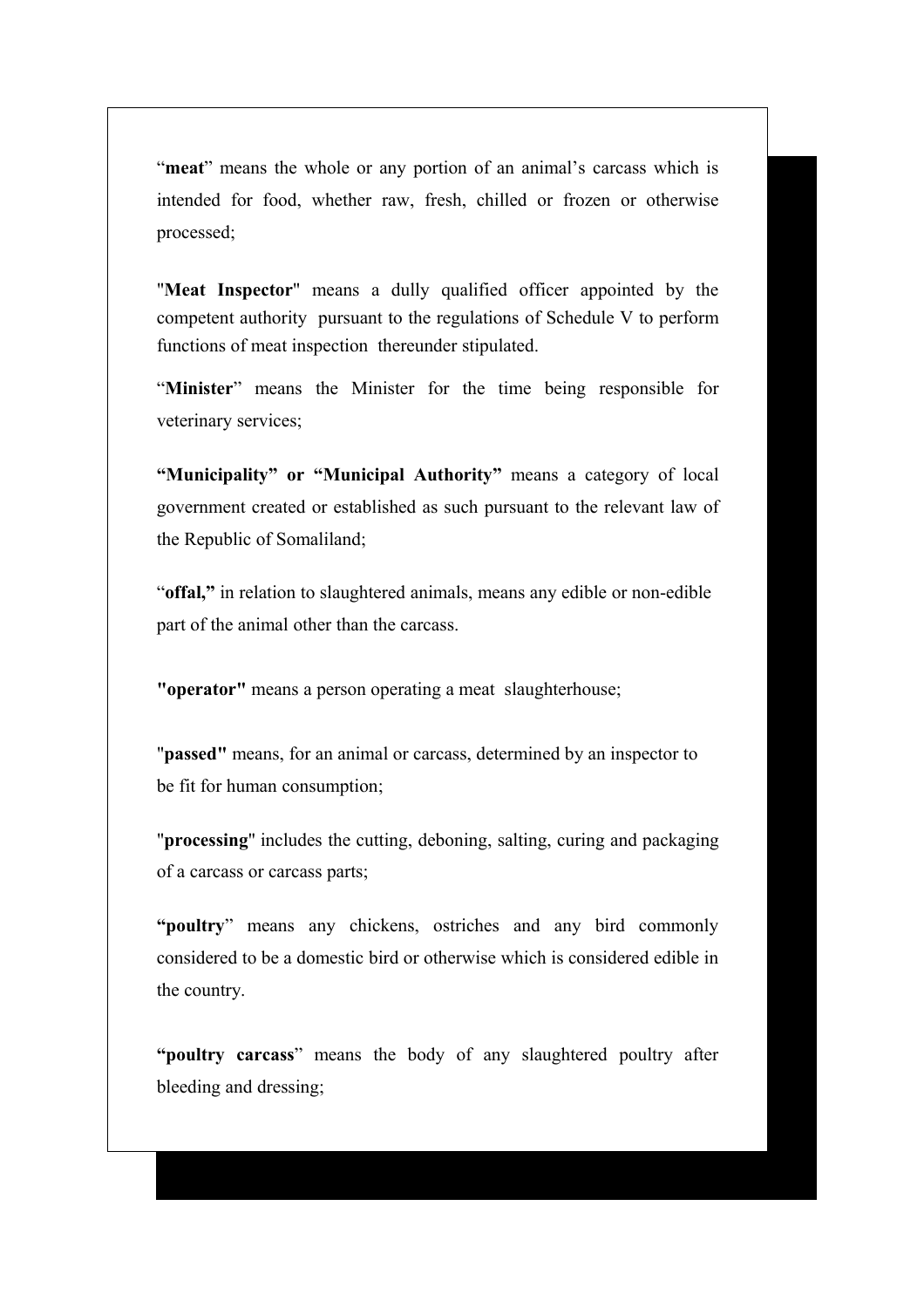**"Quality Assurance"** means all the planned and systematic activities implemented within the quality system and demonstrated as needed, to provide adequate confidence that an entity will fulfill requirements for quality;

"**regulations**" means regulations decreed pursuant to this Act;

"**risk-based**" means containing performance and or process criteria developed according to risk analysis principles;

"**sale**" means sale of meat to a customer for take home or immediate consumption within the facility;

**"slaughter"** means the killing of a slaughter animal for the purpose of human consumption and includes bleeding;

 "**slaughterhouse**" means any place established for the purpose of the slaughter of animals for human consumption and declared by the Minister by decree to be a slaughterhouse for purposes of this Act;

"**Vendor"** means a person who operates a butchery or similar facility for purposes of selling meat to members of the public whether as the owner, hirer or agent of the owner or hirer of the facility;

 **"Veterinary Inspector"** means a qualified veterinarian appointed, accredited or otherwise recognized by the competent authority to perform meat hygiene functions under this Act on behalf of, or under the supervision of the Senior VeterinaryInspector or the Principal Veterinary Inspector in that ascending order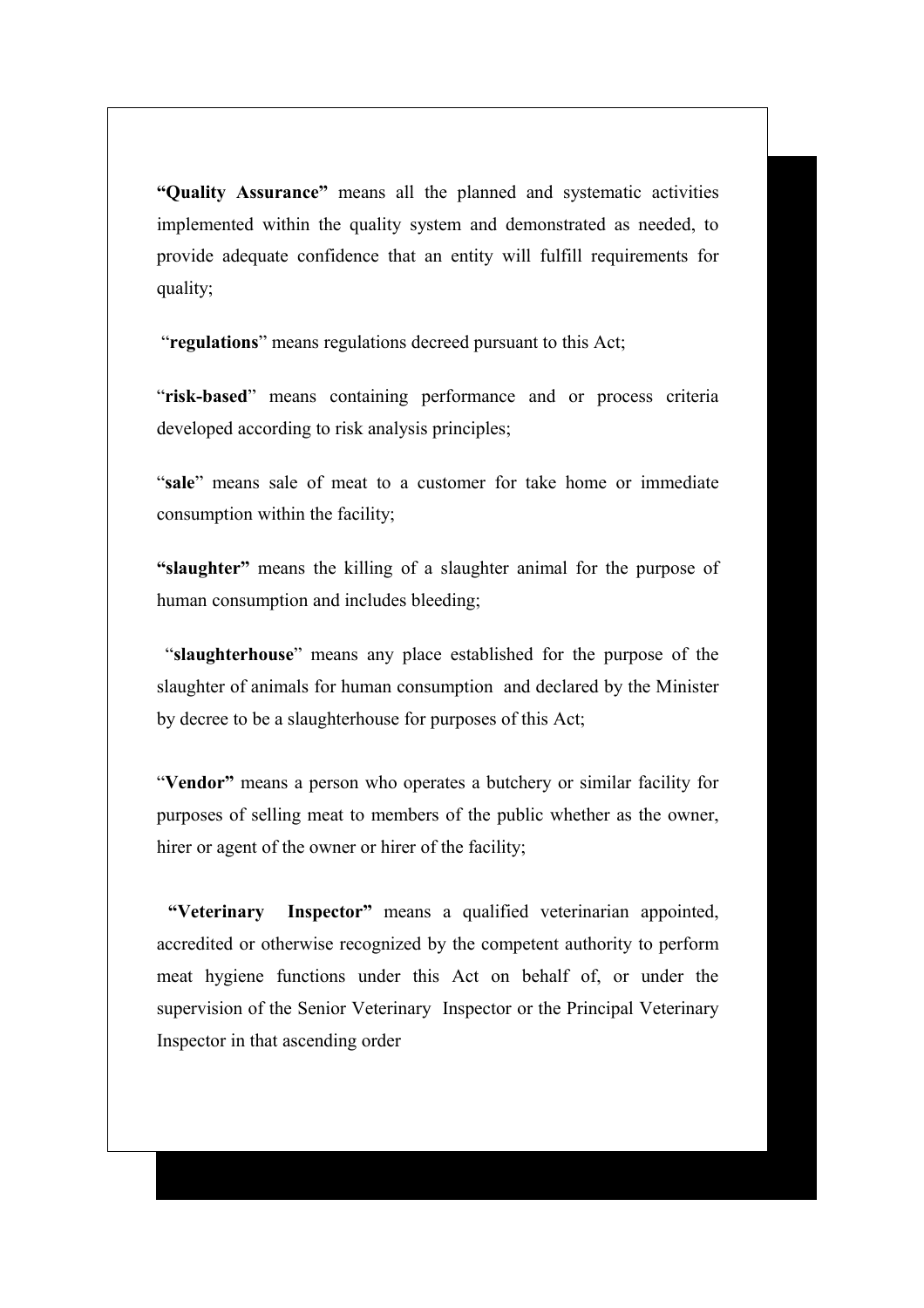**"village slaughterhouse"** means a slaughterhouse below the level of a local slaughterhouse and obtaining only at village level categorized and declared as such by the Minister under this Act;

"**Wholesaler**" means a person who buys or otherwise obtains meat from a slaughterhouse for wholesale to retailers and **"wholesale"** shall be construed accordingly.

(2)(a) This Act may be translated in official local language obtaining throughout the country, as the Minister may direct, for effective application thereof.

(b) If any contradiction arises between the English version of the Act and that of the local official language, the English version shall prevail over the local version and the whole contradiction which has arisen shall be null and void.

# PART II - MAINTENANCE OF HYGIENE AND OTHER **CONCERNS PRIOR TO SLAUGHTER OF ANIMALS**

#### **Hygiene relating to primary production**.

- **3.** (1) Every producer of animals for slaughter shall―
	- (a) take such measures as the Director may require from time to time to ensure that the production of his animals is undertaken in such a manner that reduces the exposure of the animals to hazards that can make the meat thereof hazardous or unfit for human consumption;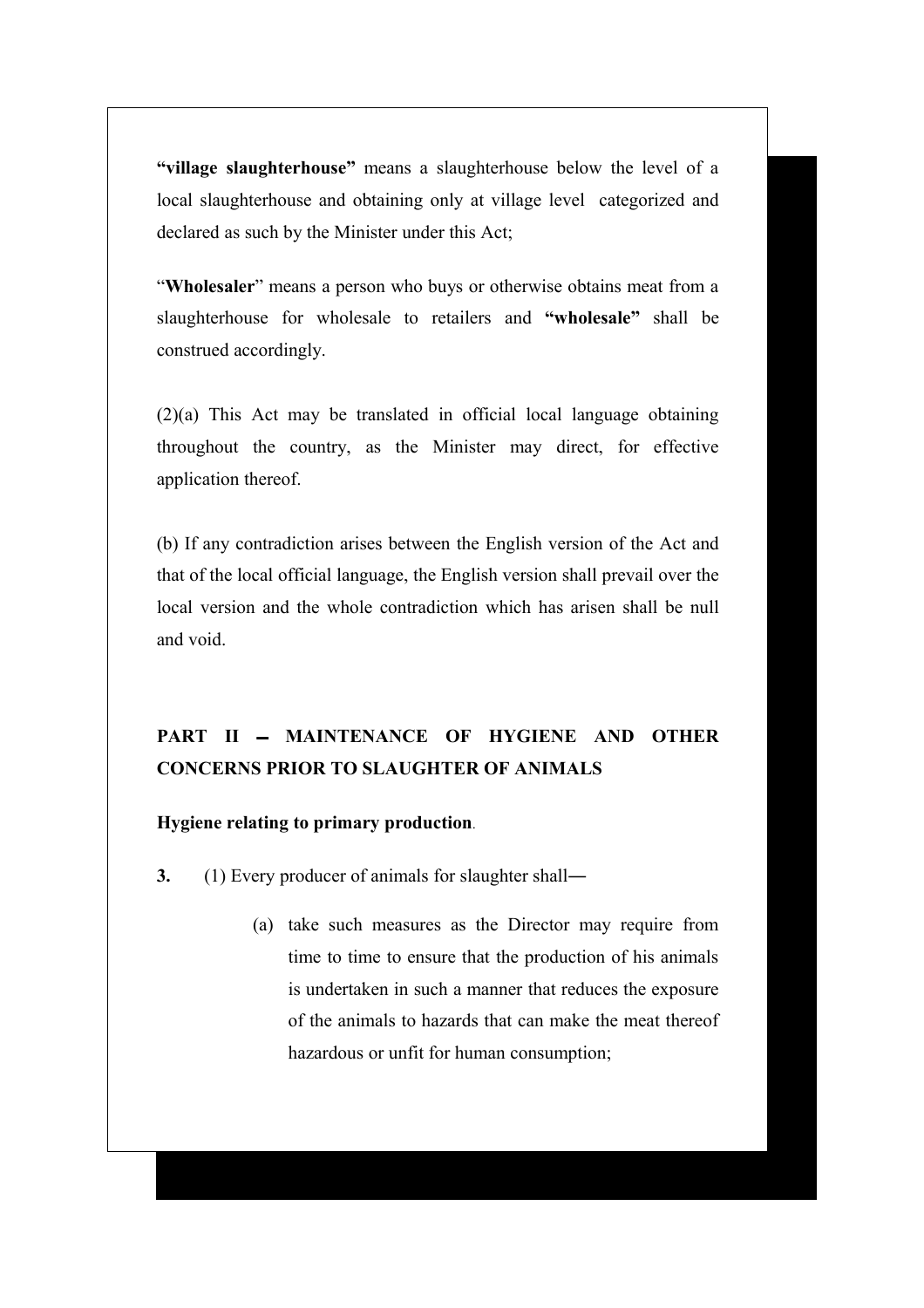(b) prepare and maintain at all times such records of information as to the process of production as the Director may require.

(2) For the avoidance of any doubt, a producer shall, pursuant to the requirements of sub-section (1) (b), maintain a written record showing―

- (a) what he has done within such a period as may be prescribed by the Director to monitor and control zoonotic agents in his animal population;
- (b) any notifiable diseases he might have encountered in the prescribed period and what steps he took in the circumstances to notify the Minister;
- (c) best hygiene practices he routinely applies regarding, but not limited to, treatment of and feed stuffs, if any, for his animals and relevant environmental factors within which he produces his animals; and
- (d) whether or not he sufficiently identifies all the animals he produces and if so by what method of identification.

(3) Any producer who contravenes any provision of this section commits an offence and shall be liable on conviction to……………….

## **Hygiene of feedstuffs**.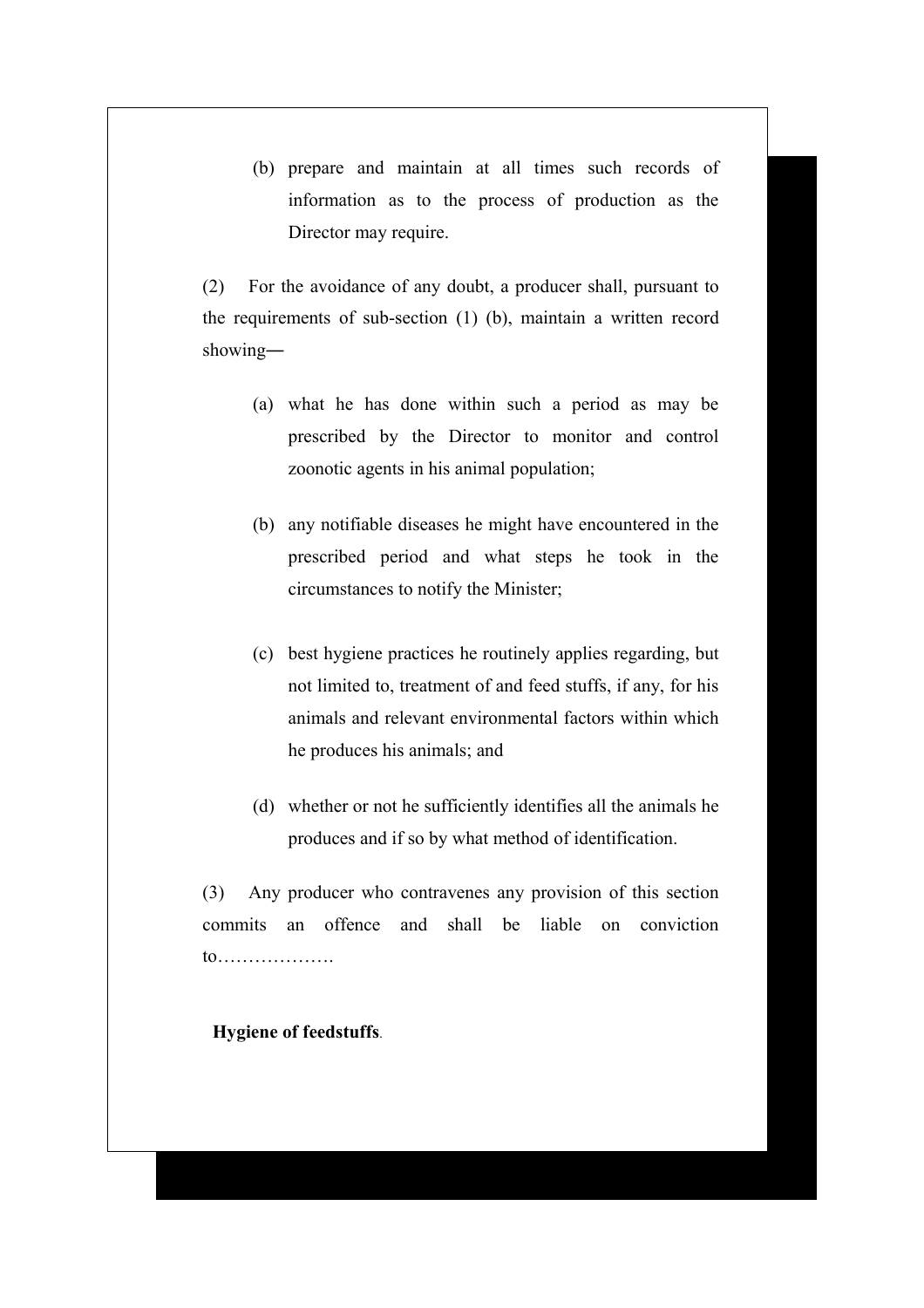**4**(1) No person whether an animal producer or dealer for sale shall feed his animal on feedstuffs that―

- (a) are recognized as or are likely to introduce zoonotic agents such as, but not limited to, Transmissible Spongiform Encephalopathies. (TSEs) to slaughter population;
- (b) contain chemical substances such as, but not limited to, veterinary drugs and pesticides, or contaminants that could result in residues in meat at levels that make the meat thereof unsafe for human consumption; or
- (c) are based on traditional or customary practice if they are, to the best of his knowledge, likely to be harmful to any person who may eat the meat of that animal or products made from that meat.

(2) Any person who contravenes the provisions of subsection (1) commits an offence and shall be liable on conviction to……...

(3) For its part the Government through the Minister shall be obligated to―

- (a) control the registration and use of veterinary drugs, pesticides and feedstuffs so that residues do not occur in meat at unsafe levels that make the meat or its products unsafe for human consumption;
- (b) provide and enforce monitoring and surveillance systems that establish baseline data as to levels of harmful residue;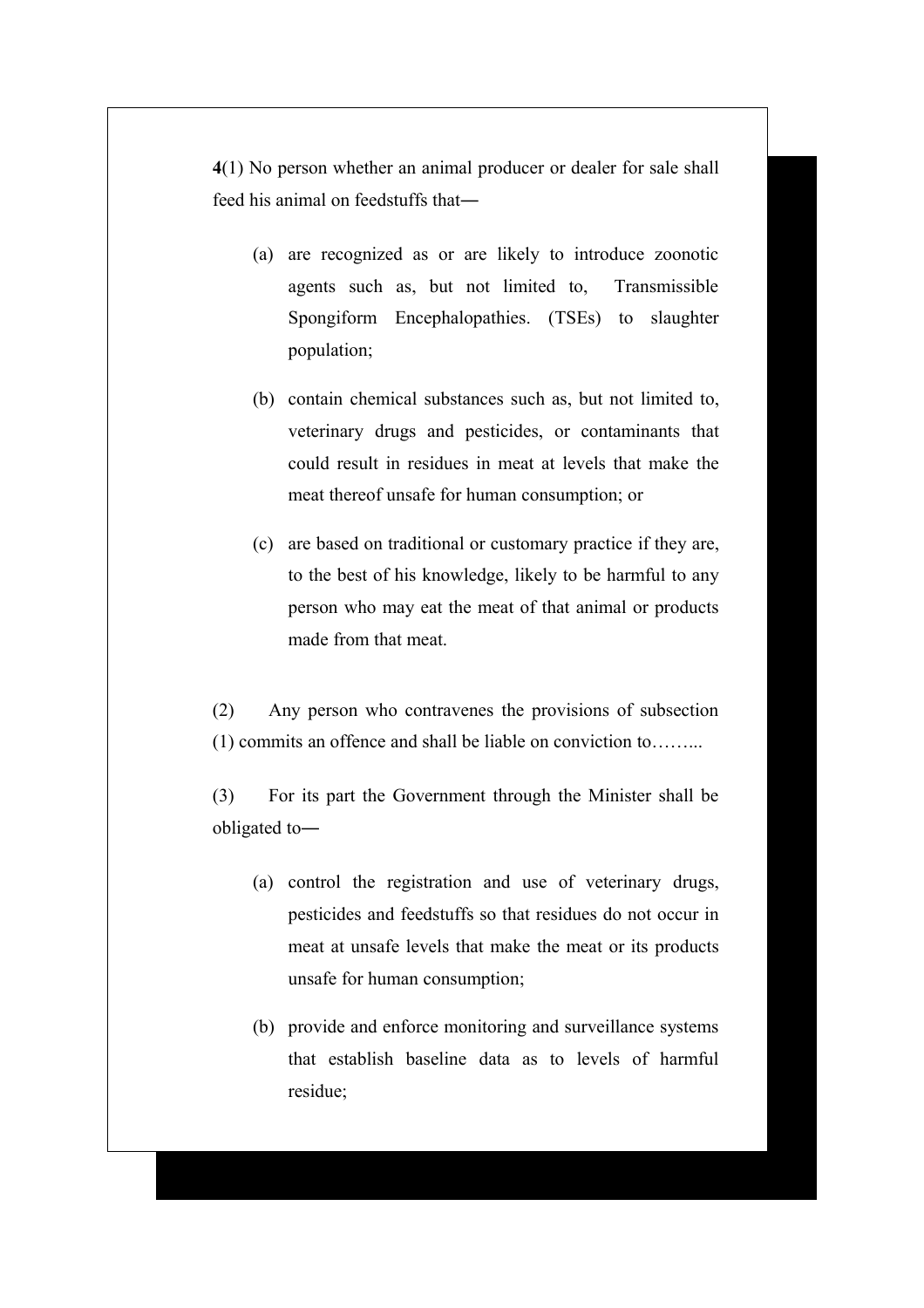- (c) put in place guidelines on a risk-based approach, or such other approaches as the Minister may deem appropriate, for purposes of controlling such hazards in meat, or
- (d) take such other measures from time to time that will ensure safe meat and meat products.

#### **Hygiene of the Environment.**

**5.** In collaboration with a national environmental regulatory agency, the Minister shall take such measures that ensure that production of animals is not undertaken in areas where or in circumstances under which the presence of hazards in the environment are likely to affect the safety of meat produced therein. That is to say that the Minister and the said agency shall―

- (a) abate or mitigate the hazards in question; and
- (b) require operators to ensure that―
	- (i) housing and feeding platforms where used, and other areas where zoonotic agents and other hazards may accumulate, are effectively cleaned and maintained in a sanitary condition;
	- (ii) systems for active processing and or disposal of dead animals and waste work efficiently and do not constitute a possible source of blood-bone diseases to human and animal health;
	- (iii) chemicals required for technological, industrial or commercial reasons are stored in a manner not likely to contaminate the environment, feeding stuffs or grazing grounds, and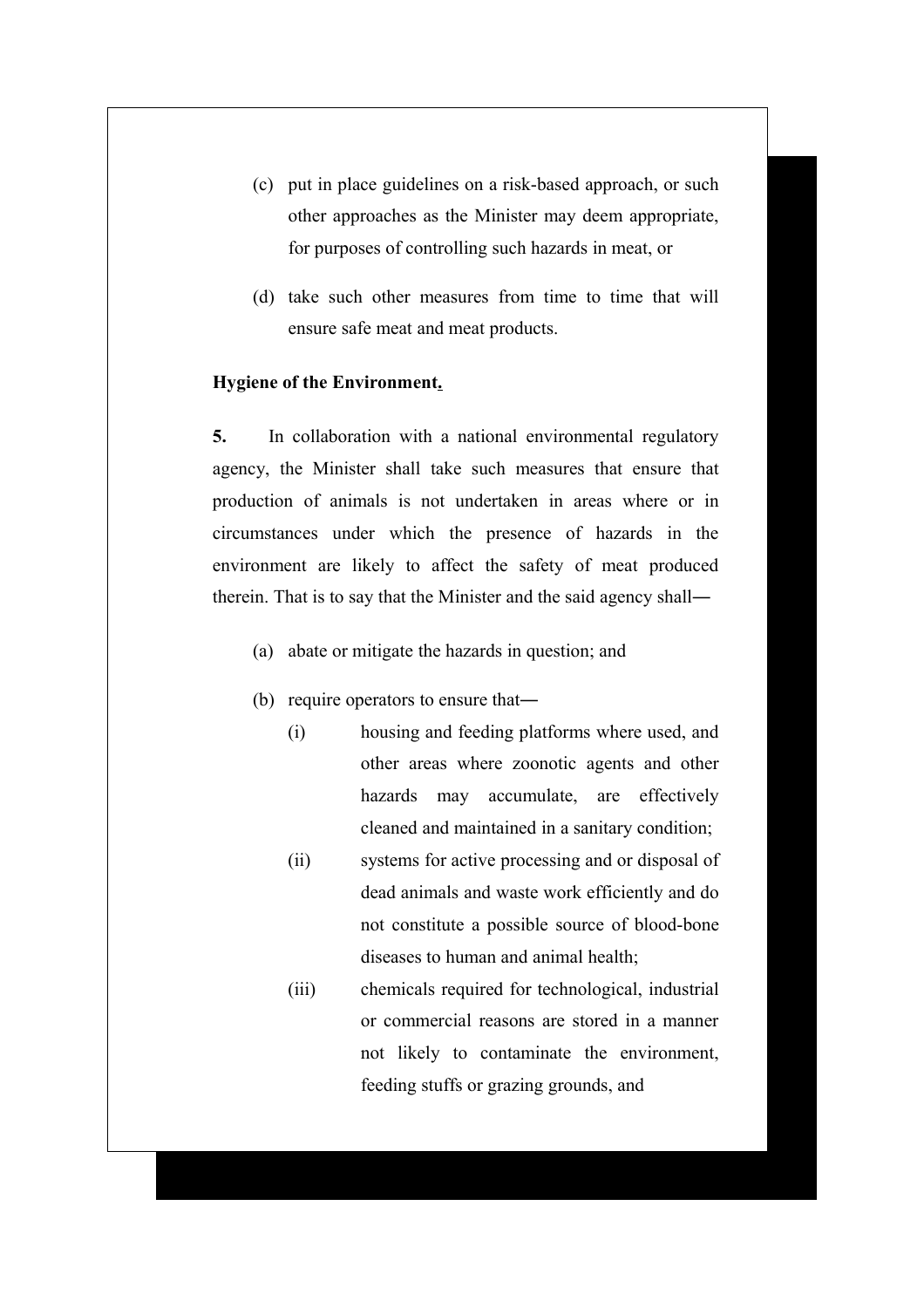(iv) such other measures as are necessary for the existence of a safe environment for the production of safe animals are taken and sustained.

### **Hygienic and safe transportation of animals for slaughter**

**6.** (1). Any person transporting any animals for slaughter shall ensure that the animals are transported in reasonable comfort that mitigates stress, harmful exposure and trauma to the animals

 (2) The transporter shall strictly observe all conditions of transporting animals for slaughter provided in Schedule 1 Part 2 of this Act.

(3 The transportation requirements provided in Schedule 1 Part 2 shall be applied in addition to any other regulations governing animal movement and transportation for the time being in force under any written law.

(4) Any person who contravenes the provisions of this section commits an offence

and shall on conviction, be liable to……………………………………….

#### **Hygiene prior to and during slaughter**

…….

 **7. (**1) The Veterinary Inspector shall ensure that prior to the slaughter:-

(a) the animals presented for slaughter are sufficiently and thoroughly cleaned before slaughter in order not to compromise hygienic slaughter and dressing;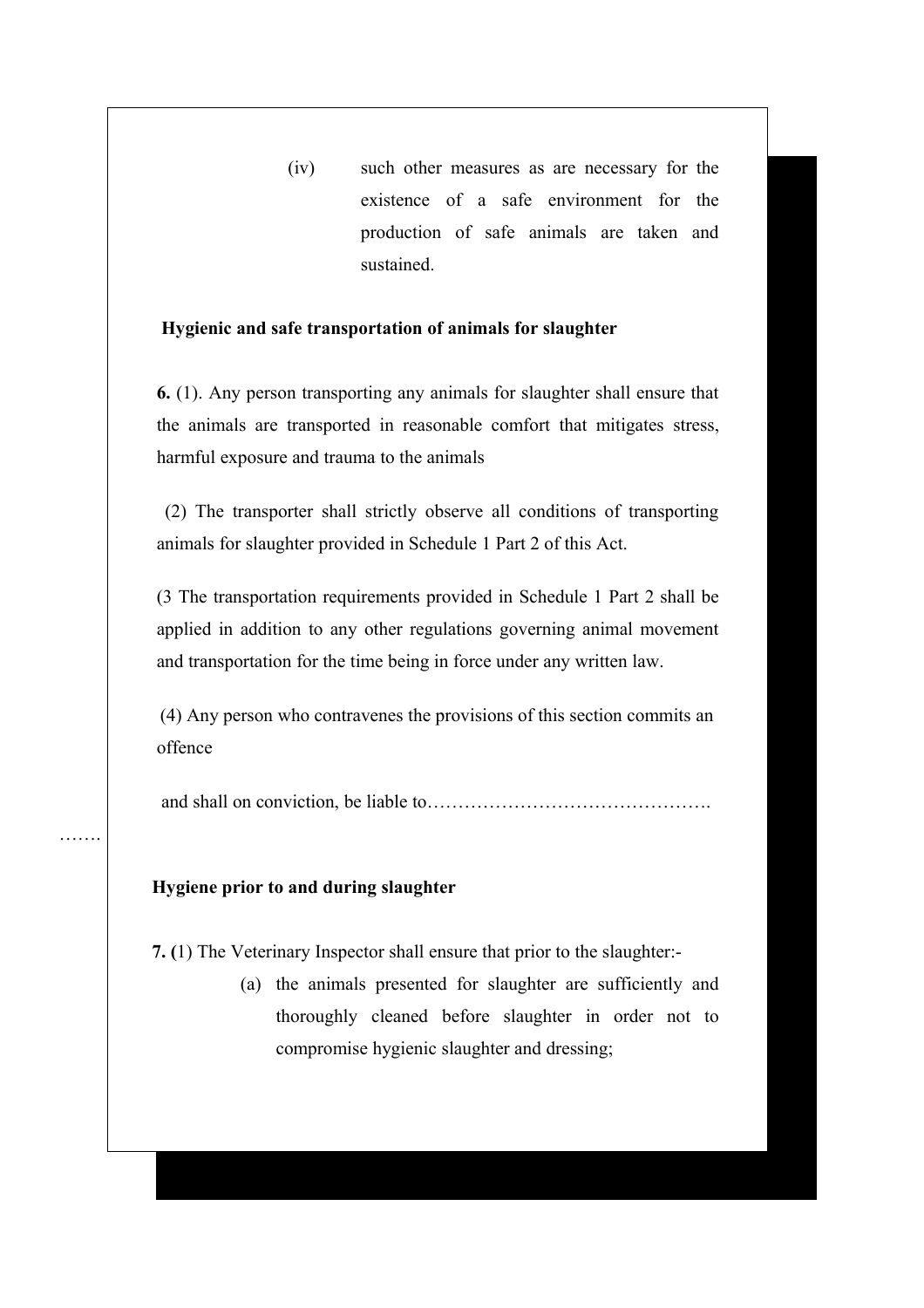- (b) the animals are held under conditions that minimize crosscontamination with food-borne pathogens and facilitate efficient slaughter and dressing;
- (c) the animals are subjected to ante-mortem inspection;
- (d) enough facilities for ante mortem inspection which is science- and risk-based as appropriate to the circumstances, and that all relevant information regarding the animals at the production level, if readily available, has been taken into account;
- (e) the slaughter room is operationally and hygienically ready and fully prepared for the slaughter within the time required by the regulations hereunder;
- (f) all slaughter and carcass dressing operations as well as any further meat handling at the slaughterhouse are carried out according to the principles of meat hygiene;
- (g) any information gathered during ante mortem inspection which is considered appropriate for the producer for future or immediate action is sent to him in reasonable time;

(2) Any person who contravenes any provision of this section and any relevant regulations made pursuant thereto commits an offence and shall be liable on convictionto ……..

# **PART III-ADMINISTRATION OF THE ACT AND MATTERS RELATING TO LICENSE**

#### **Administration.**

**8.**(1) The Minister shall be responsible for the implementation and enforcement of this Act and all regulations made thereunder and shall in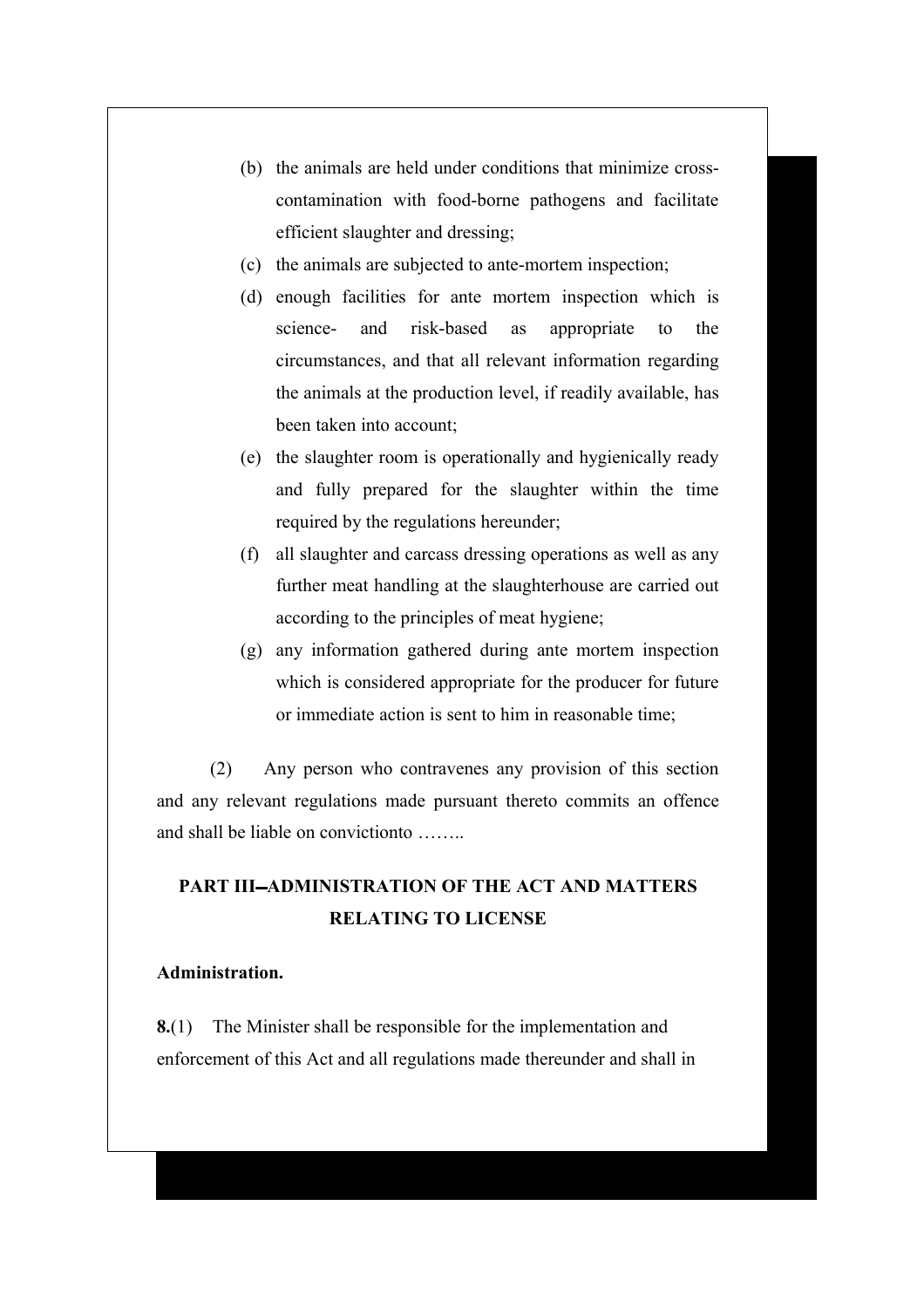that capacity perform all functions and exercise all powers conferred upon him by this Act.

(2) In consultation with the Director or any other relevant person, the Minister Shall―

- $(\alpha)$  appoint the Principal Veterinary Inspector, all Senior Veterinary Inspectors, Veterinary Inspectors and any other staff that may be required for the implementation of this Act on such terms and conditions of service as he may consider appropriate and shall equip and empower them and facilitate their training from time to time for them to attain levels of professionalism that will enable them to efficiently perform their duties under the Act;
- $(\beta)$  without prejudice to the provisions of paragraph (a), ensure that any persons appointed to perform functions of meat inspection under this Act are professionally qualified prior to taking office and if further specialized professional training is required, such persons get the training so required accordingly;
- $(\gamma)$  put together such administrative structures and arrangements involving stakeholders and key players from the private sector of the economy and who are in the meat sub sector for a synergized and coordinated enforcement of this Act, the primary goal of such structures and arrangements being to secure a supervised role for the private sector in the inspection and control of meat;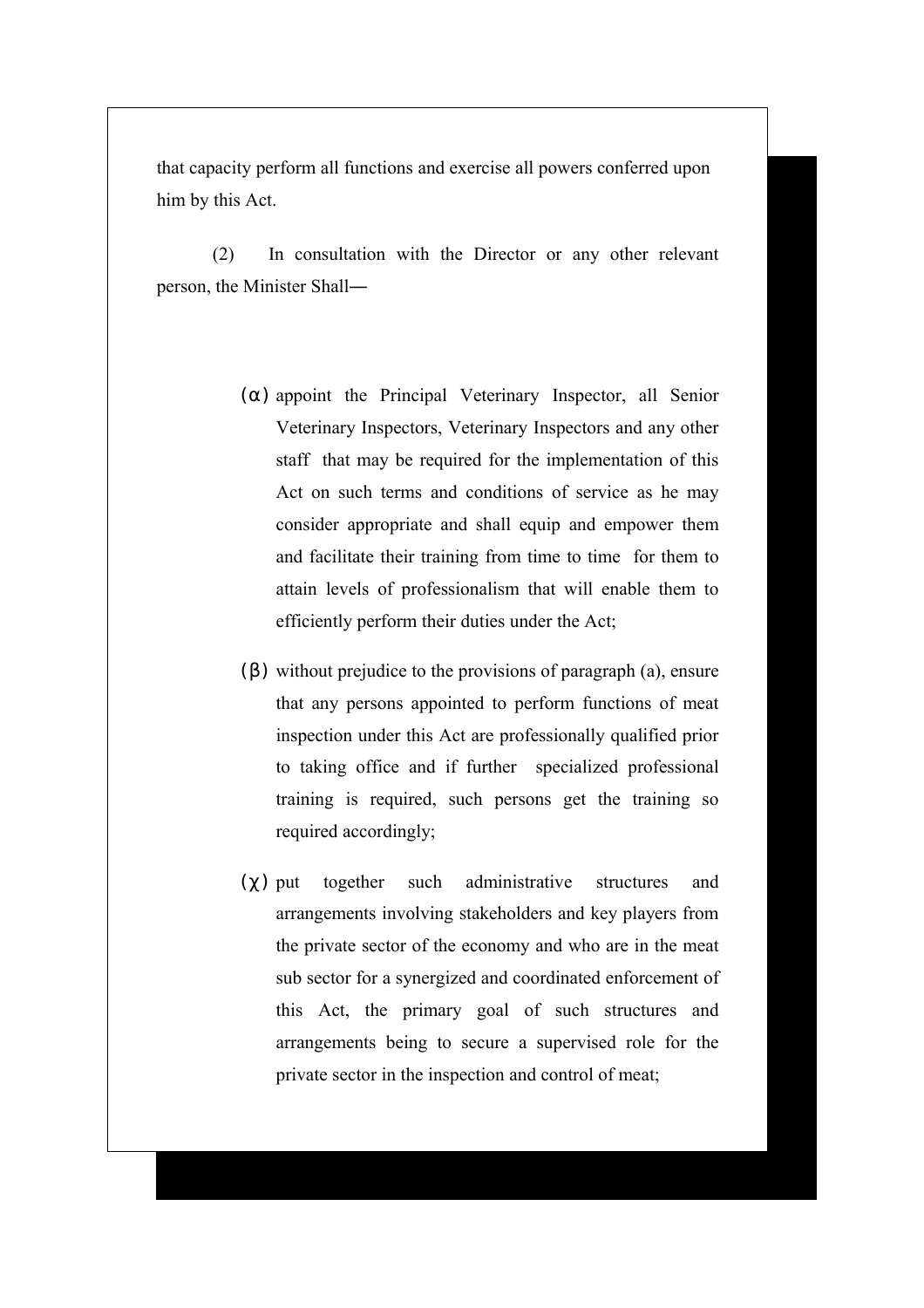- ( δ) deploy such number of police officers and other security agents as shall be necessary for the efficient enforcement of this Act;
- $(\epsilon)$  ensure that best practices in meat hygiene and trade according to the codes of FAO/WHO Codex Alimentarius and the *World Organization of Animal Health (OIE)* and those required by importing countries are applied along the measures provided in this Act to the extent not therein incorporated;
- $(\phi)$  take such measures that may for the time being be taken under this Act to accommodate pastoralist, traditional, religious and other practices and facilities obtaining in the country in so far as they are not incompatible with hygiene standards and meat safety requirements set forth in this Act;
- ( $γ$ ) do any other thing that will contribute to the enhancement and upholding of hygiene and safety standards in the handling of meat in the country and ultimately to the successful implementation of this Act;

(3) All persons appointed under sub section (2)(a) of this section, regardless of their designations or ranking in the government employ, shall be holders of professional qualifications recognized by the professional body of Veterinary surgeons, by whatever name called, and shall be currently registered with same body.

**Application of HACCP Principles**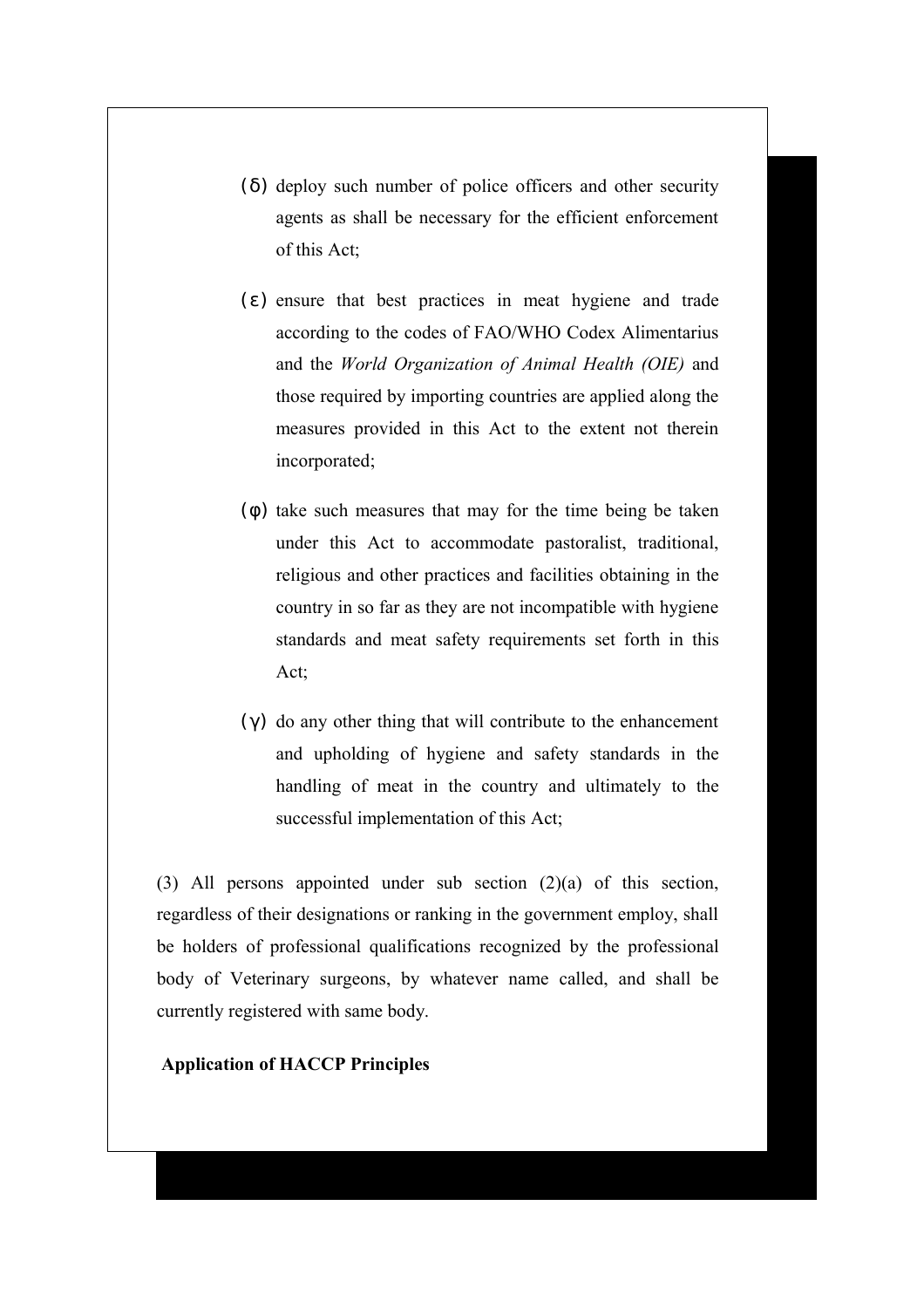**9**(1) Every operator shall-

- (a) put in place and strictly follow Standard Operating Procedures (SOP) the purpose of which shall be to enforce Good Hygiene Practices (GHP) in his slaughterhouse; and
- (b) apply HACCP principles in operations in his slaughterhouse or outside thereof as circumstances may warrant, particularly in the slaughter and dressing of the animals, as the Minister may direct from time to time.

(2) Any person who violates any of the provisions of subsection (1) commits an offence and shall be liable on conviction to…..

#### **Record-keeping, traceability and food chain information.**

**10.** (1) Every operator shall take such steps as the Director may require from time to time in securing and enforcement of traceability along the entire food chain from farm to consumer and shall in that regard collect all necessary food chain information and documentation that will assist in the exercise of traceability.

(2) The food chain information collected pursuant to subsection (1) shall be submitted by the operator to the Principal Veterinary Inspector for the professional evaluation of the same and every Veterinary Inspector assigned to an approved slaughterhouse shall keep a register in which he shall enter:-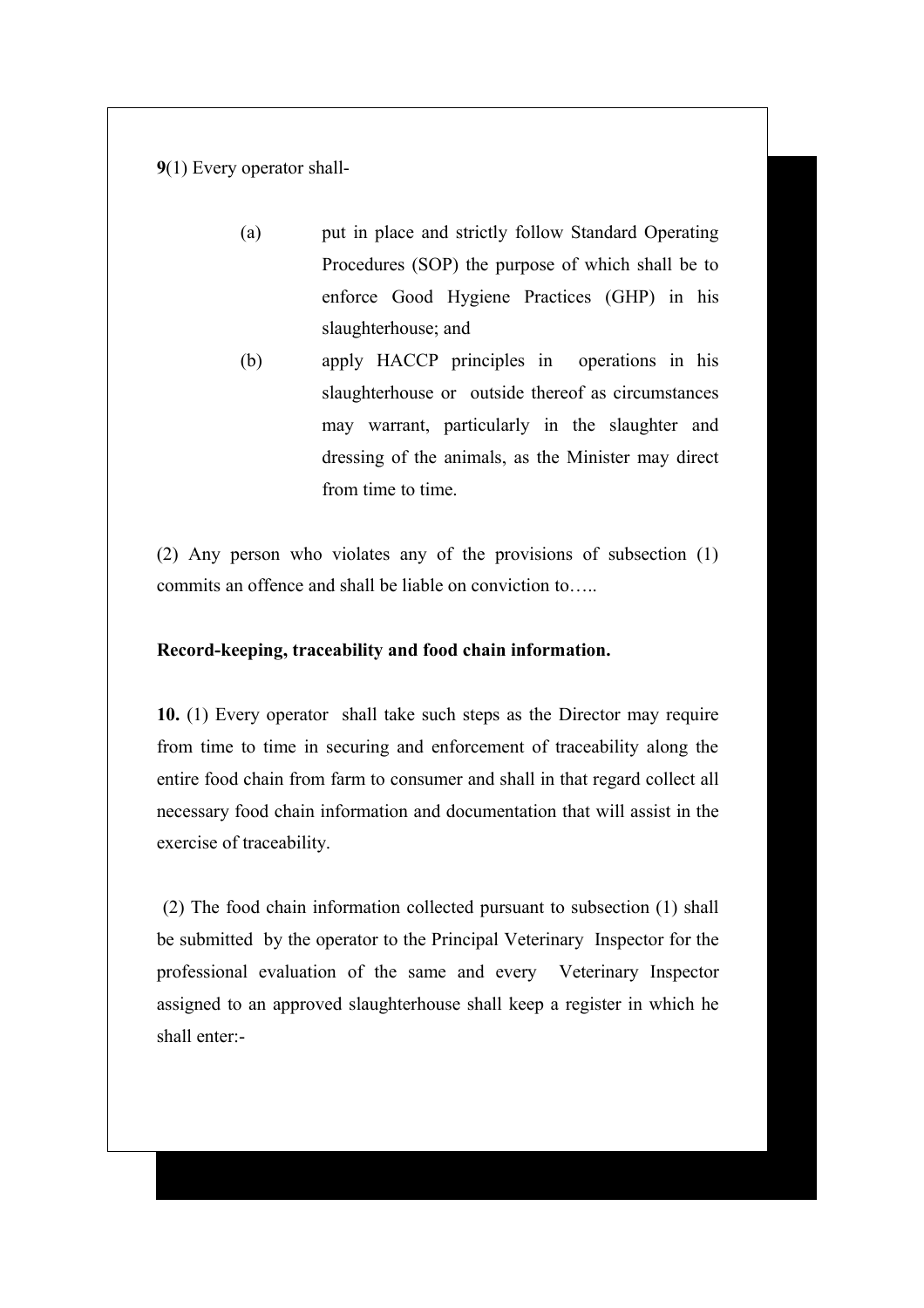(a) records of animals slaughtered and the quantity in kilograms of meat

produced;

(b) origin of livestock and destination of meat;

(c) results of inspection, and

(d) any such other particulars as the Principal Veterinary Officer

shall

consider necessary.

(3) In addition to the information and documentation to be collected by the operator pursuant to the provisions of subsection (1) the operator shall keep records that show:-

> (a) number, species, sex and identification numbers of the animals entering

> his slaughterhouse within period or periods as the Director may require;

(b) origin of the animals ;

(c) destination of the meat;

(d) quantity of carcasses and results of weighing or grading;

(e) date animals enter and meat leaves the slaughterhouse;

(g) such other particulars as may be prescribed in respect of the level or

category declared by the Minister.

(3) The record book shall, at all times during working hours, be open to inspection by any authorized officer or person and such officer or person may take notes therefrom or photocopy part of or the whole record book for official use only.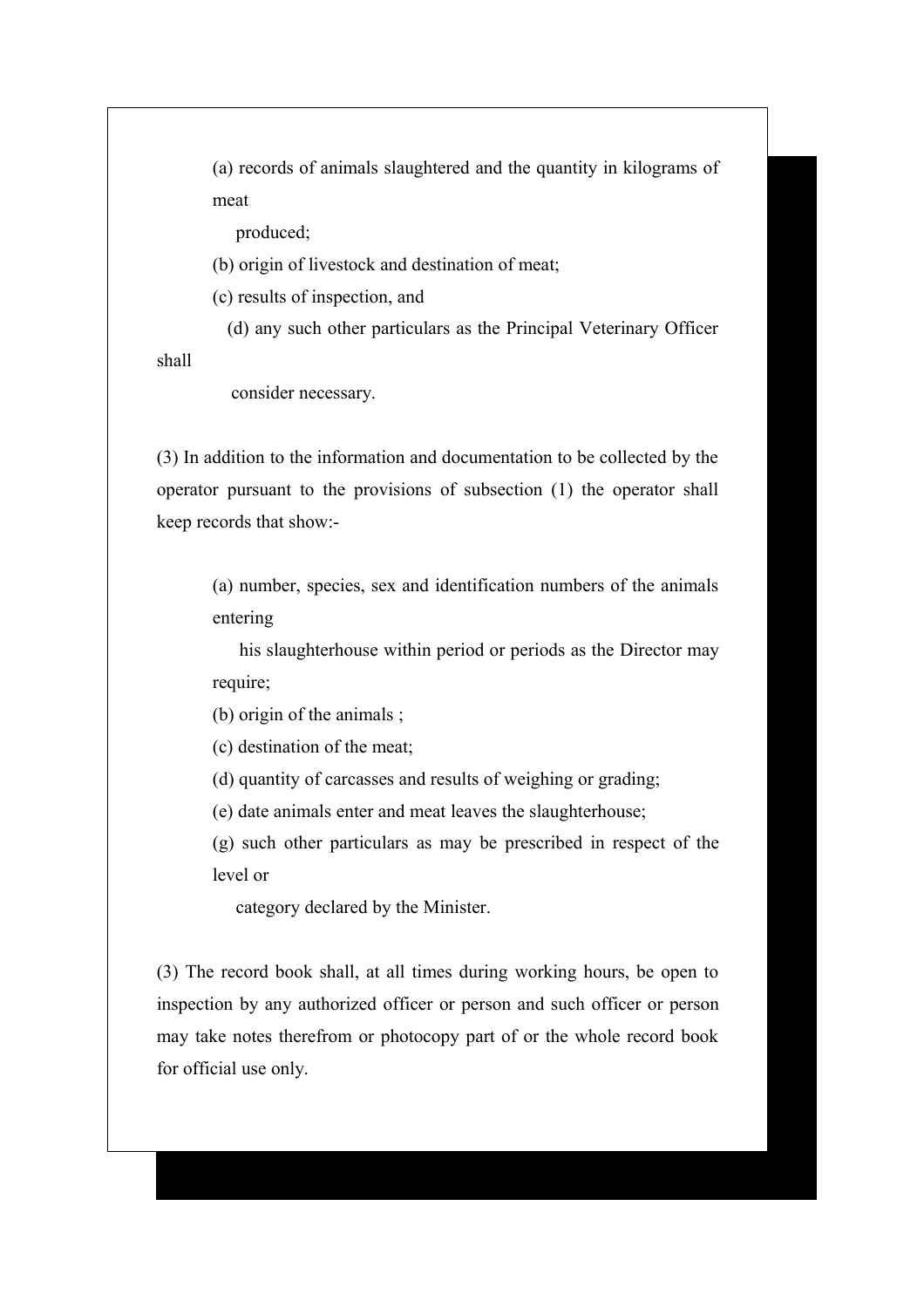(4) Where a person other than an officer makes notes from or photocopies a record book as is provided in subsection (3), such person shall pay on account of the Director such an inspection fee as the director shall determine and the fee charged shall take into account any mutilation or defacement or mishandling of the record book by the person.

(5) Any person who violates any of the provisions of this section commits an offence and shall on conviction be liable to….

#### **Requirement for license to establish a slaughterhouse**

11. Any person who plans to establish a slaughterhouse shall first submit the following documentation to the Director-

(a) written request for the establishment of a slaughterhouse

(b) drawings and specifications of construction of the intended slaughterhouses for the approval prior to the commencement of the construction thereof. The drawings shall be complete with specifications and consist of floor plans showing the location of features such as principal pieces of equipment, floor drains, principal drainage lines, hand–washing basins and hose connections.

 They shall further show roof plans elevations, cross and longitudinal sections of the various buildings showing such features as principal pieces of equipment, heights of ceilings, rails and characters of floor and ceilings. Further, there shall be submitted a plot plan showing such features as the limits of the slaughterhouse premises, locations in outlines of buildings on the premises, cardinal points of the compass and railways serving the slaughterhouse, all properly drawn in scale. With the drawings shall be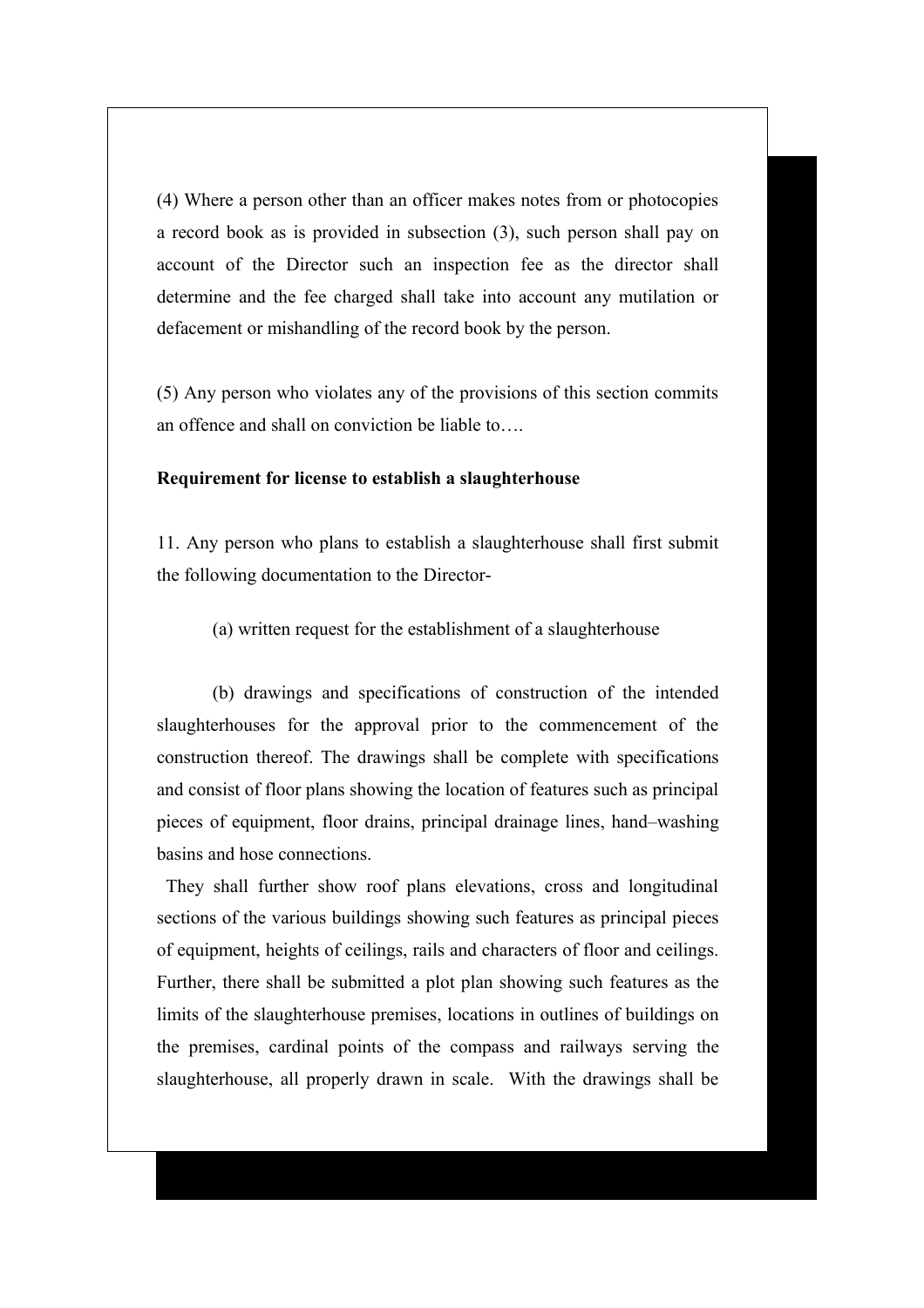submitted a plan of the proposed functioning of the slaughterhouse indicating such features as estimated throughput, capacity and quality of water supply, power and heating arrangements, storage, chilling and freezing capacity, drainage and sewage system for disposal of inedible and condemned carcasses and meat.

#### **Requirement for License to operate a slaughterhouse**

**12.** No person shall operate a slaughterhouse or any form of meat processing facility, or engage in meat processing, export, import, transport, distribution, wholesaling or retailing at any place in the Country, or attempt to do any of these things, without first obtaining the relevant licence as is required by this section and by the relevant regulations.

#### **Application for and issuance of License**

**13.** (1) Application for any license required under sections 10 or 11 or the regulations shall be in a Form prescribed by the Minister for that purpose.

 (2) The application shall be, addressed to the Director or his agent who is duly, authorized in writing to receive and process licenses on behalf of the Director.

- (3) In the case of obtaining the licence to operate a slaughterhouse, the applicant shall give the following written information―
- (a) the exact geographical location of the slaughterhouse and any facilities used in connection therewith or the site for the slaughterhouse;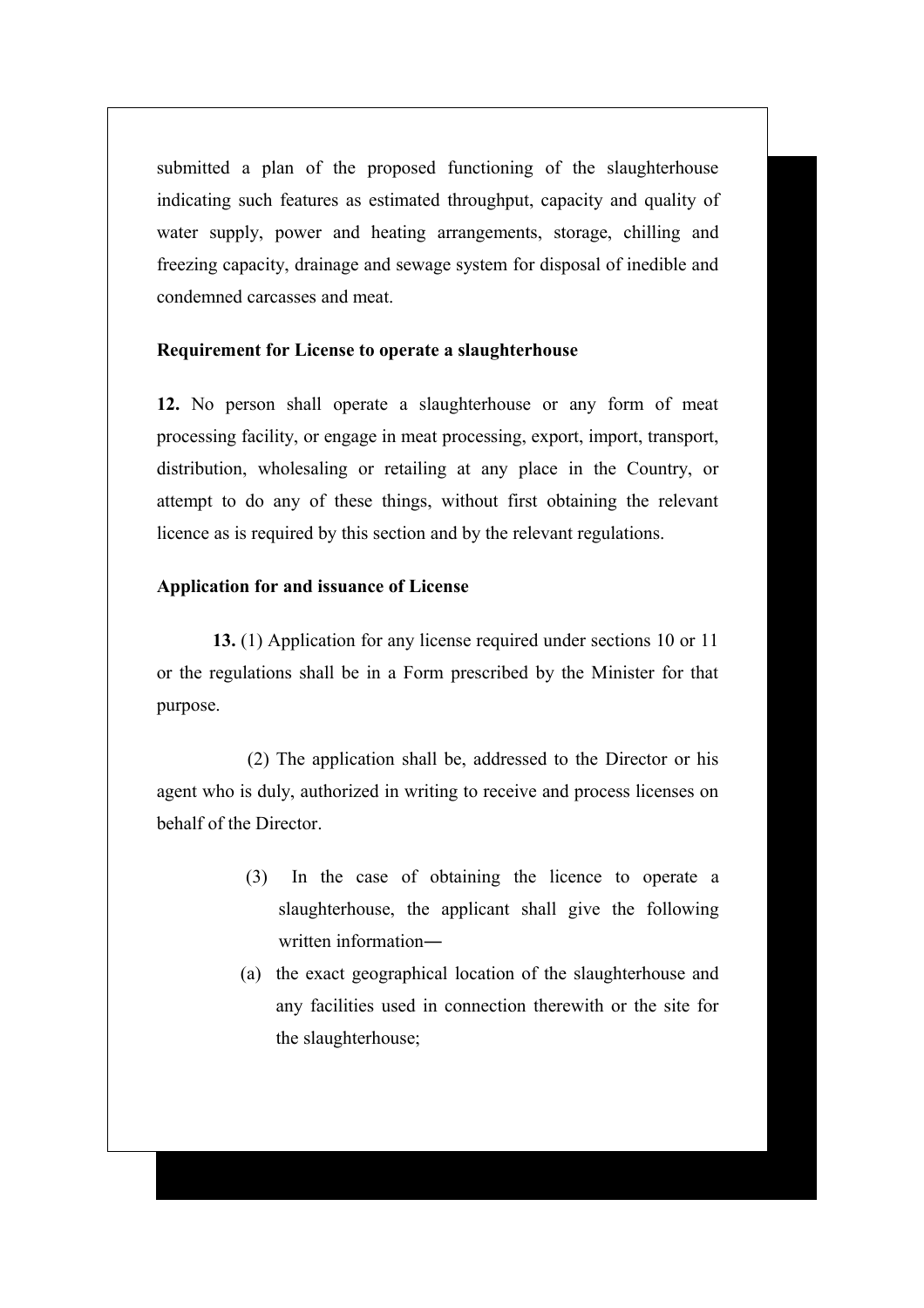- (b) particulars of the slaughterhouse location or site in respect with drainage and facilities for maintenance of sanitary conditions;
- (c) professionally drawn and certified plans and drawings of the slaughterhouse and facilities and their capacity for proposed operation;
- (d) detailed plans showing the number of rooms, intended operation in each room, locations of main equipment and other equipment illustrating the nature and extent of the slaughterhouse operation;
- (e) a survey, drawing or sketch showing the location of the slaughterhouse and facilities in relation to other adjacent properties, the official use of which shall clearly be indicated;
- (f) such other information as the Director shall require; and

(4) In the case of meat processing, export, import, transport and distribution, wholesaling or retailing, the application therefor shall, in addition to the requirements of this section, comply with all the relevant regulations as to the respective licenses.

(5) The Director or agent shall, within 30 days from the date of receiving the application, take decision on the application and inform the applicant in writing of his decision. If the application is satisfactory the Director shall, within the said period, issue the license applied for and if not the Director must give in writing his reasons for refusal.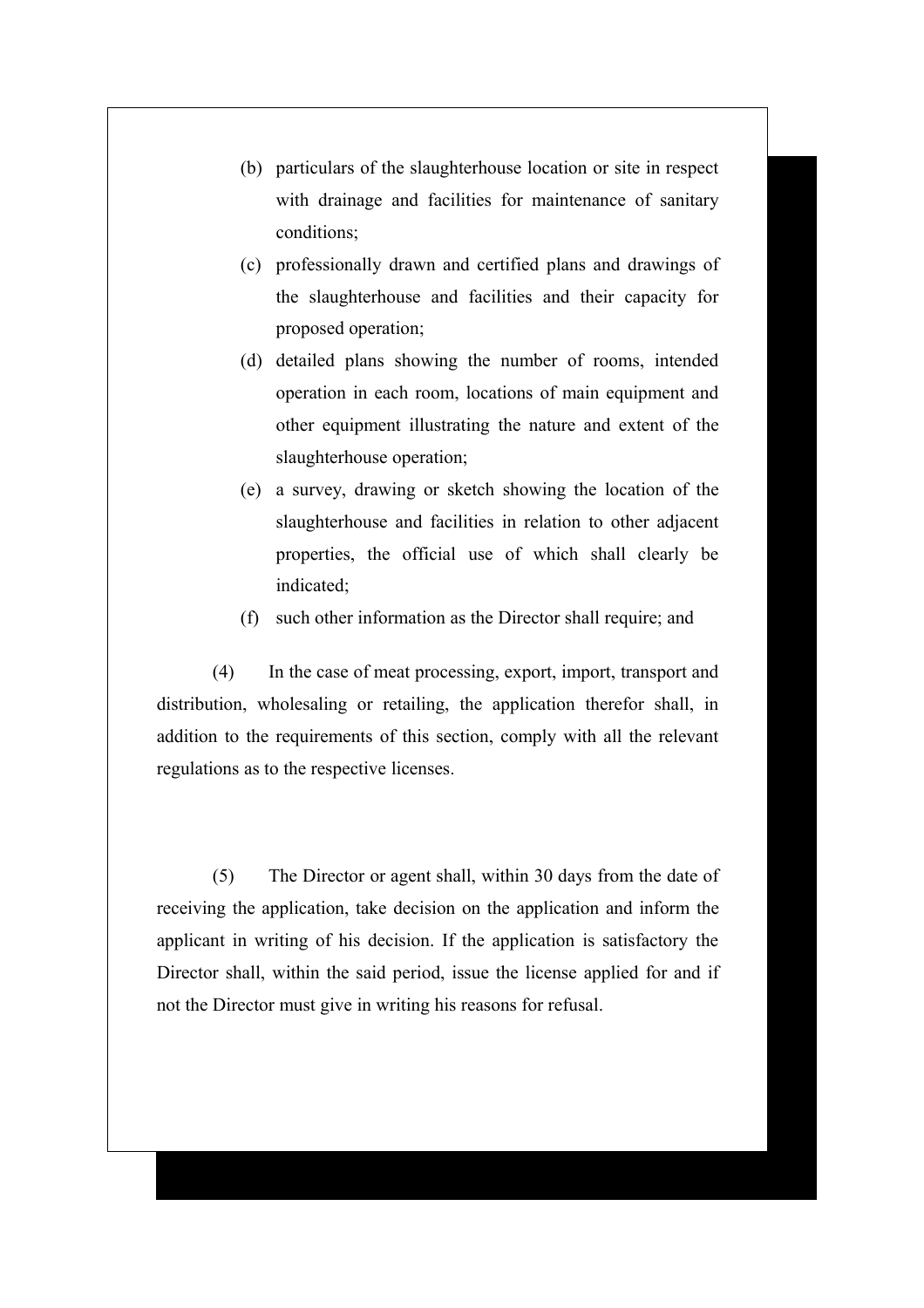(6) Every license issued under subsection (5) shall be in a prescribed Form, bear a serial number, be signed by the Director or agent and bear official stamp of the issuing officer. The license may be, issued subject to such terms and conditions of operational nature or meat hygiene as the Director or agent may deem fit.

(7) If the applicant is in any way aggrieved by any decision of the Director or agent under this section, he shall make an appeal to the Minister within 30 days of the date of notification of the decision. The Minister shall take and communicate his decision in writing to the appellant within 30 days of receiving the petition and if the appellant is, aggrieved by the decision of the Minister, he shall make further appeal to the court whose decision shall be final.

 (8) An application under this section may be, submitted on -line or by post or at a physical address as the Director may specify.

#### **Duration, Replacement of License, etc**.

**14.**(1) A license issued under section 13(5) shall remain valid until it expires or is prematurely revoked by the Director or agent; and unless otherwise prohibited by this Act or any other written law, the license shall be renewable in accordance with the procedure provided in section 13 unless the Director indicates otherwise.

 (2) A holder of a license who is aggrieved by the revocation of his license under subsection (1) shall make an appeal in accordance with the provisions of section 13(7) and the outcome thereof shall be governed by the said provision.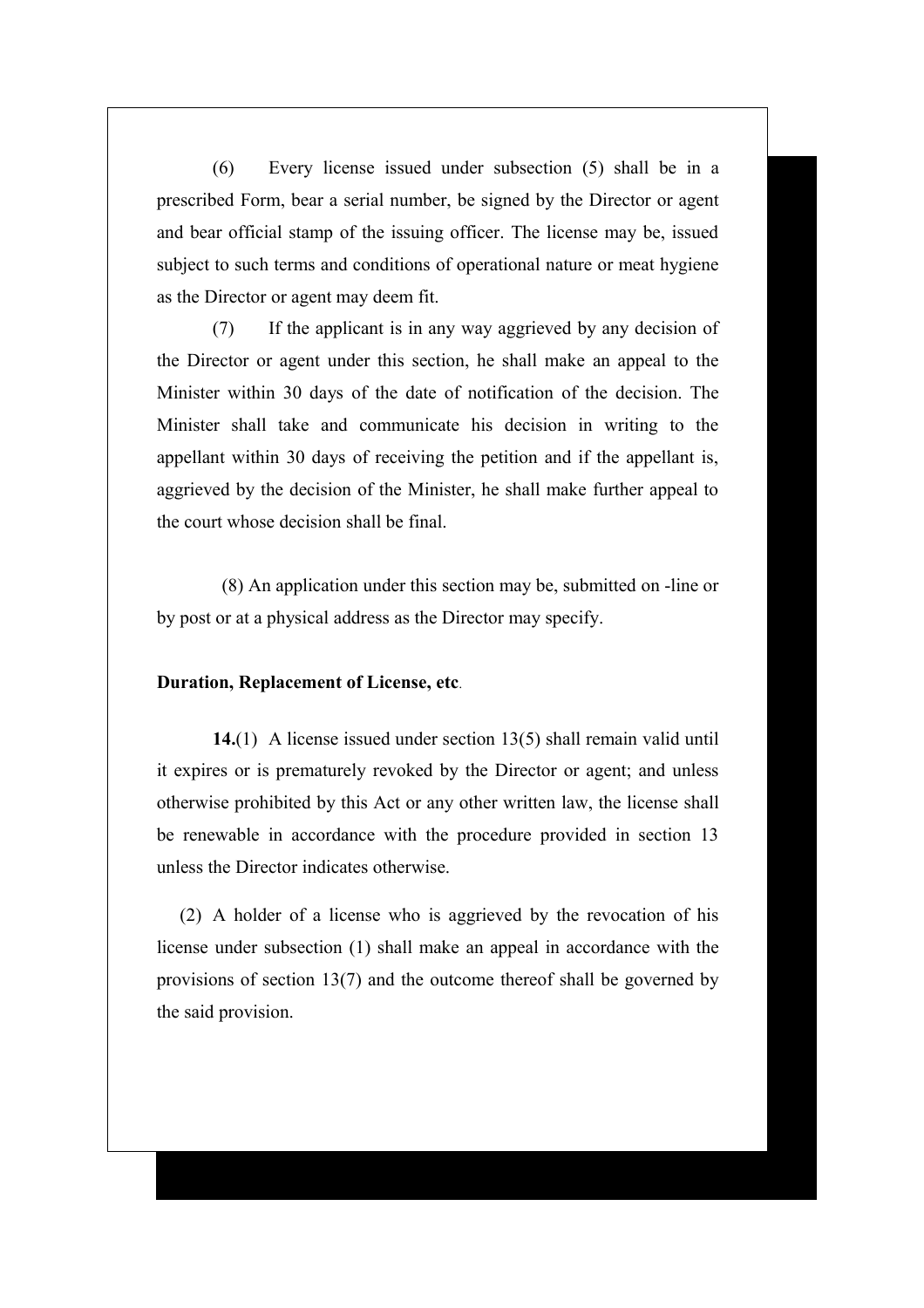(3) A holder of a license wishing for any reason to withdraw from the activity, for which the license was given, relocate or alter his slaughterhouse or premises or temporarily cease to operate, shall give written notice to the Director within 30 days from the date of so wishing, and the unexpired time of his license shall automatically and immediately terminate.

 (4) If any person who had terminated or suspended operations under subsection (3) wants to resume operations, he shall apply for a fresh licence in accordance with the provisions of section 13.

 (5)(a) A lost, destroyed, defaced or otherwise mutilated license which is still valid may be replaced by the issuance of another one upon satisfactory proof by the holder thereof or his agent of loss, destruction, defacement or mutilation;

- (b) there shall be payment of such special fee for replacement as the Director may prescribe;
- (c) a replaced license shall be marked on its face "REPLACEMENT" and no more than one replacement is permitted.
- (6) Every license or a replacement thereof issued under this Part shall remain the property of the Director and shall in no way be transferable.

# **PART IV – MISCELLANEOUS PROVISIONS**

#### **Identification of meat to customer**.

**15.** (1)Every person offering meat for sale shall declare to the customer or consumer, whether or not the customer or consumer has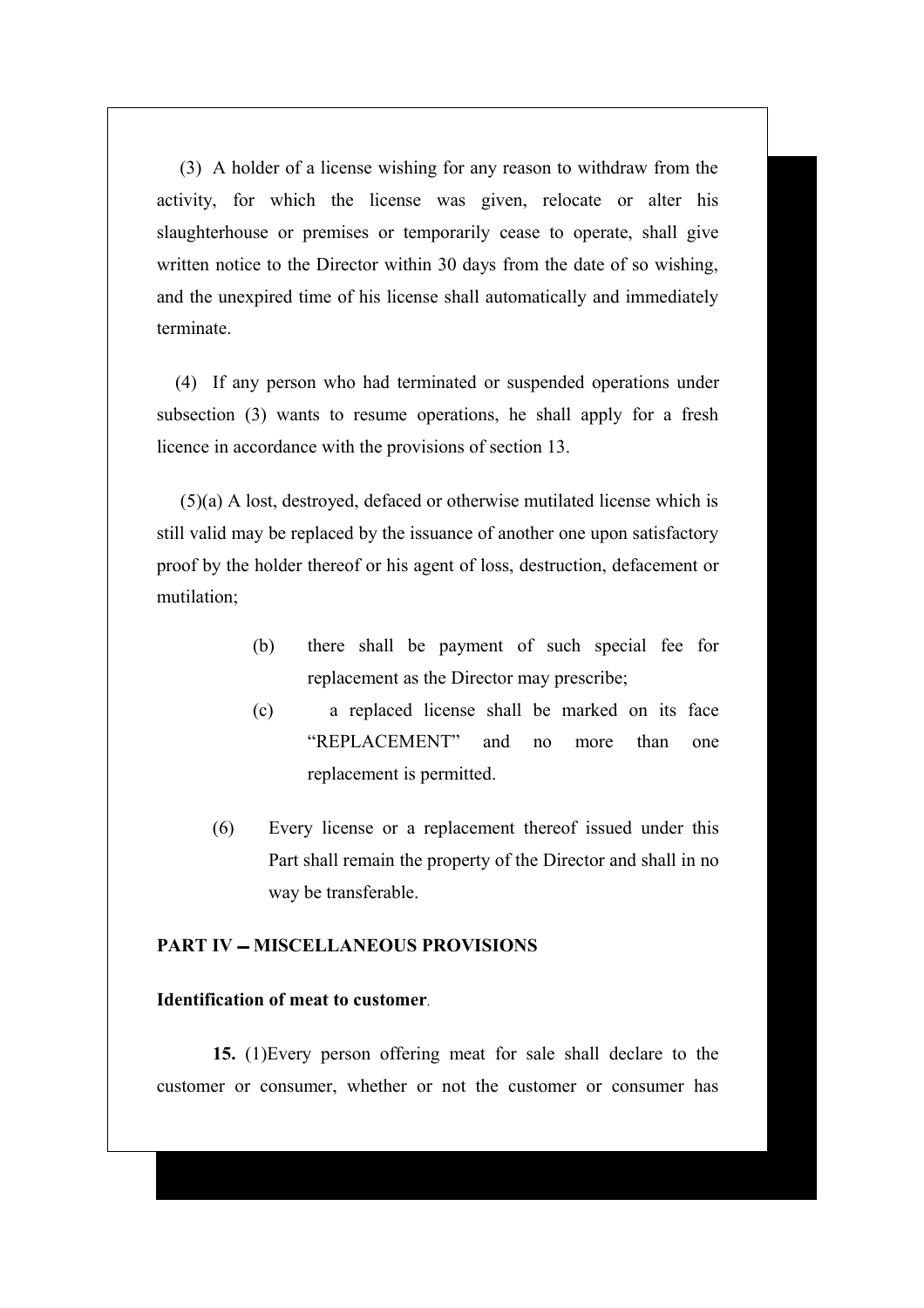enquired, from what animal the meat or meat product being offered for sale was obtained.

(2) However, the seller shall be considered to have declared to the customer or consumer if he has clearly written and displayed in either English or local language that he is selling Camel, beef, mutton or chicken or their meat products as the case may be.

(3) Any seller, his agent or servant who fails to declare as is required by subsection (1) commits an offence and shall, on conviction, be liable to……..

(4) Any meat or meat product which is purported to be sold contrary to subsection (1) shall be impounded and disposed of at the seller's cost and in addition to the disposal of his meat under this section, the seller's license to operate may be cancelled.

## **Categorization and Declaration of slaughterhouses, etc**.

**16.**(1) The Minister shall by decree and in consultation with the Director, municipal authorities and regional administrative officers, declare different categories or levels of slaughterhouses throughout the country for purposes of adapting and applying this Act as circumstances may require.

(2) The Minister may vary the categorization or level declared pursuant to subsection (1) and may, if circumstances warrant, promote or demote a slaughterhouse to or from one category or level as the case may be.

(4) The Minister may declare any number of categories or levels from time to time as circumstances may warrant.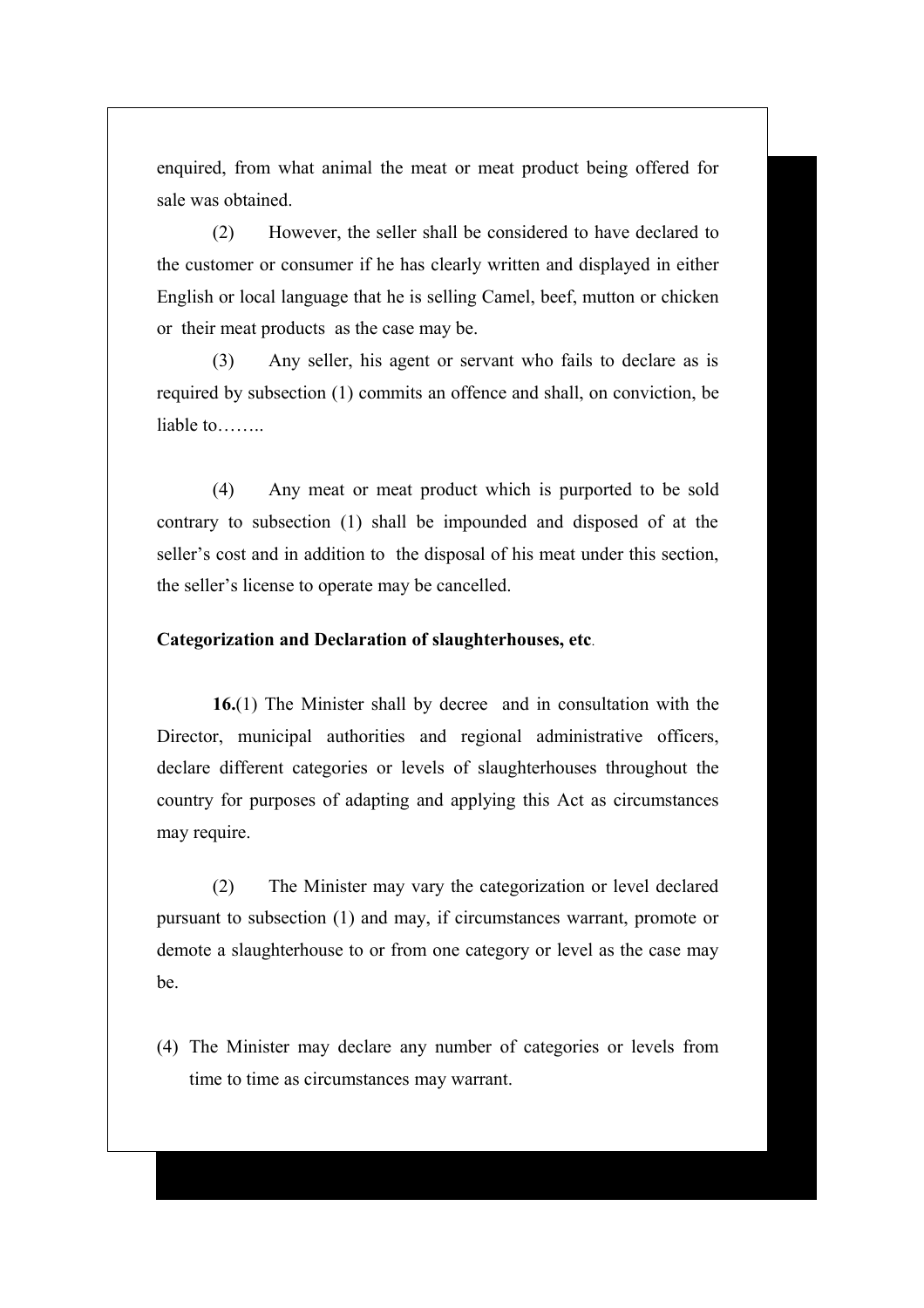## **Indemnity of officer.**

**17.**(1) No Veterinary Inspector or other officer of the Government, Municipality or any other appointing authority shall suffer personal liability nor be sued in person for damages or compensation or any other civil remedy for any damage, loss or injury caused by him while faithfully performing his duties under this Act.

(2) However, the provisions of subsection (1) of this section shall not prevent any person from suing the Government, Municipality or any appointing authority for damages, compensation or any other civil remedy for damage, loss or injury caused by its officer while performing his duties under this Act.

#### **Power to decree Regulations**

**18.**(1) The Minister may, by decree, make regulations from time to time for the better carrying into effect and enforcement of this Act and such regulations may―

- (a) in consultation with the Minister for the time being responsible for public health, municipal authorities, water and environment, provide for the licensing, control and regulation of slaughterhouses and of premises and other places where meat is processed in any manner for human consumption;
- (b) make provisions specific and applicable to different categories of slaughterhouses declared pursuant to section 16(1) of this Act;
- (c) define areas to be served by the declared categories of slaughterhouses;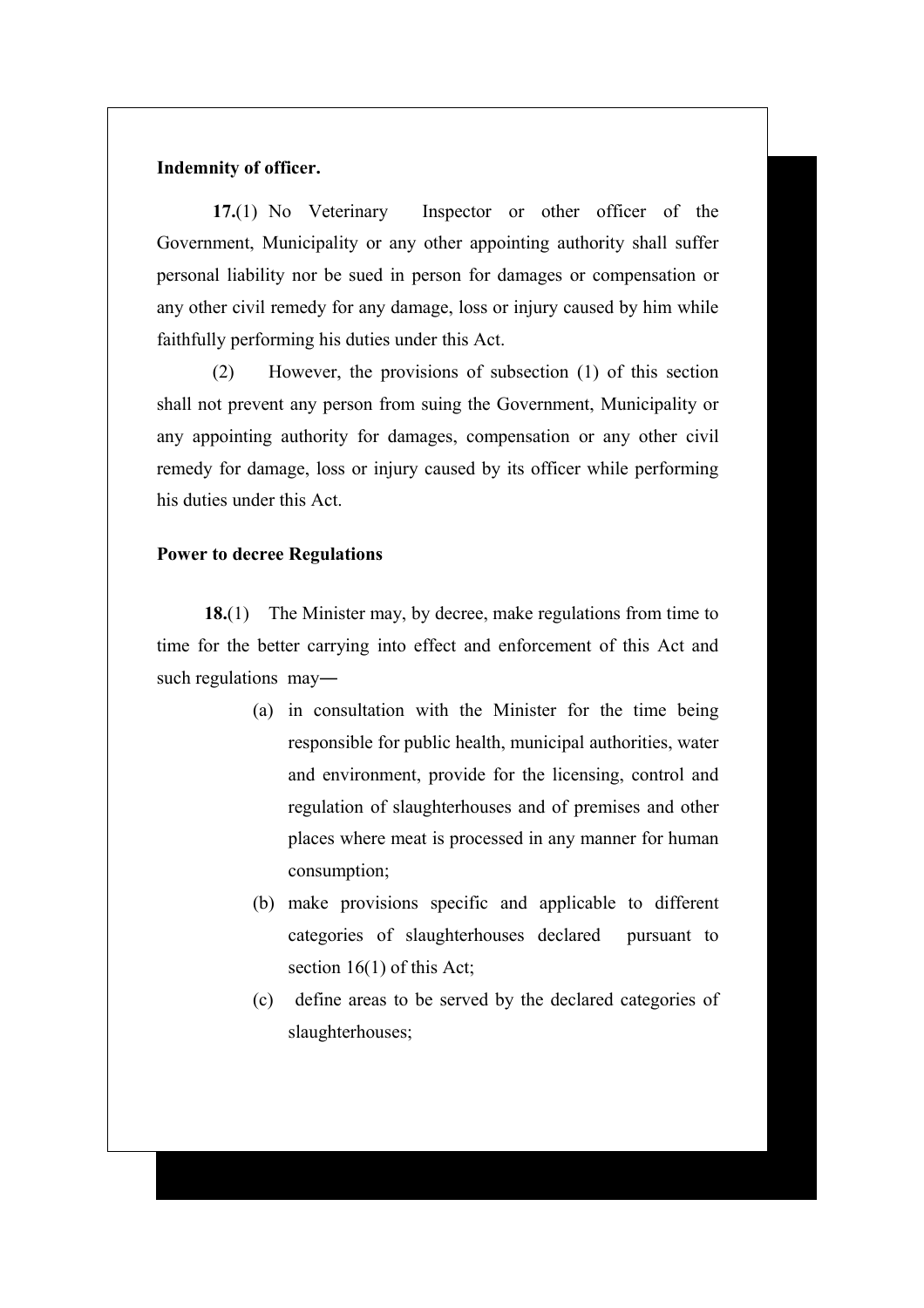- (d) in consultation with the Minister responsible for health, relevant professional organisations, the national Chamber of Commerce and Industry, a body representing pastoralists, consumers and food safety specialists, specify standards to be observed in respect of the manufacture of meat products, including the naming, description, composition, additives or contaminants, labeling and packaging of such products;
- (e) provide for the inspection of meat, slaughterhouses, abattoirs, butcheries and premises, and food additives or contaminants used in connection therewith, and for meat processing requirements;
- (f) provide guidelines for maximum microbiological content of carcasses and maximum levels of residues (pesticides, veterinary drugs and environmental contaminants) in meat and also provide meat processing guidelines;
- (g) provide hygiene and other meat handling standards to be observed in respect of the storage, transportation, wholesaling and retailing of meat;
- (h) specify the hygiene and other standards and conditions for the transportation and handling of animals intended for slaughter;
- (i) provide for the licensing and control of imports and exports of meat and products of animal origin and procedures of recall and trace back of animals, meat and meat products;

(j) establish from time to time units or task forces to study and recommend ways and means of assessing any risks and the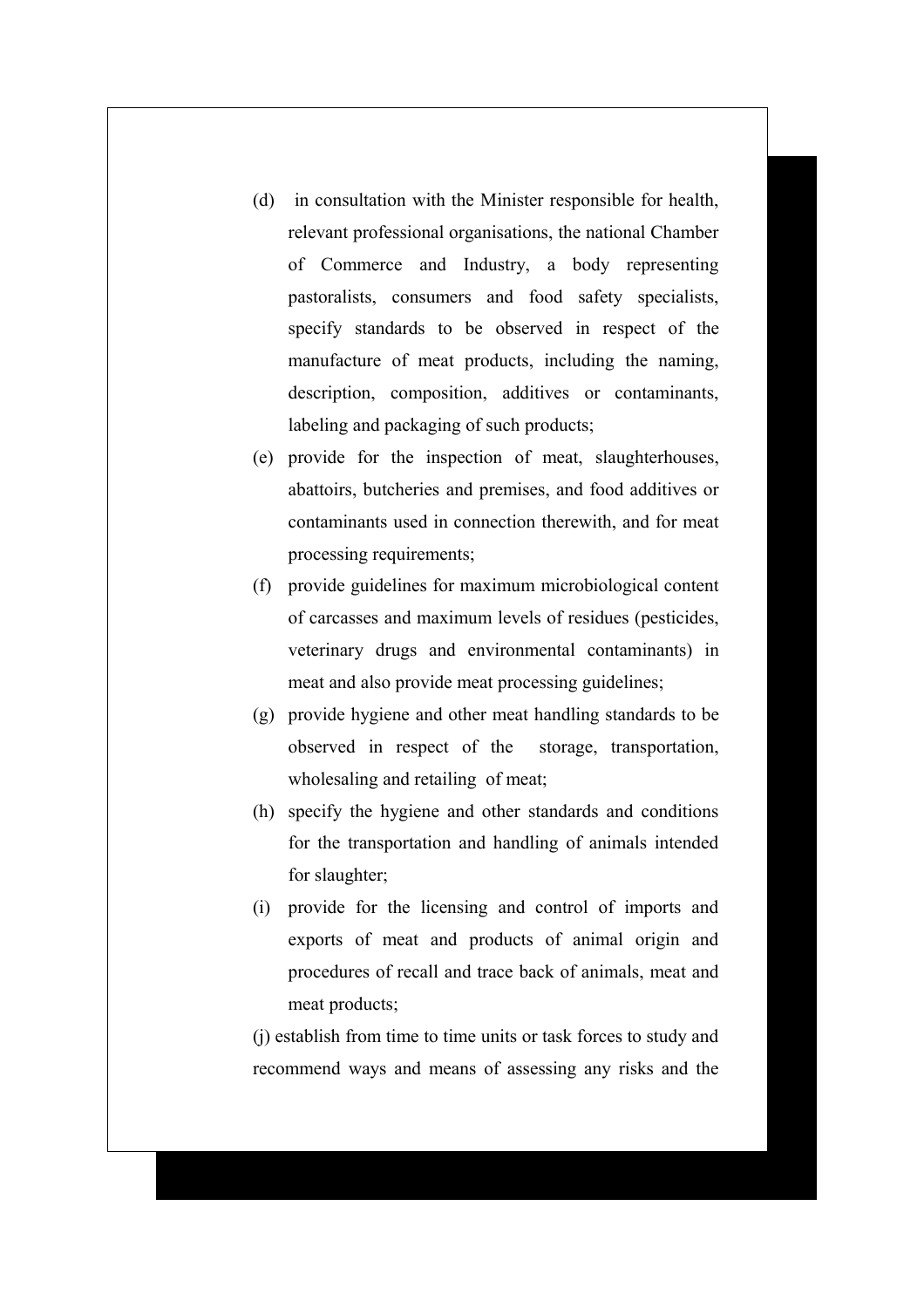control or management thereof the occurrence of which may adversely affect the production and or processing of meat which is safe for human consumption;

(k) provide for conditions of issuing, rejecting to issue, suspending or revoking licenses, permits or any authorization documents;

(l)prescribe forms, certificates, licenses and other documents required to be prescribed under this Act;

(m) provide for inspection fees and other charges under this Act;

(n) provide for anything required to be provided or prescribed under the Act;

(2) Regulations decreed under this section―

- (a) may be applicable to the whole or any parts of the country and different regulations may be made in respect of different parts of the country as circumstances may require;
- (b) may be made applicable to all slaughterhouses or premises used for meat processing, and different regulations may be made in respect of different categories or levels of slaughterhouses or premises;
- (c) may be made to regulate and or prescribe standards for the issue or preparation of blood meals, meat and bone meal;
- (d) may make such differential provision in respect of other matters as the Minister may consider necessary;
- (e) may provide for the penalties not exceeding a fine of …………….. or imprisonments for a term not exceeding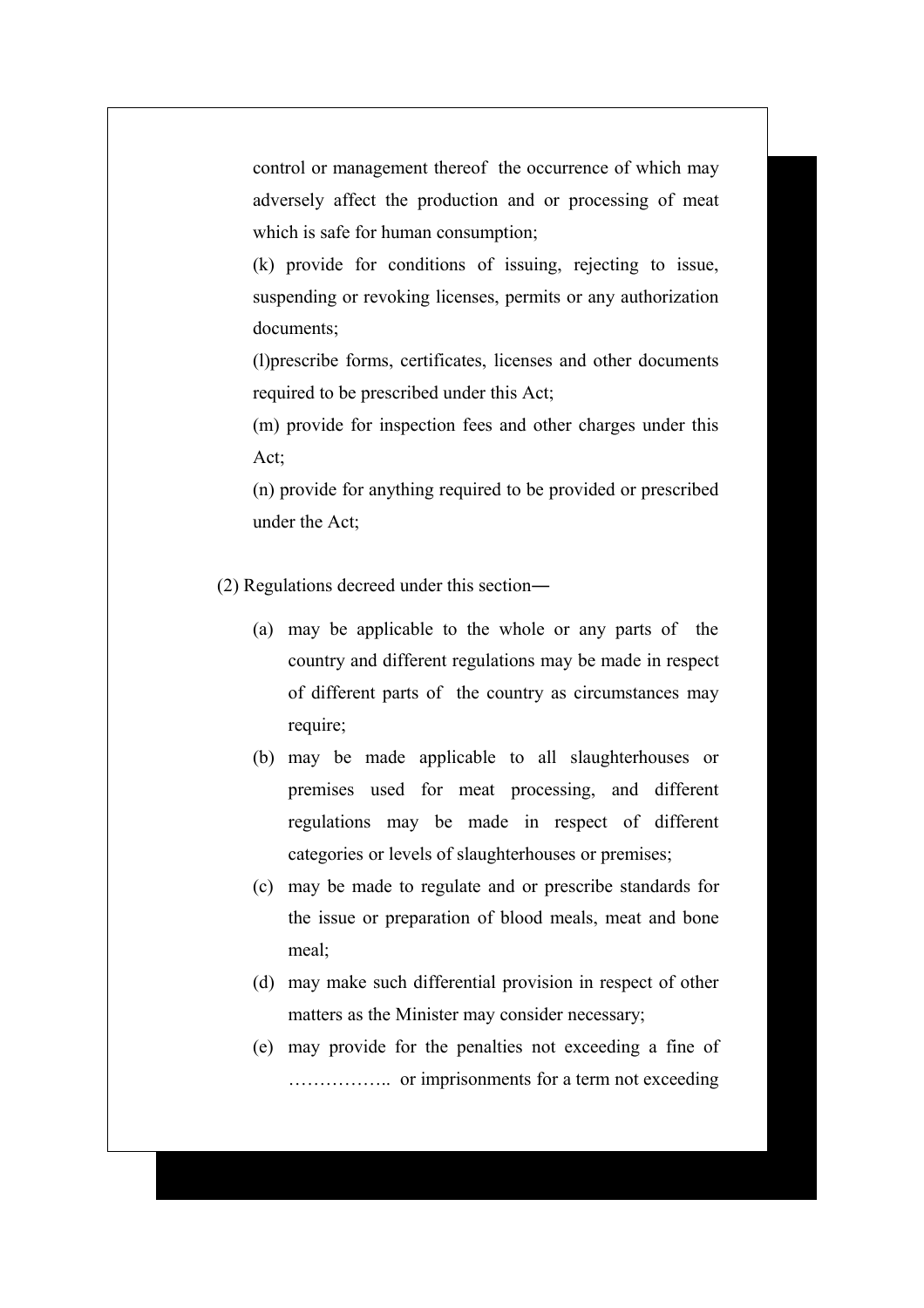……………… months, or both such fine and imprisonment which may be imposed in respect of any breach of the Act or regulations for offences for which no penalty has been herein specified, and may provide for continuing penalties, not exceeding ……………., in respect of each day during which any such offence continues;

(3) Any regulations decreed pursuant to this section shall nonetheless be laid before the National Assembly for approval within 21 days immediately following their being made if the National Assembly is in sitting, and if the National Assembly is not in sitting, within 21 days of the commencement of the next sitting;

(4)(a) If within 21 days of being laid before the National Assembly the Assembly does not annul the regulations, the regulations shall be taken as approved;

> (b) The expiry of 21 days under paragraph (a) of this sub-section shall be without prejudice to the right of the National Assembly to recall the regulations at any time after the said expiry for approval or otherwise and if the regulations are annulled upon the recall, such annulment shall not invalidate any actions taken or anything previously done pursuant to those regulations.

(5) Regulations which are annulled by the National Assembly shall, subject to the saving under subsection (4) (b), be void and unenforceable.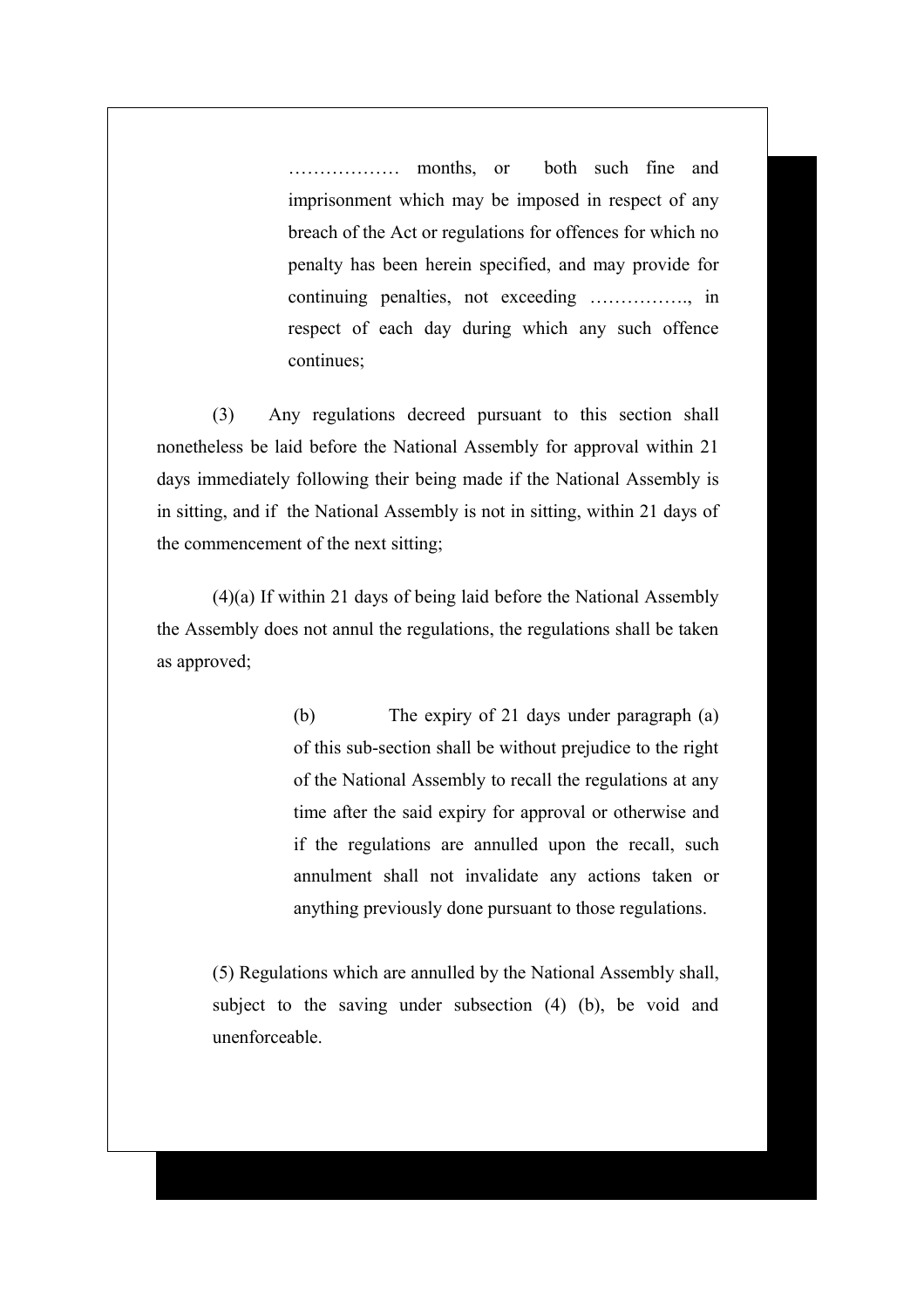# **SCHEDULES**

# **SCHEDULE I**

# **REPUBLIC OF SOMALILAND**

#### **DECREE**

**NO…………………………………………………………….**

**The Meat Inspection and Control Act, No. …...of… [Year]**

**IN EXERCISE** of powers conferred by Section 18(1)(d) of the Meat Inspection and Control Act,…….[Year], the Minister for the time being in charge of Veterinary Services decrees the following Regulations-

**The Meat Inspection and Control (Export Slaughterhouses) Regulations.**

## Part 1 – Preliminaries

**Citation.**

1. These Regulations may be cited as the Meat Inspection and Control (Export Slaughterhouses) Regulations.

**Declaration of Export Slaughterhouses and matters incidental thereto**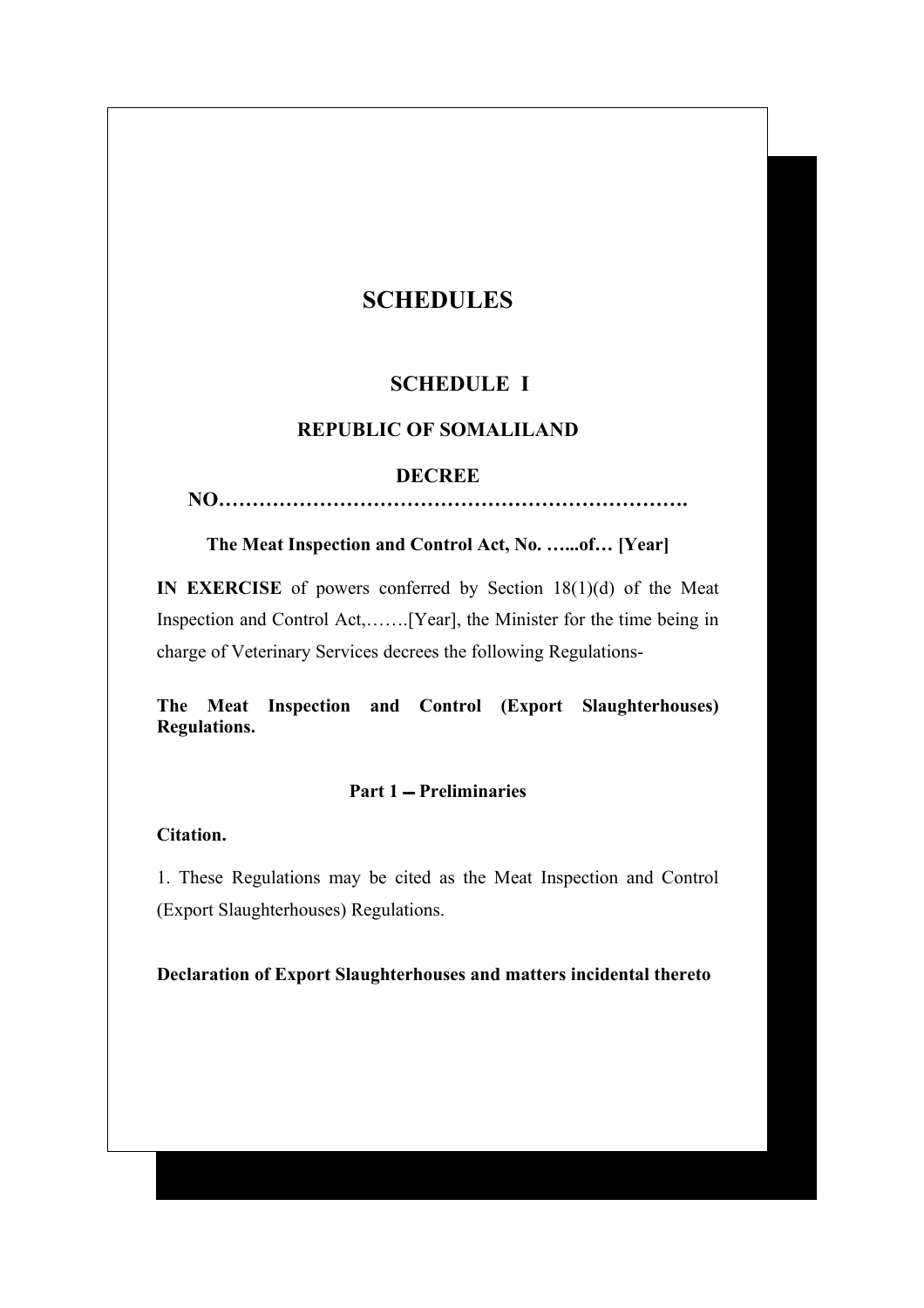2**.** (a) The Minister, by this Decree, declares a category and level of slaughterhouses to be known as export slaughterhouses for purposes of processing meat therein for export.

 (b) The Minister shall from time to time publish by decree for the information and action of all Veterinary Inspectors, operators and other relevant persons, the OIE and Codex requirements as to the meat hygiene and safety standards;

3**.** The provisions set out in this schedule shall apply to export slaughterhouses declared as such under regulation 2 of these Regulations. Notwithstanding the foregoing limitation to export slaughterhouse, where specified otherwise in these regulations or by a decree notice issued to that effect by the Minister, these regulations may apply with such modification as may be necessary to any other category or level of slaughterhouse.

4(1) No person shall slaughter in an export slaughterhouse any animal, which has not been inspected by a Veterinary Inspector except only in an emergency subject to pass ant-mortem inspection.

(2) It shall be the duty of every operator to make all necessary arrangements with the Veterinary Inspector assigned to his slaughterhouse to be present to conduct ante mortem inspection of animals, the post mortem inspection of the carcasses of such animals, the stamping with the inspection legends, labeling of the containers, packaging and approving transportation and other matters as is required in this Act.

(3) Every operator shall further―

(a)make reasonable arrangements to expedite the ante mortem inspection of animals intended for slaughter in his slaughterhouse; and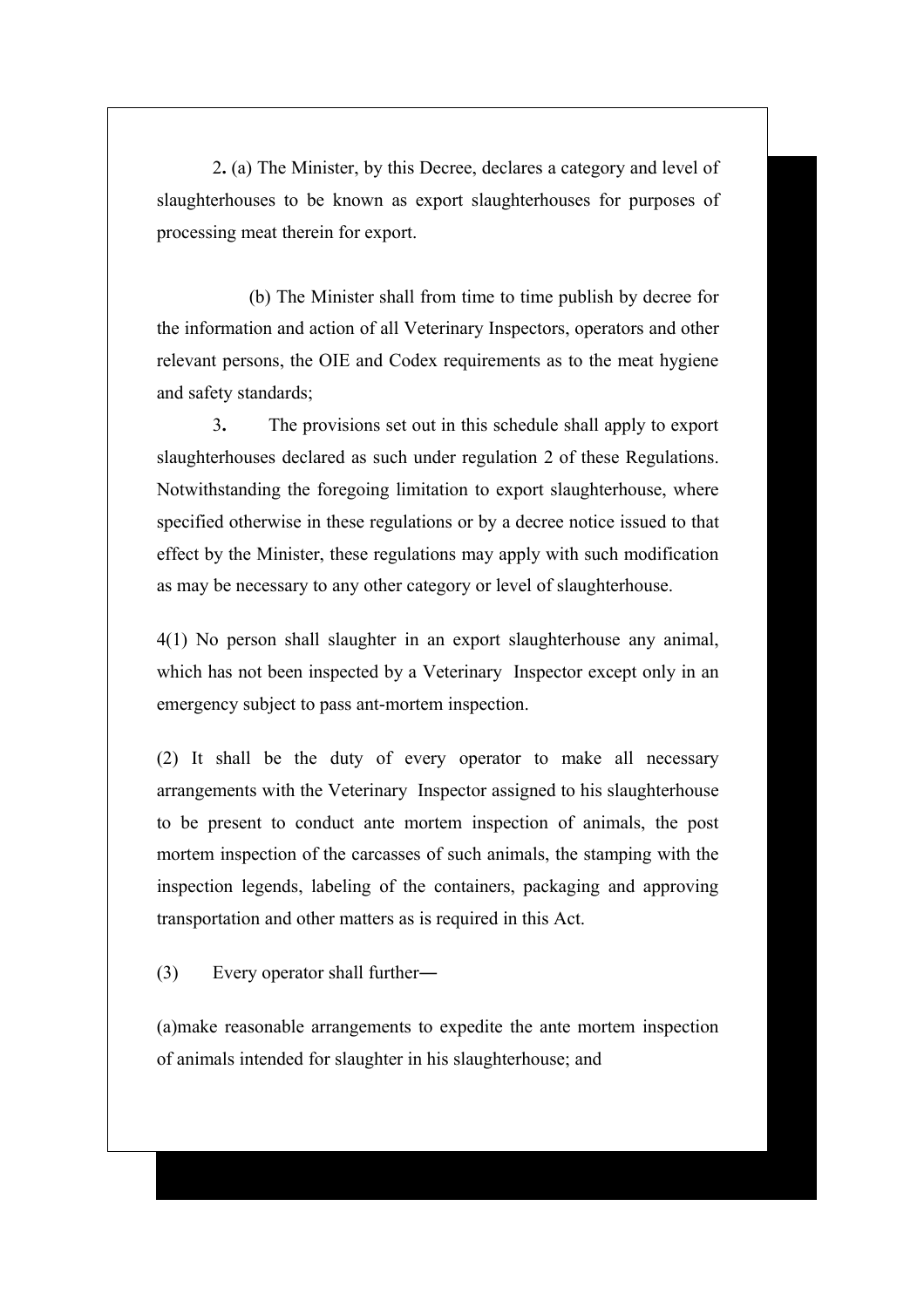(b)conduct the slaughtering and dressing operations with reasonable speed in order to expedite the post mortem inspection of the carcasses.

(4) Any person who contravenes the provisions of this regulation commits an offence and shall be liable on conviction to…………………..

5. A Veterinary Inspector is hereby empowered to detain or order the disposal or destruction of any animal, carcass, or meat or meat product, which in his opinion, is unfit for human consumption.

 6. (1) No person shall sell, expose, deposit, convey or deliver or cause to be sold, exposed, deposited, conveyed or delivered for the purpose or in the process of sale of any carcass or meat, unless such carcass or meat has been inspected by a Veterinary Inspector and found it fit for human consumption.

(2) No person other than a Veterinary Inspector is permitted to attach to or remove from any animal, carcass or meat any tags, token or mark fixed thereon by the Veterinary Inspector for purposes of inspection process.

(3) Any person who contravenes any provision of this regulation commits an offence and shall be, on conviction, liable to………….

7**.**(1) No person shall remove or dispose of any animal, carcass or meat which has been marked or tagged except with the written permission of and in accordance with instructions of a Veterinary Inspector.

 (2)Any person who contravenes the provisions of paragraph (1) of this regulation commits an offence.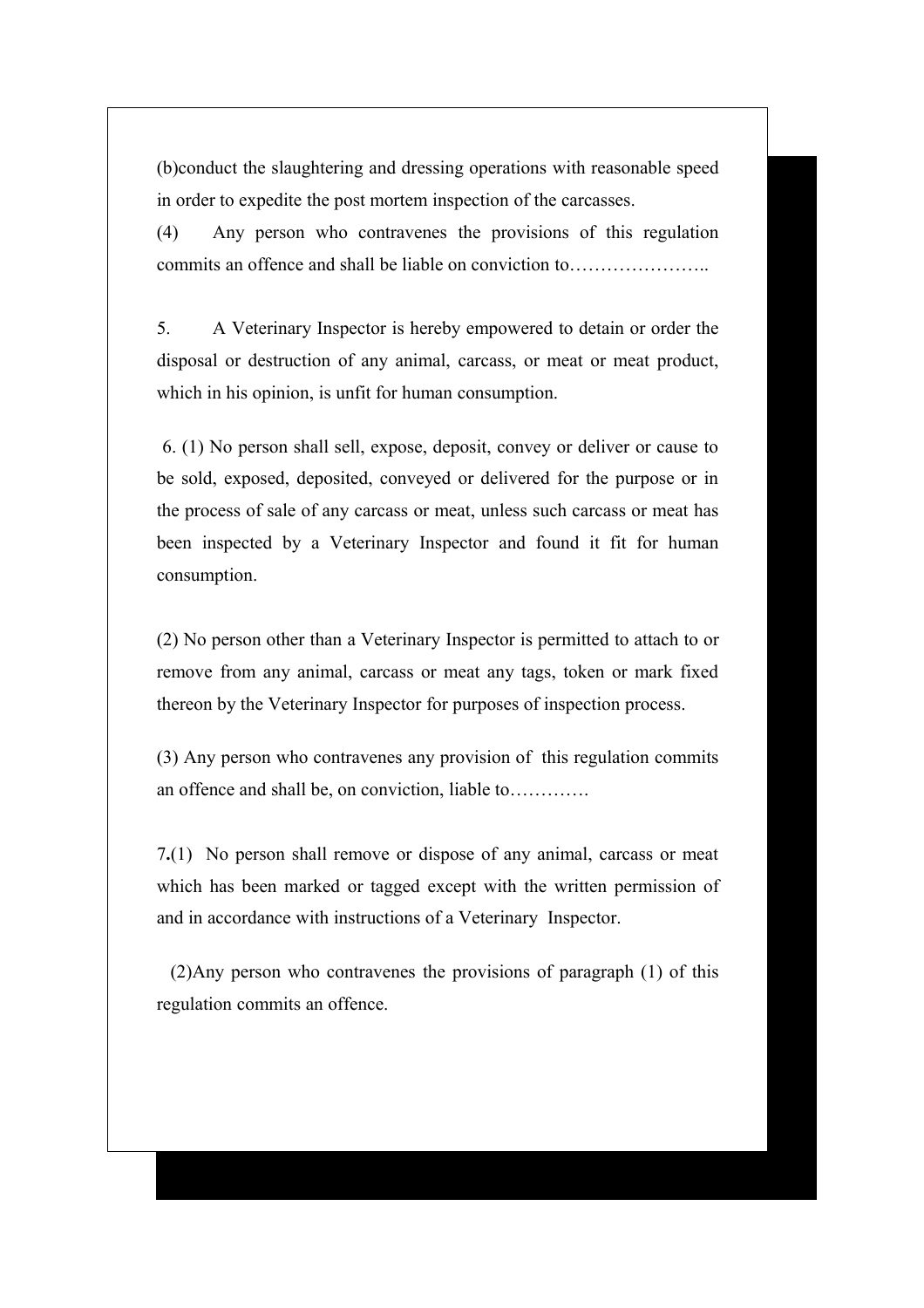8. Any person who obstructs, hinders, assists in, or facilitates the obstruction or hindering of a Veterinary Inspector while in the course of his duties under this Act commits an offence.

9**.** The Director shall assign an official number to each export slaughterhouse and such number shall be used to identify all carcasses and meat inspected in the slaughterhouse and all containers, packages or any consignment of meat or meat product processed in the slaughterhouse..

10**.**(1) The Director may, upon the recommendation of the Principal Veterinary Inspector, order the closure of any export slaughterhouse in the event of failure to comply with any provision of these regulations; and any slaughterhouse closed under this regulation shall remain closed unless cleared otherwise by the Director.

 (2) Before closing any slaughterhouse the Director shall first, by written notice, warn the operator of the manner in which his slaughterhouse is in breach of these regulations and the corrective steps he must effect within a specified time to be in compliance.

 If within the time so specified the operator refuses, neglects to take the corrective step or takes steps but which in the opinion of the Minister are not satisfactory, the Director shall thereafter close the slaughterhouse.

(3) If the reason for the closure was scientific or of a technical nature, the Director shall require the Principal Veterinary Inspector to review the closure and advise him on whether or not the operator has effected satisfactory corrective measures that merit the re-opening.

(4) Any person aggrieved by the decision of the Director under this regulation may make an appeal to the Minister and further to the court for redress if still dissatisfied with the Minister's decision.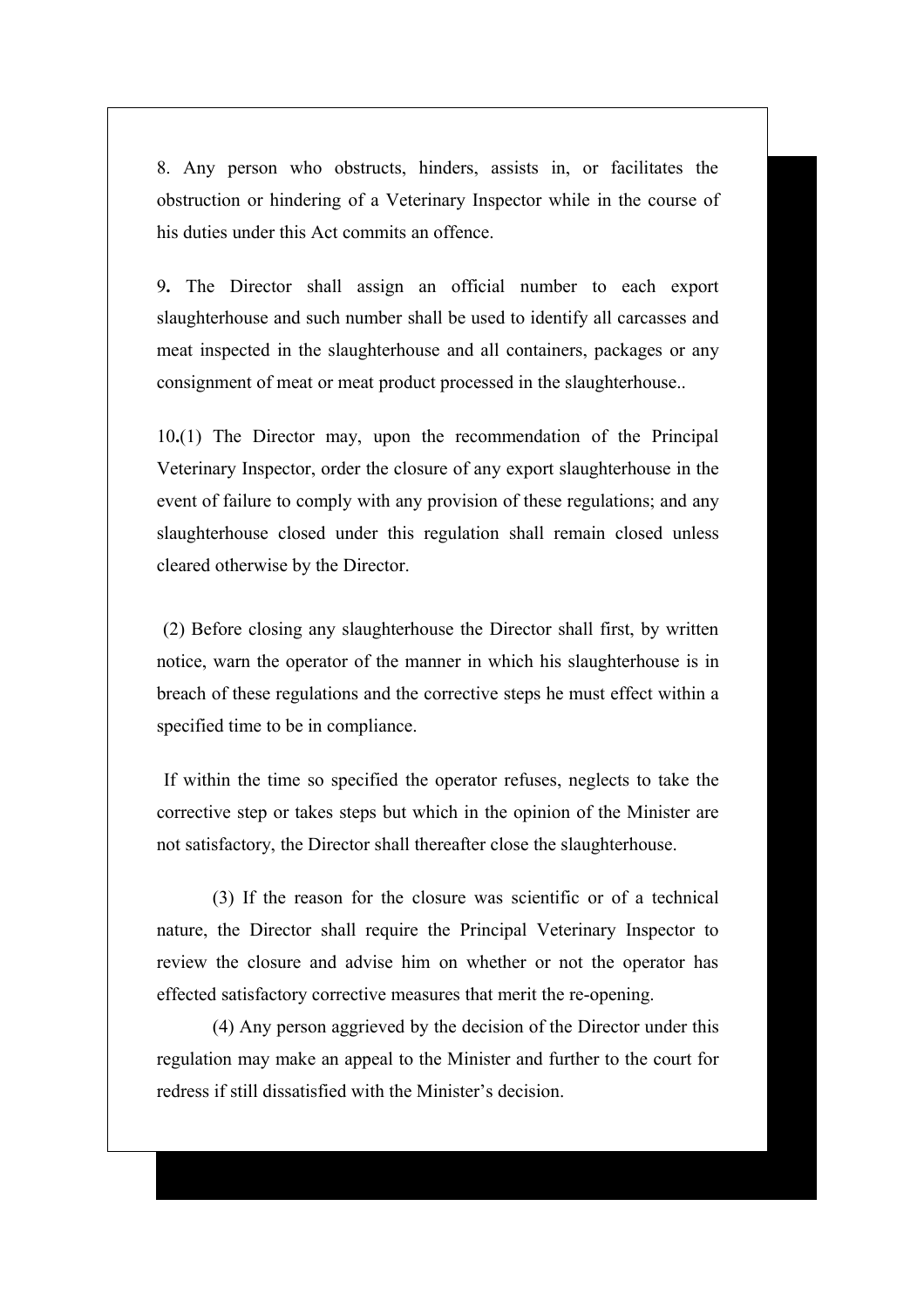(5) The Director shall by any suitable method, publish for public information names and other particulars as he may deem appropriate, of any slaughterhouse closed under this regulation and in addition he shall maintain a register of closed slaughterhouses in which he shall enter:-

(a) the name and registration number of a closed slaughterhouse,

(b) reason for and the date of closure, and

(c) any other information he considers necessary.

11**.**(1) A Veterinary Inspector shall, for the purpose of any examination or inspection necessary to enforce any of the provisions of these regulations, have access to any part of an export slaughterhouse at all times, irrespective of whether the slaughterhouse is in operation or not.

(2) Without prejudice to the provisions of paragraph (1) of this regulation, the Director, in consultation with the Principal Veterinary Inspector and an association of operators, if any, may fix by decree notice hours within which slaughtering shall be performed in slaughterhouses licensed under this Act

12. All animals to be slaughtered for meat intended for export purposes shall be healthy and must have passed ante-mortem inspection before slaughter.

13. Adequate and well-equipped areas reserved for the exclusive use of the Veterinary Inspector shall be provided.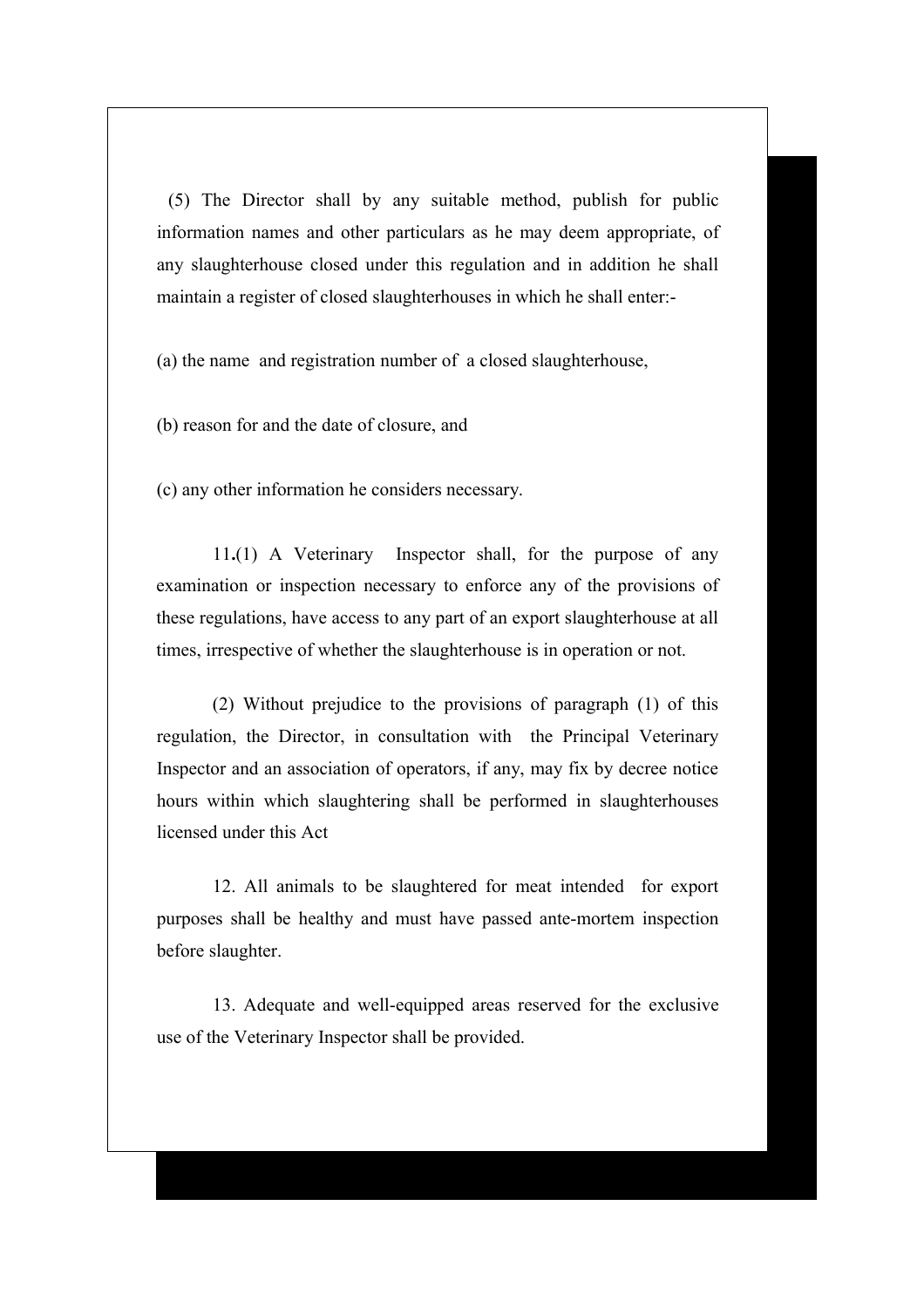14. No section or part of an export slaughterhouse shall be operated except under the supervision of a Veterinary Inspector.

15. No Carcass or meat shall be removed from an export slaughterhouse until due notice has been given to the Veterinary Inspector and his permission for removal has been given in writing.

16. Pens for the purpose of holding animals before slaughter shall be provided in such manner and adequacy as to allow proper ante-mortem inspection

17. There shall be such minimum equipment, facilities, and conditions as the Minister may require from time to time for the maintenance of acceptable hygiene standards before an export slaughterhouse licensed under this Act commences or continues with operations.

#### **Part 2 – Hygienic and safe transportation of animals for Slaughter**

Pursuant to the provisions of section 6 (1):-

1. Animals earmarked for slaughter shall be transported in such a manner that:-

(a) does not unduly contaminate or stress them;

(b) minimises or completely eliminates the possible spread of pathogens among the animals;

(c) enables easy identification of the place where each animal was produced and maintained prior to transportation;

(d) assures and meets throughout the transportation animal welfare aspects; and

(e)meets any other requirements that the Minister may specify from time to time.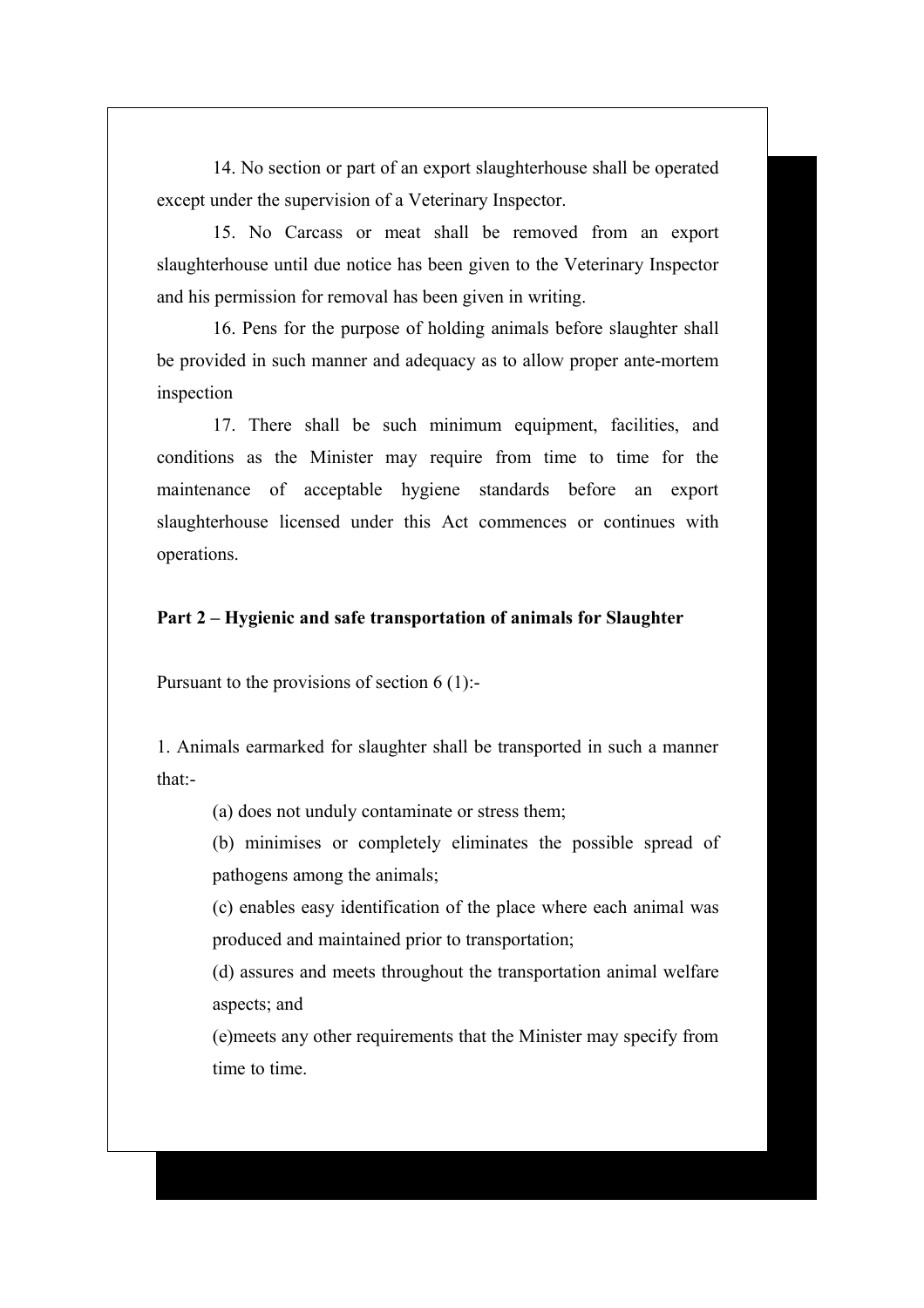(2) Without prejudice to the provisions of paragraph (1), during livestock transportation, the following requirements shall additionally be observed:-

> (a) soiling and cross contamination of the animals with dung material shall be minimized and, if a multi-tiered vehicle is used, precaution shall be taken to protect animals on the lower decks from the excrement of the animals above;

> (b) all vehicles used for transportation of animals are designed, constructed and fitted in such a way as to be able to withstand the weight of the animals carried and to allow easy and safe loading and offloading thereby transporting the animals easily, comfortably and with minimal risk of injury;

> (c) animals of different species, and animals of the same species likely to cause injury to one another, are physically separated during transportation;

> (d) the floor of the vehicle used for transportation is reasonably padded or grated to limit soiling and cross-contamination with faecal material;

> (e)if animals are transported on the hoof, they are accompanied by sufficient number of qualified and experienced veterinary attendants and drovers familiar with the route of the journey, which route shall be determined in advance by a Veterinary Inspector available at the point of departure. Along the route the animals shall be afforded opportunities for grazing and drinking at reasonable intervals as circumstances may permit;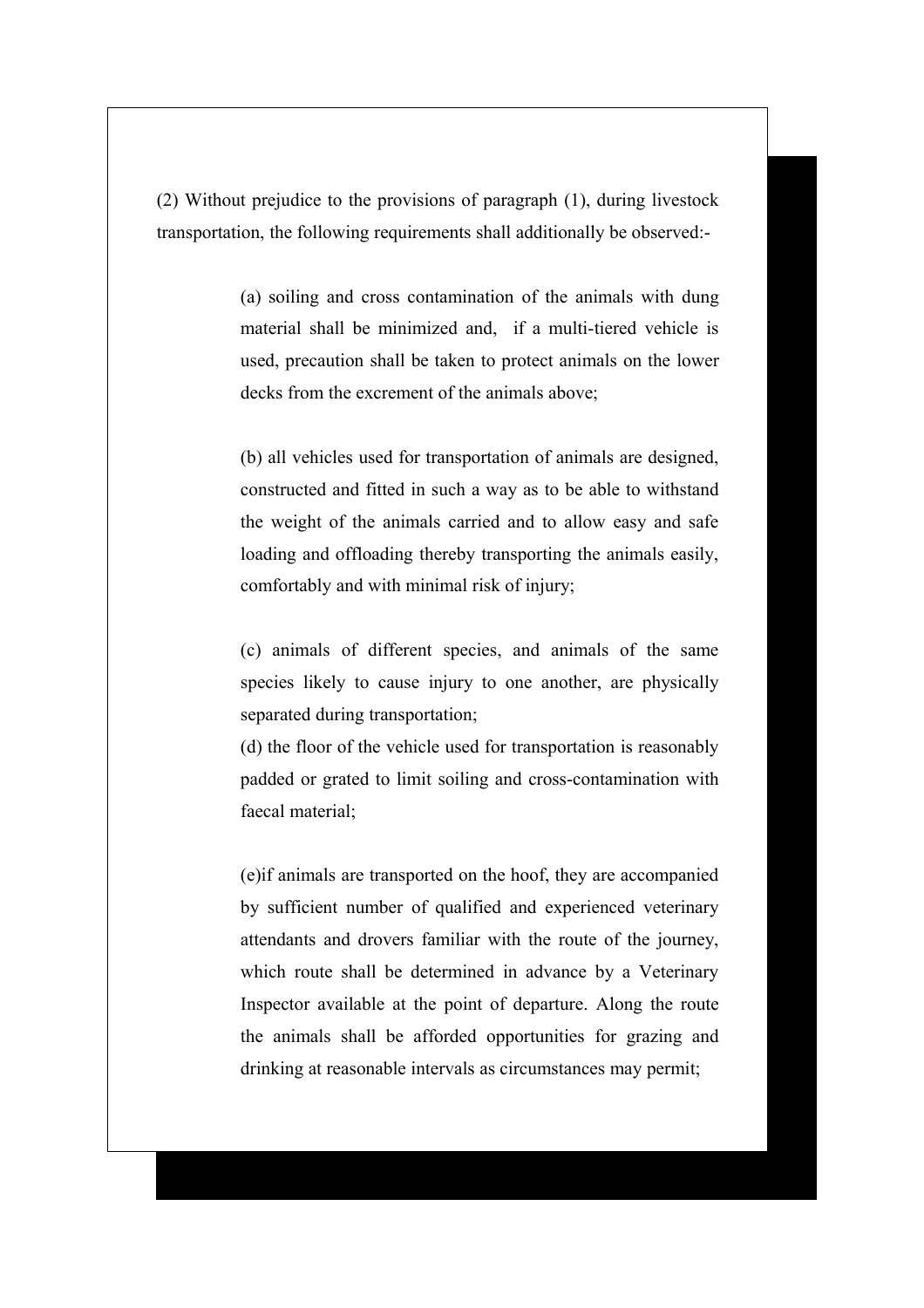(f) if transportation is by road over a long distance the animals shall be supplied with adequate fodder/hay and fresh drinking water and account shall be taken of the road condition and the climatic conditions along the route for which reason the animals shall be accorded rest by traveling at a speed which is reasonable in the circumstances and by making necessary stops along the way;

(g) the animals are not subjected to beatings or to any cruel treatment and the vehicle used for transportation has a roof cover, is well ventilated and offers ample room to avoid overcrowding;

(h) where the Director has not strategically stationed Veterinary Inspectors along the route, the animals are accompanied by a veterinarian or such other persons as may be approved by a Veterinary Inspector in the area of transportation;

(i) the person transporting the animals has prior to the commencement of the journey obtained all official clearances, permits and any other officially required travel documents to avoid undue stoppages along the way;

(j) upon arrival at the destination, the animals are offloaded gently and held in a holding facility approved by a Veterinary Inspector at the point of destination and the animals are accorded sufficient food and water or otherwise a comfortable stay in the facility while they await ante mortem inspection;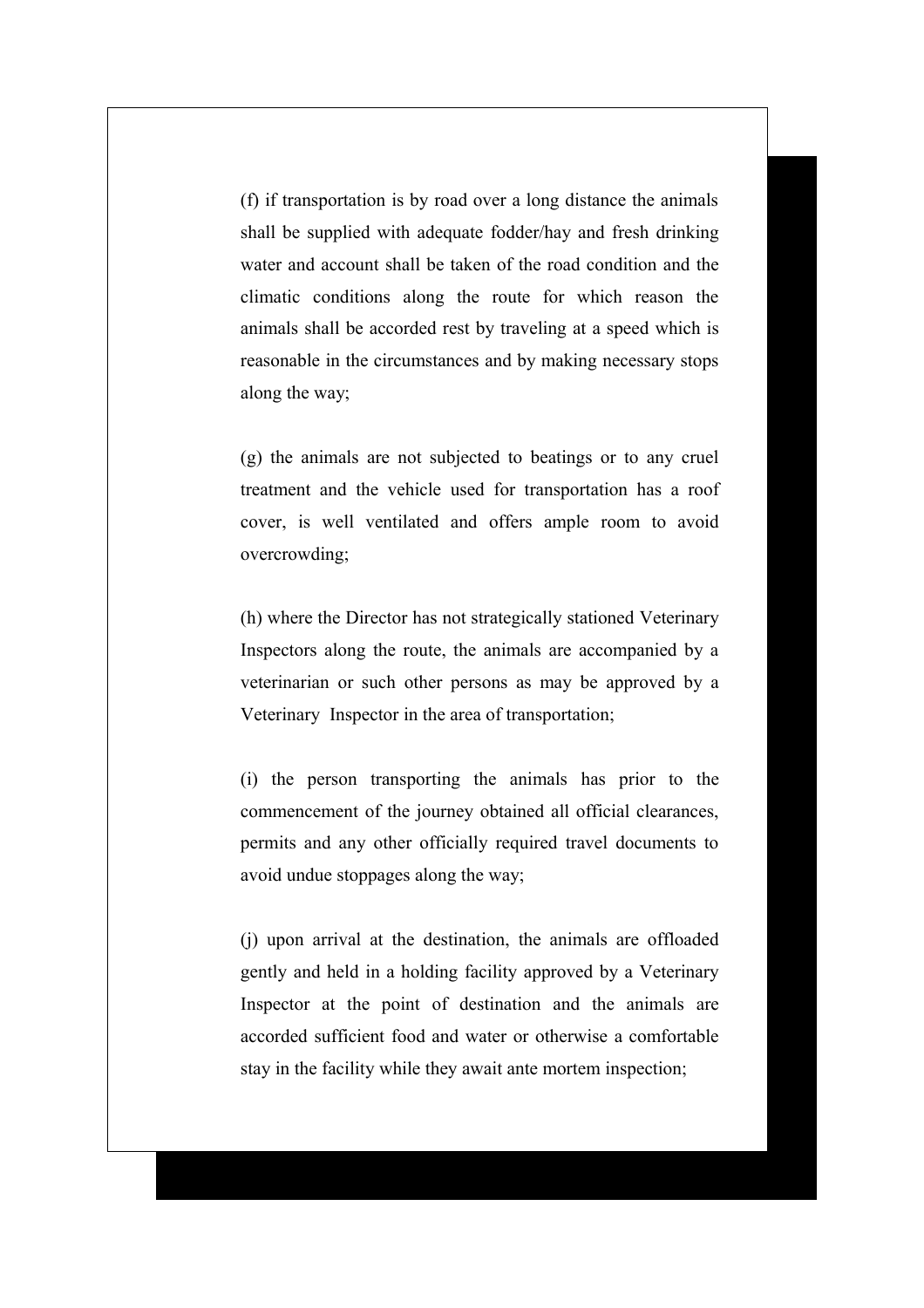(k) the person transporting the animals has been given for delivery to the operator all such relevant production and animal identification information as is required by the Act or any other written law;

(l) if any animal is sick or is rejected for slaughter for any other reason, it is not left to wander about on its own but disposed of as is provided in this Act;

(m) if the disposal of dung waste or the body of an animal which has died in transit becomes necessary, the same shall be done in such a way as to prevent the transmission of disease, degradation of the environment, hazard to other road users and a nuisance to those who live in the neighborhood of the road; and

(n) cleaning and sanitation of the animals and the means of carriage used are readily achieved upon arrival.

(2) It shall be an offence to contravene any provision of this regulation and on conviction the person in violation shall be liable to……………………………..

 (3) However, it shall be a defense for a person charged under subparagraph (2) with causing stress, trauma or injury to any animal or otherwise being in violation of the provisions of sub regulation (1) of this section to prove that a Veterinary Inspector who examined the animals at the material time did not rate the stress, trauma, injury or violation as having had an adverse impact on the safety and suitability of the meat of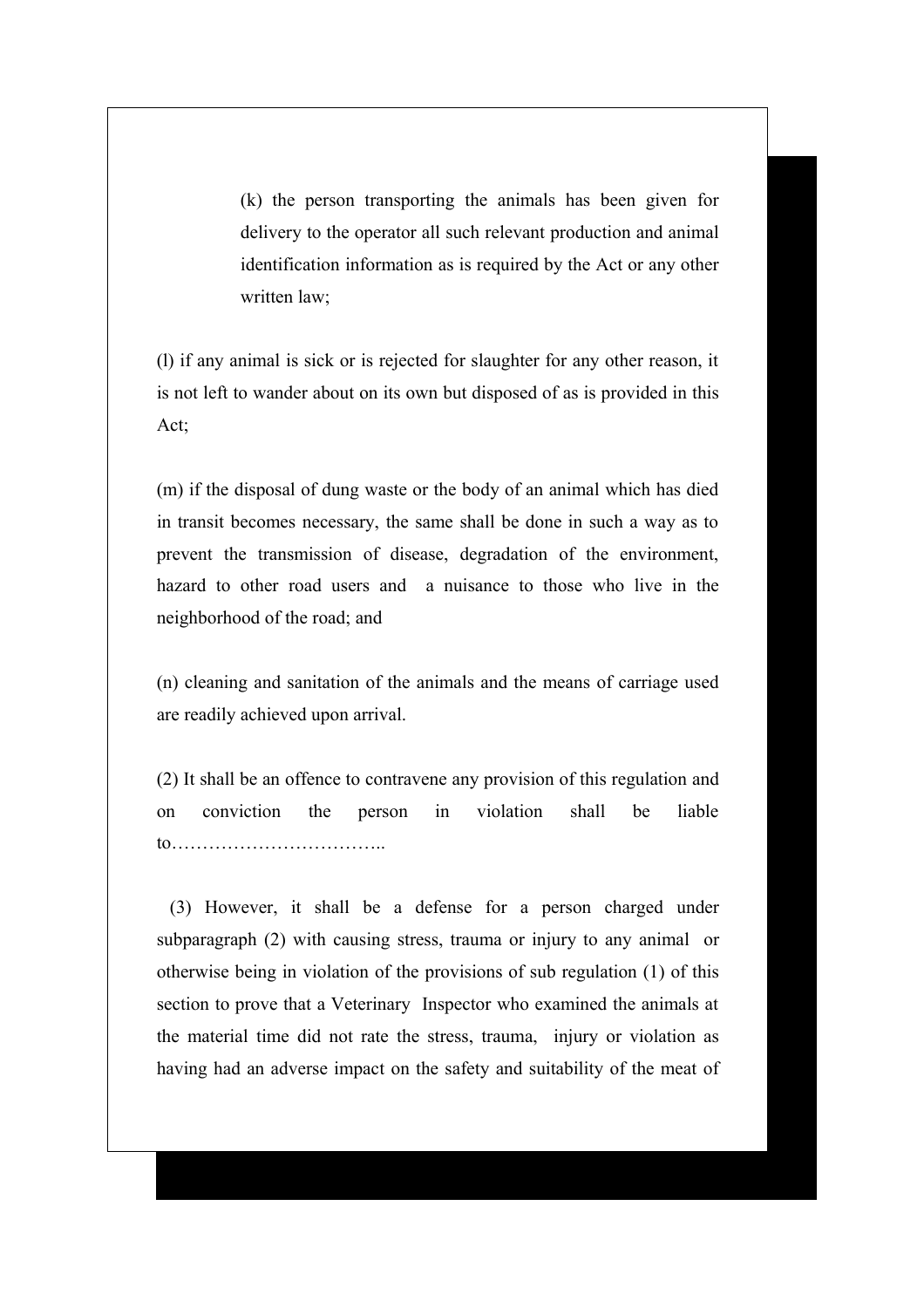the animals; or that the stress, trauma or injury caused or the step taken or omitted in violation was due to or necessitated by circumstances beyond his control.

# **Part 3 – Requirements for Export Slaughterhouse, Equipment and Location**

1. A slaughterhouse shall be located in a place: -

(a) free from conditions that might injuriously affect the sanitary operation of the slaughterhouse;

(b) where waste can safely be disposed of without compromising the environment.

# **Lairage facilities**

2. Slaughterhouses must have adequate and hygienic covered lairage facilities or, climate permitting, waiting pens that are easy to clean and disinfect. These facilities must be equipped for watering the animals and, if necessary, feeding them.

### 3. Floors:-

.

(a) must be paved or slatted and allow good drainage. The drainage of the wastewater must not compromise food safety.

(b) must be designed in a way that they do not lead to undue soiling of the animals and systems must be in place to ensure that only animals that are sufficiently clean are slaughtered; and

(c) must have sufficiently spacious capacity to allow holding the animals thereon without overcrowding and to minimize the possibility of injury.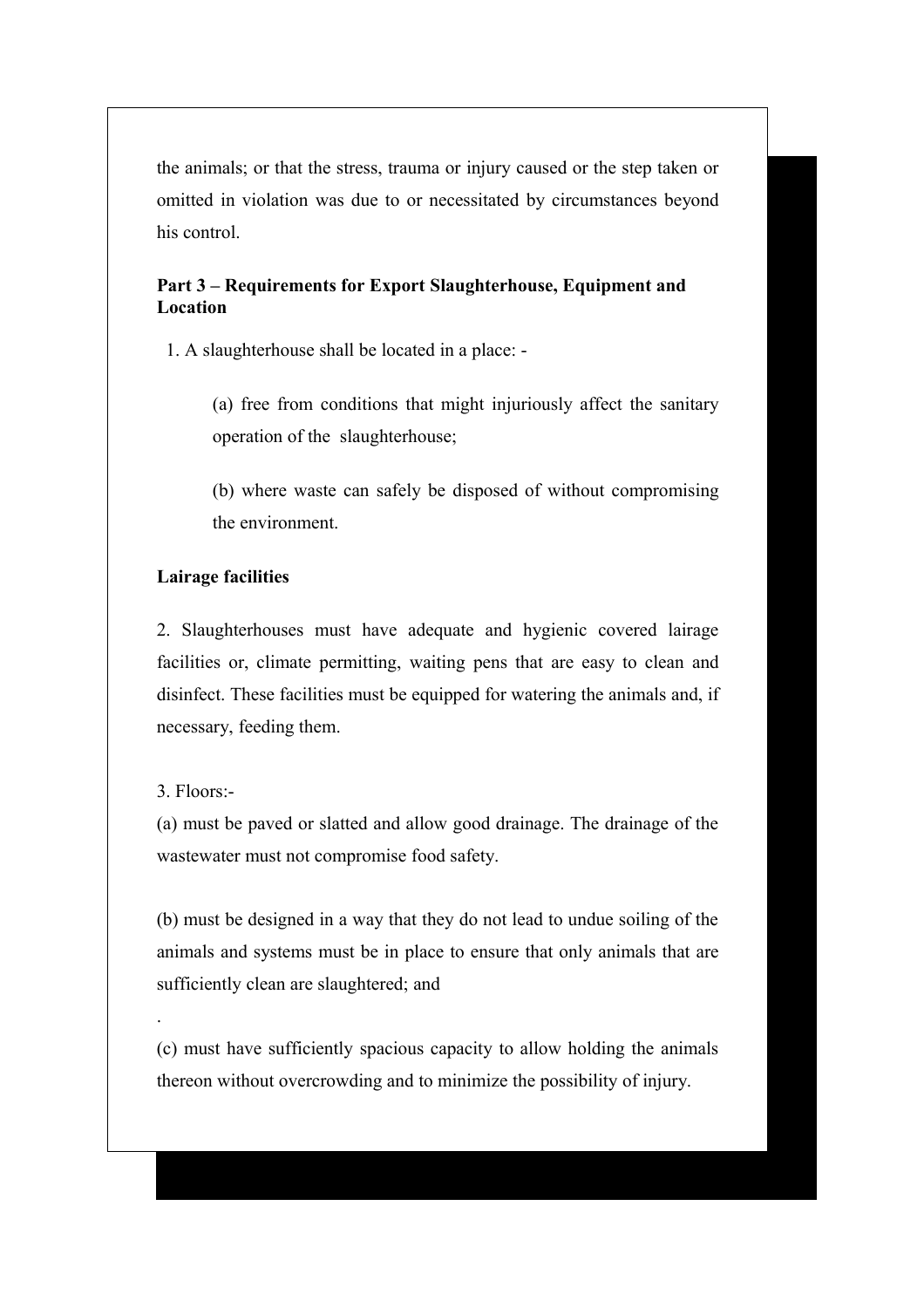4. Satisfactory facilities and equipment for conducting antemortem inspection and for separating, marking and holding apart from passed animals those marked "suspect" and "condemned" shall be availed.

5. Pursuant to the provisions of regulation 4 there shall be provided separate lockable facilities or, climate permitting, pens for sick or suspect animals with separate draining and sited in such a way as to avoid contamination of other animals, unless the competent authority considers that such facilities are unnecessary.

6. The size of the lairage facilities shall be of such design to ensure that the welfare of the animals is guaranteed.

7. Lairages must be designed and constructed in such a manner that will facilitate easy ante-mortem inspection and sufficient artificial light shall be provided at all places and at such times of day when natural light might not be adequate for proper conduct of inspection.

8. There shall be an adjacent and properly equipped area for the cleaning and disinfection of transport vehicles.

9(1) Pens for the purpose of holding animals before slaughter shall be free from sharp projections or obstructions that may injure an animal.

(2) Animals shall not be assembled in a greater number than may be held without over-crowding or risk of injury; and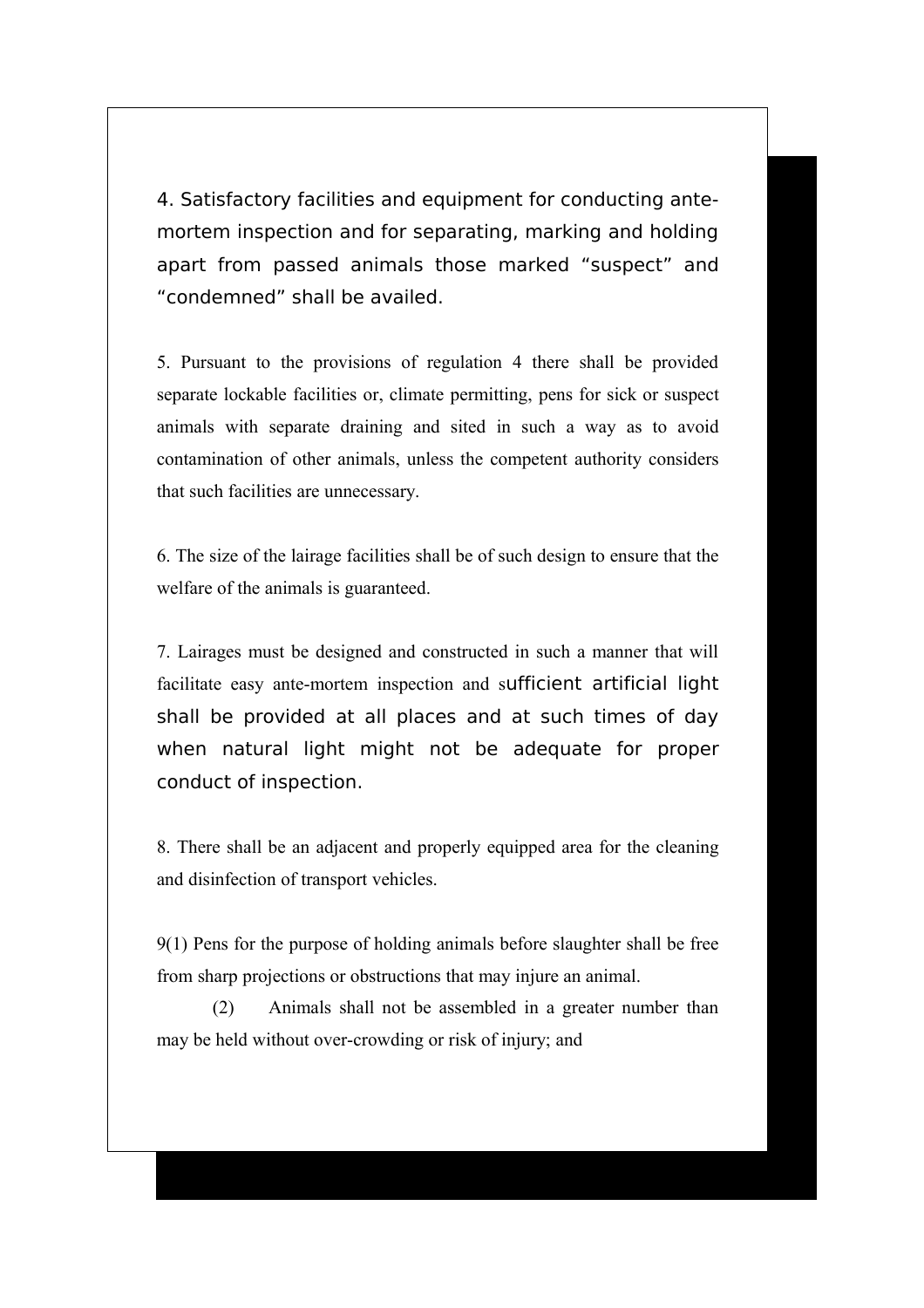(3) Every ramp or incline used in assembling or moving animals for the purpose of slaughter shall―

- (a) be constructed in a manner that provides good ascent or descent for the animals; and
- (b) be maintained in a manner that provides good footing for the animals.

### **Rooms and other areas in slaughterhouses**

10. Slaughterhouses shall be equipped with:-

(1) rooms and areas with adequate working space for the satisfactory performance of all operations, where contamination of meat is minimized to the greatest extent practicable;

(2) facilities and equipment designed, constructed and maintained to allow personnel to carry out their activities in a hygienic manner.

(3) rooms for the purpose of slaughtering and dressing of animals with provisions for the separation either physically or by distance of the following operations:

(a) stunning and bleeding;

(b) evisceration and further dressing;

(4)rooms for the following operations:

(a) emptying and cleaning of stomachs and intestines;

(b) for the further preparation of emptied and rinsed stomachs and intestines where these are to be prepared for human consumption;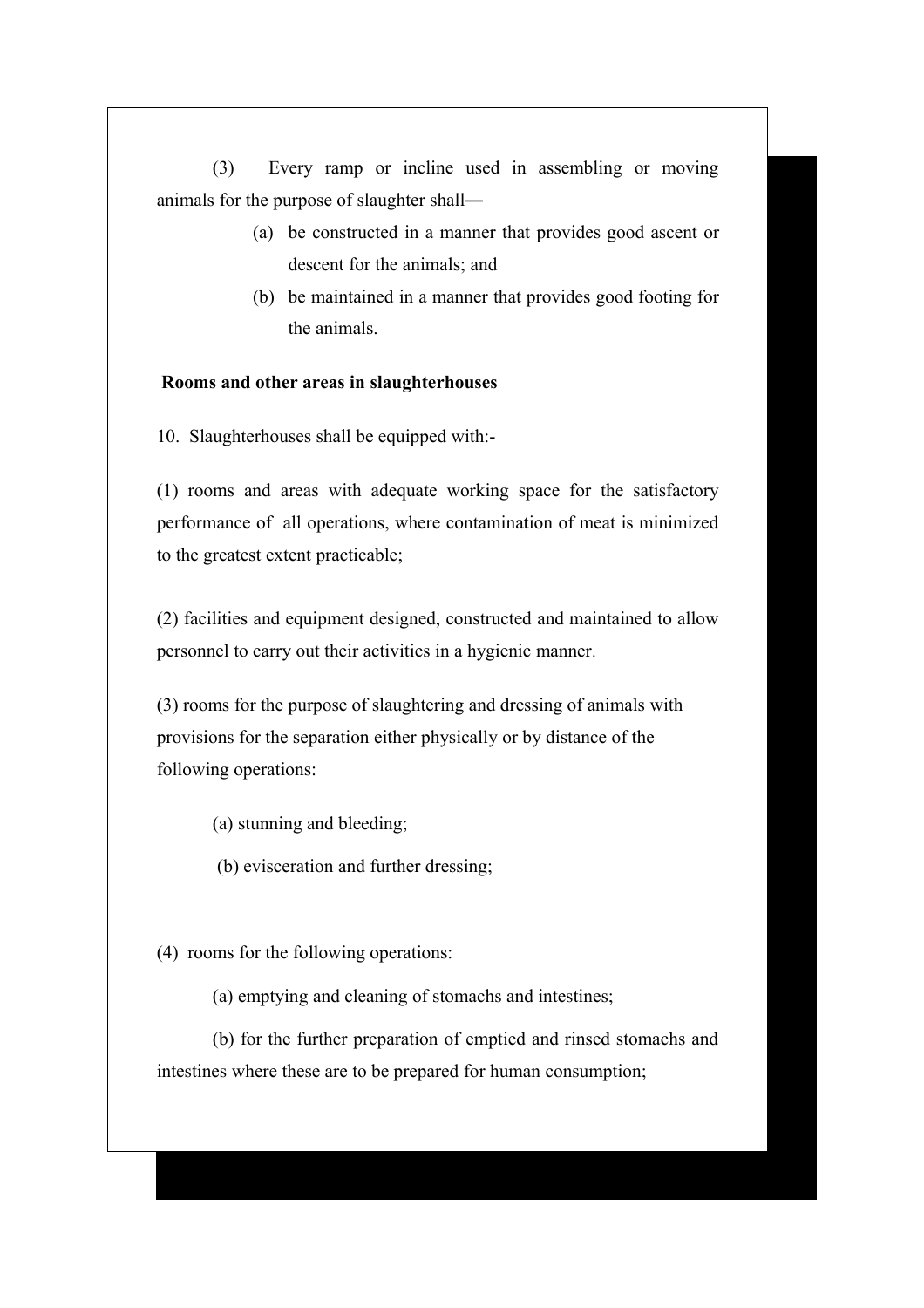(c) preparation and cleaning of other offal, particularly the handling of skinned heads if it does not take place at the slaughter line;

(d) packaging offal;

(5) refrigerated rooms suitable for the effective cooling and storage of meat immediately after slaughter, and such equipment shall be conveniently placed in the appropriate sequence for slaughtering, eviscerating and chilling and every room shall be equipped with suitable reading thermometer.

(6) storage facilities for inedible offal, meat that is not food, condemned material and refuse to be kept in lockable rooms. In addition,; there shall be watertight metal receptacles for holding and handling diseased carcasses and parts and they shall be so constructed as to be marked with the word "CONDEMNED" in letters not less than five centimeters high;

(7) containers for the storage of inedible offal, meat that is not food, condemned material and refuse and shall be of suitable metal or plastic construction and covered with insect-proof covers of the same construction.

(8) containers that hold inedible animal materials shall be clearly labeled.

(9) where hides are salted or otherwise stored, a hide room for that purpose;

(10) if manure or digestive tract content is stored in the slaughterhouse, there must be a special area or place for that purpose.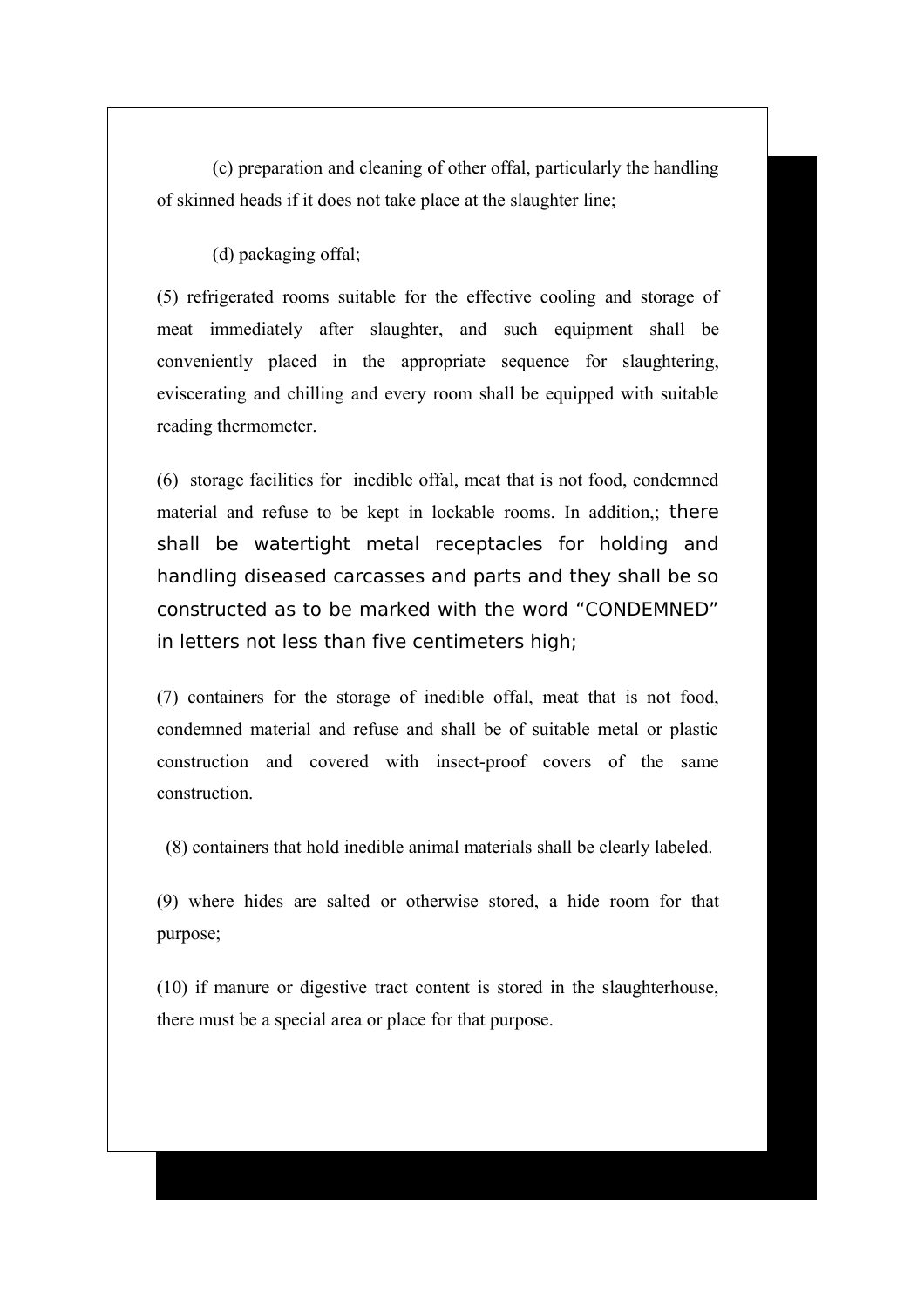11. The slaughterhouse shall also have rooms, compartments or specially opened places to be known as "Final Inspection Places", at which the final inspection of detained or suspected carcasses may be conducted.

### **Construction and installations of slaughterhouses**

12. Slaughterhouses shall be constructed and finished in such manner that the slaughterhouse is capable of being operated and maintained in sanitary conditions as follows:-

(1) Rooms and other areas in which animals are slaughtered, dressed or meat may be present should be designed and constructed so that effective cleaning, sanitation and maintenance can be carried out.

(2) Rooms must be protected against the entrance and harbouring of insects, birds, rodents and other vermin;

(3) Floors in areas where water is present should slope sufficiently to grilled or otherwise protected outlets so as to ensure continual drainage.

(4) Exterior doors should not open directly into areas where meat is handled.

(5) Installations that prevent contact between the meat and the floors, walls and fixtures shall be provided;

(6) Slaughter lines, where operated, that are designed to allow constant progress of the slaughter process and to avoid cross-contamination between the different parts of the slaughter line. Where more than one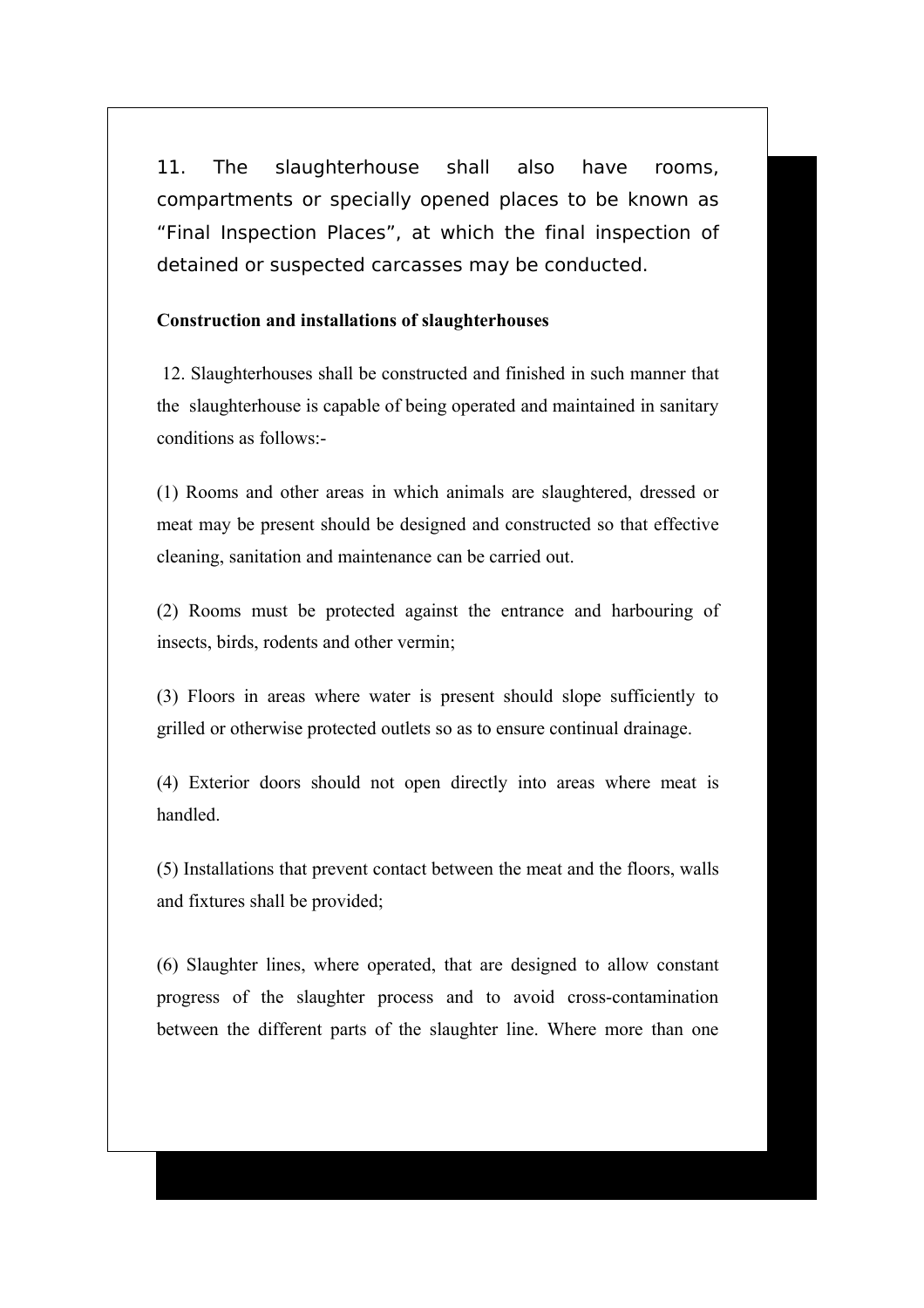slaughter line is operated in the same premises, there must be adequate separation of the lines to prevent cross-contamination;

(7) Facilities for disinfecting tools with hot water supplied at not less than 82 °C, or an alternative system with the same effect;

(8) Equipment for washing hands used by the staff engaged in handling exposed meat must have taps designed to prevent the spread of contamination which should preferably be operated by foot or knee pressure;

(9) Supply of potable hot and cold water adequate for the efficient operation of the slaughterhouse;

(10) Slaughterhouse floors shall be smooth, impervious to liquids and shall bind with the wall lift for a minimum rise of 10 cm or alternatively, the angles at wall to floor junctions shall be coved;

(11) Slaughterhouse floors except those in dry storage and hide rooms shall be sloped to drains equipped with odour traps;

(12) Floor drains shall be equipped with catch basins for removing fat and solid materials, and where the drain is from a slaughter room floor, it shall also have a blood pit to capture clotting blood;

(13) Walls shall be of smooth material impervious to liquids and up to a minimum height of 2.50 meters except in slaughter and dressing rooms where the minimum height shall be 3.00 meters;

(14) Ceilings in refrigeration rooms in a slaughterhouse shall be of smooth material and impervious to liquids;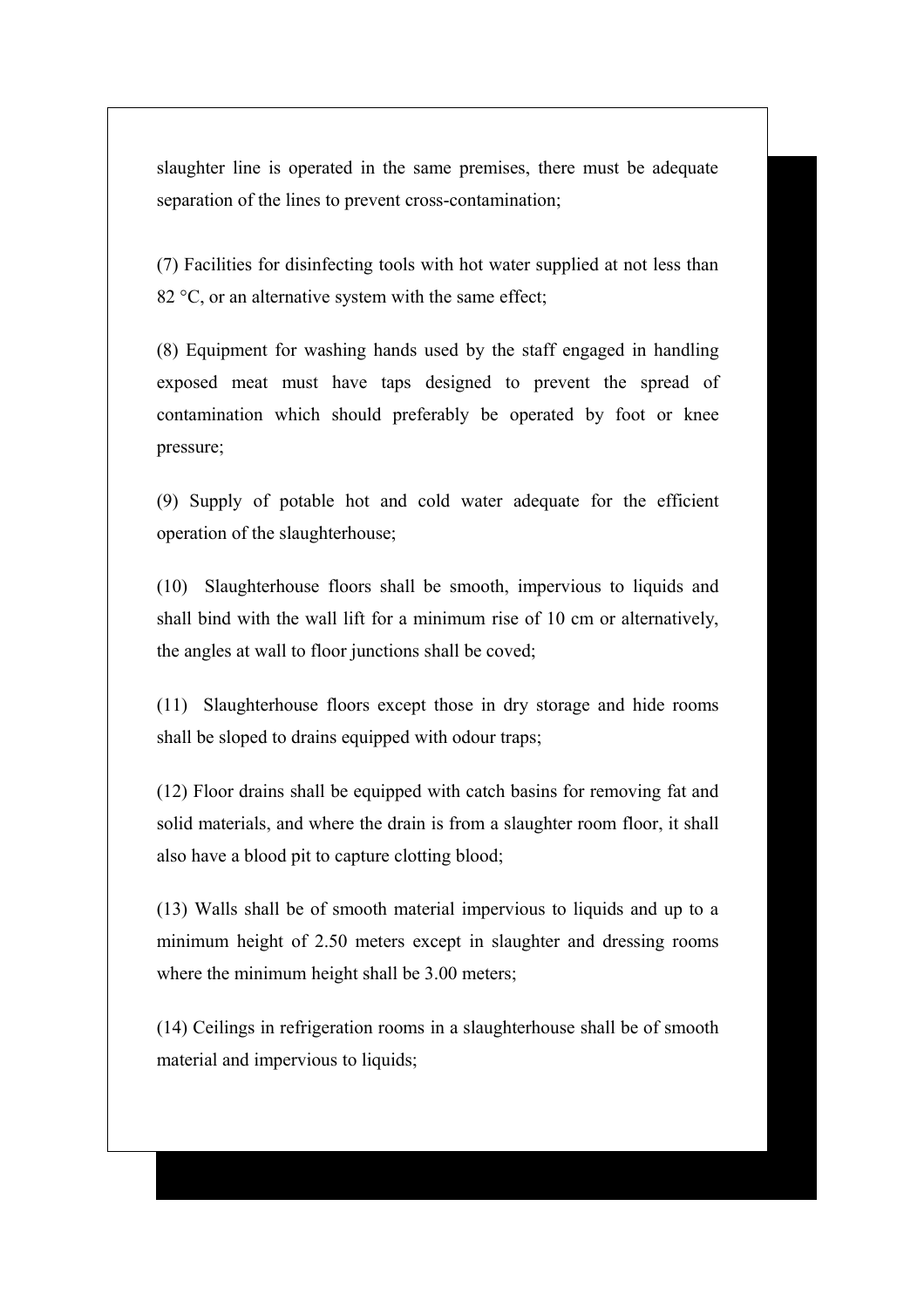(15) Rails, racks and hooks in a slaughterhouse shall be of rust-resistant metal construction or galvanized, but those parts in direct contact with edible meat must be of non-corrosive steel or food-grade plastics, capable of being easily cleaned.

(16) Tables, benches, blocks and containers for meat intended for food shall be of non-corrosive steel or food-grade plastics.

 (17) Tools and equipment shall be of such material and so constructed that they are rust-resistant and can be easily cleaned and sterilized. Those parts utilized to work on edible meat shall be made of non-corrosive steel.

(18) Slaughter carcass dressing and by-product processing rooms must be adequately lighted and ventilated;

 (19) Every slaughterhouse shall be equipped with or have readily available adequate facilities for the purpose of chilling and storing dressed carcasses immediately after slaughter, and such equipment shall be conveniently placed in the appropriate sequence for slaughtering, eviscerating and chilling.

(20) Minimum requirements for installations for meat inspection of livestock other than poultry are

(a) head inspection racks;

(b) viscera trolleys or tables;

 (c) racks, receptacles, or other suitable devices for retaining such parts as the head, tongue, thymus gland and the green and red viscera of each carcass shall be provided in adequate numbers to hold the said parts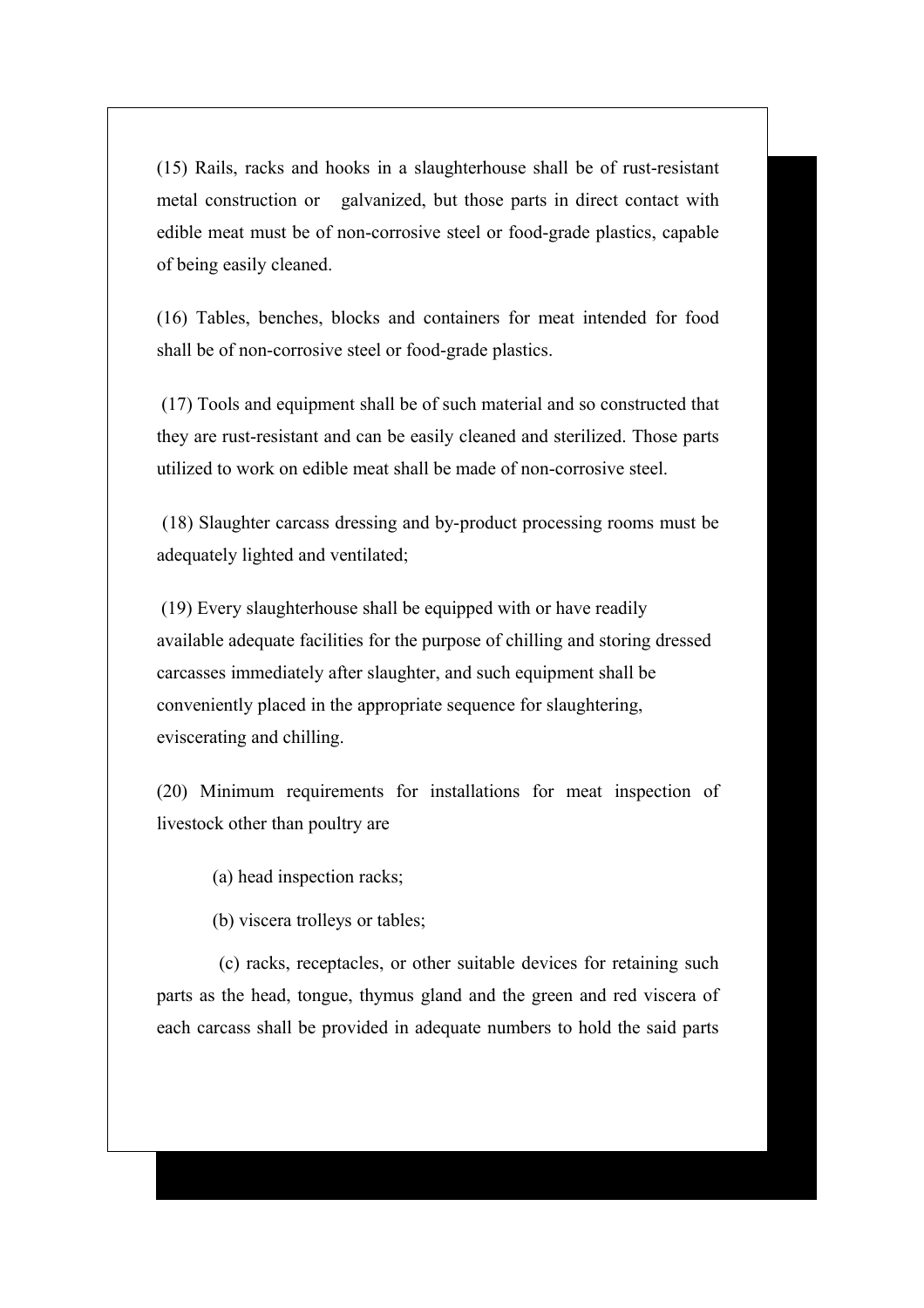until the post mortem inspection is completed in order that those parts may be adequately identified with the corresponding carcass.

# **Part 4 - Personal Hygiene**

**1.** (1) In addition to any other provisions contained in these regulations on the personal hygiene of workers in a slaughterhouse, the following requirements shall apply. That is to say that while working, employees or agents of an operator of a slaughterhouse shall―

- $(\alpha)$  wear protective clothing of a light colour, of easy to wash material. There shall be such sufficient number of the clothing to facilitate easy changing everyday or whenever it is deemed necessary by the Veterinary Inspector. Such clothing shall include overalls, overcoats, hand gloves, caps, mouth covers and gumboots;
- $(β)$  not store items in their clothing except such items that have been approved for work;
- $(\gamma)$  not change clothing in the working areas;
- $(δ)$  not keep their personal clothing and other items in the operation areas;
- $(\varepsilon)$  wear hair restraints of approved material, such restraints to include hair net, hat , cap or head band and beard restraints, such restraints being used to prevent detached hair from falling into the meat;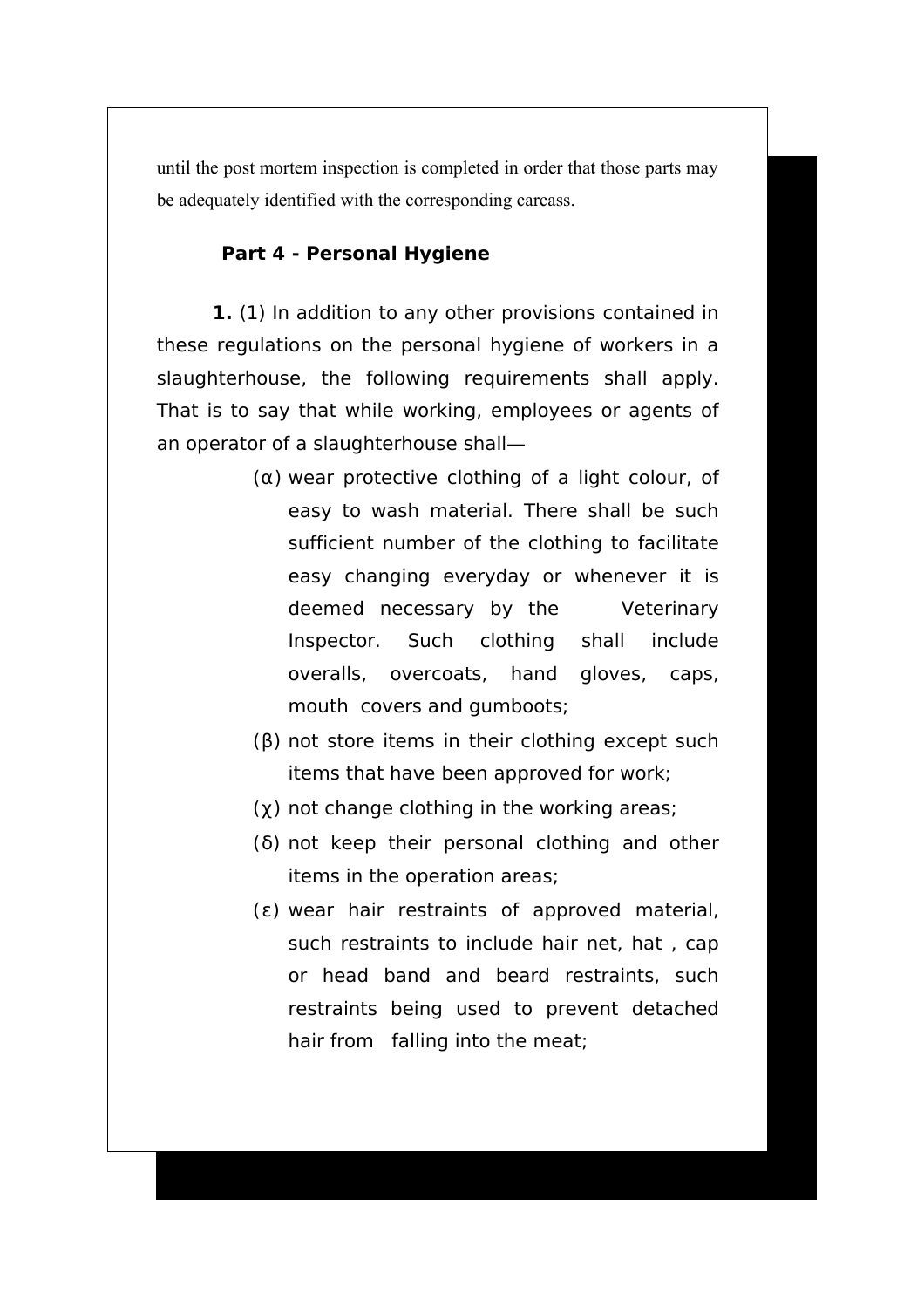- $(\phi)$  change their working apparel as and when circumstances warrant or the Veterinary Inspector may direct;
- ( $γ$ ) cover their mouth when coughing and their nose when sneezing, not smoke, chew or eat any substance or food, as the case may be, nor cris-cross between the slaughterhouse and outside areas while still working;
- (η) be checked medically at such intervals of time as is reasonable or whenever ordered by the Veterinary Inspector whether the order is for the check-up of an individual worker or the entire staff;
- $(1)$  report to the operator whenever they are sick, reasonably suspect that they are or have been diagnosed to be so;
- $(φ)$  wash their hands as the maintenance of good hygiene standards during work dictates, and that approved soap or substance is used for hand washing; and
- $(\kappa)$  for women, not to wear jewelry, long hair which is uncapped, and fingernails that are dressed in nail polish or similar substance.

(2)Any person, including the operator, his employee or agent, who violates or abates in the violation of the provisions of this regulation, commits an offence and shall be liable on conviction to……..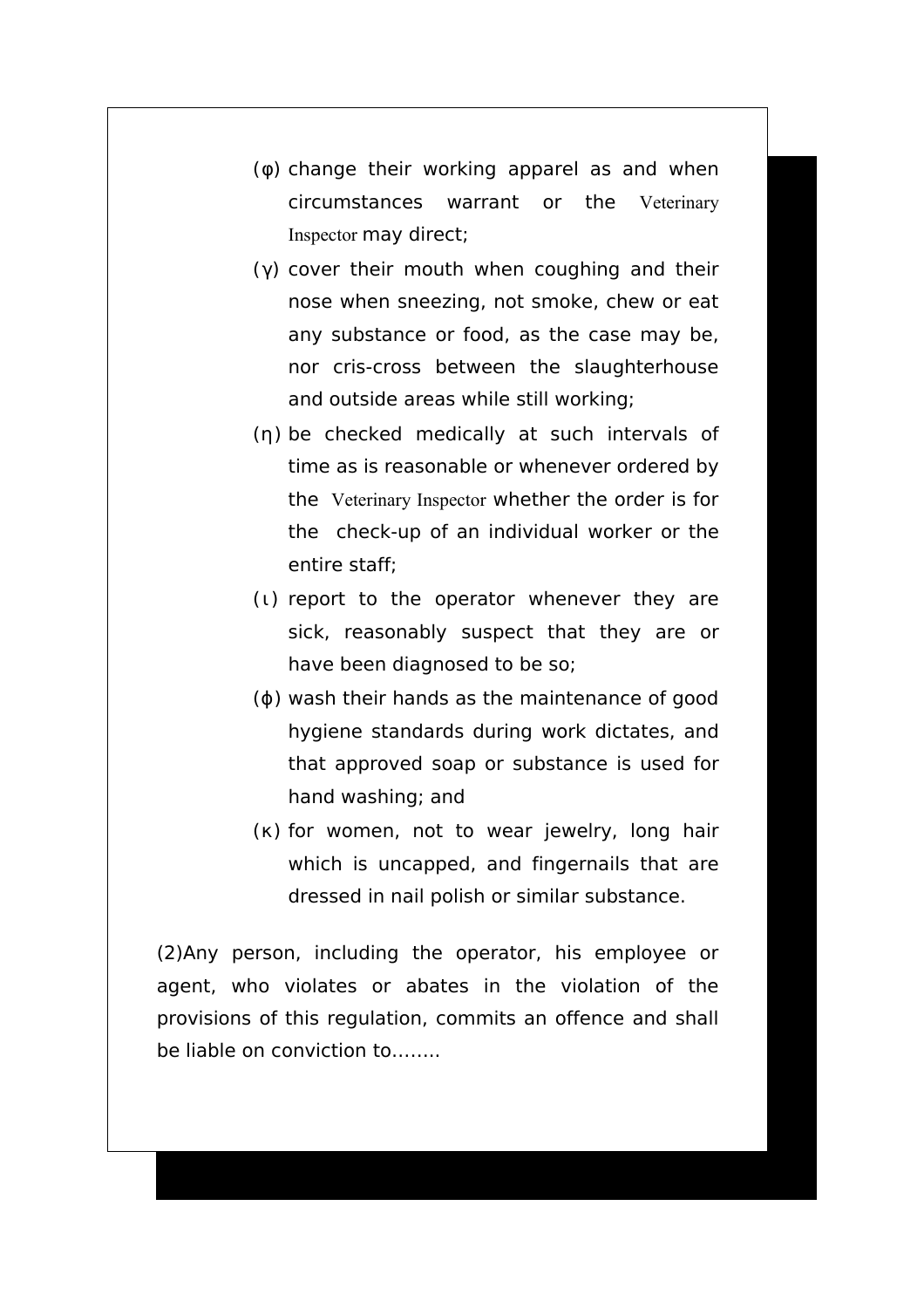# **Part 5 - Sanitary requirements and installations for personnel**

1. Adequate sanitary facilities and accommodations shall be furnished by every export slaughterhouse and the specific requirements shall be as follows―

- (a) dressing rooms, toilet rooms and urinals which shall be sufficient in number, ample in size and conveniently located;
- (b) modern lavatory accommodations with hot and cold running water, liquid soap in a dispenser, dispensable hand paper or towels, shall be provided and situated outside toilet rooms or urinals and their use by employees of the slaughterhouse shall be supervised;
- (c) drainage from toilet rooms or urinals which shall not be discharged into a grease catchbasin;
- (d) properly located facilities for cleansing and disinfecting utensils and hands of all persons handling any produce.

**2.** All operating and storage rooms and departments of export slaughterhouses used for edible products shall be maintained in acceptably clean conditions. The other premises of export slaughterhouses shall be properly paved, drained, and kept in clean and orderly condition. All catch basins on the premises shall be of such construction and location and shall be given such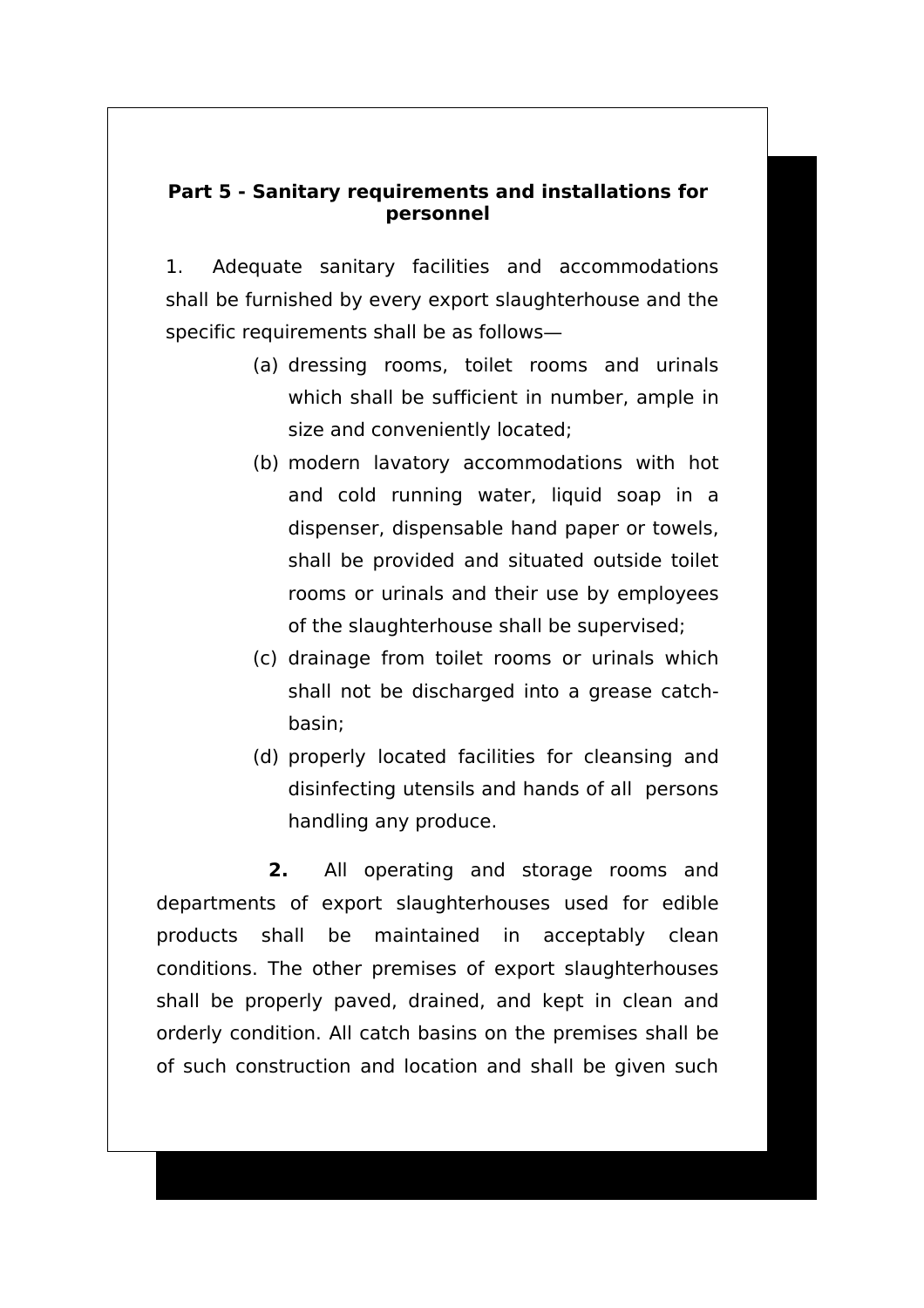attention as will ensure their being kept in acceptable condition.

**3.** No export slaughterhouse shall employ, in a department where any meat is handled or prepared, any person affected with communicable diseases in a transmissible stage.

**4.** No export Slaughterhouse shall retain any person affected with communicable diseases in a transmissible stage, or any person living with other persons affected with such disease, in a department where meat is handled or prepared.

 **5.** Each slaughterhouse shall have ample to a minimum supply of 1500 liters of water per head of livestock in conveniently placed outlets

# **Part 6 - The Process of Slaughter of Animals, etc.**

1(1). The actual act of slaughter of animals shall be by a method that―

- (a) does not involve unnecessary struggle as to cause the animal unnecessary pain; and
- (b) produces rapid exsanguination;

# **Conditions for Halal slaughtering for Camels**

(2) When slaughtering camels, the following shall be avoided:-

(a) beating the animals in order to make them unconscious;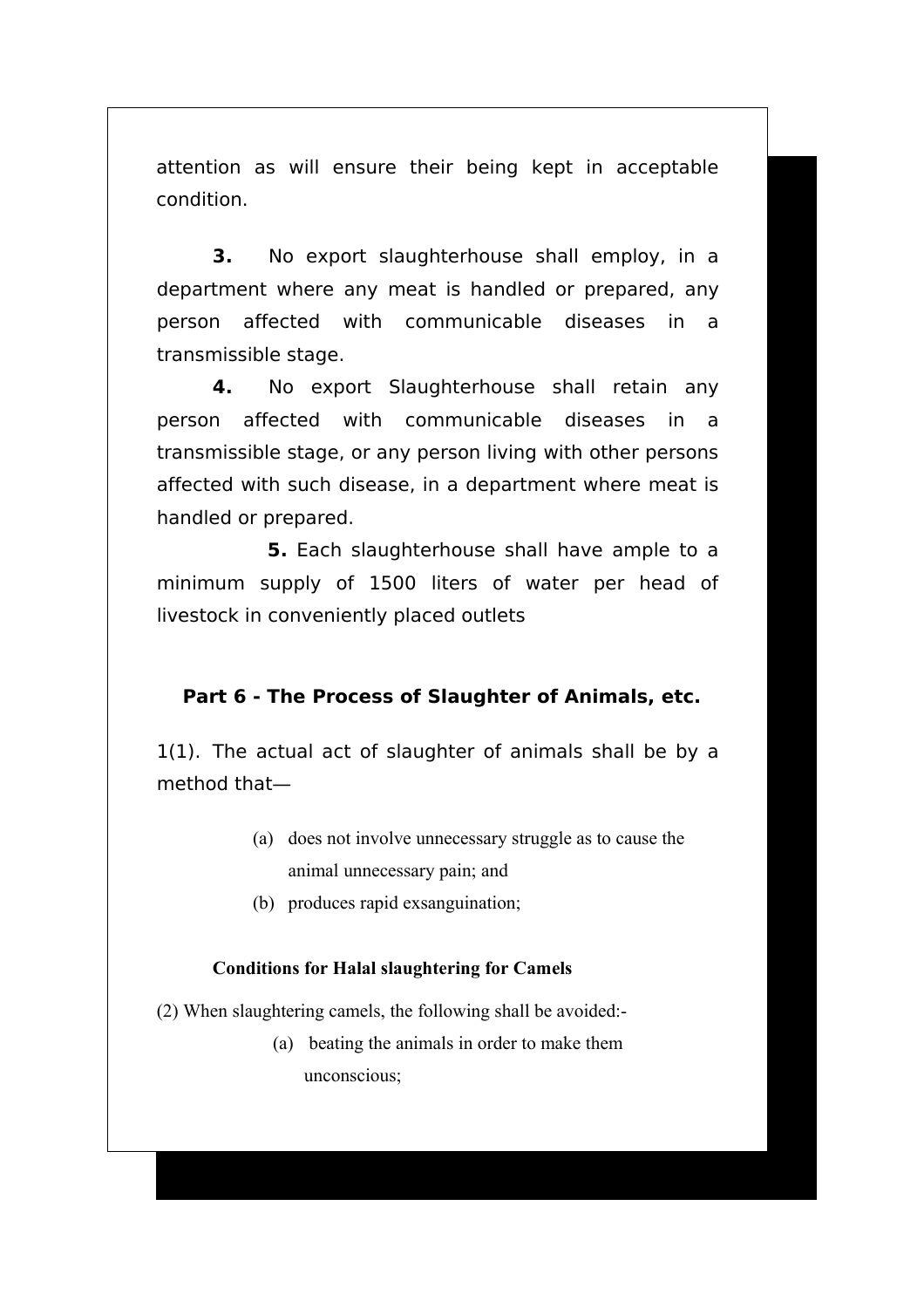(b) cutting the spinal cord of the neck when slaughtering;

**2.** (1) Pursuant to the requirements of regulation 1, the slaughter act itself shall be by an instrument or device approved by the Director.

 (2) Without prejudice to the provisions of regulation 1 of this Part, the slaughter device or method may for the time being include―

- (a) such a device that is approved of by *Halal* standards, or requirements of any religious faith, custom or tradition prevailing in the country or demanded by an importer unless the device violates the provisions of regulation 1; or
- (b) in any other case, a hand-held stainless steel knife which is sufficiently sharpened for small animals like goats and sheep.

3. A person carrying out the slaughter shall, besides being clean as herein required, be of such physical fitness as to render expeditious execution of the animal.

4(1). The following animals are disqualified from slaughter in any slaughterhouse licensed under this Act and are not allowed to be brought into any such slaughterhouse for slaughter if not already therein. That is to say any animal that―

- (a) is pregnant, suspected to be pregnant or has given birth in a period of less than three months prior to the intended slaughter;
- (b) is lactating;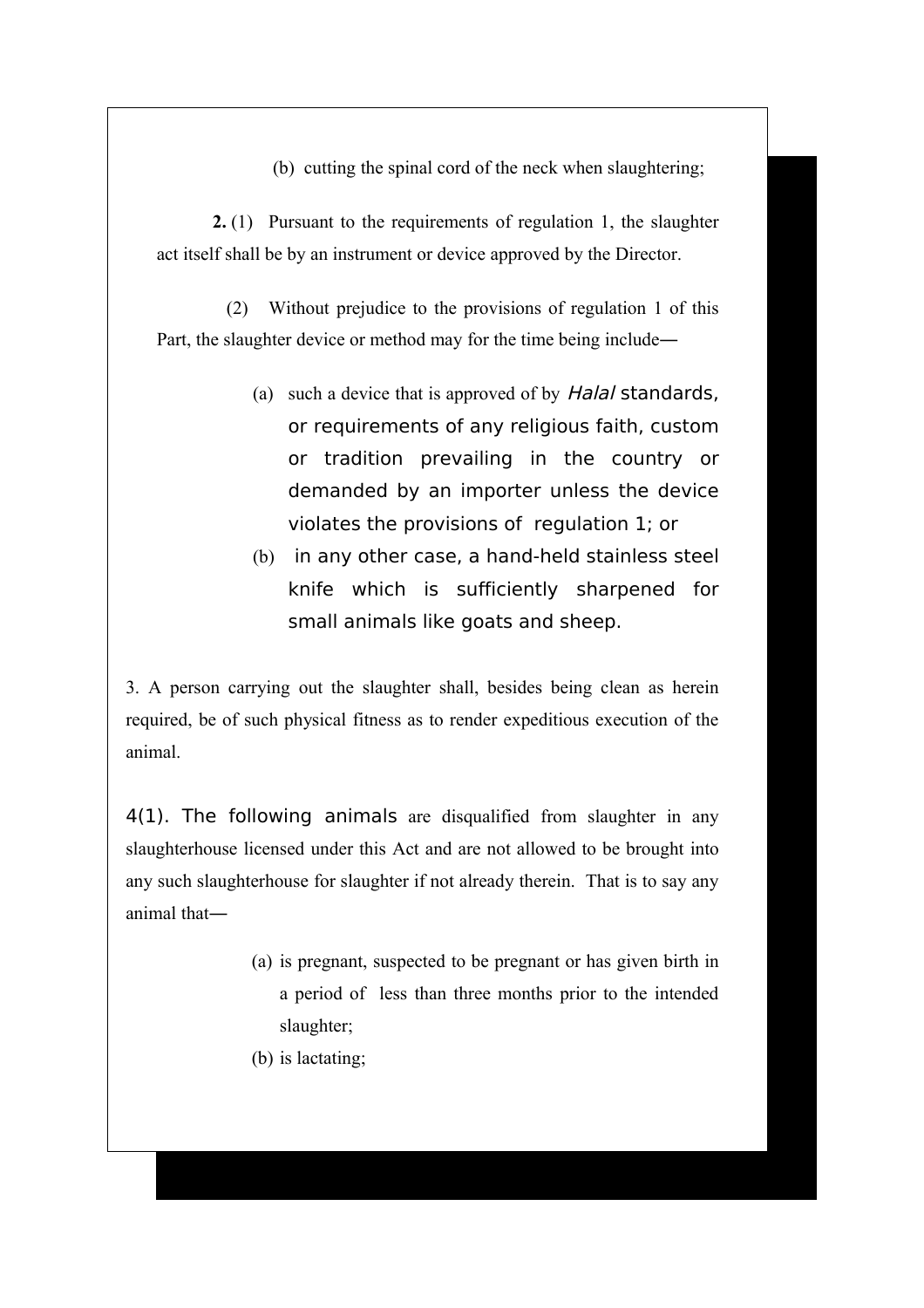- (c) is clinically sick or clinically observed to be sick in any way during the ante-mortem inspection. It shall be an offence for any person to treat or attempt to treat an animal clinically adjudged sick for the purpose of making it pass ante mortem inspection from which it has been disqualified;
- (d) is earmarked or set aside for breeding or any other purpose pursuant to an order of the Minister in a Official Government Notice;
- (e) dies in transit or while being held at a slaughterhouse awaiting ante-mortem inspection. The body of such animal shall be removed forthwith from the means of transport or slaughterhouse and disposed of in a manner approved by the Veterinary Inspector. However, an animal which dies in the course of ante mortem inspection shall be dealt with in accordance with the provisions of this Act;
- (f) is not passed for slaughter by the Veterinary Inspector upon completion of the ante-mortem inspection;
- (g) is of unknown origins and or its ownership is unknown;
- (h) or the subject of dispute;
- (i) is removed and returned to the holding facility for ante mortem inspection without the knowledge and approval of the Veterinary Inspector. The Veterinary Inspector shall expeditiously order for the removal of the animal from the slaughterhouse and the operator shall thereby comply; or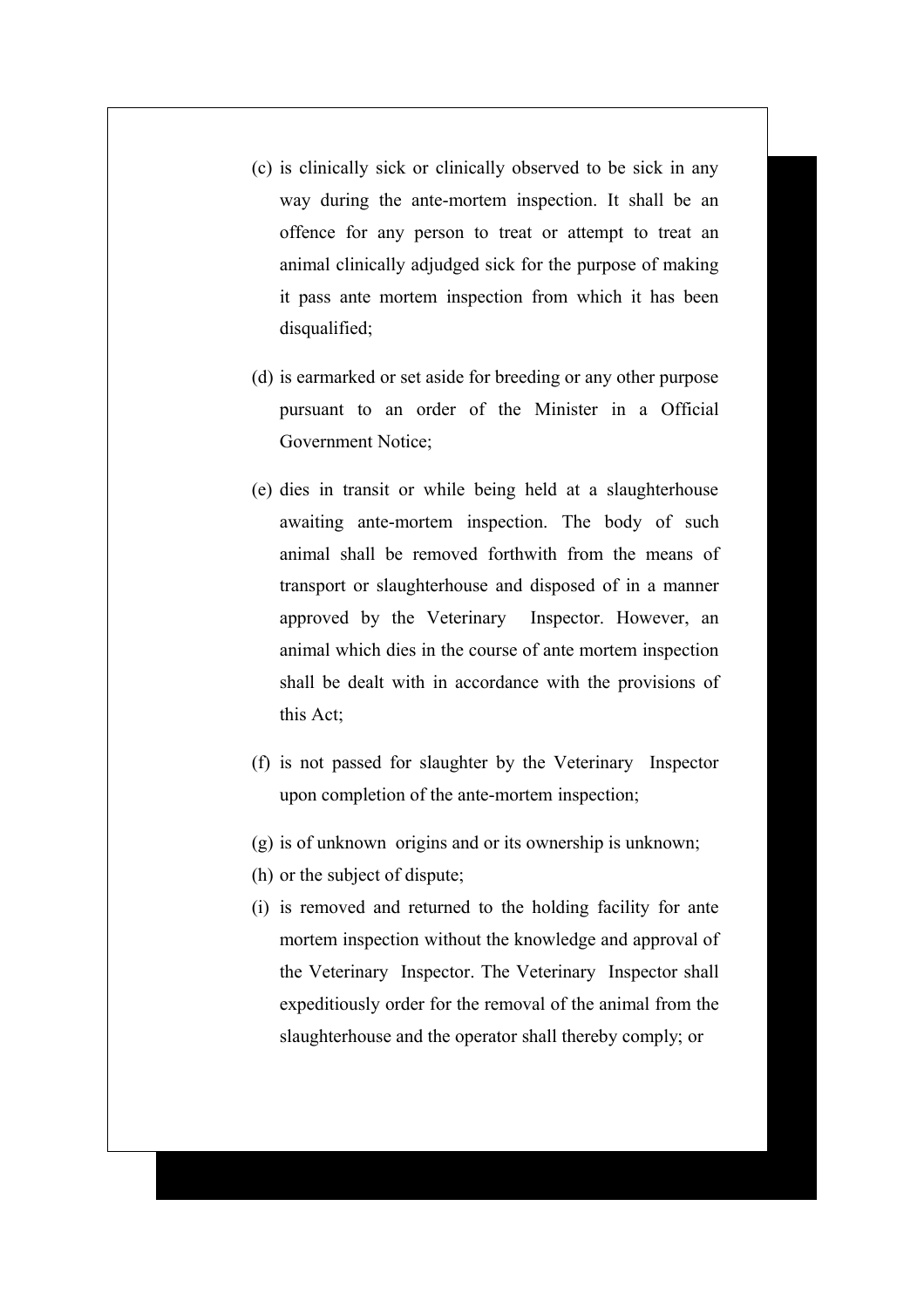(j) during ante mortem inspection, becomes violent and poses a threat to the Veterinary Inspector, any person within the precincts of the slaughterhouse or to the other animals being held along with it. In that event the animal shall, on the orders of the Veterinary Inspector, be isolated to determine later whether or not the violence was due to a disease or otherwise. Thereafter, the Veterinary Inspector shall take an appropriate decision on the fate of the animal.

(2) Any animal that is deformed, lame or suffers from mechanical blindness, shall not on account of that reason alone, be disqualified from slaughter in a slaughterhouse under this regulation if the deformity, lameness or blindness is not clinically indicative of a disease or condition likely to affect the wholesomeness of the meat thereof.

5. It shall be an offence to violate any provision of this regulation.

#### **Part 7 - Duties of Veterinary Inspector and Operator**

#### **Duties of Veterinary Inspector**

1. (1) Without prejudice to any other duties or responsibilities conferred upon the Veterinary Inspector under this Act or any other written law, the Veterinary Inspector shall―

> (a) ensure that each operator has drawn, maintains and follows a hygiene maintenance programme in his slaughterhouse in respect with the hygiene standards of his personnel, facilities, equipment, the slaughterhouse itself (both inside and the environs), packaging, waste disposal, transportation of meat processed by him and anything he is required to do under the Act. The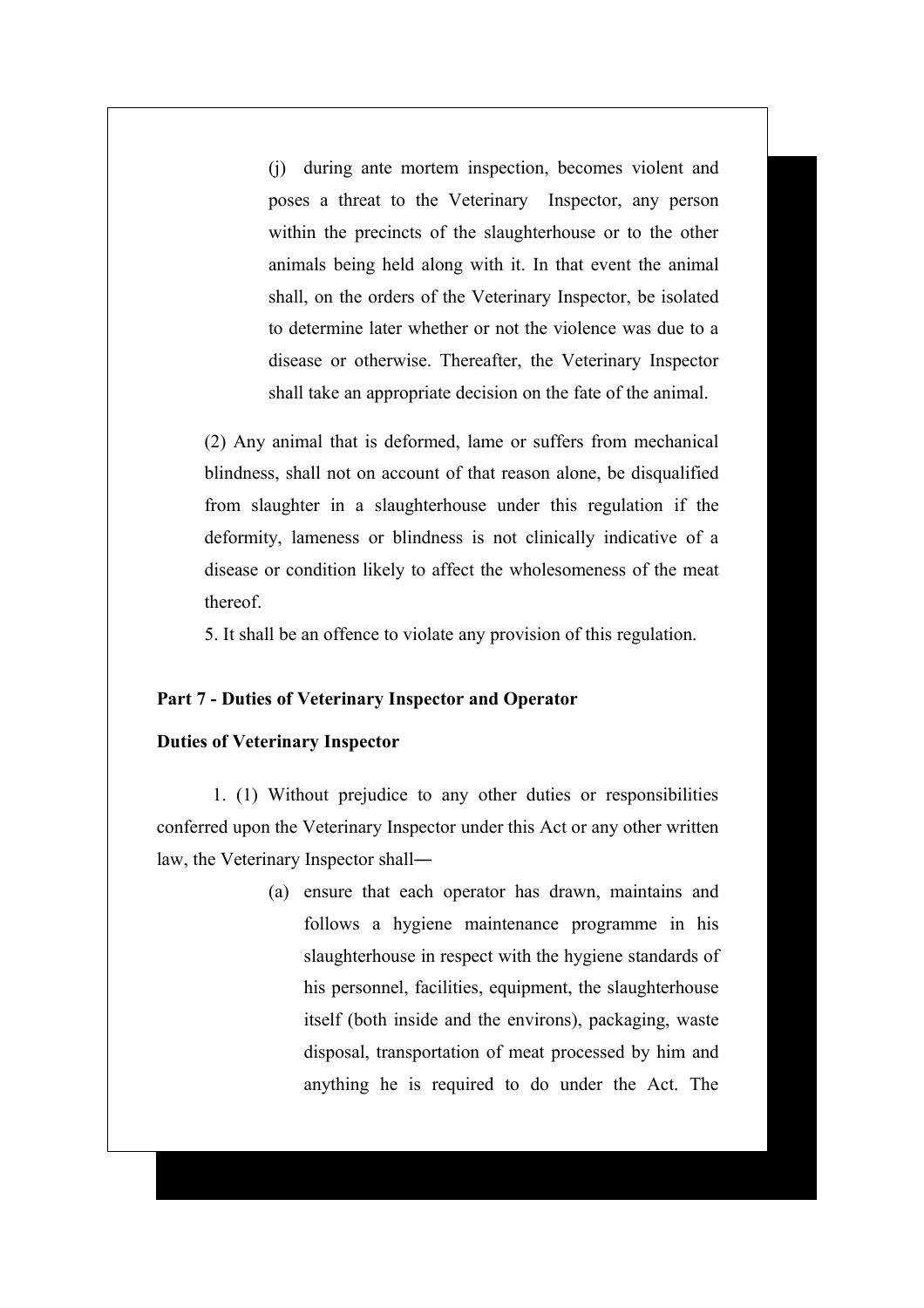Programme shall be updated as required by the Veterinary Inspector;

- (b) inspect and re-inspect all animals for slaughter, carcasses, facilities, equipment, processes, conditions and anything he is required to inspect or re-inspect and shall in that regard make decisions, issue orders, take all necessary steps , and do all things he is required to do under this Act and regulations.
- (c) himself obey and adhere to all requirements regarding standards of meat hygiene, safety and sanitation set forth in this Act and regulations;
- (d) posses at least two stainless-steel sharp knives which he shall at all times keep clean and properly disinfected; and whenever the knives become soiled by diseased matter they shall not be used until they have been properly cleaned and disinfected;
- (e) palpate or incise all the organs and parts of a carcass as provided herein and if the routine incisions are not sufficient to reach a scientifically satisfactory diagnosis the Veterinary Inspector may incise other parts or demand the cutting up of the carcass and or undertake laboratory diagnosis;
- (f) when palpating or incising diseased parts, avoid contaminating the healthy parts of the carcass or organ and the floor and other parts of the premises;
- (g) appropriately mark and identify all carcasses, parts or organs thereof with legends as provided in this Schedule by taking one of the following judgment categories―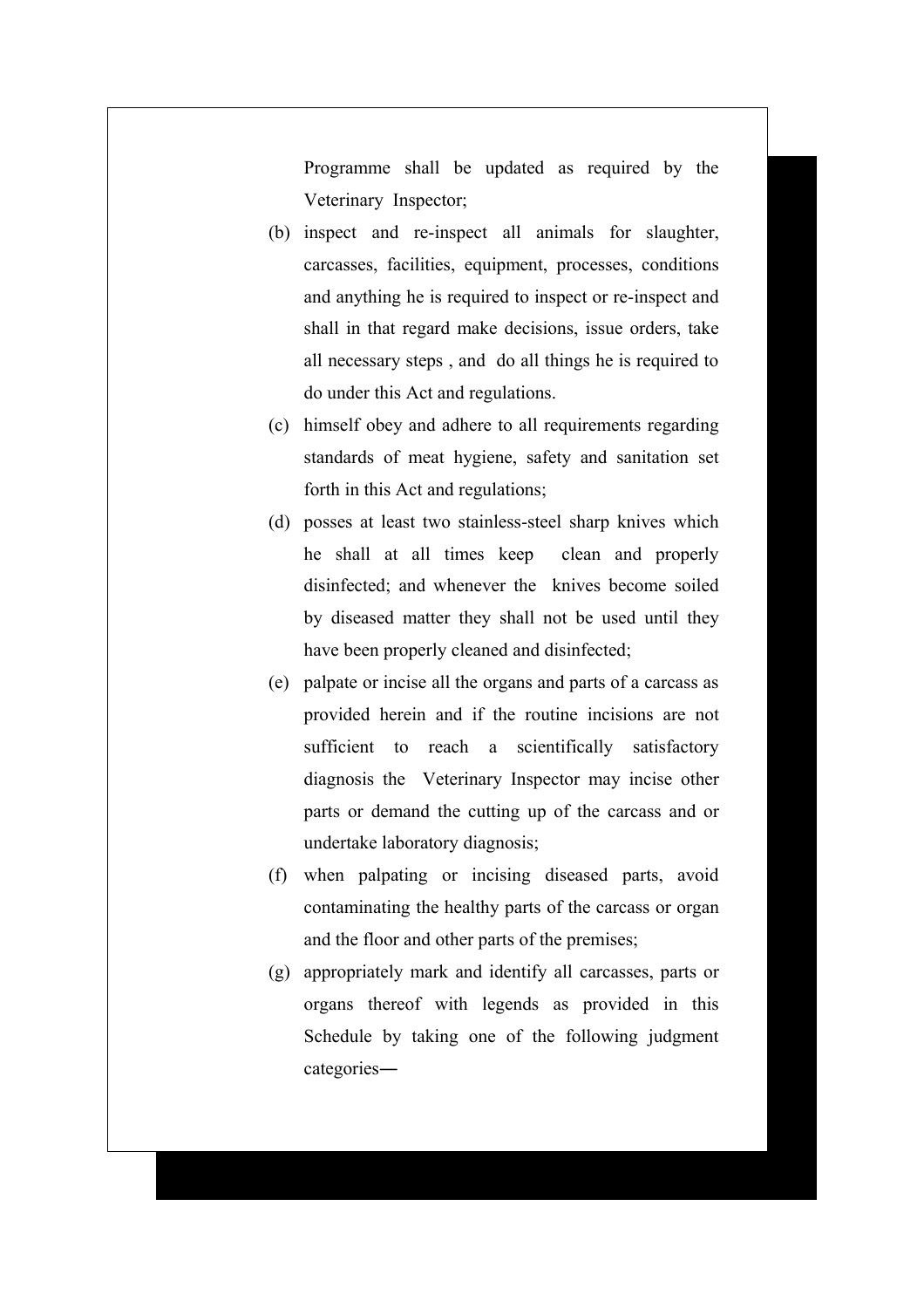- (i) "PASSED" unconditionally as fit for human consumption;
- (ii) "SUSPECTED" and detained for reinspection; or
- (iii) "CONDEMNED" and destined for destruction;
- (h) ensure that carcass, parts or organs thereof marked in accordance with regulation  $1(1)$  (g) hereof are removed and stored in places designated for that purpose as is provided in this schedule;
- (i) ensure that materials marked as suspected, detained and condemned are maintained until the final inspection has been completed;
- (j) not destroy the commercial value of any carcass or organ thereof when incising during inspection or examination;
- (k) inspect, at any time, books and records required to be kept by the operator under this Act; and
- (l) do any other thing he is required to do under this Act.

(2) The Director shall determine an appropriate punishment for an Veterinary Inspector who violates the provisions of this regulation or otherwise fails or neglects to perform his duties under this Act; and where the Veterinary Inspector is a member of any professional organization, the Director or any other person may instigate the organization to take further punitive steps against the officer.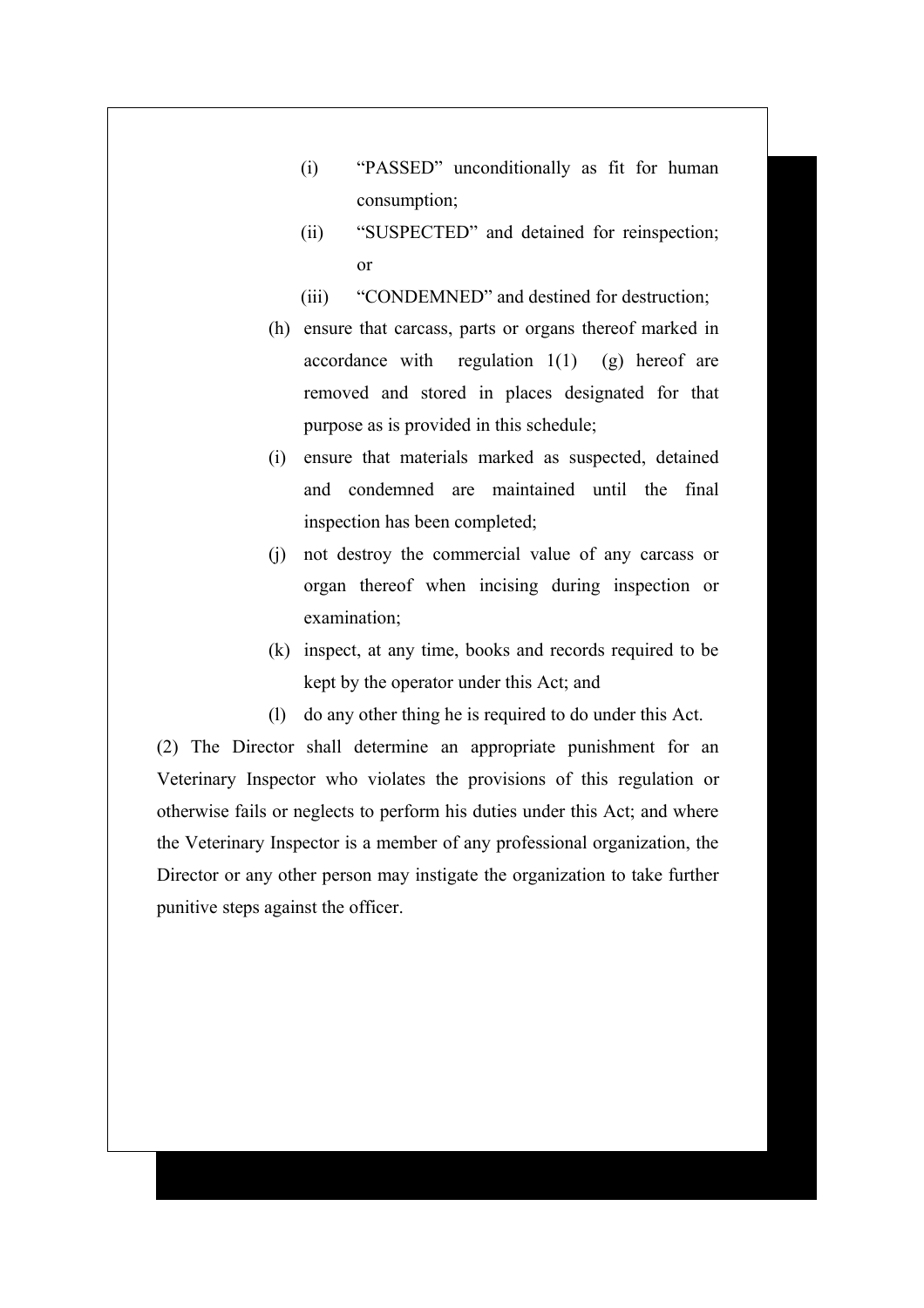# **Duties of Operator.**

3(1) without prejudice to any other duties conferred upon the operator by any other regulations made under this Act, the operator of any slaughterhouse licensed under these regulations shall-

- (a) keep adequate record to show the number of animals received into he slaughterhouse, rejects, if any, and the amount of fresh meat in kilograms dispatched therefrom and to whom, during each week or, if circumstances permit, for every consignment of slaughter;
- (b) take all practicable steps to secure compliance with the requirements of this Act by his servants, agents or any person invited into the slaughterhouse;
- (c) ensure that a Veterinary Inspector is provided with adequate facilities and can freely move within the premises so as to enable him carry out his duties under these regulations and that the officer is given such reasonable assistance, has access to records and is free to talk to any employee or agent of the operator as he may require from time to time in the performance of his duties;
- (d) take all necessary measures to ensure that at all stages of operations in his slaughterhouse, the requirements of these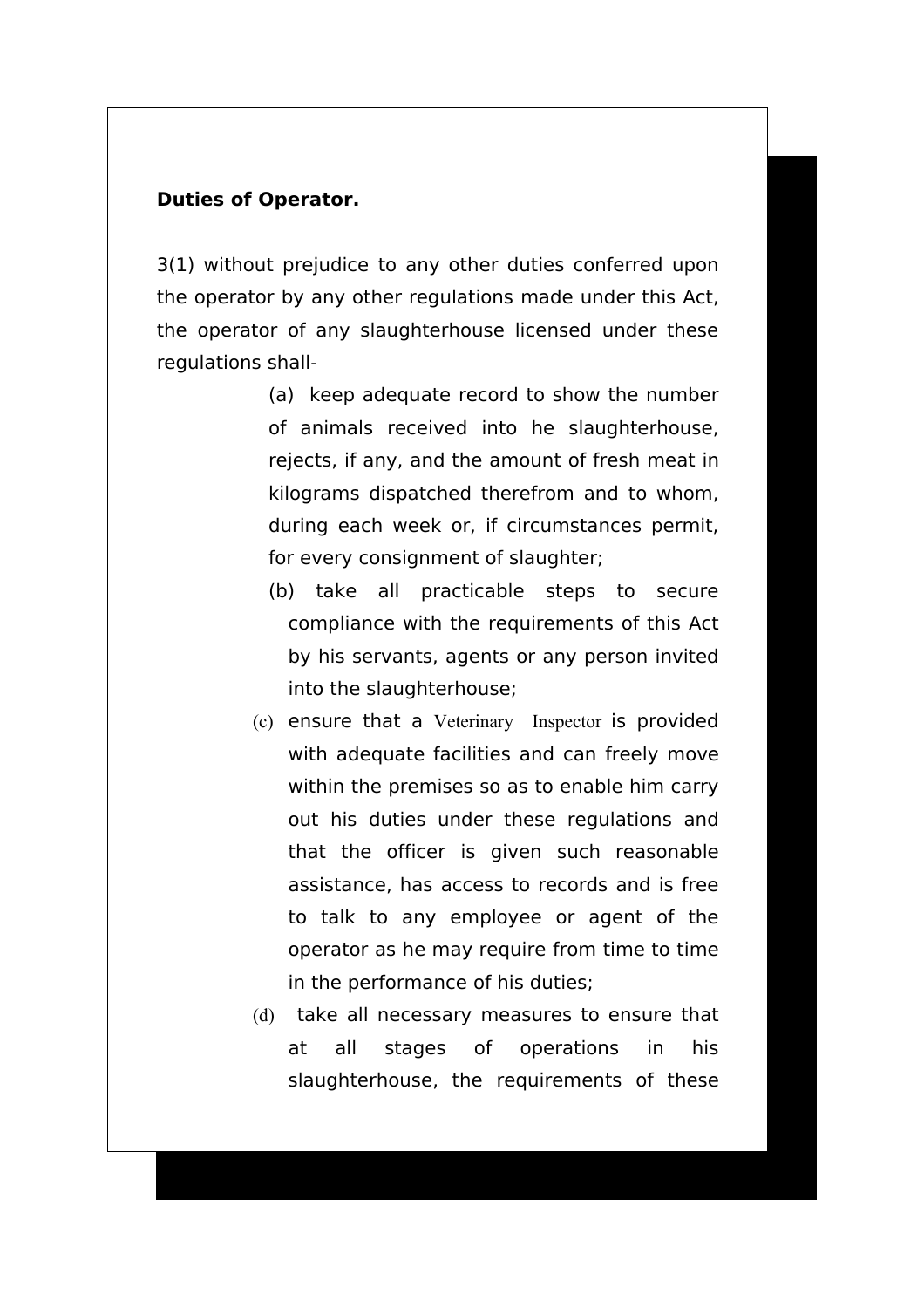regulations are complied with and that he carries out checks(including any microbiological checks the Director may require) on the general hygiene and conditions of production to ensure compliance

- (e) keep a record of the results of the checks referred to in paragraph (d) and make it available to the inspector upon request;
- (f) keep, in a permanent form, a record of the results of water testing or the testing of any soap, chemical or substance required by these regulations for the hygienic and proper processing of meat in the slaughterhouse and make the results available to the Veterinary Inspector upon request;
- (g) ensure that any labels on which a health mark is printed are used under the strict control of a Veterinary Inspector;
- (h) ensure that an inspector is notified immediately when information at the operator's disposal reveals a serious health risk;
- (i) keep records required under this regulation for five years or such other period as the Director may specify;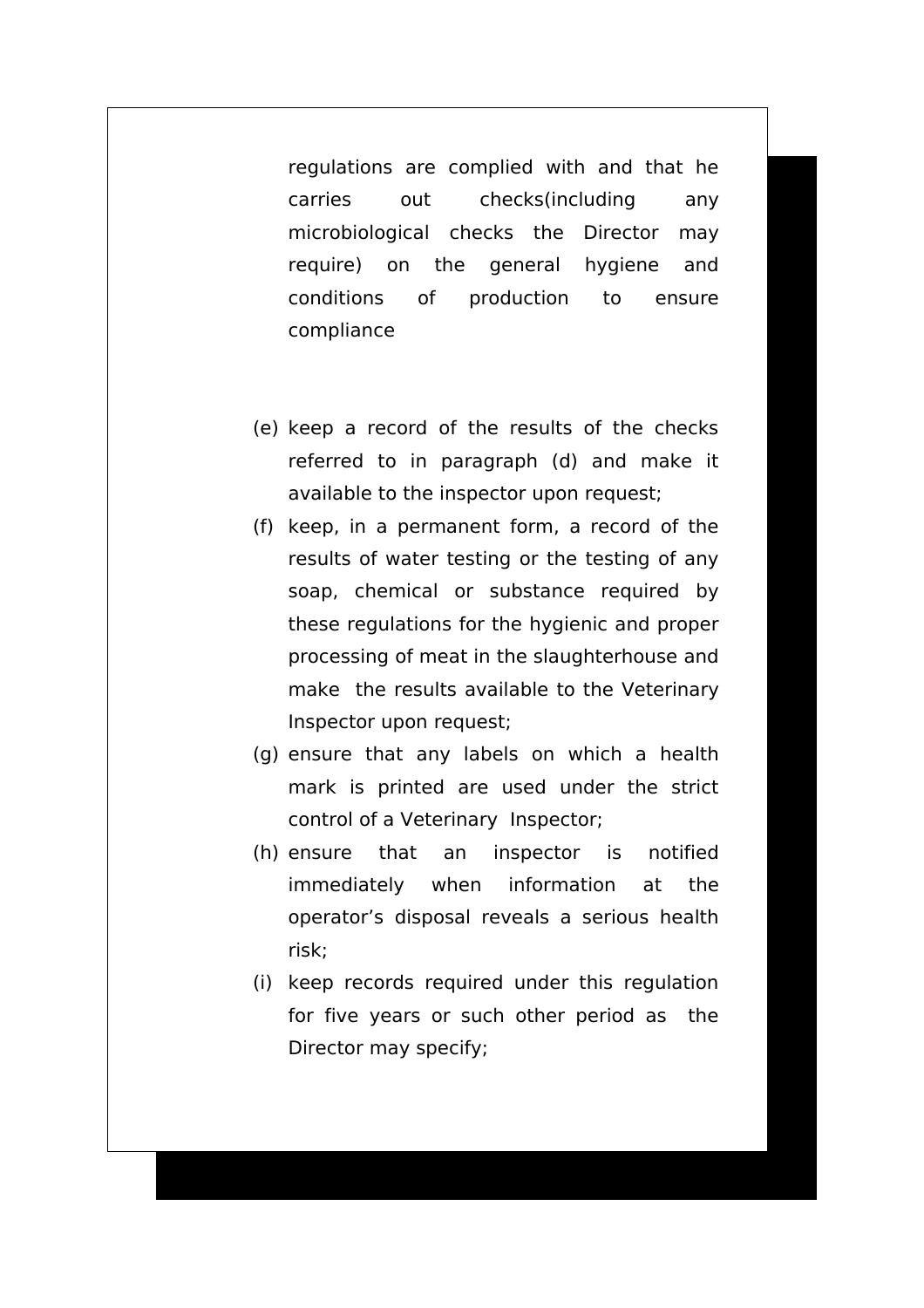- (j) arrange for or establish in his slaughterhouse, in consultation with a Veterinary Inspector, public health officer or any relevant officer or person, a staff training programme to train staff to comply with hygiene and other requirements appropriate to the operations the staff perform in the slaughterhouse; and
- (k) carry out such other duties as may from time to time be required by the Director.

(2). Any operator who fails to comply with any provision of paragraph (1) of this regulation commits an offence and in addition to any penalty to which the operator may be subjected by the convicting court, the court may order that the operator's licence be revoked or suspended for a specified period and or that the slaughterhouse be closed.

# **Part 8 - Inspection of Slaughter Animals and Meat**

# **Part 8.1- General Procedures of Inspection**

**1.** A Veterinary Inspector shall, applying a sciencebased mode of meat inspection, first undertake an antemortem inspection of the animal presented for slaughter and the primary purpose of the inspection shall be to ensure that the animal so presented is clinically healthy and unconditionally fit for slaughter.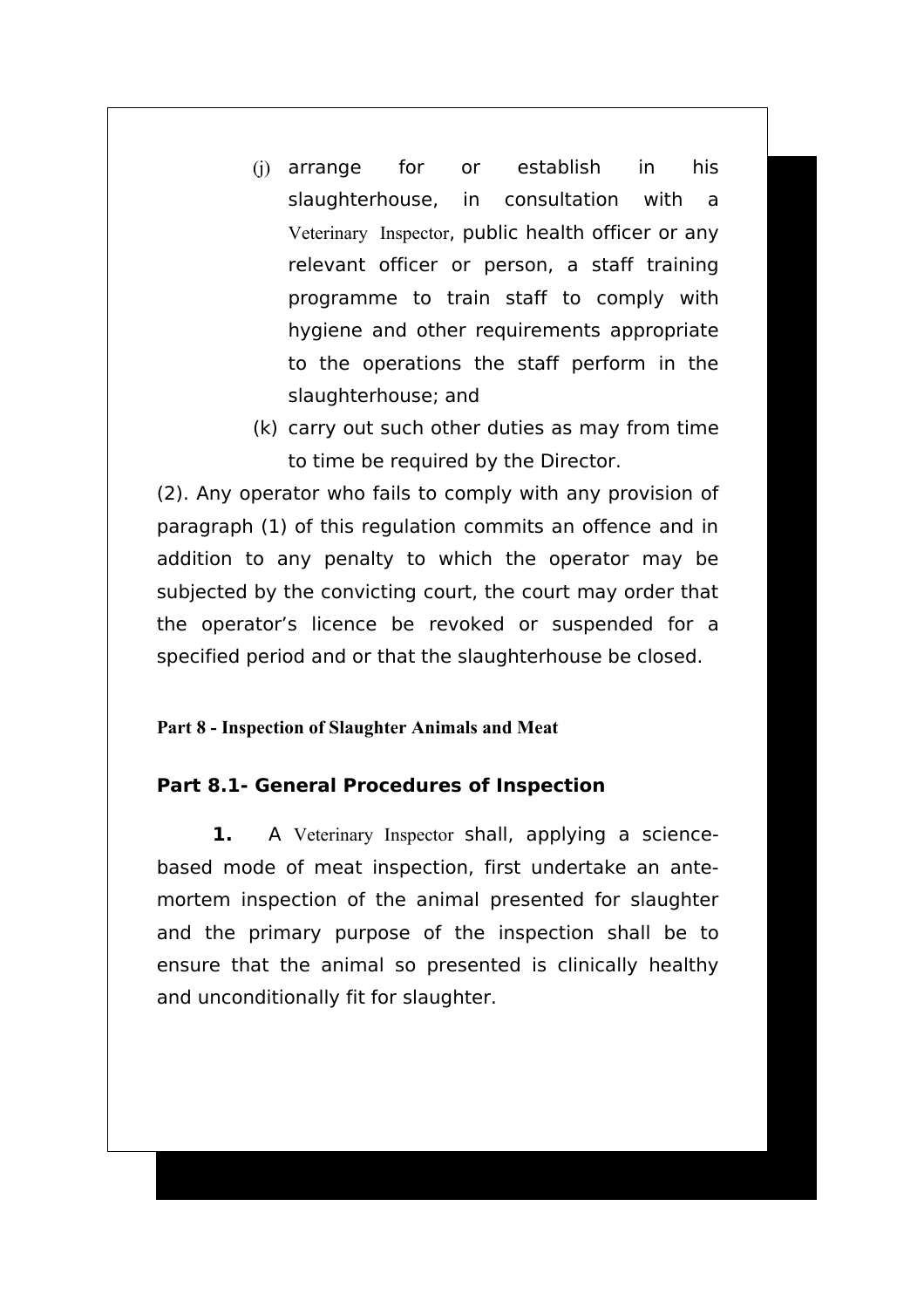**2.** Soon after the slaughter of the animal that passed the ante mortem examination, the Veterinary Inspector shall conduct a post-mortem inspection of the carcass of the animal in question and the primary purpose of the examination shall be to ascertain that the carcass, offal and all parts of the slaughtered animal are free of any pathologically abnormal conditions and that the same are fit for human consumption.

**3.** Without prejudice to any other requirements of inspection procedures provided in this Schedule, postmortem inspection shall include-

- (a) visual observation;
- (l) palpation; and
- (d) incision and examination;

4. A Veterinary Inspector may conduct any special post mortem inspection procedures specific for individual carcasses, parts, and organs of different animal species or involving abnormalities of disease conditions as circumstances may demand.

### **Part 8.2 – Ante -Mortem Inspection**

**1.** Animals shall be inspected ante-mortem immediately before slaughter and, except in cases of emergency as the Veterinary Inspector shall determine, no animal shall be slaughtered in any slaughterhouse unless the Veterinary Inspector has undertaken and completed the antemortem inspection and recommended the animal for slaughter.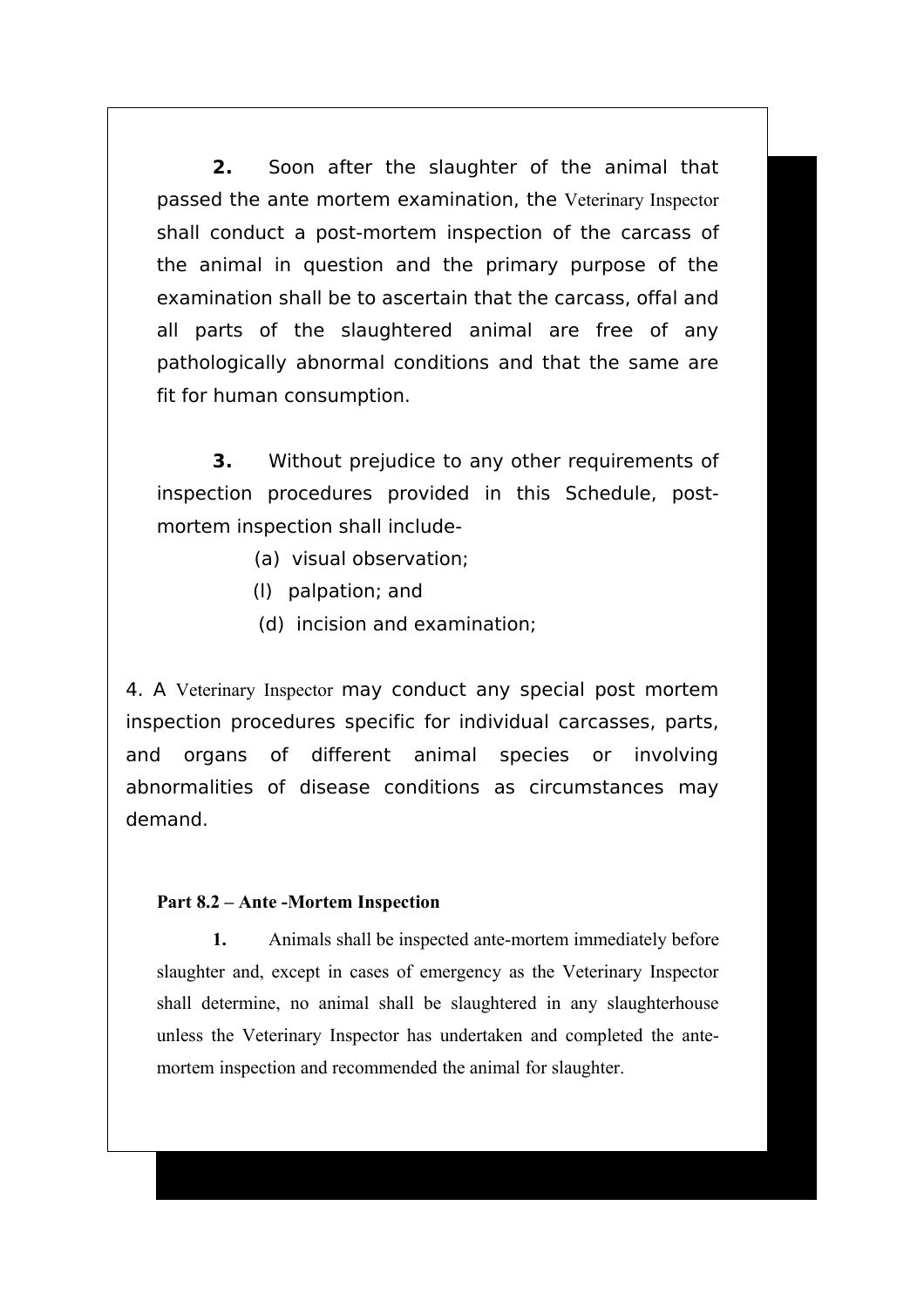**2.** No animal which has entered the yards or lairages shall be removed therefrom, whether for slaughter or otherwise, unless permission in writing has been granted by the Veterinary Inspector.

**3.** (1) The ante- mortem inspection shall be carried, where possible, on the unloading ramp and in the lairages. Ample light must be available for the inspection, and

(2) Ante-mortem judgment categories shall include―

- (a) PASSED FOR SLAUGHTER unconditionally;
- (b) REJECTED and so disqualified for slaughter on account of any of the reasons specified in this Act;
- (c) Recommended for "EMERGENCY SLAUGHTER ONLY" when an animal is eligible as provided in paragraph (3) of this regulation.

(3) An animal shall be recommended for emergency slaughter if―

- (a) it dies in the course of ante mortem inspection;
- (b) it suffers a fracture or injury during ante-mortem inspection. However, the animal shall not be slaughtered if the wound arising from the fracture or injury has, in the opinion of the Veterinary Inspector, reached a *septicemia stage* or a stage where it is likely that bacteria from the wound have spread throughout the animal's body as to contaminate its meat; or
- (c) there be any other ground which, in the opinion of the Veterinary Inspector, justifies emergency slaughter.

4. During the ante-mortem inspection, the following details shall be noted by the Veterinary Inspector ―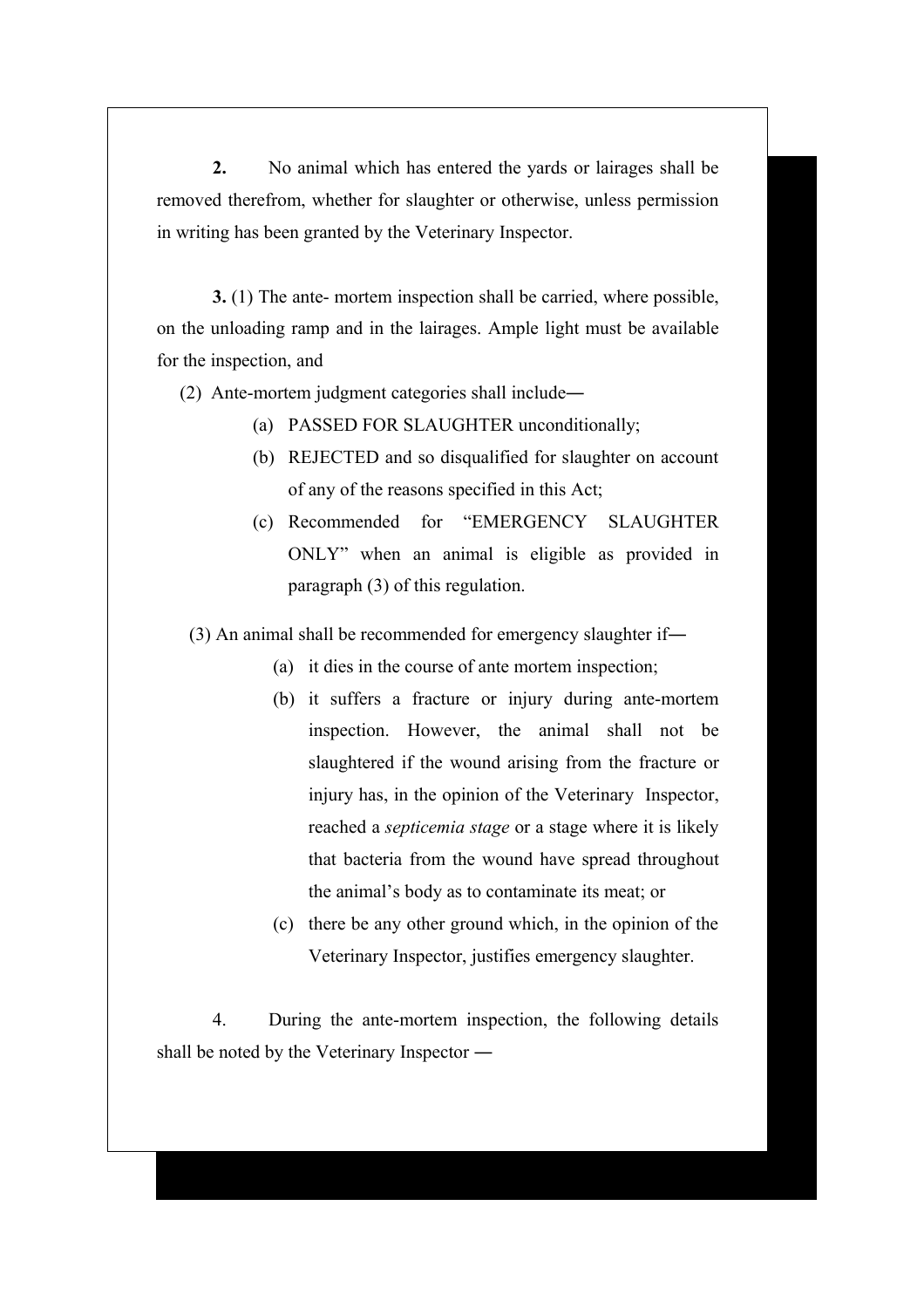- (a) disease symptoms which may influence the general health of the animal or depreciate the meat thereof;
- (b) the presence of notifiable infectious diseases or symptoms which may suggest that such disease is developing; and
- (c) species, sex, colour, age, behaviour and body temperature;

**5.** In particular, the Veterinary Inspector shall pay close attention to the following―

- (a) Condition or state of nutrition;
- (b) manner of standing or walking;
- (c) reaction to environment;
- (d) hide, skin and hair;
- (e) digestive system (lips, mouth, anus, rumination, quality of feaces and appetite);
- (f) vulva, vagina and mammary gland; and
- (g) respiratory system (nasal openings and respiration).

**6.** Every animal suspected on ante-mortem inspection and tagged "SUSPECTED AND DETAINED," shall be, slaughtered either in the casualty block or in the main area only if the slaughter of healthy animals has been carried out.

**7.** Any Veterinary Inspector carrying out the ante-mortem inspection shall notify in writing the officer in charge or the Veterinary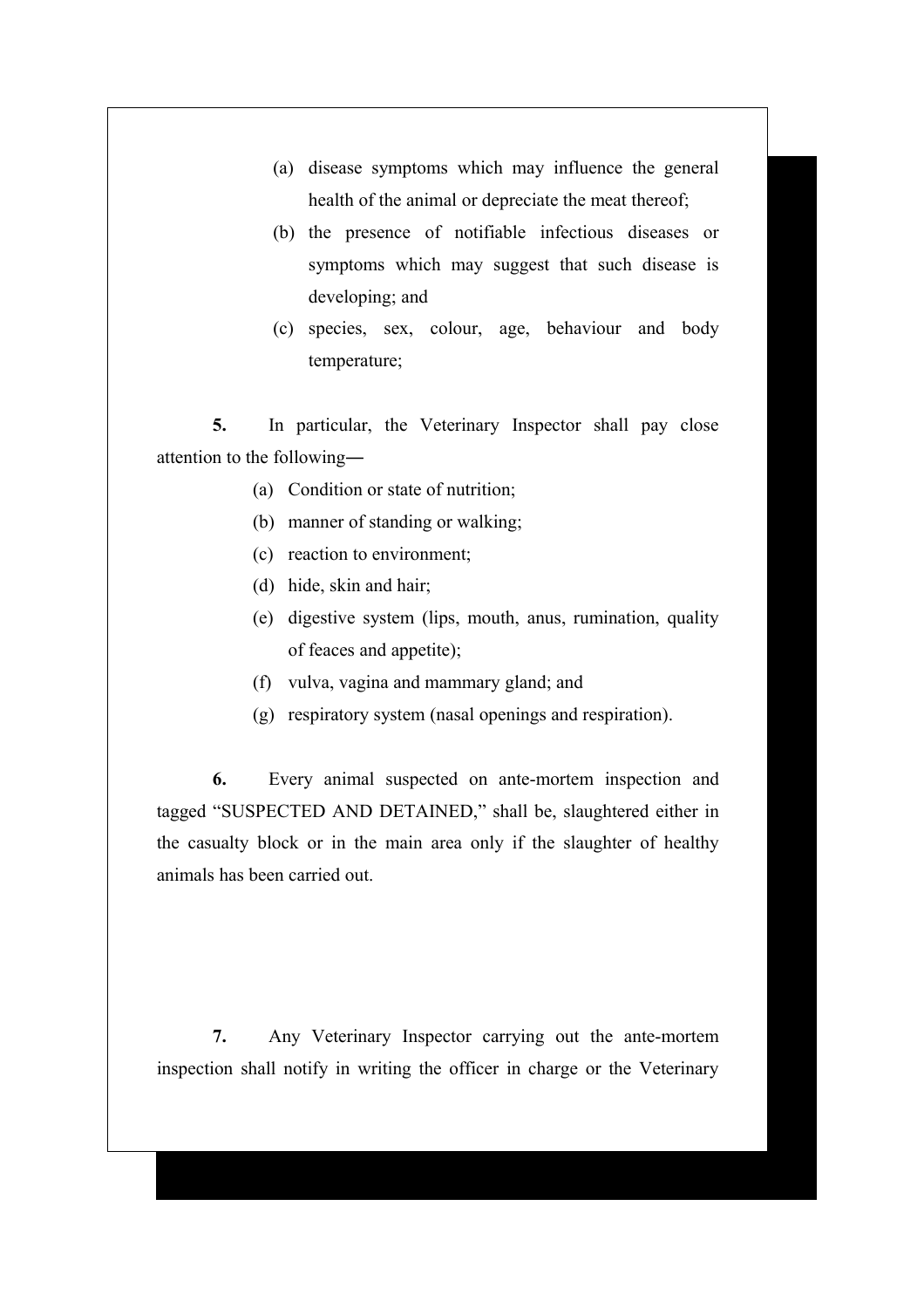Inspector (on the slaughtering floor) conducting post-mortem inspection of the reason why the animal was classed as "SUSPECT".

**8.** Any animal showing on the ante mortem inspection a disease or condition that would necessitate condemnation of the carcass on inspection shall be tagged "CONDEMNED".

9.Animals tagged "CONDEMNED" shall, if not already dead, be killed in the condemned room only, and shall not be conveyed into any department of the slaughterhouse used for edible products.

#### **Part 8.3 – Post-Mortem Inspection Generally.**

**1.**(a) The post-mortem inspection shall follow as soon as possible after the slaughter of the animal, except in cases of emergency slaughter and, in addition to procedures hereinafter provided, the Veterinary Inspector shall use laboratory tests for hazards that are unaddressed by organoleptic inspection when their presence is suspected;

**2.** (1) The carcass shall be examined visually to ascertain the following―

- (a) (condition) state of nutrition;
- (b) evidence of bruising, haemorrhage, injuries or discoloration;
- (c) efficiency of bleeding;
- (d) local or general dropsy (oedema);
- (e) abnormalities, swellings or deformities of bones, joints, muscles or other tissues;
- (f) conditions of serous membranes (pleura and peritoneum).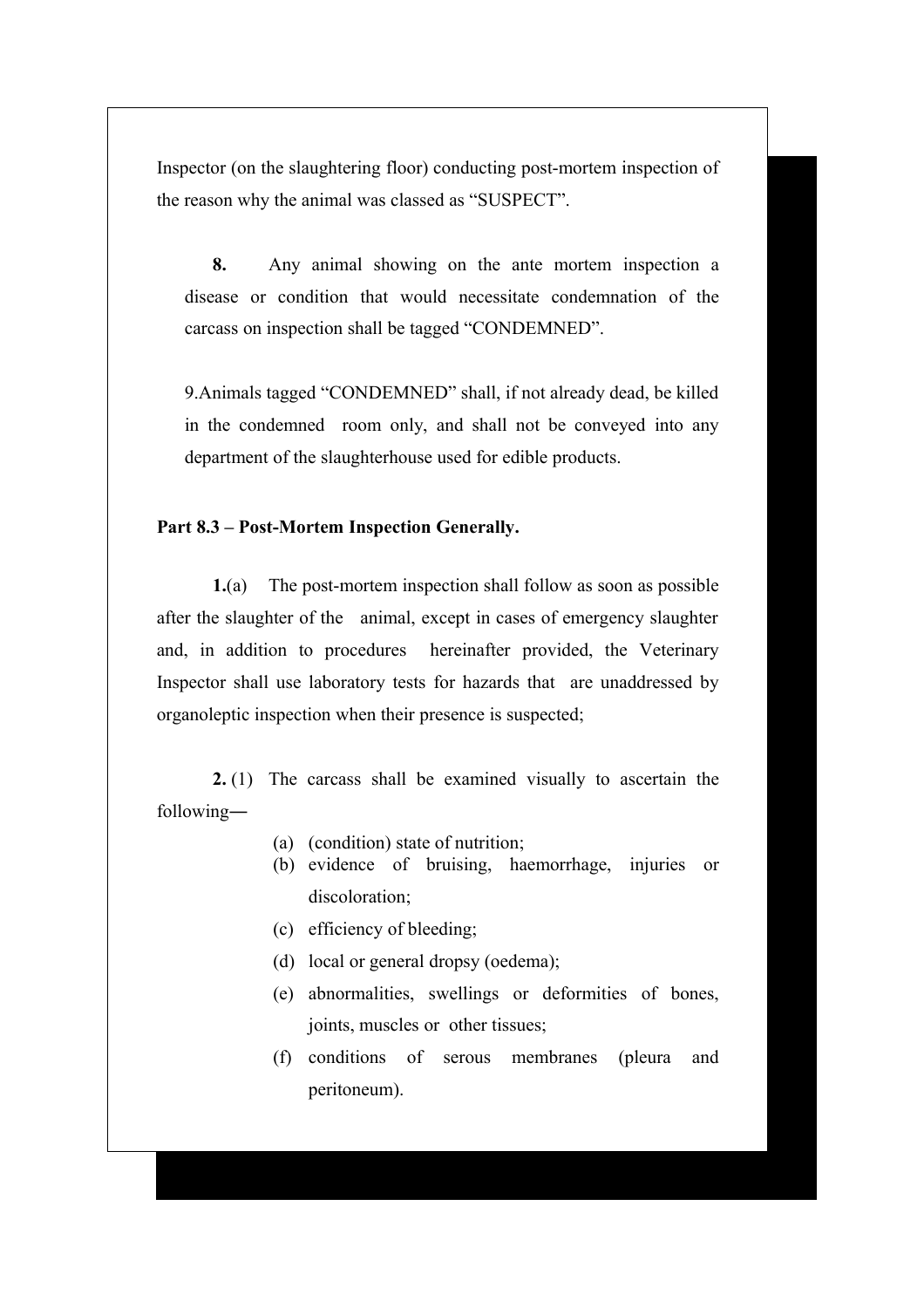(2) Viscera shall be examined either inside the carcass or as they are removed from the carcass.

(3) Lymph nodes shall be examined by palpation and deep multiple, longitudinal incisions and if required they shall be removed for detailed inspection.

(4) The carcass muscles shall be inspected by viewing and incision.

 (5) Blood shall be inspected with particular attention to colour, viscosity and staining ability.

(6) Any carcass, organ or part demanding a more detailed examination shall be retained by the Veterinary Inspector and marked "DETAINED"

(7) Any incision or excision shall be made if possible in such manner as not to impair the market value of the carcass, organ or part.

#### **Part 8.4. Post-Mortem Inspection of Individual Species**

### **Bovine animals over six weeks old**

Carcasses and offal of bovine animals over six weeks old are to undergo the following post-mortem inspection procedures:

1. Visual inspection of the head and throat: incision and examination of the sub-maxillary, retropharyngeal and parotid lymph nodes (*Lnn retropharyngiales, mandibulares and parotidei*); examination of the external masseters, in which two incisions must be made parallel to the mandible, and the internal masseters (internal pterygoid muscles), which must be incised along one plane.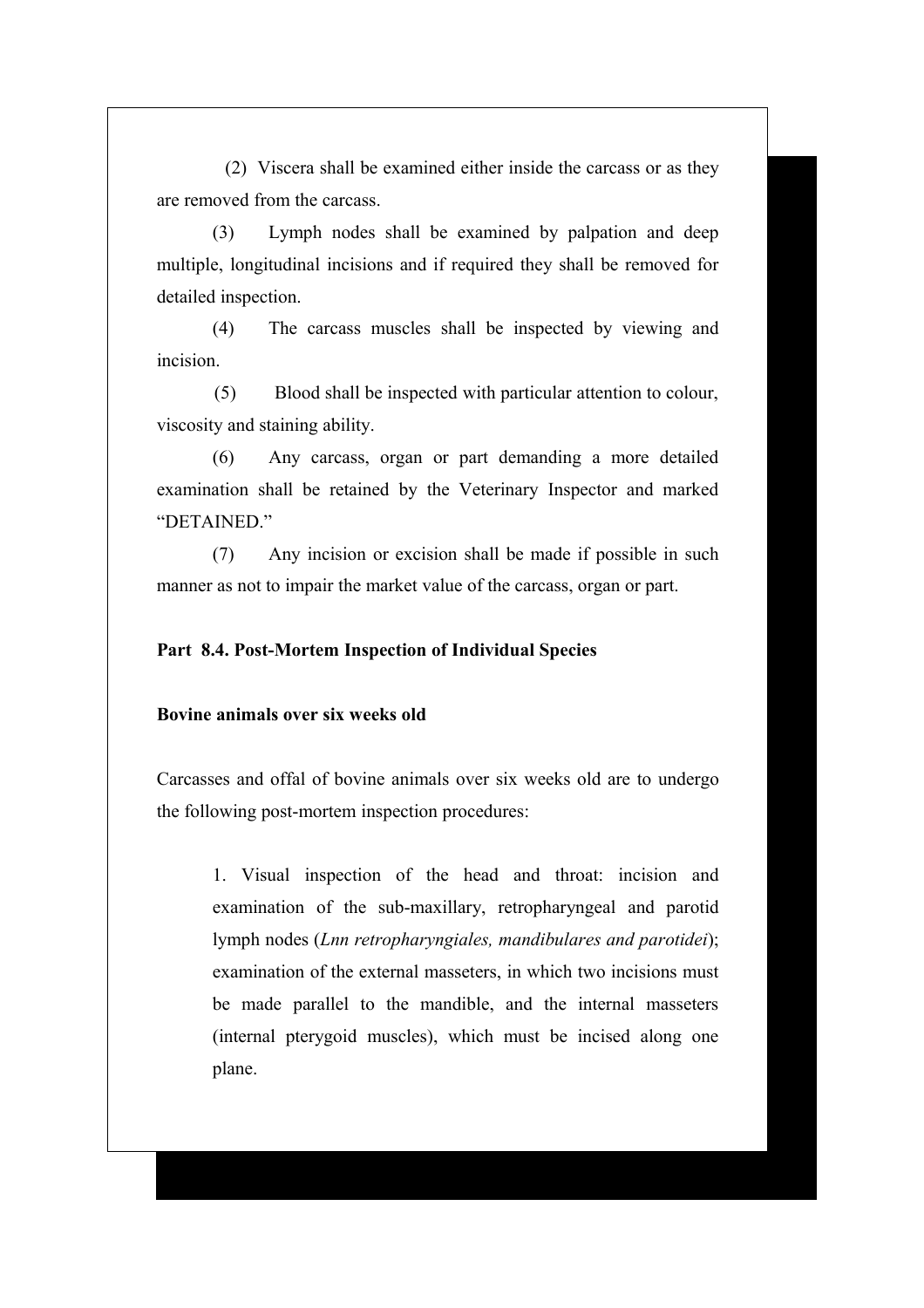The tongue must be freed to permit a detailed visual inspection of the mouth and the fauces and must itself be visually inspected and palpated. The tonsils must be removed.

2. Inspection of the trachea and oesophagus: visual examination and palpation of the lungs; incision and examination of the bronchial and mediastinal lymph nodes (Lnn. bifucationes, eparteriales and mediastinales). The trachea and the main branches of the bronchi must be opened lengthways and the lungs must be incised in their posterior third, perpendicular to their main axes; these incisions are not necessary where the lungs are excluded from human consumption.

3. visual inspection of the pericardium and heart, the latter being incised lengthways so as to open the ventricles and cut through the interventricular septum.

4. visual inspection of the diaphragm.

5. visual inspection and palpation of the liver and the hepatic and pancreatic lymph nodes, (Lnn portales); incision of the gastric surface of the liver and at the base of the caudate lobe to examine the bile ducts.

6. visual inspection of the gastro-intestinal tract, the mesentery, the gastric and mesenteric lymph nodes (*Lnn. gastrici, mesenterici, craniales* and *caudales*); palpation and, if necessary, incision of the gastric and mesenteric lymph nodes.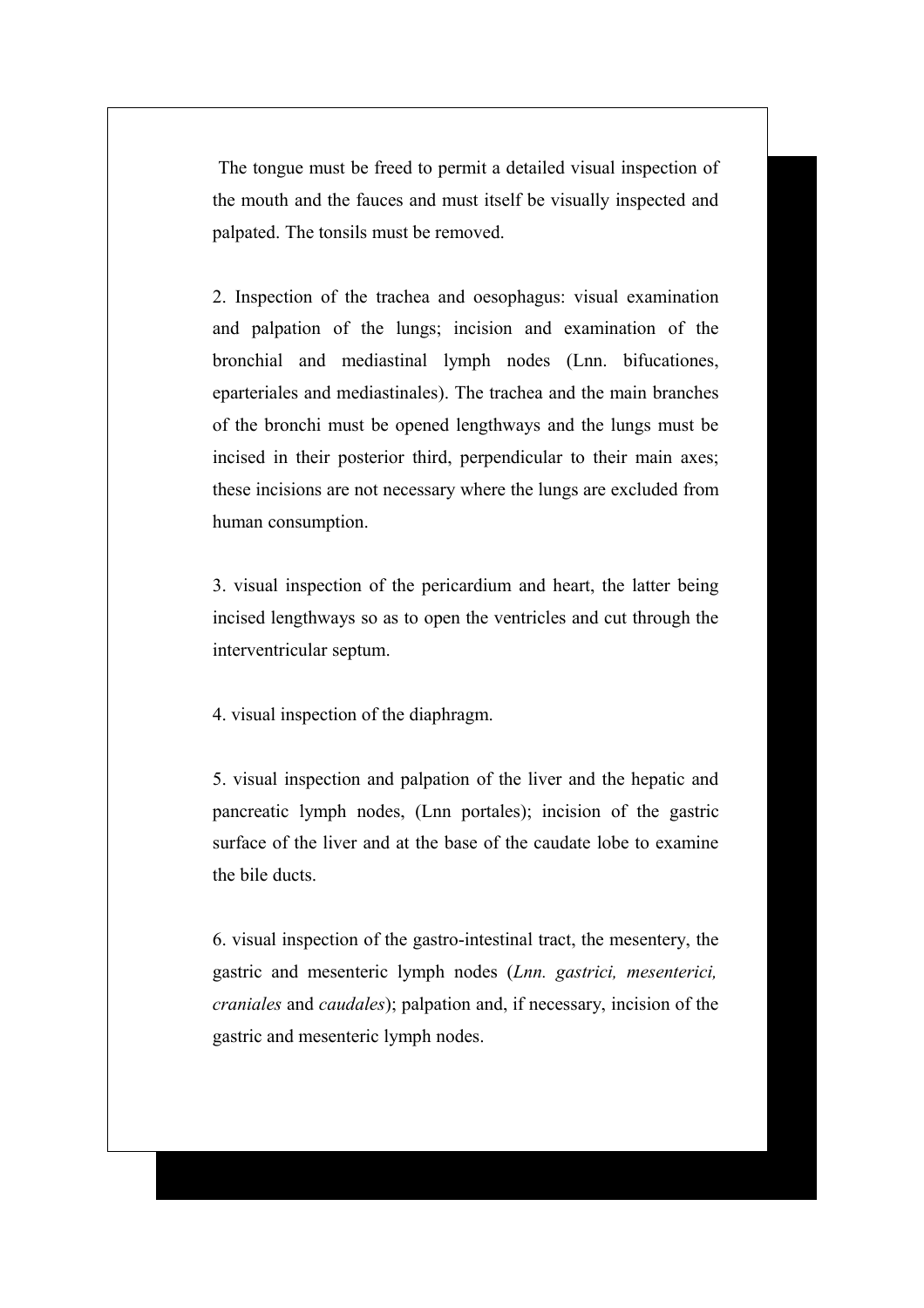7. visual inspection and, if necessary, palpation of the spleen.

8. visual inspection of the kidneys and incision, if necessary, of the kidneys and the renal lymph nodes (*Lnn. renales*).

9. visual inspection of the pleura and the peritoneum;

10. visual inspection of the genital organs (except for the penis, if already discarded);

11. visual inspection and, if necessary, palpation and incision of the udder and its lymph nodes (*Lnn. supramammarii*). In cows, each half of the udder must be opened by a long, deep incision as far as the lactiferous sinuses (*sinus lactiferes*) and the lymph nodes of the udder must be incised, except when the udder is excluded from human consumption.

### **Bovine animals under six weeks old**

Carcasses and offal of bovine animals under six weeks old are to undergo the following post-mortem inspection procedures:

1. visual inspection of the head and throat; incision and examination of the retropharyngeal lymph nodes (*Lnn retropharyngiales*); inspection of the mouth and fauces; palpation of the tongue; removal of the tonsils;

2. visual inspection of the lungs, trachea and oesophagus; palpation of the lungs; incision and examination of the bronchial and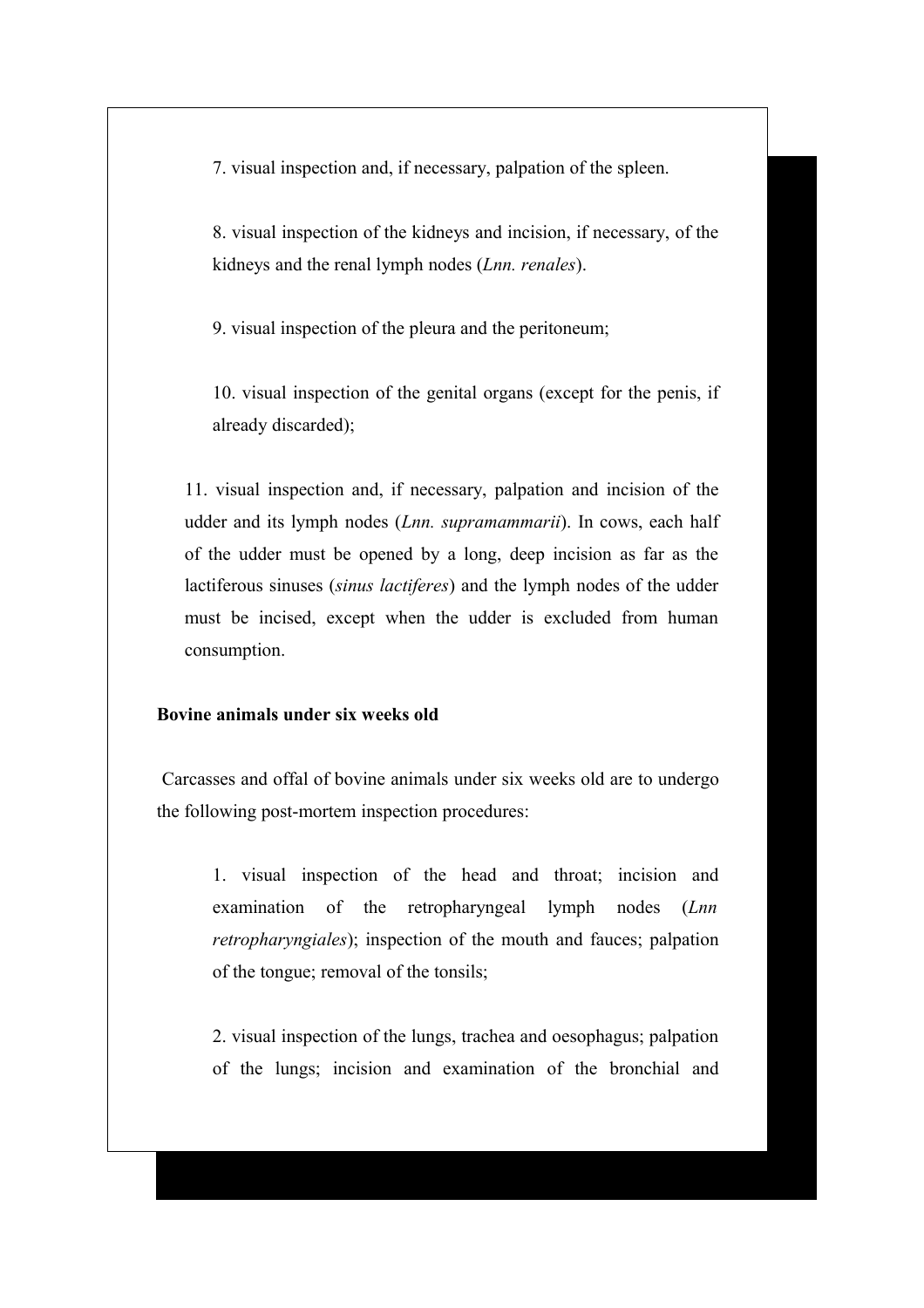mediastinal lymph nodes (*Lnn. bifucationes, eparteriales and mediastinales*).

The trachea and the main branches of the bronchi must be opened lengthwise and the lungs must be incised in their posterior third, perpendicular

to their main axes; these incisions are not necessary where the lungs are excluded from human consumption;

3. visual inspection of the pericardium and heart, the latter being incised lengthwise so as to open the ventricles and cut through the interventricular septum;

4. visual inspection of the diaphragm;

5. visual inspection of the liver and the hepatic and pancreatic lymph nodes, (*Lnn portales*); palpation and, if necessary, incision of the liver and its lymph nodes;

6. visual inspection of the gastro-intestinal tract, the mesentery, the gastric and mesenteric lymph nodes (*Lnn. gastrici, mesenterici, craniales* and *caudales*); palpation and, if necessary, incision of the gastric and mesenteric lymph nodes;

7. visual inspection and, if necessary, palpation of the spleen;

8. visual inspection of the kidneys; incision, if necessary, of the kidneys and the renal lymph nodes (*Lnn. renales*);

9. visual inspection of the pleura and peritoneum;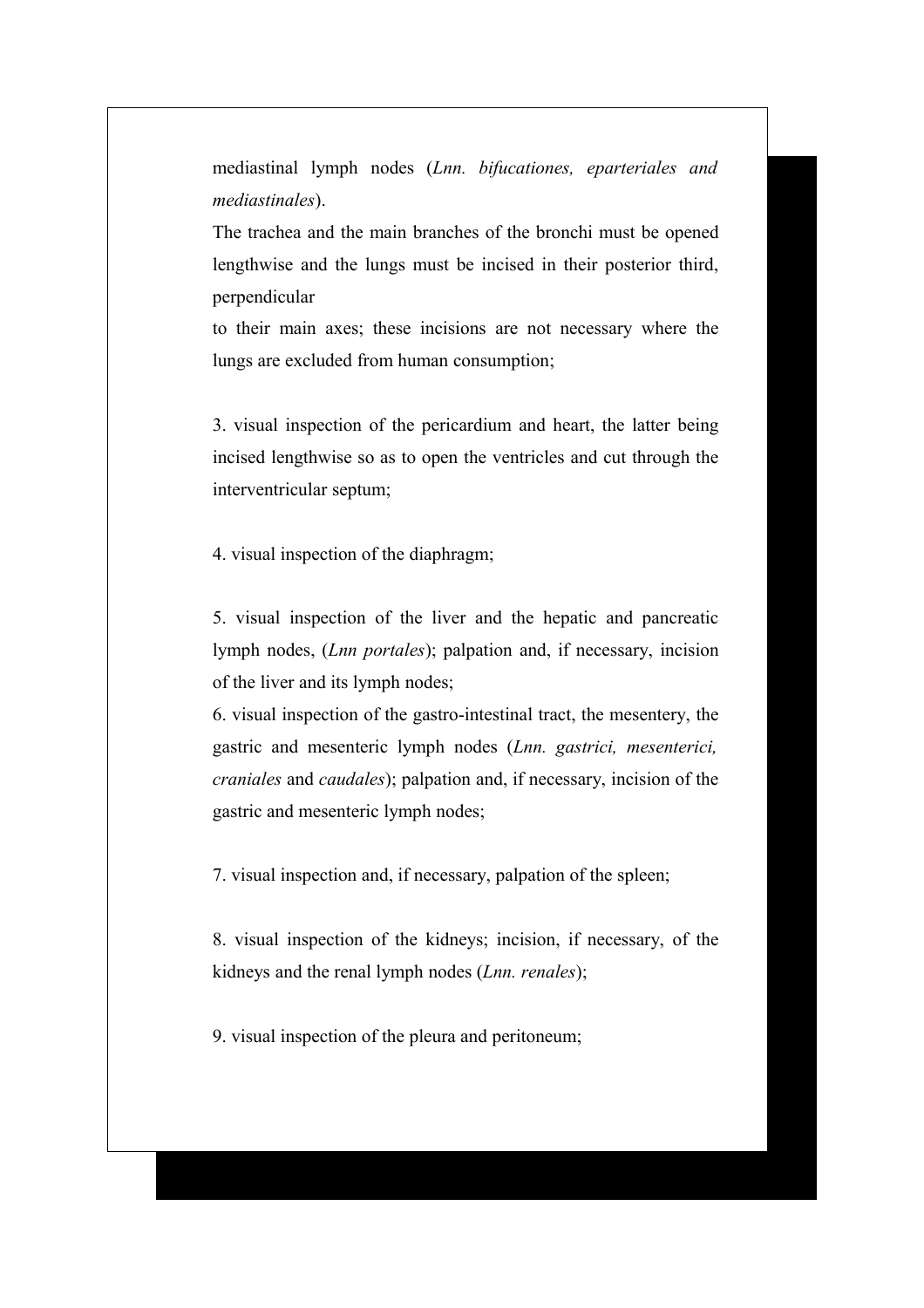10. visual inspection and palpation of the umbilical region and the joints. In the event of doubt, the umbilical region must be incised and the joints opened; the synovial fluid must be examined.

### **Domestic sheep and goats**

 Carcasses and offal of sheep and goats are to undergo the following postmortem

inspection procedures:

1. Visual inspection of the head after flaying and, in the event of doubt,

 examination of the throat, mouth, tongue and retropharyngeal and parotid lymph nodes. Without prejudice to animal-health rules, these examinations are not necessary if the competent authority is able to guarantee that the head, including the tongue and the brains, will be excluded from human consumption;

2. Visual inspection of the lungs, trachea and oesophagus; palpation of the lungs and the bronchial and mediastinal lymph nodes (*Lnn. bifucationes, eparteriales and mediastinales*); in the event of doubt, these organs and lymph nodes must be incised and examined;

3. Visual inspection of the pericardium and heart; in the event of doubt, the heart must be incised and examined;

4. Visual inspection of the diaphragm;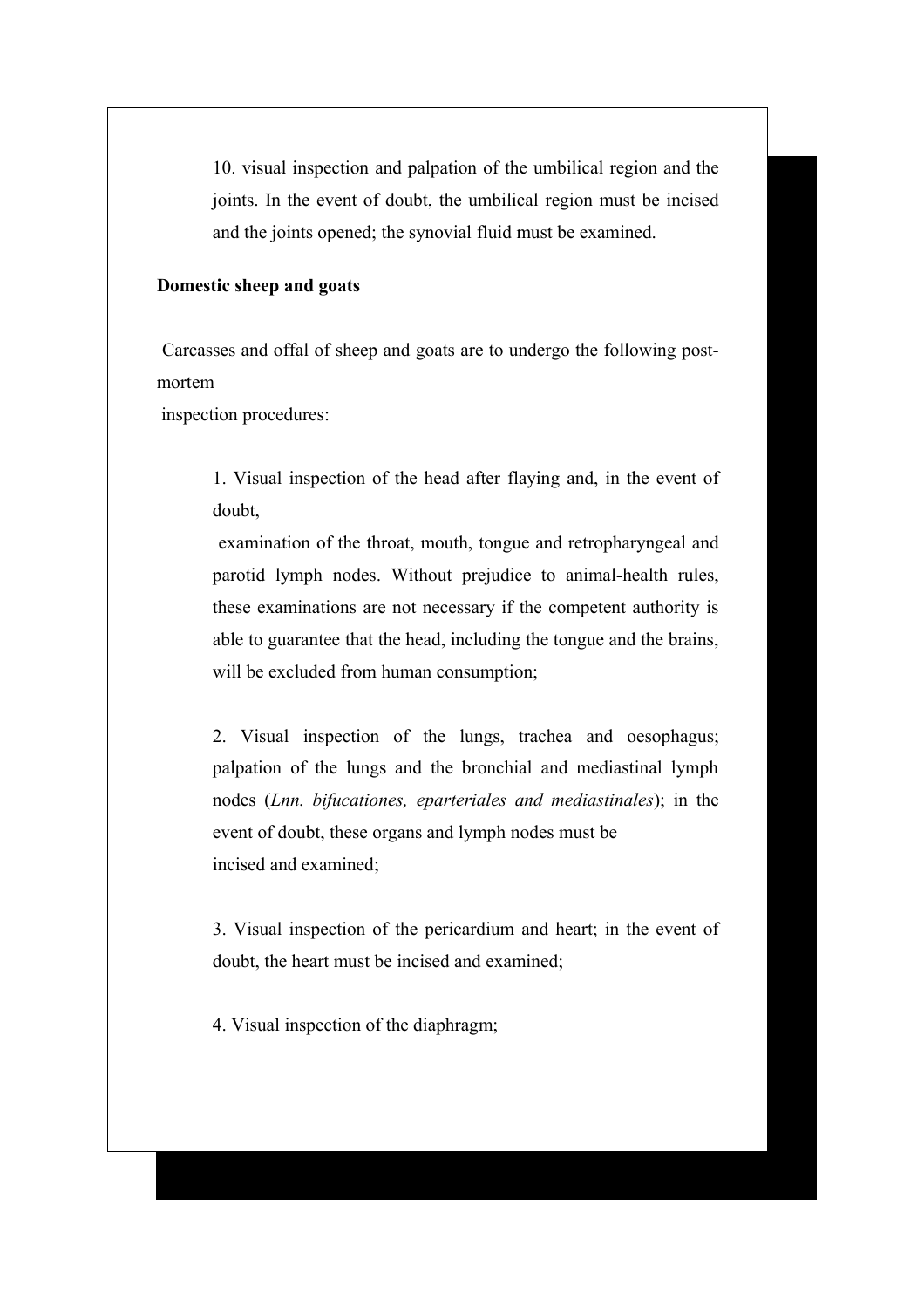5. Visual inspection of the liver and the hepatic and pancreatic lymph nodes, (*Lnn portales*); palpation of the liver and its lymph nodes; incision of the gastric surface of the liver to examine the bile ducts;

6. Visual inspection of the gastro-intestinal tract, the mesentery and the gastric and mesenteric lymph nodes (*Lnn. gastrici, mesenterici, craniales* and *caudales*);

7. Visual inspection and, if necessary, palpation of the spleen;

8. Visual inspection of the kidneys; incision, if necessary, of the kidneys and the renal lymph nodes (*Lnn. renales*);

9. Visual inspection of the pleura and peritoneum;

10. Visual inspection of the genital organs (except for the penis, if already discarded);

11. Visual inspection of the udder and its lymph nodes;

12. Visual inspection and palpation of the umbilical region and joints of young animals. In the event of doubt, the umbilical region must be incised and the joints opened; the synovial fluid must be examined.

**[Camel Meat Inspection- Guidelines on the Subject developed by the FAO-SOMALIA Office, Nairobi, Kenya].**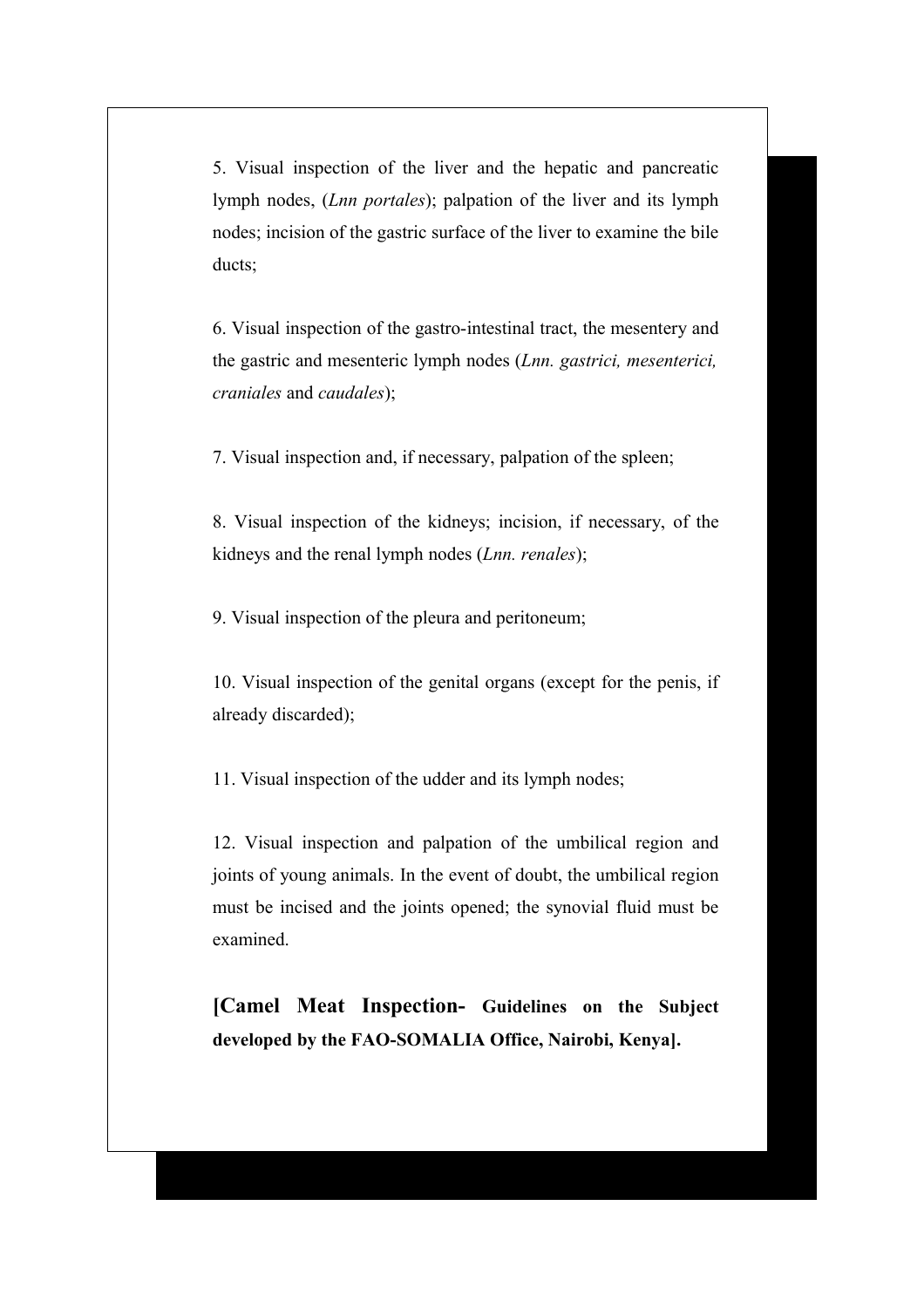# **Part 8.5: Meat held for further inspection –**

1. Where a Veterinary Inspector inspects a carcass and, in his opinion, the carcass, part, or organ thereof should be held for further inspection, the carcass, part or organ shall be kept in an appropriate holding room for further inspection.

2. If or when a Carcass, part thereof or organ is to be held on suspicion pending the outcome of re-inspection or further tests allowing the adequate judgment on fitness for human consumption, the same shall be detained until the results of further inspection.

#### **Part 8.6 Meat unfit for human consumption**

1(a). Where a Veterinary Inspector inspects a carcass and the carcass or part thereof or organ is unfit for human consumption, the carcass, part or organ shall be condemned.

(b) Where a carcass is condemned under this Act, the blood thereof shall be condemned as well.

 (c) Other parts such as tissues trimmed from the sticking wound and tonsils removed from the carcass shall be condemned.

(2) Where these regulations prescribe:

(a) that an animal be condemned and killed; or

- (b) that a carcass or a part or organ thereof be condemned; or
- (c) that inedible offal and meat that is not food be disposed of

such animal, carcass, part, organ, inedible offal or meat that is not food shall be disposed of by:-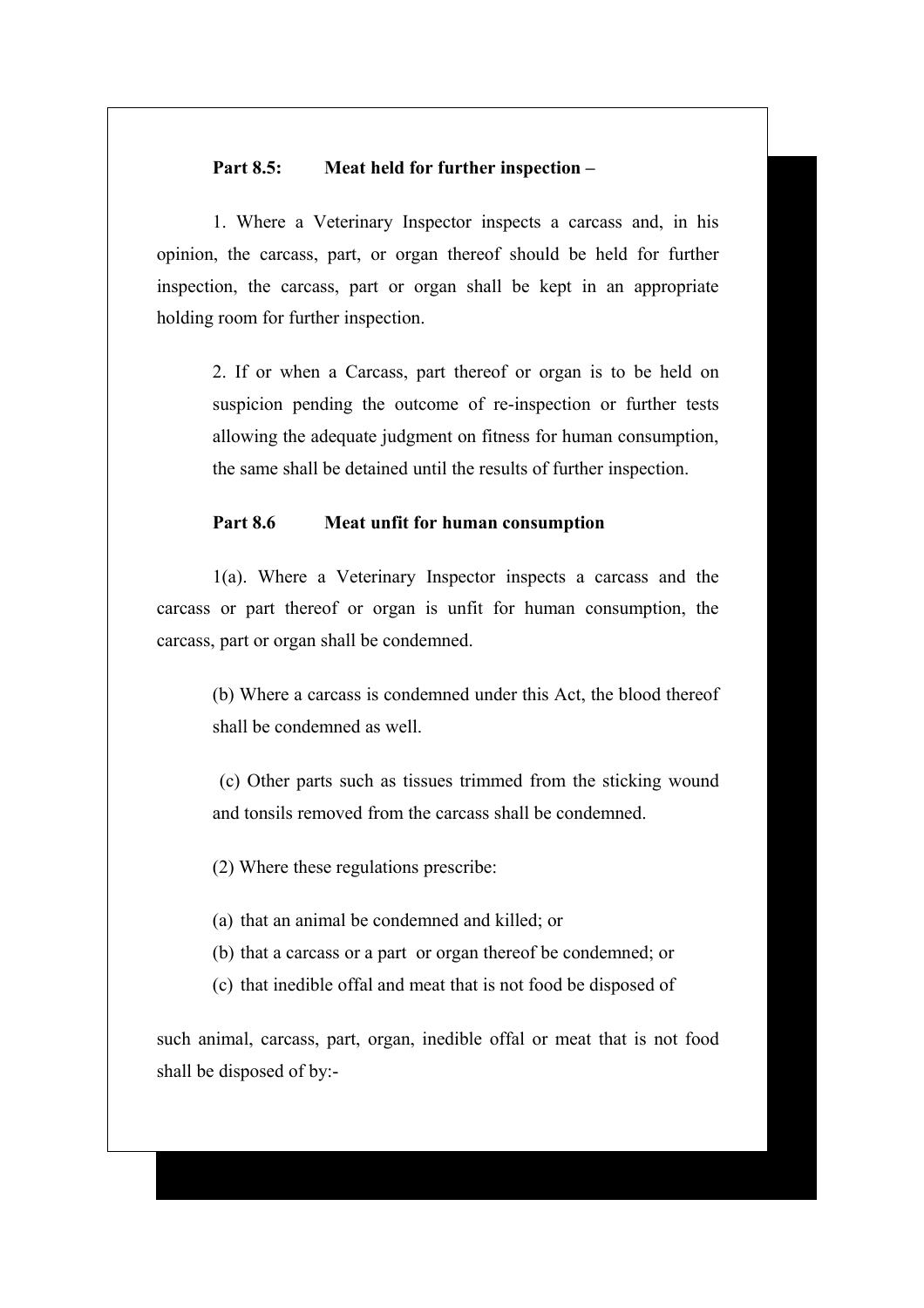- (i) burying with a covering of at least sixty centimeters of earth, or
- (ii) incineration by an appropriate method, or
- (iii) rendering in a slaughterhouse that is equipped with high appropriate temperature rendering facilities.

# **Part 8.7 Judgment of Diseases and Conditions** –

1(1) The diseases and conditions which a Veterinary Inspector shall look for to influence his inspection judgment one way or the other are those contained in the ANNEX I to this Schedule.

(2) The Minister, in consultation with the Director, may categorize any of the diseases in the ANNEX I as:-

- (a) zoonoses;
- (b) notifiable;
- (c) non-existent; or
- (d) other

(3) The Minister may at any time as circumstances may warrant vary the list of diseases contained in the ANNEX 1 by adding, removing or recategorizing any such disease or condition.

(4) For the avoidance of any doubt where any disease or condition is not for the time being included in the ANNEX1 and before the Minister varies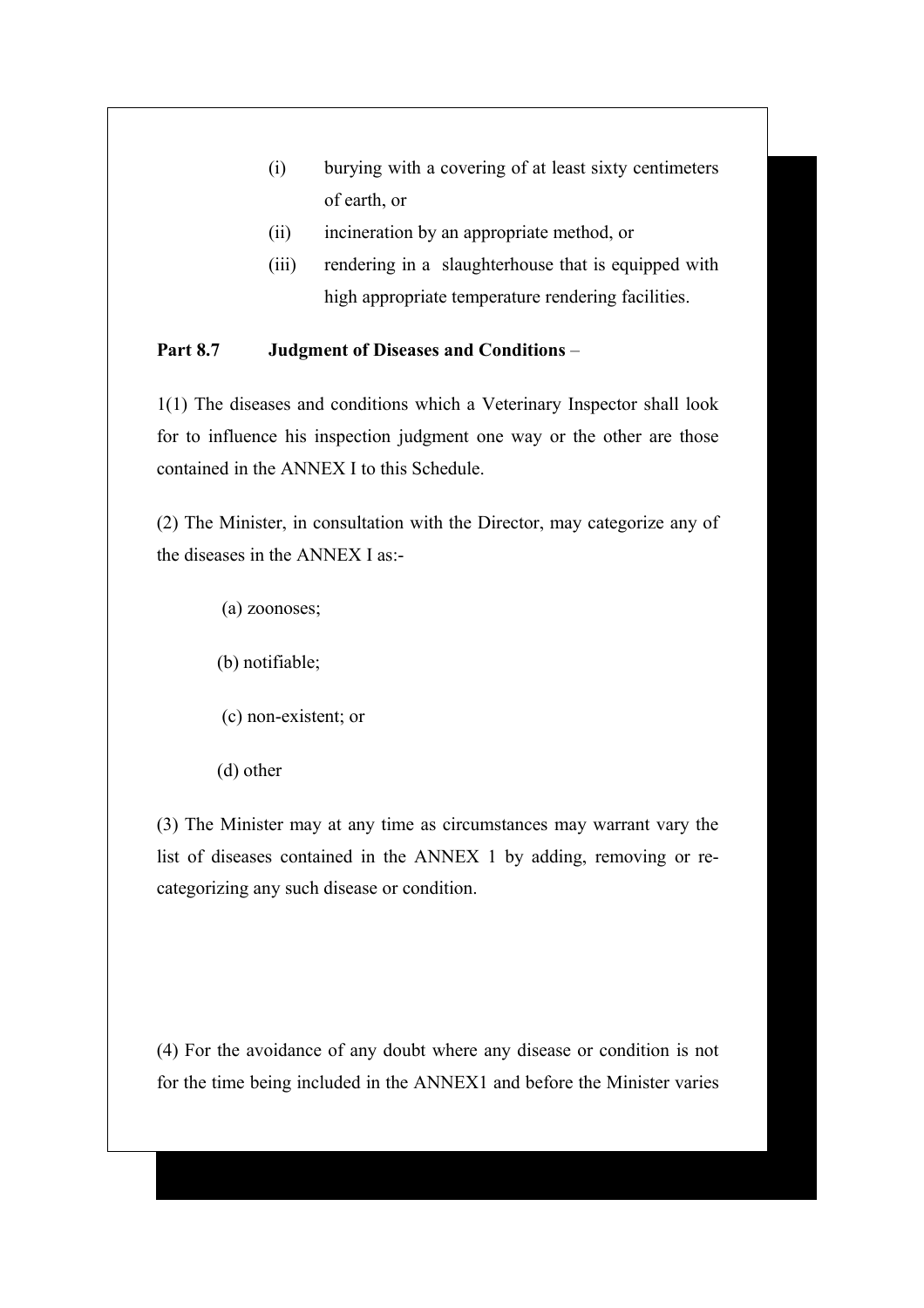the ANNEX 1 as herein provided, the Veterinary Inspector shall deal with the disease or condition in such manner as it is advisable and considered necessary based on current scientific knowledge.

# **Part 8.8 Laboratory Testing**

1. Any form of inspection required by this Act shall include, where professional prudence warrants, laboratory testing for―

- (a) verification of process control;
- (b) application of performance or microbiological criteria;
- (c) residues to ensure that where they are found in excess of maximum tolerance levels in animal tissues, reasons for their occurrence are investigated and corrective action taken;
- (d) diagnosis of disease conditions affecting individual animals; and
- (e) monitoring of zoonoses.

2. The laboratory testing required by regulation 1 of this Part shall be conducted by the Veterinary Inspector at the expense of the operator.

#### **Part 8.9 Disposal of Condemned Carcasses and Parts**

1**.** Carcasses and parts judged unfit for human consumption shall be removed to the disposal slaughterhouse or other means of disposal not later than 12 hours or such other duration of time as climatic conditions may permit after judgment. Each carcass or part, which is found on final inspection to be unsound, unhealthy, unwholesome, or otherwise unfit for human consumption,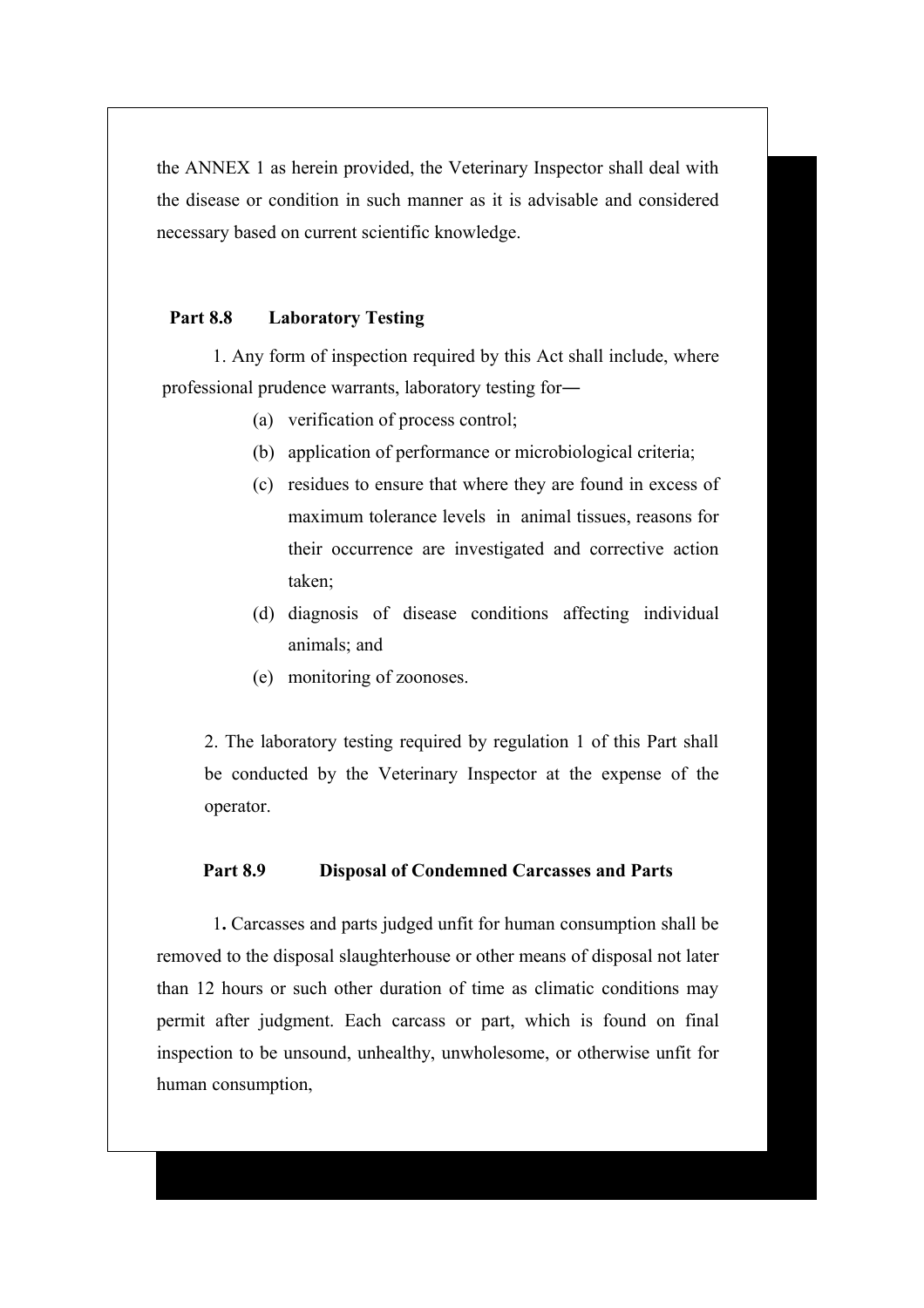shall be conspicuously marked "CONDEMNED" on the surface tissues thereof by the Veterinary Inspector at the time of inspection. Condemned detached parts and organs of such character that cannot be so marked shall be placed immediately in trucks or receptacles or chutes which shall be plainly marked "CONDEMNED" in letters not less than five centimeters high. All carcasses, parts and organs condemned shall remain in the custody of the Veterinary Inspector and shall be tanked as required in this schedule at or before the close of the day on which they were condemned.

2**.** All tanks and equipment used for rendering, preparing or storing of inedible products shall be in rooms or compartments separate from those used for rendering, preparing and storing edible products. There shall be no connection between rooms or compartments containing edible products except that which the Veterinary Inspector may permit for purposes of conveying inedible and condemned material from edible departments to inedible meat departments.

3. (a) Condemned carcasses, parts or organs shall be disposed of by tanking under the direct supervision of a Veterinary Inspector who shall ensure that the same are placed in the tank in his presence. He shall also ensure that the contents of the tank are subjected to sufficient heating for sufficient time to destroy them effectively by rendering them sterile and unfit for food;

> (b) The rendered fat from condemned materials shall be held until a Veterinary Inspector shall have the opportunity to determine whether it has been effectively denatured. Samples of the fat shall be taken as frequently as is necessary by a Veterinary Inspector to ensure denaturing.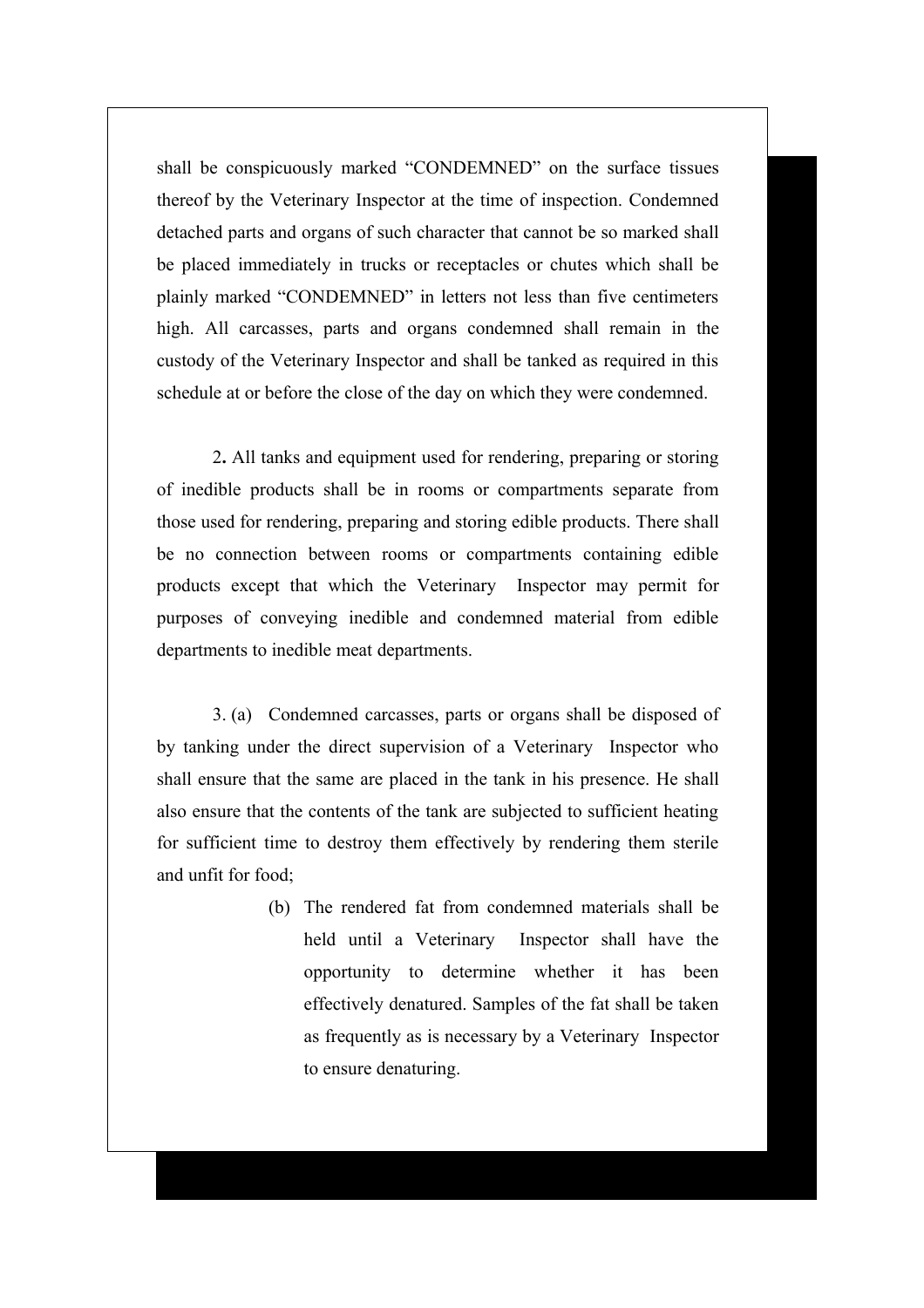4**.** The room where tanking for discharge is done or any other place where products or materials, which have been rendered inedible, are processed or stored shall be kept in an acceptably clean condition. Any other objectionable material, which may contaminate edible products, water supplies and the slaughterhouse itself, or part thereof shall be stored in a dry pest proofed place and in such a manner as to prevent contamination and to eliminate all possibilities of being mixed with edible products.

5**.** Where a disposal facility is not available, carcasses, organs and parts, which have been condemned, shall be destroyed by incineration or burial. However, if burying is preferred, the pit dug for that purpose shall not be less than 2 meters deep and sufficient lime or any other substance approved by the Director shall be spread over the carcass, organ or parts in question before covering with soil.

# **Part 8.10 Re-inspection of Products**

1. All meat or product, whether fresh, cured, or otherwise prepared, even though previously inspected and passed shall be re-inspected by Veterinary Inspector if circumstances warrant in order to ascertain whether they are sound, healthy, wholesome and fit for human consumption at the time they leave an export slaughterhouse. If upon reinspection any meat or product is found to have become unsound, unhealthy, unwholesome, or in any way unfit for human consumption, the original mark, stamp or label thereon shall be removed or defaced forthwith and the meat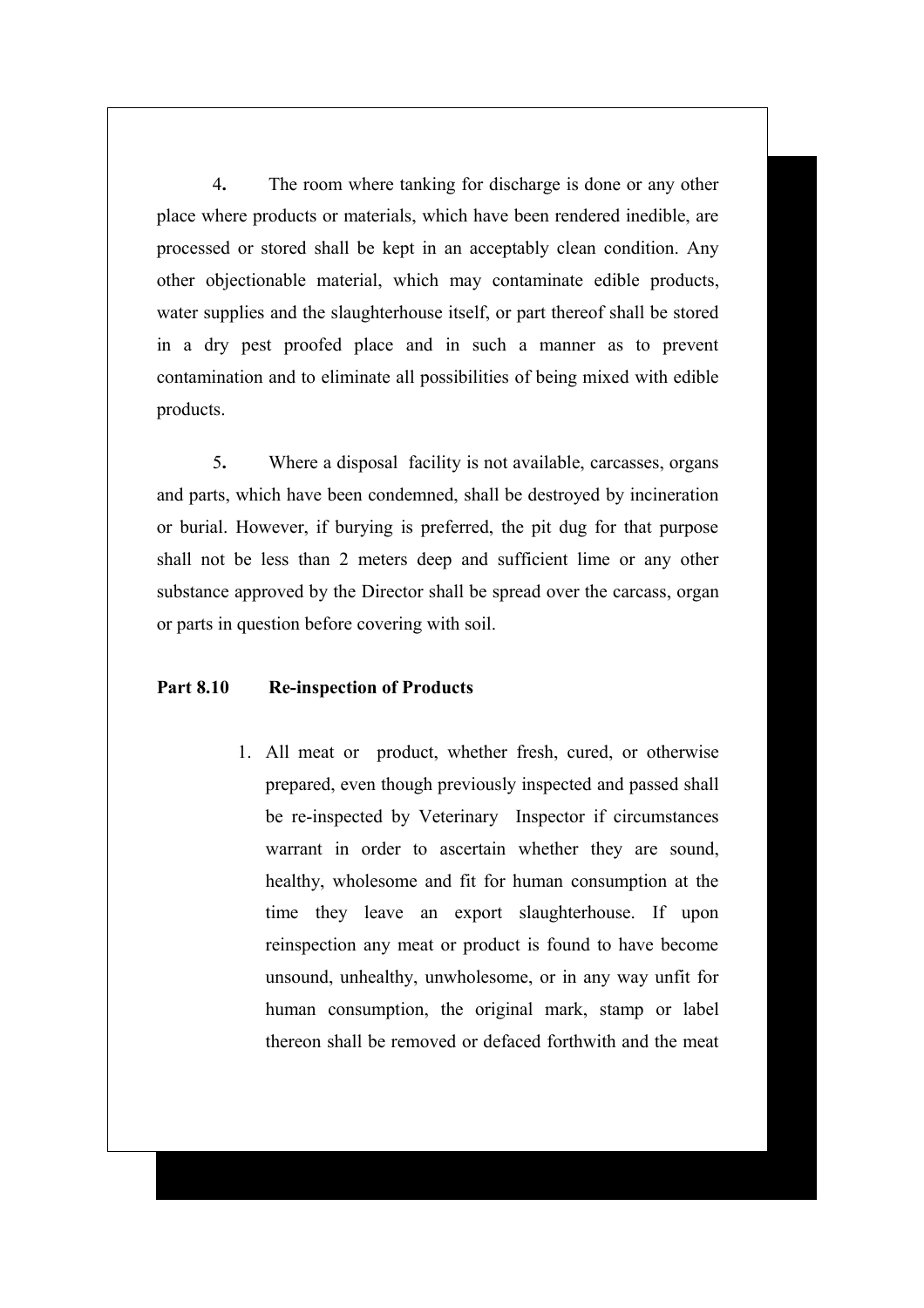or product condemned and disposed of in the manner provided under Part A8.9 of this Schedule.

2. Any person who violates the provisions of this regulation commits an offence.

### **Part 8.11 Food Additives and Injurious Substances**

1. No meat intended for export may contain any additives or substances prohibited by the importing country and if need be importers may be encouraged to visit the slaughterhouse to verify their prohibition.

2. All animals which have received any kind of antibiotics or chemotherapeutic agents within as many days prior to slaughter as may be determined by the importing country, shall be excluded from export, unless the testing of kidney tissues for the residue proves to be negative.

3. It shall be an offence to violate any provision of this Part.

### **Part 8. Part 8.12 Marking and Labeling of Meat Containers, Wrappings or Packages**

 $1(a)$  It shall be the duty of the operator of an export slaughterhouse to secure and av Ink brands, printed labels, stickers and such other health markings and devices as the Director shall require, for marking and labeling meat processed in his slaughterhous passed for export. All markings herein required, and particularly the ink used in the stamping, shall be made with harmless ingredients that are safe for use on feedstuffs intended man consumption as the Director shall approve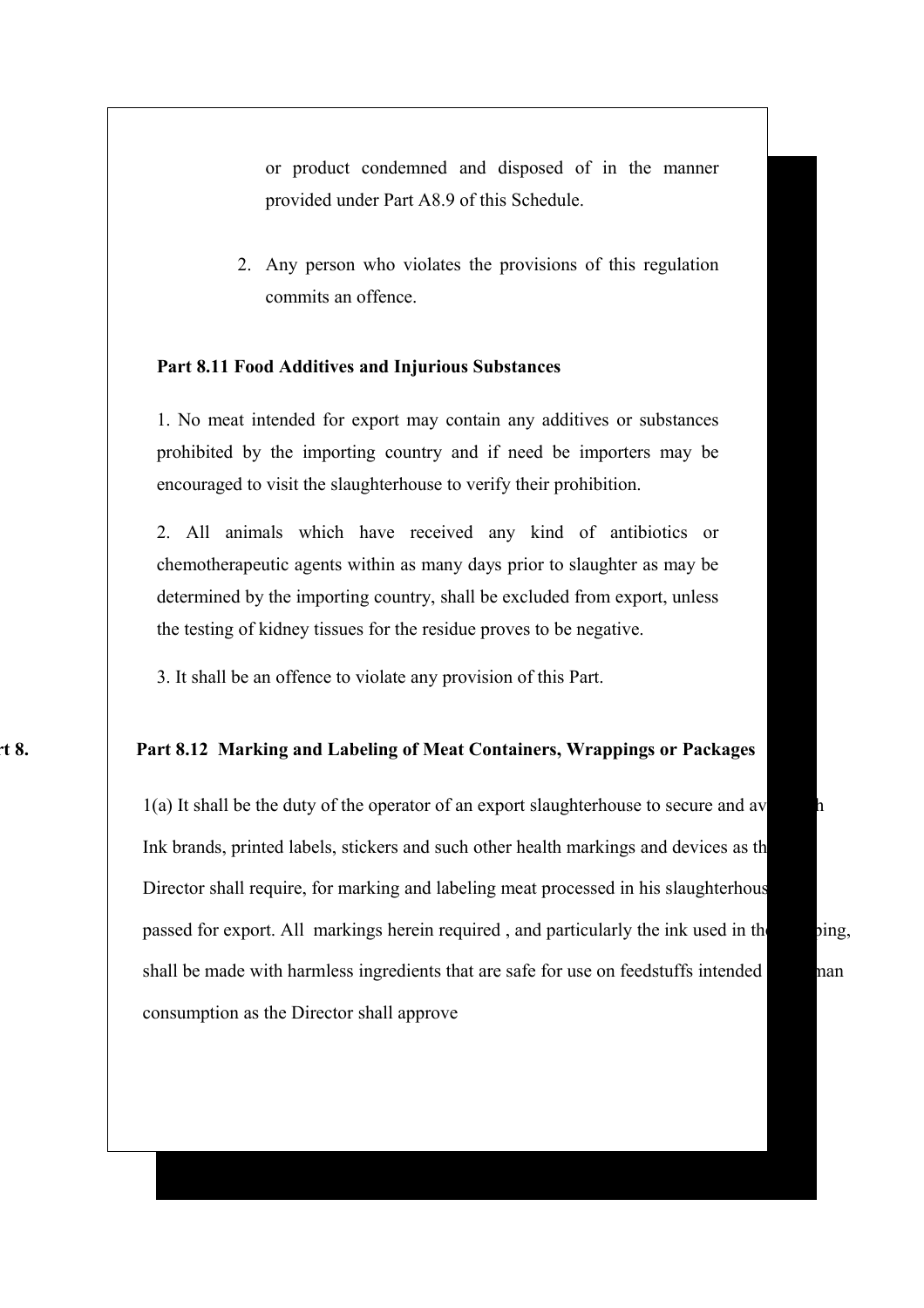$(b)$ Notwithstanding the provisions of paragraph  $(a)$ , the securing and custody of the used for marking "PASSED" on any carcass or container shall be the responsibility Veterinary Inspector.

2. Health markings and labeling on the meat itself and containers shall be carried out The supervision of a Veterinary Inspector. For that reason he shall ensure that the operator. has kept under key and lock, or other safer custody as he, the Veterinary Inspector require―

- (a) all the instruments intended for marking;
- (b) the labels, seals and wrapping materials; and
- (c) all the inks and stamps as provided in these regulations.

3. The health mark shall be a mark consisting of two concentric circles of at least  $35 \text{ m}$  diameter for the inner circle and at least 55mm diameter for the outer circle bearing the followin information―

- (a) on the upper part, the name "xxxxxxxxx"(country's name);
- (b) in the centre, the registration number of the slaughterhouse; and
- (c) on the lower part, the word "PASSED".

And the letters hereof shall be at least 8mm high and the figures at least 10 mm high.

4.(1) All carcasses and all parts of those carcasses as well as containers and wrappers in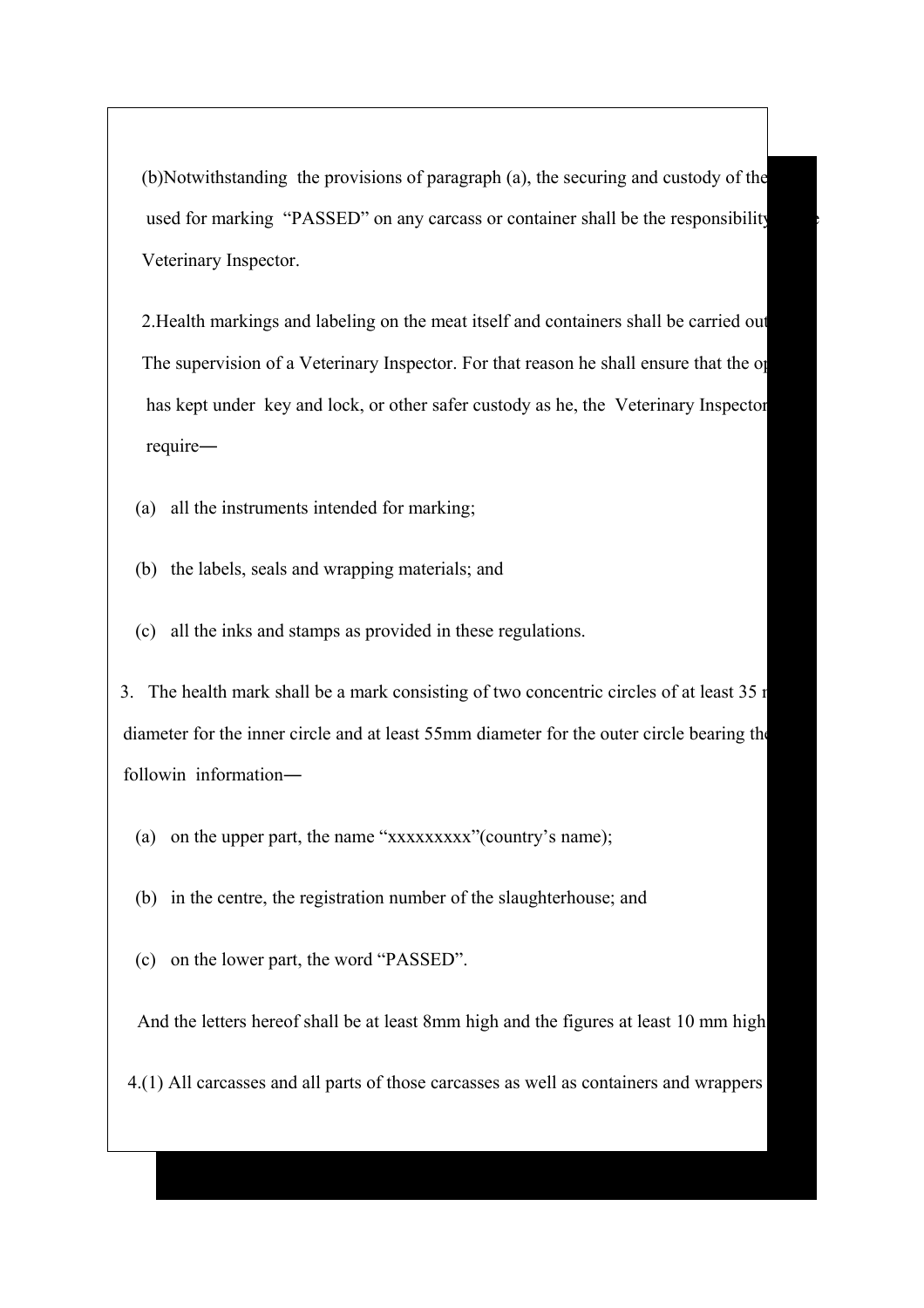which meat is distributed, shall be marked in a manner specified by the Director with stamp specified in regulations 3 and 4(2) of this Part.

(2) Upon stamping the meat and containers as provided in regulation  $4(1)$  of this Part, Veterinary Inspector shall add his own stamp in the area stamped as aforesaid in order identify himself as the officer who supervised the packaging, wrapping and the stamp In addition, the Veterinary Inspector shall direct the operator to mark in a secure but easy-to-see area on the container or wrapper, the date of production and the expiry the

 (3)The Veterinary Inspector need not do the marking, labeling and stamping himself. He may delegate the exercise to any staff approved for that purpose by the operator.

5. Where a seal is affixed on any container or wrapper as may be required by the Direct the same shall have a serial number designed to identify it with the operator on whose container it was affixed.

6. Where meat is wrapped and not canned, the Veterinary Inspector shall first approve Wrapping material and mode of wrapping and every operator who wraps shall ensure

(a) any material used for wrapping or packaging fresh meat is strong enough to prot the meat during the course of handling and transport and does not cause deterioration organoleptic characteristics of the meat or transmit to it any substance harmful to hum

 $(b)$  any material used for wrapping or packaging fresh meat is not re-used for this p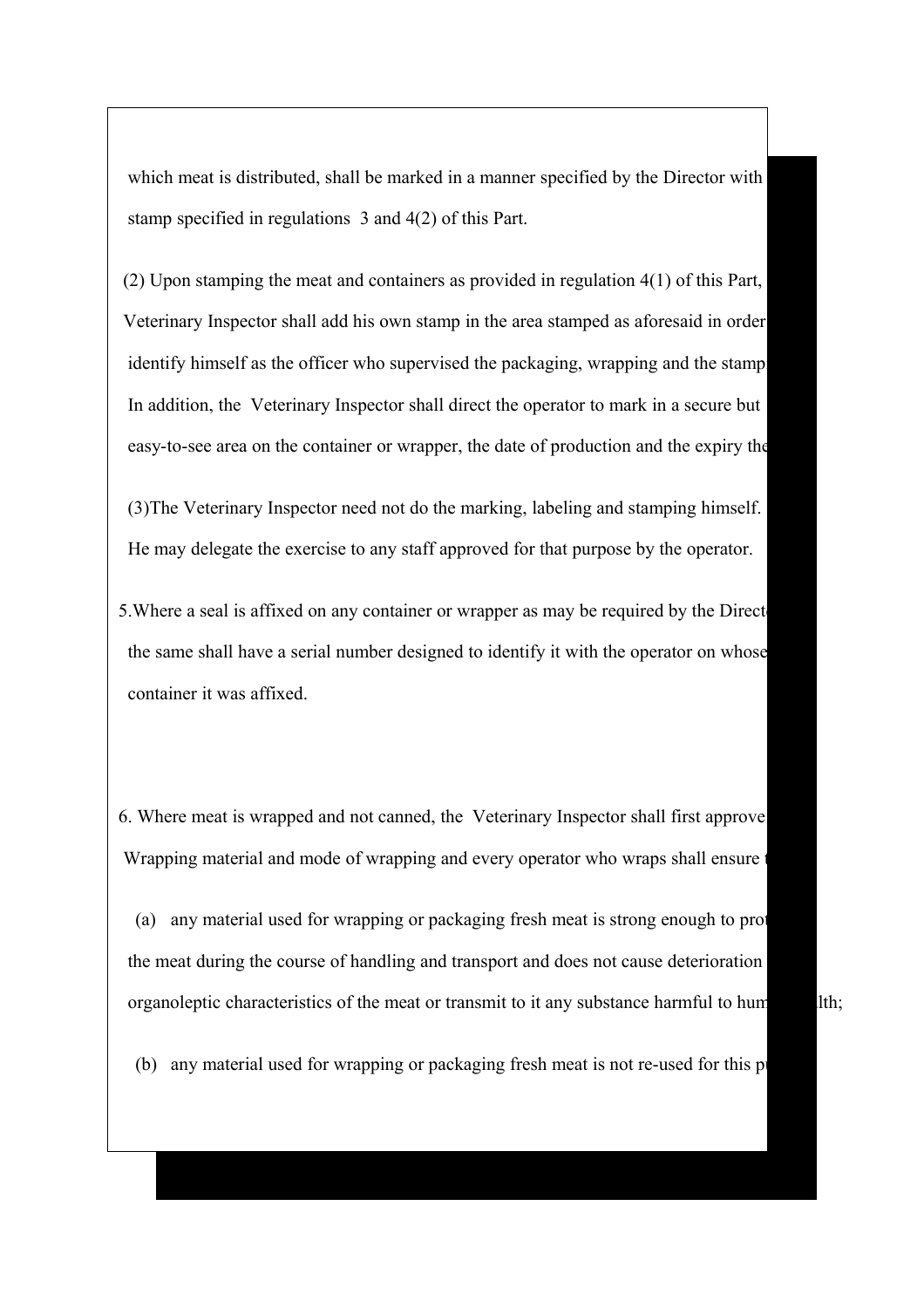unless it is made of a non-corrodible and impervious substance which is easy to clear has been cleaned and disinfected prior to re-use for wrapping or packaging;

- $(c)$  every package bears the health mark either on the package or on a clearly visible affixed to the package or wrapping material which fulfils the requirements of regulat and 4 of this Part; and
- (d) the health mark includes the registration numbers of the slaughterhouse from  $w$ Meat originated and that of the Veterinary Inspector who approved the wrapping or participated and that of the Veterinary Inspector who approved the wrapping or participated and that of the Veterinary Inspector who approve
- 7. No person shall procure, make or prepare or cause to be procured, made or prepared labels, ink brands, tags, stickers, stamps, seals or other markings or devices required under this Part or a representation thereof, intending to use them on any carcass, container or  $\mathbf{r}$  without the written permission of the Director.
	- 8. No person shall affix, place or cause to be affixed or placed any health mark on any ss, meat container, wrapper or package thereof except under the supervision of a Veterinary Inspector.
	- 9.Any container, wrapper or package of inedible product which has the physical characterizations of an edible product or can be mistaken for such shall be marked conspicuously with the word "INEDIBLE" in clear and legible letters.
	- 10. The Director, in consultation with licensing municipalities, public health officers and all and and and and and and all and all and all and all and all and all and all and all and all and all and all and all and all a National agency for the time being charged with environmental protection, shall issue time to time statutory guidelines to be followed by operators of slaughterhouses categorized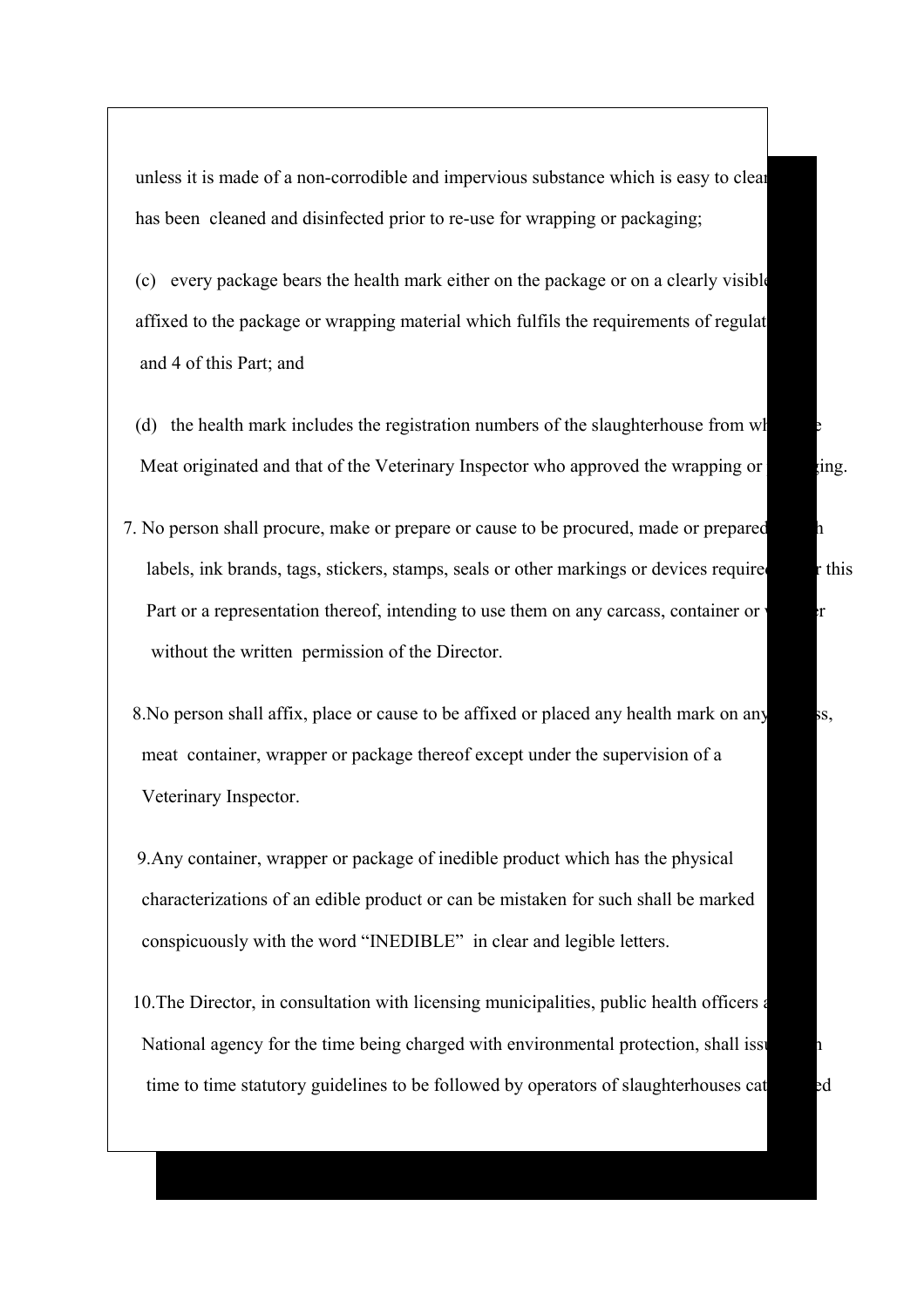as Local or Village under this Act, on the manner and materials to be used in wrapp packaging meat for their customers.

11. No person shall remove, or cause to be removed from the export slaughterhouse a container, wrapper, package or article in respect with which these Regulations require health-marked unless the same is clearly and legibly marked in compliance with the regulations of this Part.

12. Any person who violates any provision of this Part commits an offence.

### **Part 8.13 Export Stamps and Certificates**

**1.** Upon application of the exporter for an export certificate, the Veterinary Inspector in charge of the export slaughterhouse is by this regulation authorized to issue the said certificates for shipments of inspected and passed meat to any foreign country. Certificates shall only be issued at the time the consignment leaves the export slaughterhouse. If a certificate is not issued at that time, it may be issued later but only after identification and reinspection of the meat in question.

**2.** Export certificates shall be issued in serial numbers and in triplicate form. Quadruplicate or more certificates shall be issued for any exportation on the request of exporter. Each certificate shall show the names of the exporter and the consignee, the destination, the numbers of the stamps, if any, attached to the articles to be exported, the number and type of packages, the shipping marks, the kind of product, the weight and any such information the consignee may require.

3. The Minister shall prescribe sample formats of export stamps and certificates.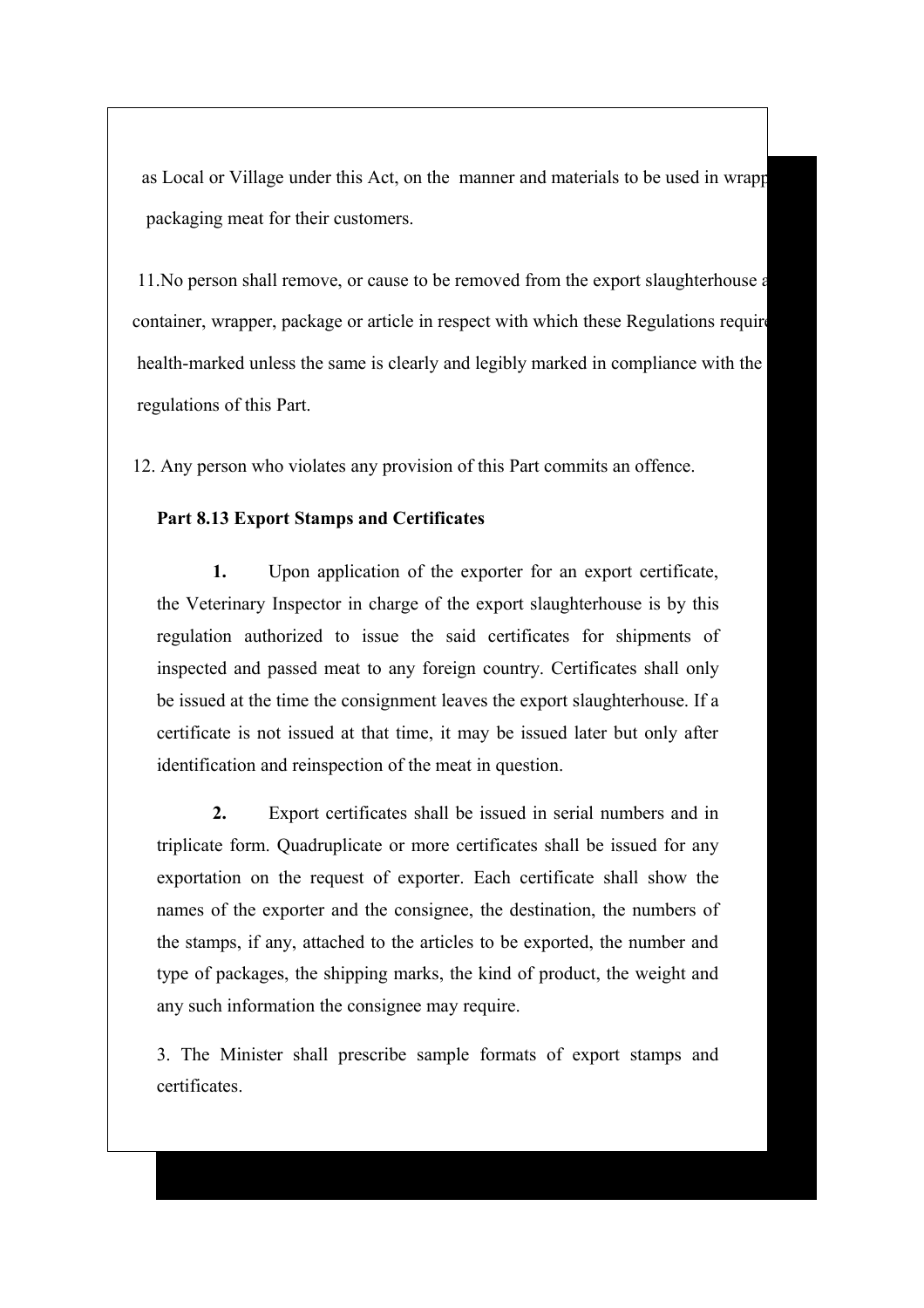4. It shall be an offence to attempt or purport to export any meat consignment contrary to the Provisions of this Part or any other law for the time being in force to regulate exports.

### **Part 8.14 - Records**

### **Records by the Veterinary Inspector**

1. Every Veterinary Inspector shall keep a daily record book of slaughter and condemnations.

2**.** In all export slaughterhouses, and meat production slaughterhouses, a record book shall be maintained in which shall be recorded daily slaughtering and condemnations carried out on the premises.

This record book shall be closed at the end of the calendar year, and an annual report shall be submitted to the Director during the month of January, or such other month of the succeeding year as the Director may indicate,.

3. Daily record books shall be kept for at least three years and annual reports for at least fifteen years before being destroyed.

### **Records by the Operator**

4. Every operator shall maintain for such periods as are specified under regulation 3 of this Part, records of animals inspected at his slaughterhouse including traceability information including but not limited  $to-$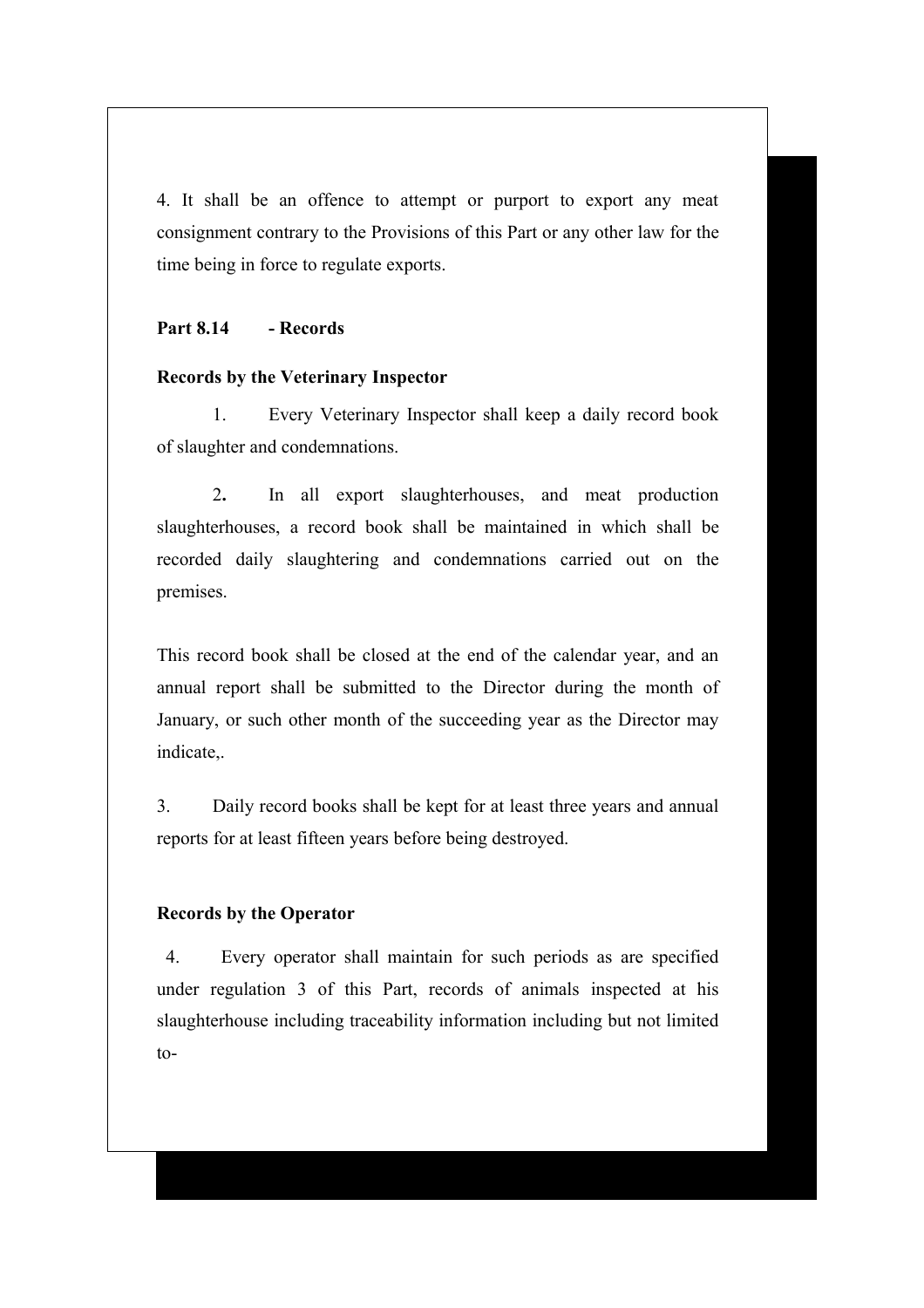- (a) the names and addresses of the persons from whom animals were purchased or acquired;
- (b) the dates of the purchase or acquisition of animals;
- (c) the number and kind of animals purchased or acquired;
- (d) the number of animals slaughtered and the dates of slaughter;
- (e) information sufficient to―
	- (i) identify carcasses, or carcass portions by legend;
	- (ii) identify meat products, if any, by invoices or stamped cartons; and
	- (iii) Information as to carcasses passed or those those were condemned or suspected and reasons for condemnation or suspicion.
	- (iv) Such other information as the Director may require.

5. The Director shall cause to be kept in institutions for the time being acting as national archive, library system and statistics bureau, such information sampled from the records hereof as he shall deem appropriate for public access and use.

6. Any person who contravenes the provisions of this Part commits an offence and shall on conviction, be liable to……….

# **ANNEX 1**

**I. Conditions at ante-mortem inspection of red meat animals that require slaughter as a held animal or immediate condemnation.**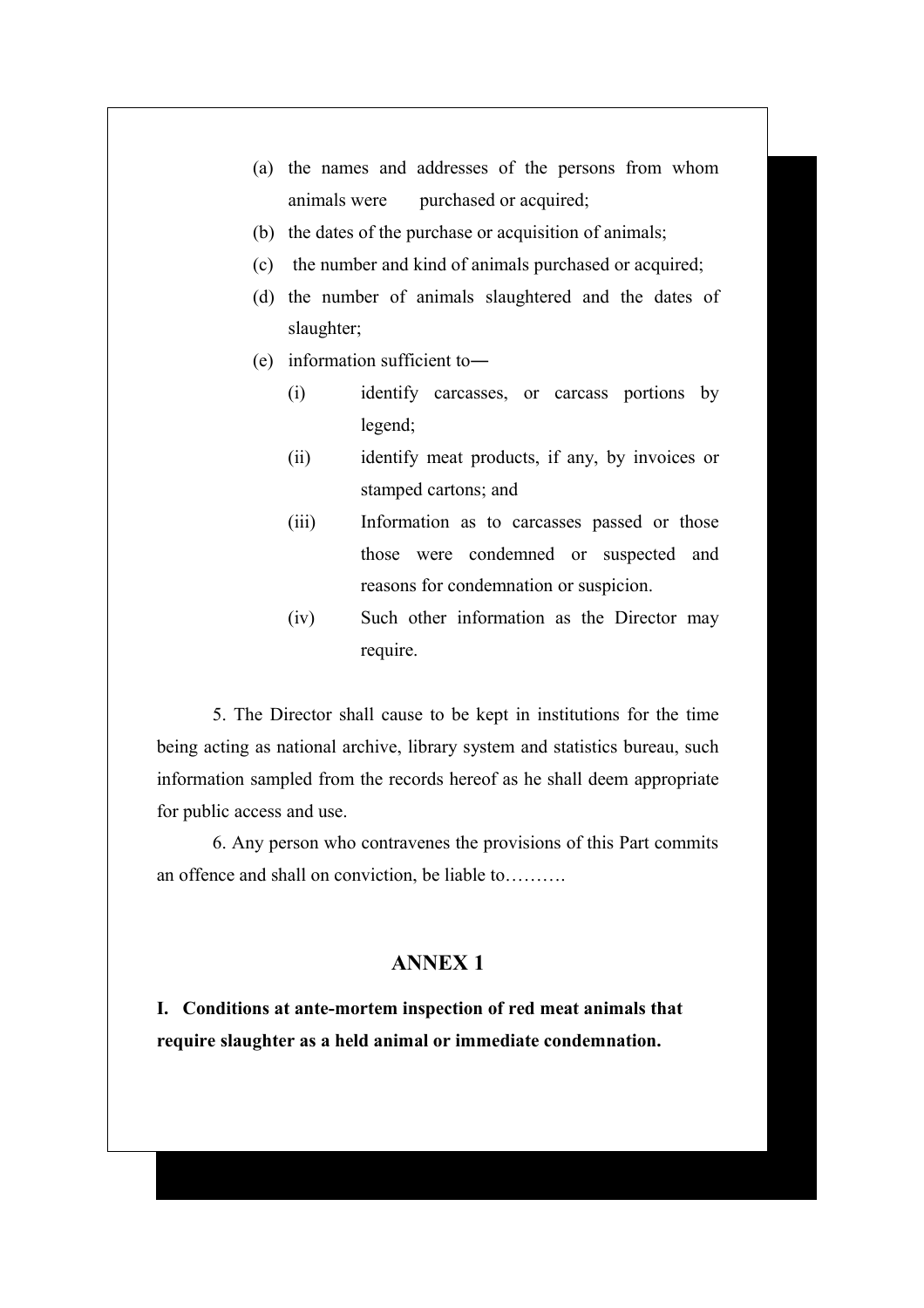- (a) Temperature of 39.0 degrees Celsius or above;
- (b) Prolapsed uterus;
- (c) Retained placenta;
- (d) Acute or chronic mastitis;
- (e) Any condition causing systemic septicemia;
- (f) Any contagious or infectious disease;
- (g) Moribund condition;
- (h) Evidence of prolonged prostration;
- (i) Extensive bruising;
- (j) Advanced state of pregnancy.

# **II. Conditions that require condemnation of animals or carcasses of red meat**

An animal or carcass affected with any of the following diseases or conditions shall be condemned:

- (a) anaplasmosis and redwater, save where the carcass is in good condition
- (b) anthrax;
- (c) azoturia;
- (d) blackleg;
- (e) farcy;
- (f) icterus with hematuria;
- (g) malignant catarrh;
- (h) piroplasmosis;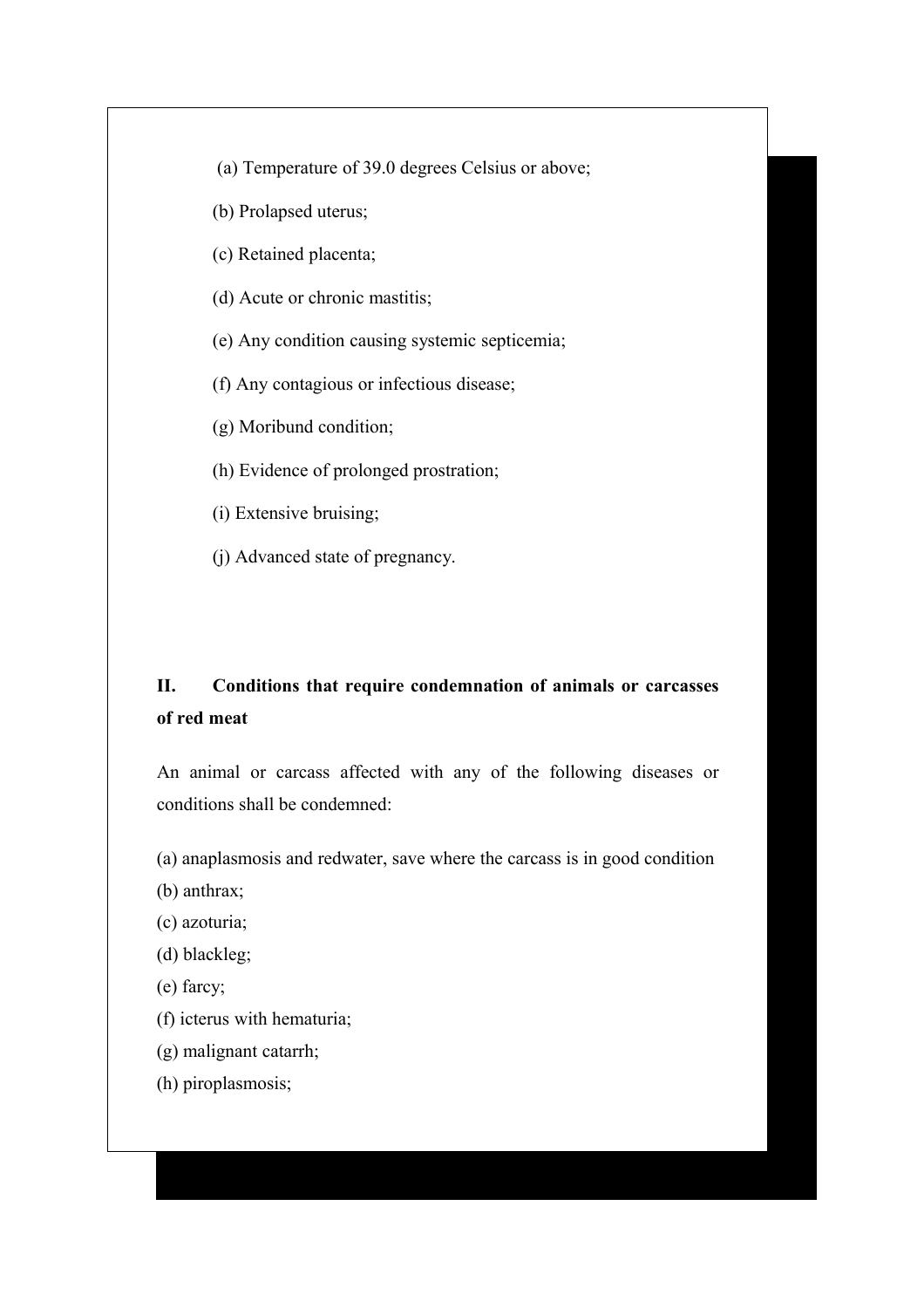(i)purpura hemorrhagica

(j) pyemia;

(k) rabies;

(l) sapremia;

(m) septicemia;

(n) tetanus;

(o) transmissible spongiform encephalopathies;

(p) toxemia;

(q) uremia;

(r) vesicular exanthema;

(s) viral encephalomyelitis

## **III. Condemnation of blood**

If the blood or other offal of several animals is collected in the same container before completion of post-mortem inspection, the entire contents must be declared unfit for human consumption if the carcass of one or more of the animals concerned has been declared unfit for human consumption.

# **IV. Judgment of emaciated or immature carcasses or carcasses in a post-parturient state**

The carcass of an animal that is emaciated, immature or in a postparturient state shall be condemned if any one of the following conditions are present: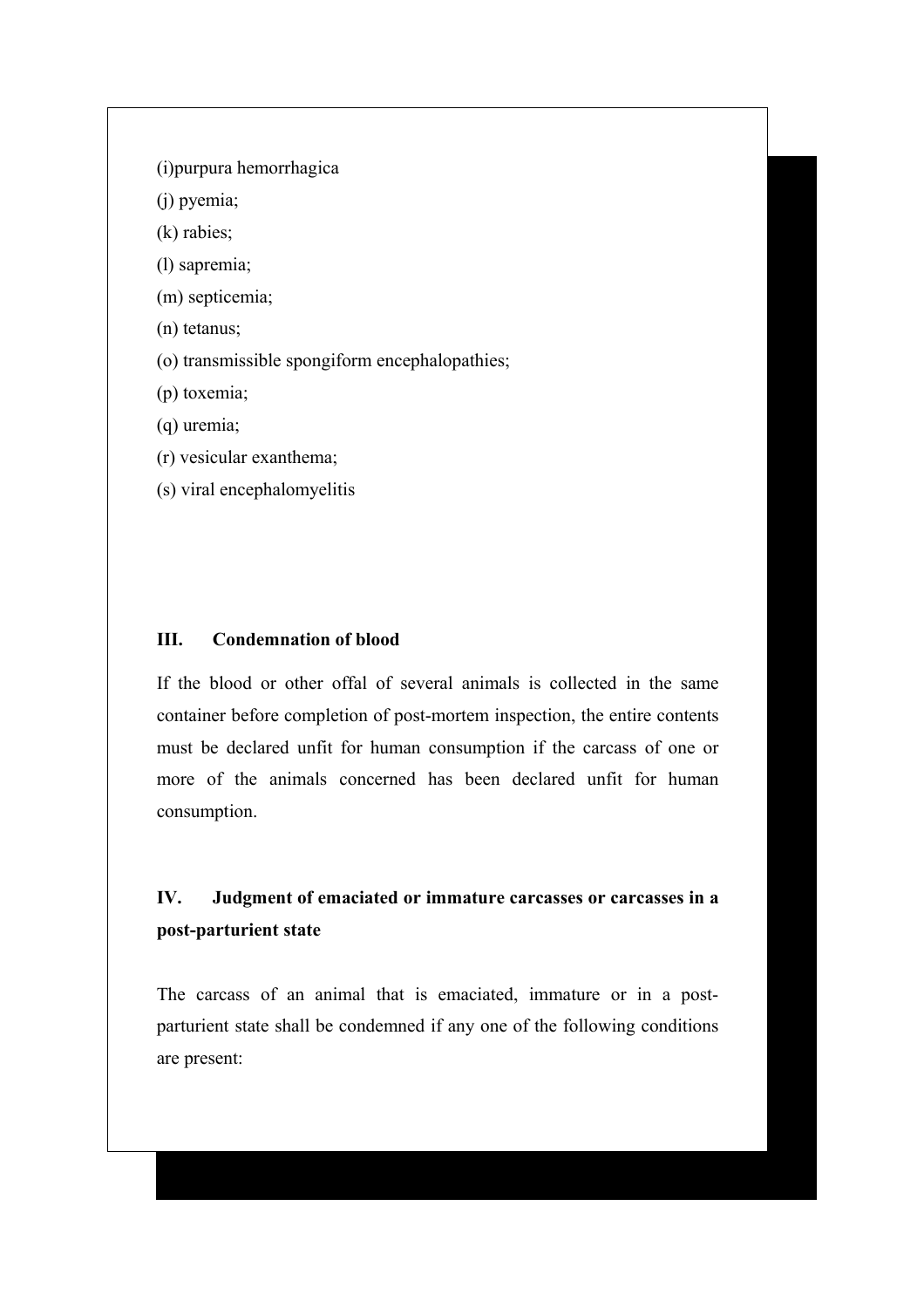## **(a) Emaciation**

Emaciation which is,

(i) Distinct from mere leanness,

(ii) Pathological and caused by primary or secondary starvation, and

(iii) Characterized by atrophy of the musculature, loss of inter-muscular and internal fat and diminution of the size of the organs;

### **(b) Immaturity**

(i) the meat has the appearance of being water-soaked and is grayish red in colour;

(ii) Good muscular development as a whole is lacking, especially on the upper shank of the leg where edema is present between the muscles,

(iii) the tissue that later develops as the fat capsules of the kidneys is edematous, dull yellow or grayish red, tough and intermixed with islands of fat;

## **(c) Parturition**

The animal has given birth to young within ten days immediately preceding slaughter, unless otherwise directed following inspection by a Veterinary Inspector;

### **V. Conditions where case-specific judgments are applicable**

The carcass of an animal affected with any of the following diseases or conditions shall be dealt with in the manner prescribed hereunder:

### **(a) Abnormal odours**

(i) Where a carcass is affected with a pronounced abnormal dietary odour,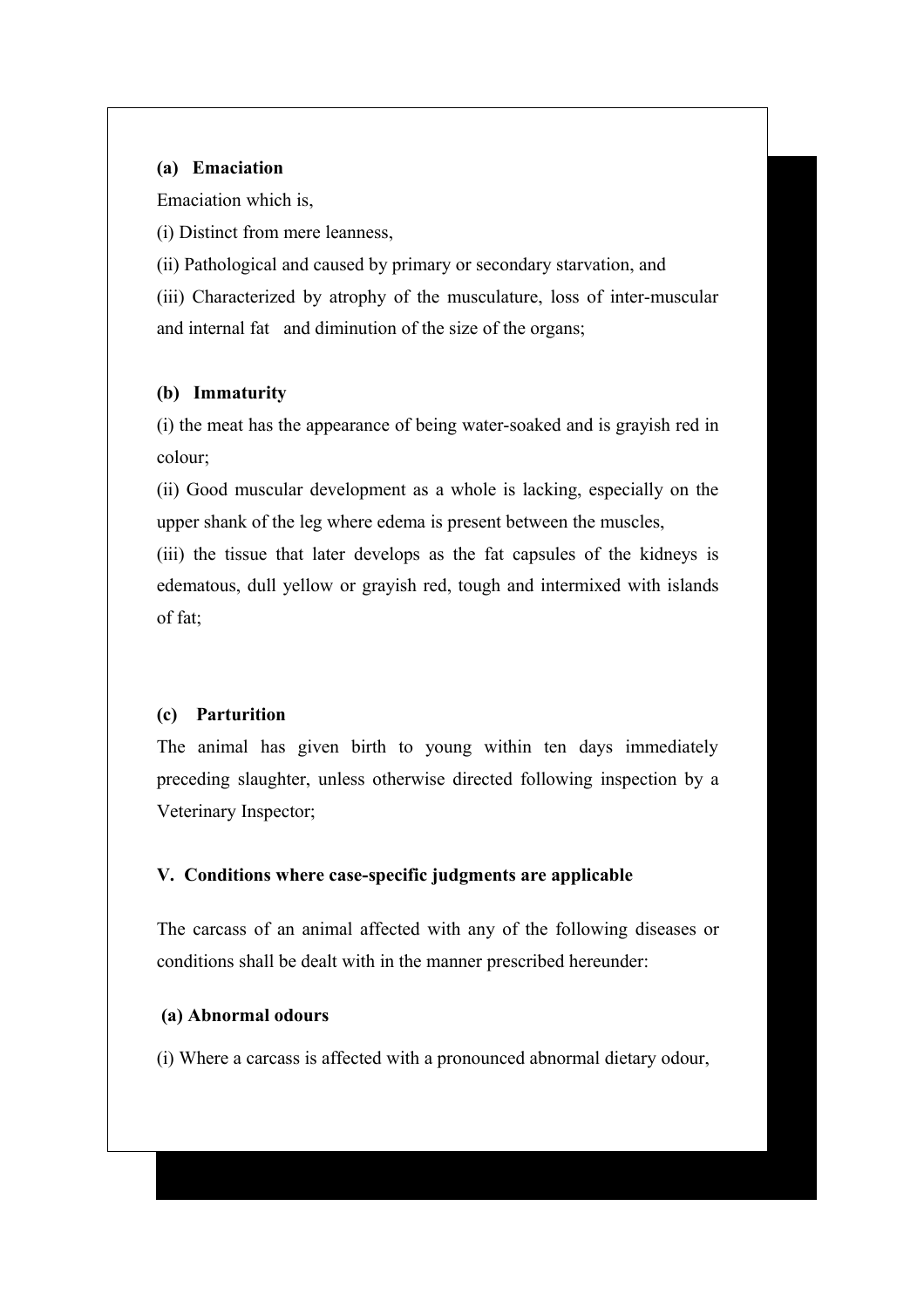- a pronounced medicinal odour,
- a urine or abnormal sexual odour, or
- an abnormal metabolic odour associated with febrile conditions,

the carcass shall be condemned,

(ii) a carcass that is mildly affected by any odour mentioned in sub-clause (i) shall be chilled and the disposal of the carcass shall be determined by a heating test;

### **(b) Abrasions, bruises, abscesses, suppurating sores and adhesions**

(i) where a carcass is badly bruised or extensively affected with abrasions, abscesses, suppurating sores, or visceral adhesions the carcass shall be condemned,

(ii) where there are, without lymph gland involvement, slight, well limited abrasions, bruises, abscesses, suppurating sores or adhesions on any part of a carcass, other than the head, tongue and internal organs, the affected tissue shall be removed and condemned,

(iii) any part of a carcass or any organ that is badly bruised or extensively affected with an abscess, suppurating sore or adhesion shall be removed and condemned;

#### **(c) Actinomycosis or actinobacillosis**

(i) Where lesions resulting from actinomycosis or actinobacillosis are generalized, the carcass shall be condemned,

(ii) Where the lesions mentioned in sub-clause (i) are uncomplicated and localized, the affected parts of a carcass shall be removed and condemned,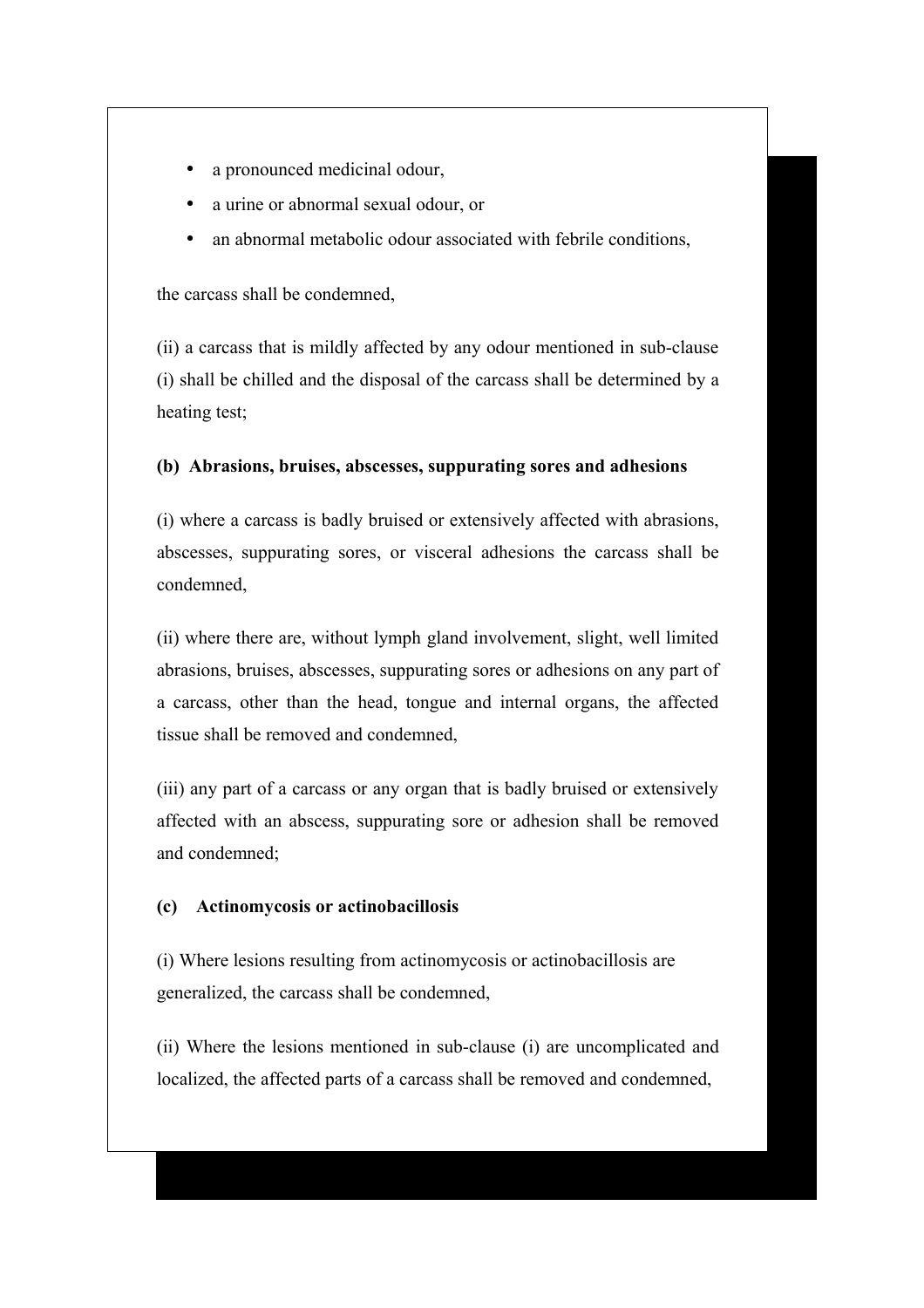(iii) Where the head is affected by lesions mentioned in sub-clause (i), the head, including the tongue, shall be condemned,

(iv) where the lesions mentioned in sub-clause (i) are slight and confined to the tongue, the tongue and corresponding lymph glands shall be removed and condemned;

### **(d) Anemia**

where anemia is present in conjunction with another disease or condition for which no provision is made under these regulations, the official veterinarian shall issue such directions with respect to the disposal of the carcass as he deems necessary or advisable;

### **(e) Arthritis**

(i) where a carcass is affected with arthritis and the condition is

- generalized and associated with systemic change, or
- characterized by the presence of periarticular abscesses and manifesting suppurative lesions in more than one joint, the carcass shall be condemned;

(ii) where arthritis is localized and not associated with systemic change, the affected joint and corresponding lymph glands shall be removed in such manner as to avoid contamination of the remainder of the carcass, and shall be condemned;

### **(f) Brucellosis**

(i) When animals have reacted positively or inconclusively to a brucellosis test, or there are other grounds for suspecting infection, they are to be,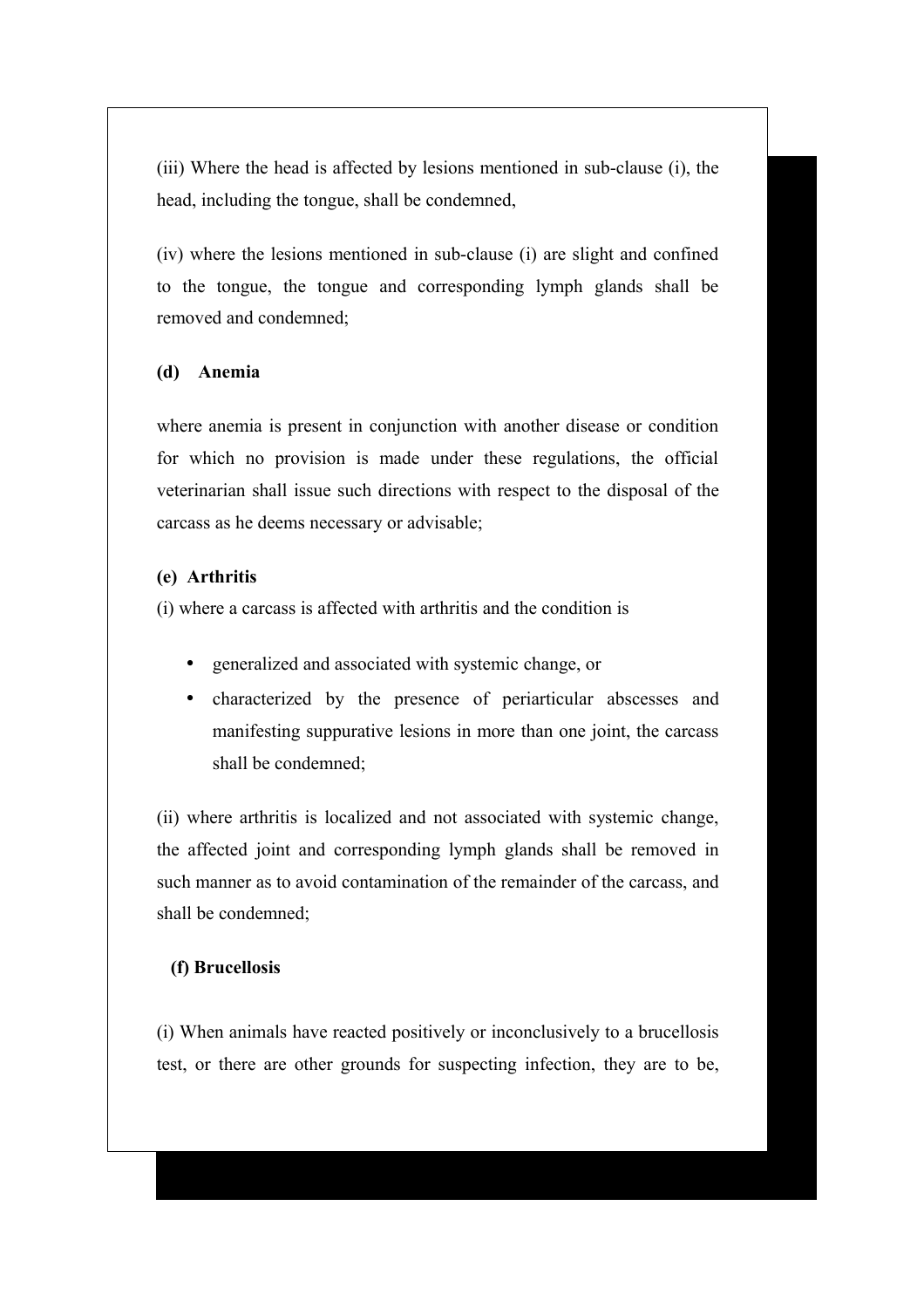slaughtered separately from other animals, taking precautions to avoid the risk of contamination of other carcasses, the slaughter line and staff present in the slaughterhouse.

(ii) Meat from animals in which post-mortem inspection has revealed lesions indicating acute infection with brucellosis is to be, declared unfit for human consumption. In the case of animals reacting positively or inconclusively to a brucellosis test, the udder, genital tract and blood must be declared, unfit for human consumption even if no such lesion is found.

#### **(g) Caseous lymphadenitis**

(i) where caseous lymphadenitis

- is associated with emaciation or secondary change, or
- is extensive, not confined to the seat of primary infection, and more than one body gland is affected, the carcass shall be condemned,

(ii) where caseous lymphadenitis is confined to one body gland, the quarter of the carcass in which such gland is located shall be removed and condemned;

#### **(h) Cysticercosis**

(1) A carcass shall be deemed conditionally fit for human consumption if infected with *cysticercus bovis* under the following conditions-

(a) any carcass showing one to five cysts shall be retained for a minimum of 10 days in a temperature not above minus 10 degrees centigrade or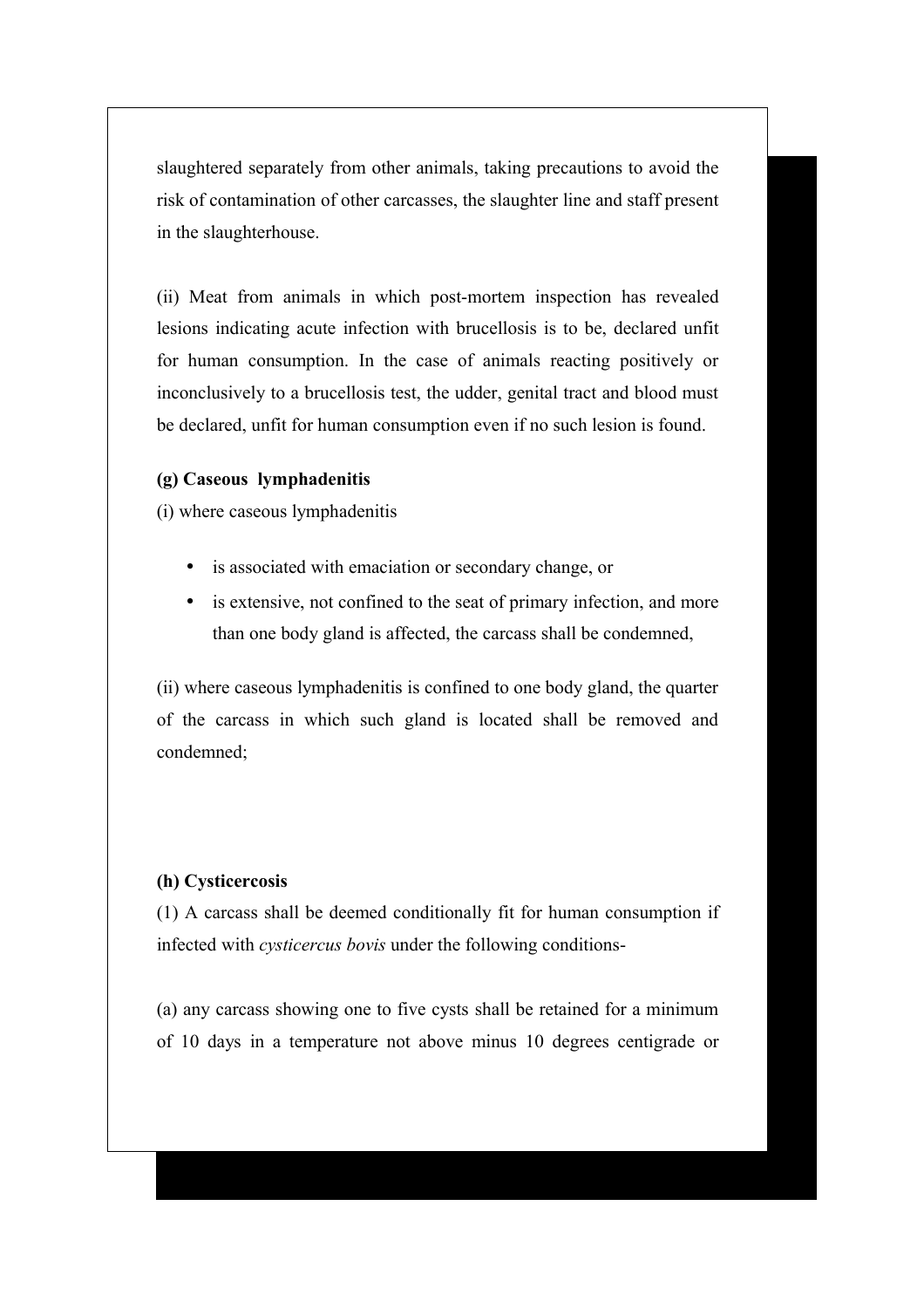sterilized by heat in accordance with subparagraph (2) of this paragraph and then released unconditionally for sale.

(b) any carcass of which the head, tongue, thoracic or abdominal viscera are infected with one or more cysts shall be retained and treated and released in accordance with subparagraph (1) (a) of this paragraph,

(c) any carcass showing 6 to 20 cysts shall be retained and treated in accordance with subparagraph (1) (a) of this paragraph but released conditionally as "contract" meat only, meaning that the meat can only be sold to specified users or retailers

(2) Sterilization for purposes of subparagraph (1) (a) shall be by heat treatment, carried out by steaming, boiling or rendering-

 (i) steaming shall entail heating by steam under moderate pressure in an

autoclave for a period of not less than one hour,

 (ii) boiling shall entail heating in a closed or open vat at a temperature of

 not less than77 degrees centigrade for a period of not less than one hour, or

 (iii) rendering shall entail cooking for periods and under temperatures

 determined by the supervising Veterinary Inspector having taken into

account the type of meat to be rendered.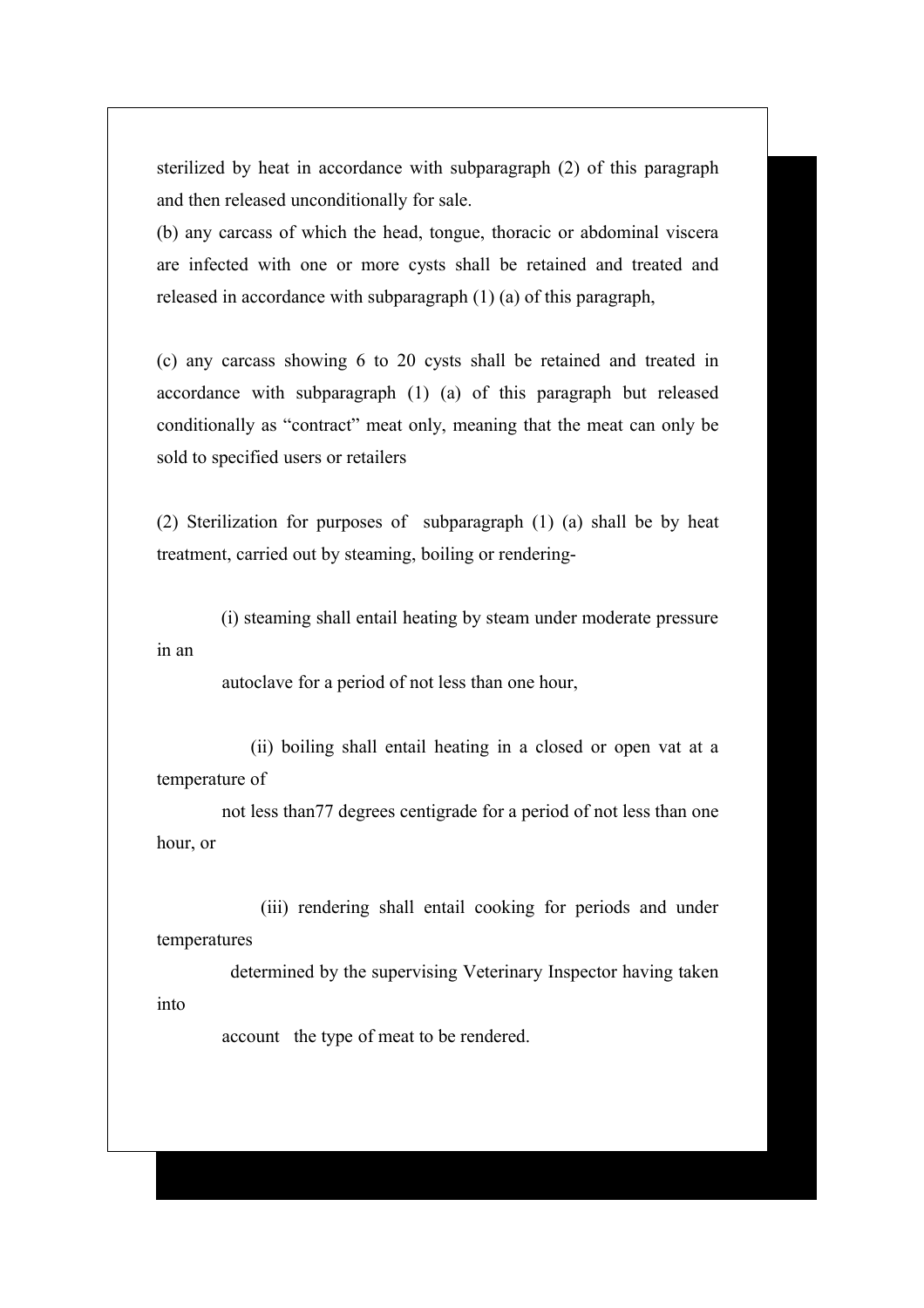(3) Freezing as a means of sterilizing of carcass affected with *cysticercus bovis,* shall be carried out in a cold storage room the temperature of which shall be maintained at a constant level of not more than minus ten degrees centigrade for a period of at least ten days;

 (i) before any carcass infested with Cysticecus bovis is placed in cold

 storage for sterilization all obviously diseased parts shall be removed and a

tag accurately affixed to each side;

 (ii) a record of every carcass placed in cold storage for sterilization shall be

kept;

 (iii) the thermograph recordings of the temperature of a separate cold storage

 room reserved for sterilization of carcasses infested with *Cysticercus bovis*

 shall be preserved for a period of at least one month from the date on which

 the carcass was removed therefrom, and shall be availed for inspection;

 (iv) the cold storage room in which a carcasses infested with *Cysticrcus bovis*

 are held shall be kept under lock and key, and shall be under personal

supervision of the Veterinary Inspector.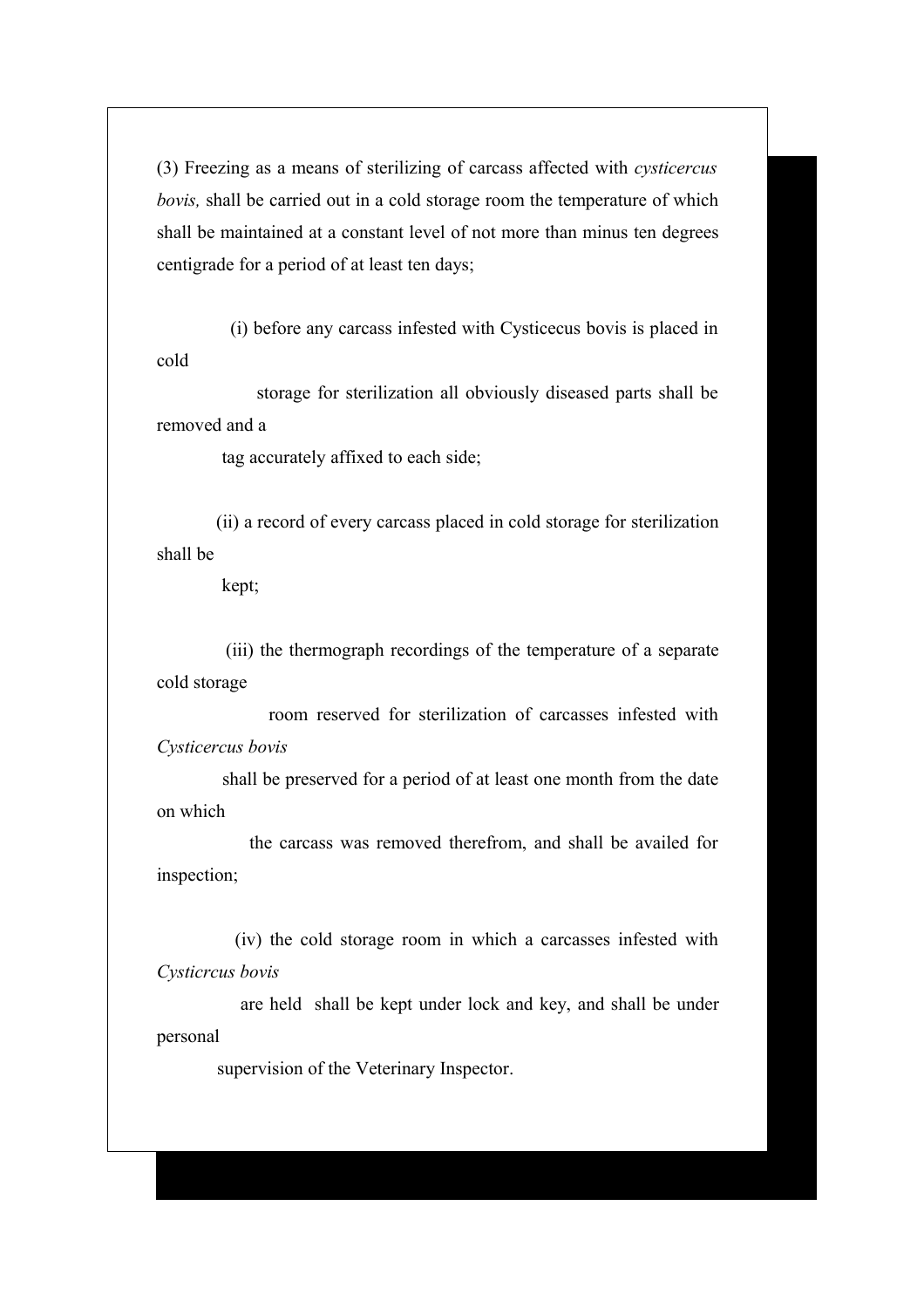## **(i) Edema**

(i) where edema is generalized, the carcass shall be condemned,

(ii) where edema is slight and confined to the seat of origin, the affected tissues shall be removed and condemned and the remainder of the carcass, on re-inspection after chilling for twelve hours, may be approved;

#### **(j) Inflammation**

(i) where the lungs, pleura, intestines, peritoneum, kidneys, uterus or méninges show active and extensive inflammation, the carcass shall be condemned,

(ii) where chronic inflammation is characterized by fibrous tissue adhesions only, the affected part or organ shall be removed and condemned,

(iii) in cases other than those mentioned in sub-clauses (i) and (ii), the official veterinarian shall issue such directions with respect to the disposal of the carcass or any part or organ thereof as he deems necessary or advisable;

#### **(k) Mastitis**

(i) where an udder is affected with mastitis, and there is evidence of systemic change, the carcass shall be condemned,

(ii) where there is no evidence of systemic change, an udder affected with mastitis shall be removed and condemned;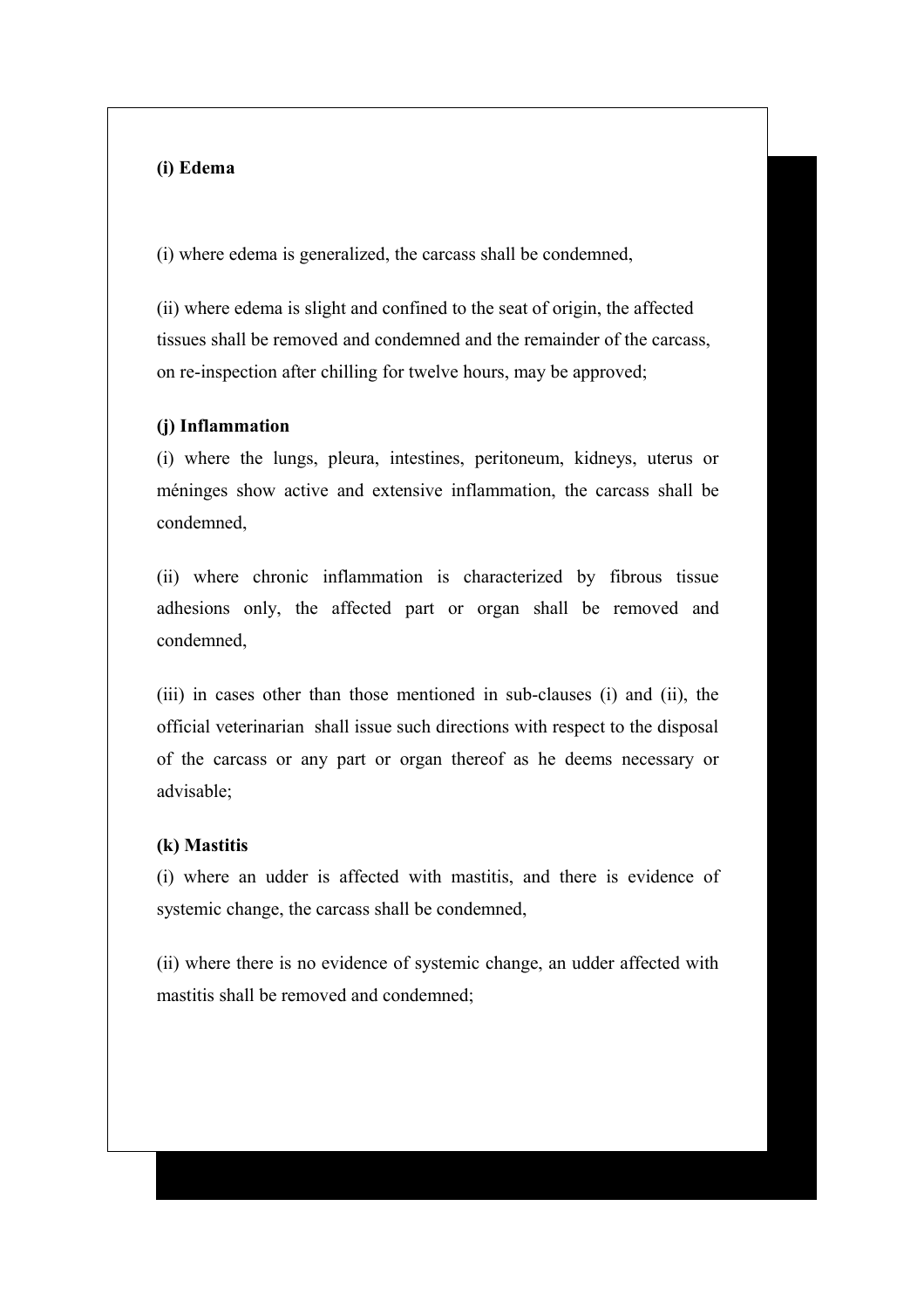## **(l) Neoplasm**

(i) where any part or organ of a carcass is affected with a malignant tumor that

- is extensive,
- affects the muscles, skeleton or body lymph glands, or
- is accompanied by evidence of metastasis,

the carcass shall be condemned,

(ii) where any part or organ of a carcass is affected with malignant tumor and

- such tumor is primary,
- there is no evidence of metastasis or interference with normal body functions, and
- there is no secondary change,

the affected part or organ shall be removed and condemned,

(iii) where any part or organ of a carcass is affected with a benign tumor and the remainder of the carcass is not affected, the affected part or organ shall be removed and condemned;

### **(m) Omphalophlebitis**

(i) where any carcass is affected with omphalophlebitis and there is evidence of metastatic involvement, the carcass shall be condemned,

(ii) where there is no evidence of metastatic involvement in a carcass affected with omphalophlebitis, the umbilical region shall be removed and condemned;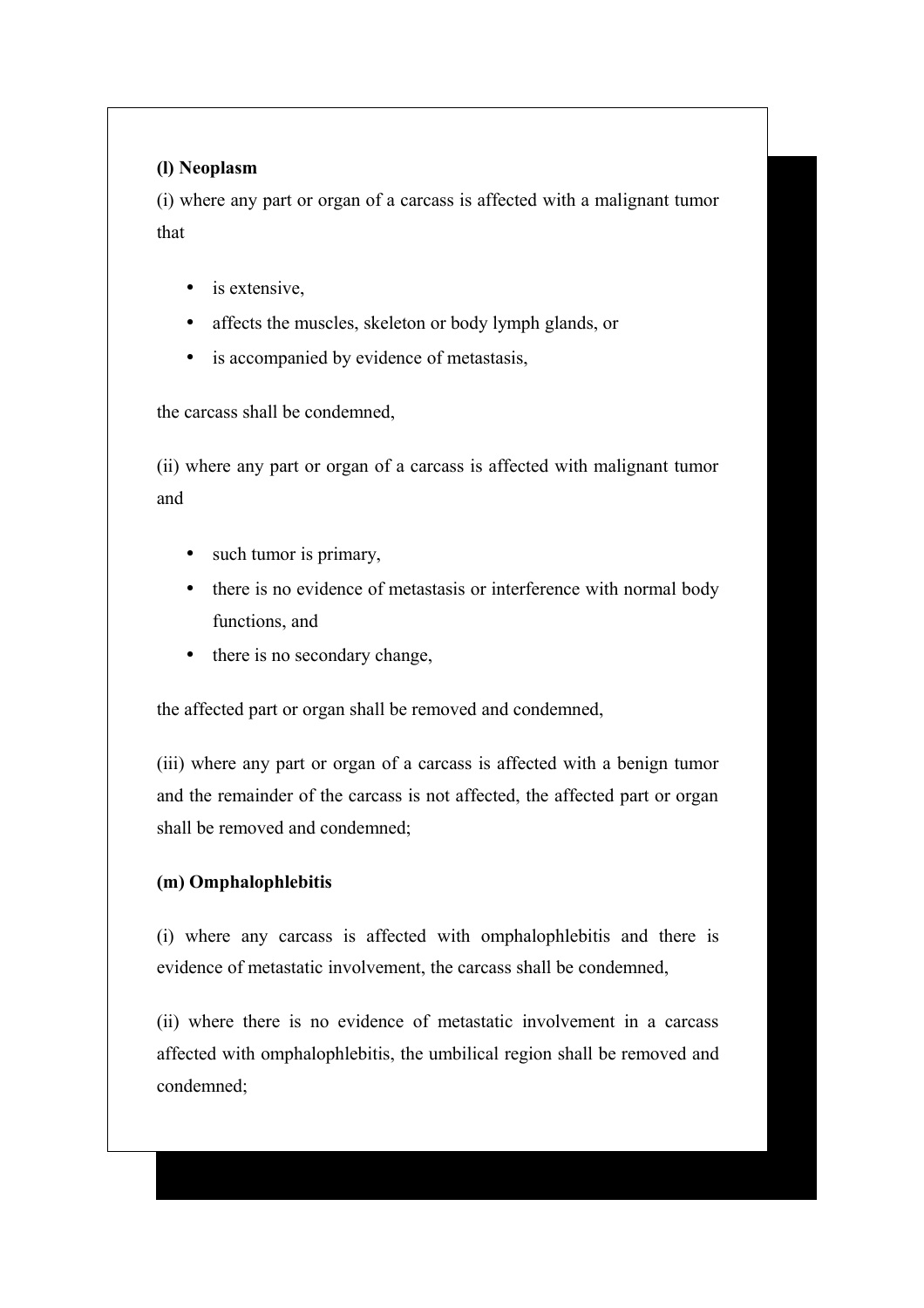## **(n) Pasteurellosis**

(i) where the lesions resulting from pasteurellosis are associated with systemic change, the carcass shall be condemned,

(ii) where the lesions mentioned in sub-clause (i) are localized, the affected part or organ of the carcass shall be removed and condemned;

### **(o) Pigmentation**

(i) any liver that is affected extensively with carotenosis shall be removed and condemned,

(ii) where a carcass or part or organ thereof is affected with melanosis, porphyria or ochronosis, and such forms of pigmentation cannot be completely removed, the affected carcass shall be condemned or the affected part or organ shall be removed and condemned, as the case may be,

(iii) where xanthomatosis results in the extensive discolouration of the musculature, the carcass shall be condemned,

(iv) where xanthomatosis is confined to any part or organ, the part or organ shall be removed and condemned,

(v) where a carcass shows

- any degree of icterus with parenchymatous degeneration of organs,
- an intense yellow or greenish-yellow discolouration,

the carcass shall be condemned,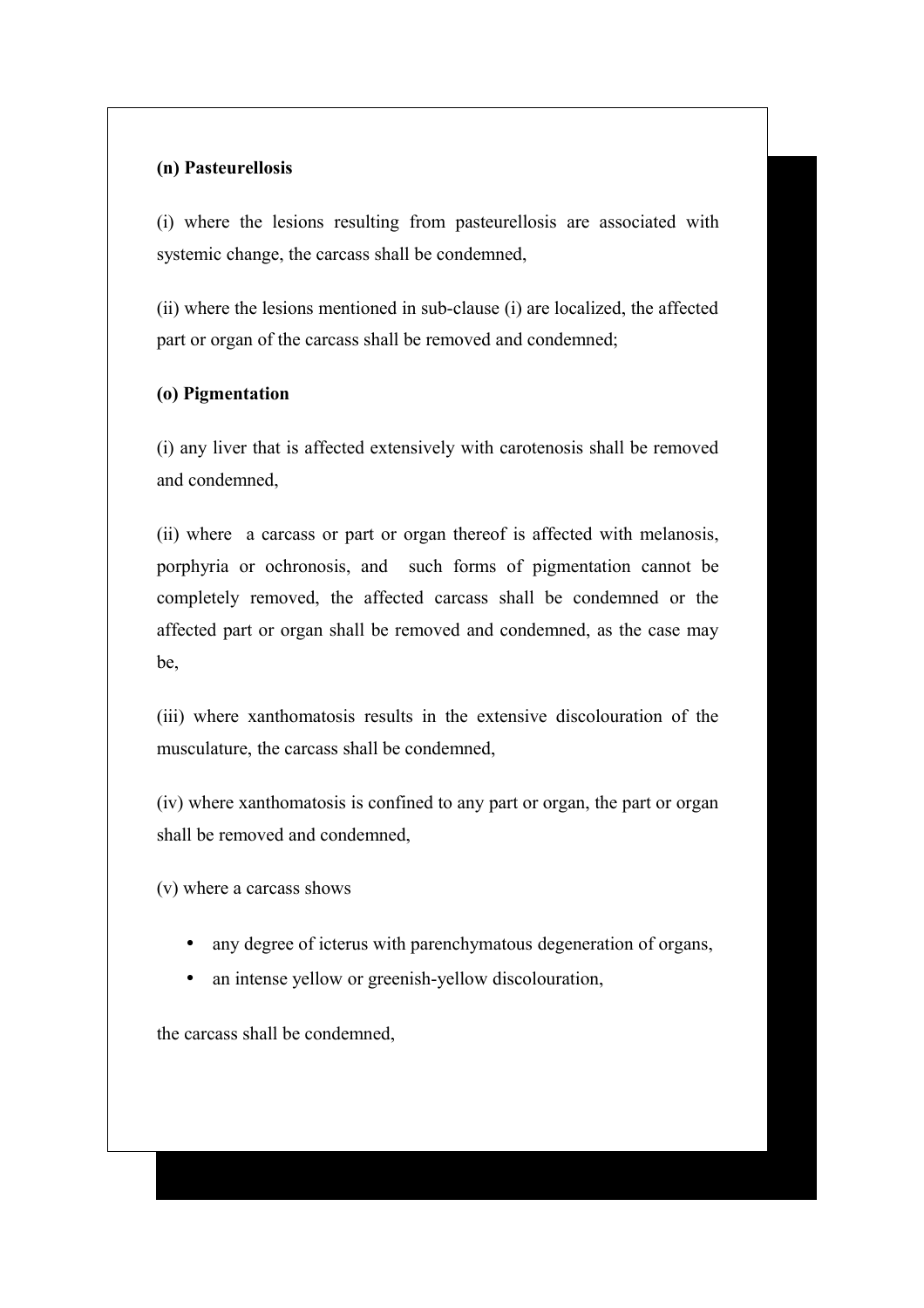(vi) where a carcass shows a slight icteric-like discolouration that disappears on chilling, the carcass may be approved,

### **(p) Pyelonephritis**

(i) where a carcass is affected with pyelonephritis and the condition is bilateral or associated with emaciation, the carcass shall be condemned,

(ii) where a carcass is affected with pyelonephritis and the condition is not bilateral or not associated with emaciation, the kidneys and corresponding lymph glands shall be removed and condemned;

### **(q) Salmonellosis**

 (i) where on ante mortem inspection, the Veterinary Inspector suspects that an animal is infected with salmonellosis, he shall

- direct that such animal be slaughtered as a held animal,
- submit such specimens to a specialized laboratory for the purpose of analysis,
- hold the carcass of such animal, and
- issue such directions as he considers necessary or advisable,

(ii) where an analysis under sub-clause (i) shows that the disease is generalized, the carcass shall be condemned, and where the analysis shows that the disease is localized, the affected part or organ shall be removed and condemned;

### **(r) Skin diseases**

(i) where a carcass is affected with mange scab, ringworm or any other skin disease of a like nature in advanced stages and shows emaciation,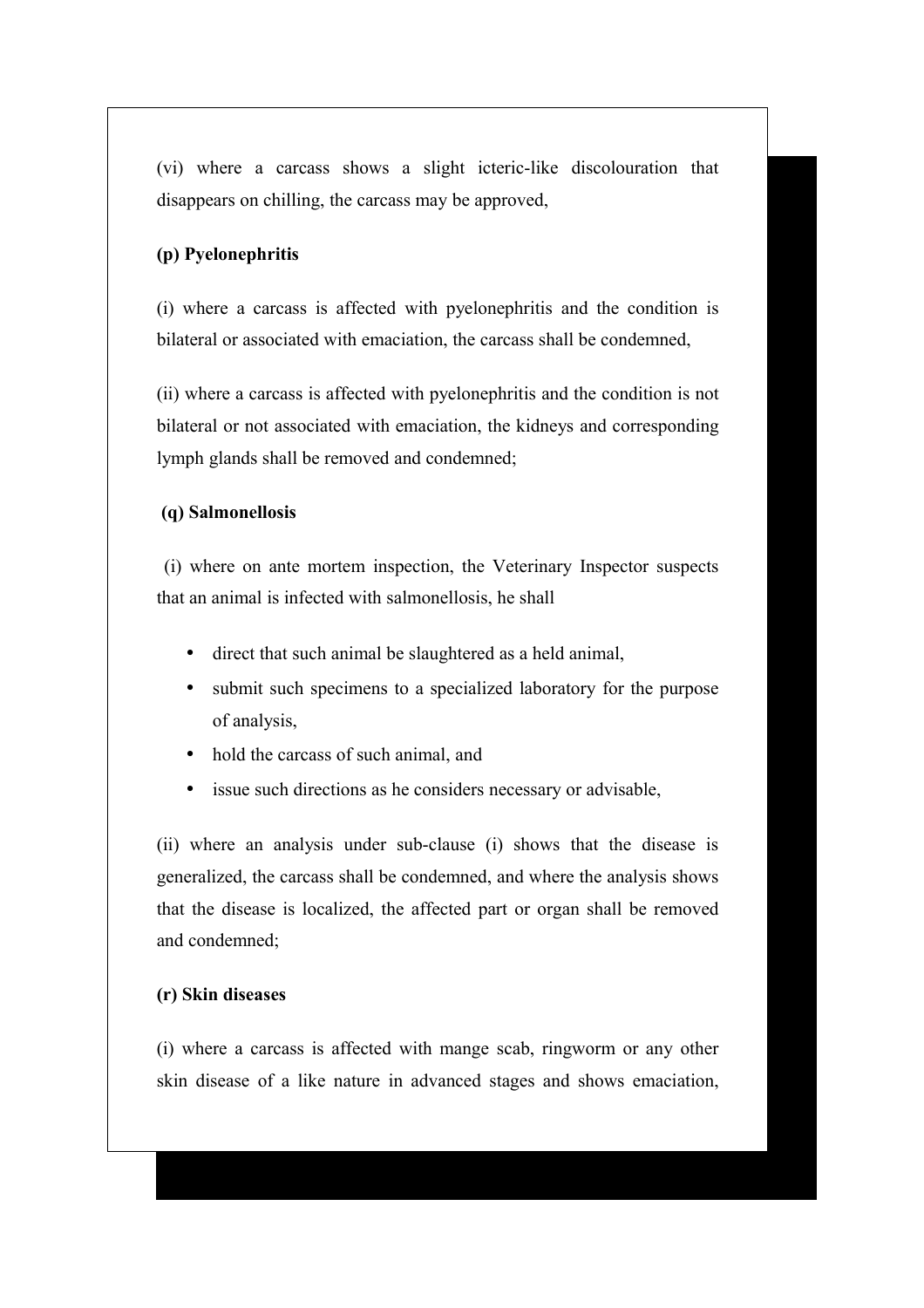cachexia or extensive inflammation of the flesh, the carcass shall be condemned,

(ii) where any disease mentioned in sub-clause (i) is slight, the affected parts of the carcass shall be removed and condemned;

### **(s) Telangiectasis**

Any Liver affected with telangiectasis shall be condemned, or be denatured by an approved method for the purpose of animal food;

### **(t)Traumatic pericarditis**

(i) Where traumatic pericarditis is acute or associated with systemic change, or the lesions are diffuse with or without pus, the carcass shall be condemned,

(ii) where the lesions resulting from traumatic pericarditis are localized, and encapsulated, if purulent, the affected part or organ shall be removed and condemned;

### **(u) Tuberculosis**

An organ or part of a carcass shall be unfit for human consumption if affected with or showing lesions of **Tuberculosis.** In that event-

(i) the suspect animal shall be slaughtered separately from other animals, taking precautions to avoid the risk of contamination of other carcasses, the slaughter line and staff present in the slaughterhouse.

(ii) the head of the animal including the tongue shall be condemned if theretropharyngeal, parotid and submaxillary lymph nodes, or any two of these, show lesions;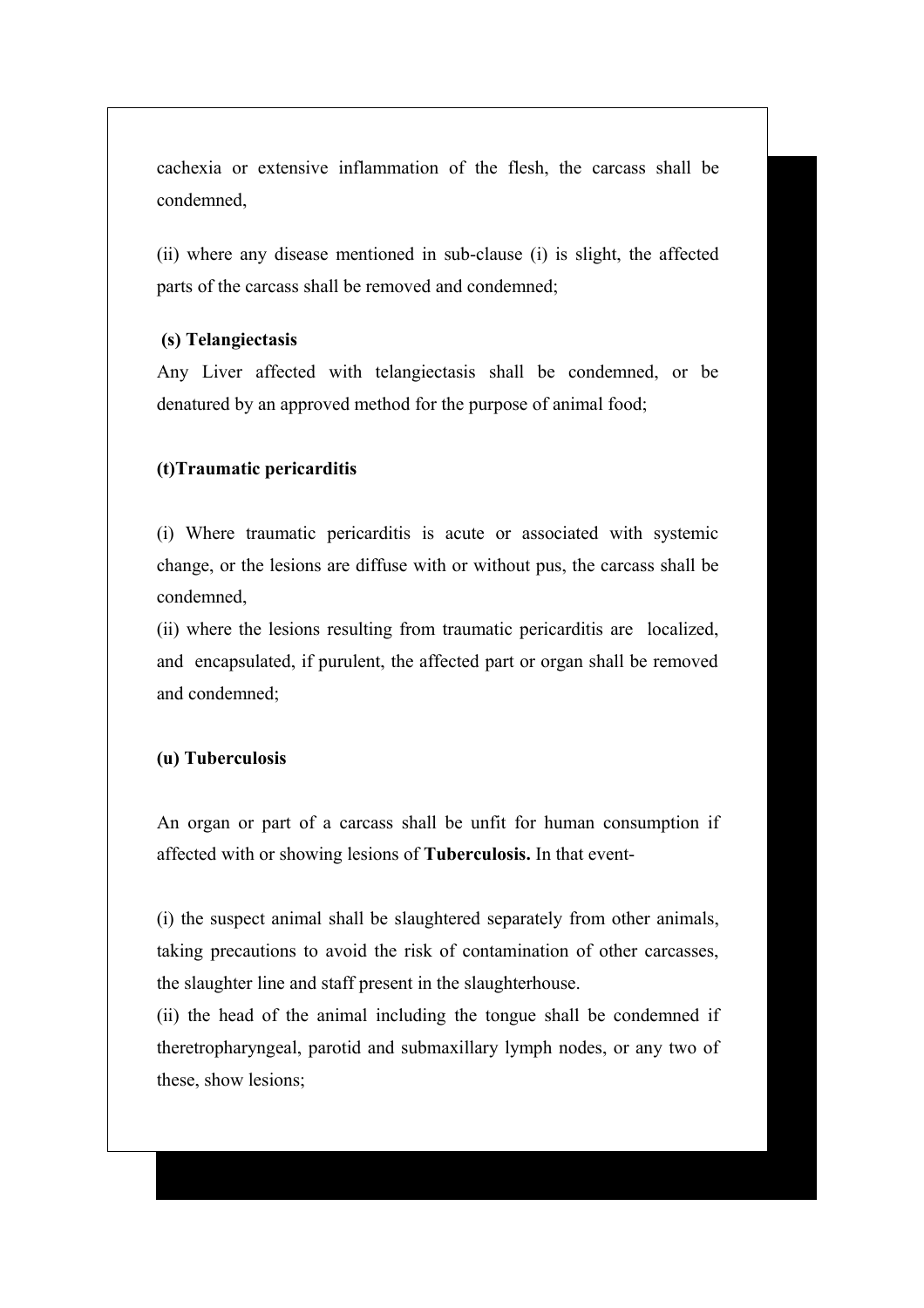(iii) the mesentery and associated part of the intestines shall be condemned if the mesenteric lymph nodes show lesions;

(iv) the trachea as well as the larynx shall be condemned if the lungs or associated lymph nodes show lesions

(v) if muscle lymph nodes show lesions, all long bones in the respective drainage area shall be removed and opened up; if a lesion is exposed all skeletal bones shall be destroyed and the muscle sterilized, provided that the carcass is in good condition; otherwise total condemnation shall be enforced.

(vi) in the absence of any symptoms or an acute blood infection, and if there are no lesions in the long bones, but muscle lymph nodes show slight chronic lesions, the affected part only shall be sterilized.

# **SCHEDULE II**

# **REPUBLIC OF SOMALILAND**

**DECREE NO………………………………….**

### **THE MEAT INSPECTION AND CONTROL ACT,………….[YEAR]**

**IN EXERCISE** of the powers conferred by section 18(1) (b) of the Meat Inspection and Control Act,……[Year], the Minister for the time being responsible for Veterinary Services decrees the following Regulations-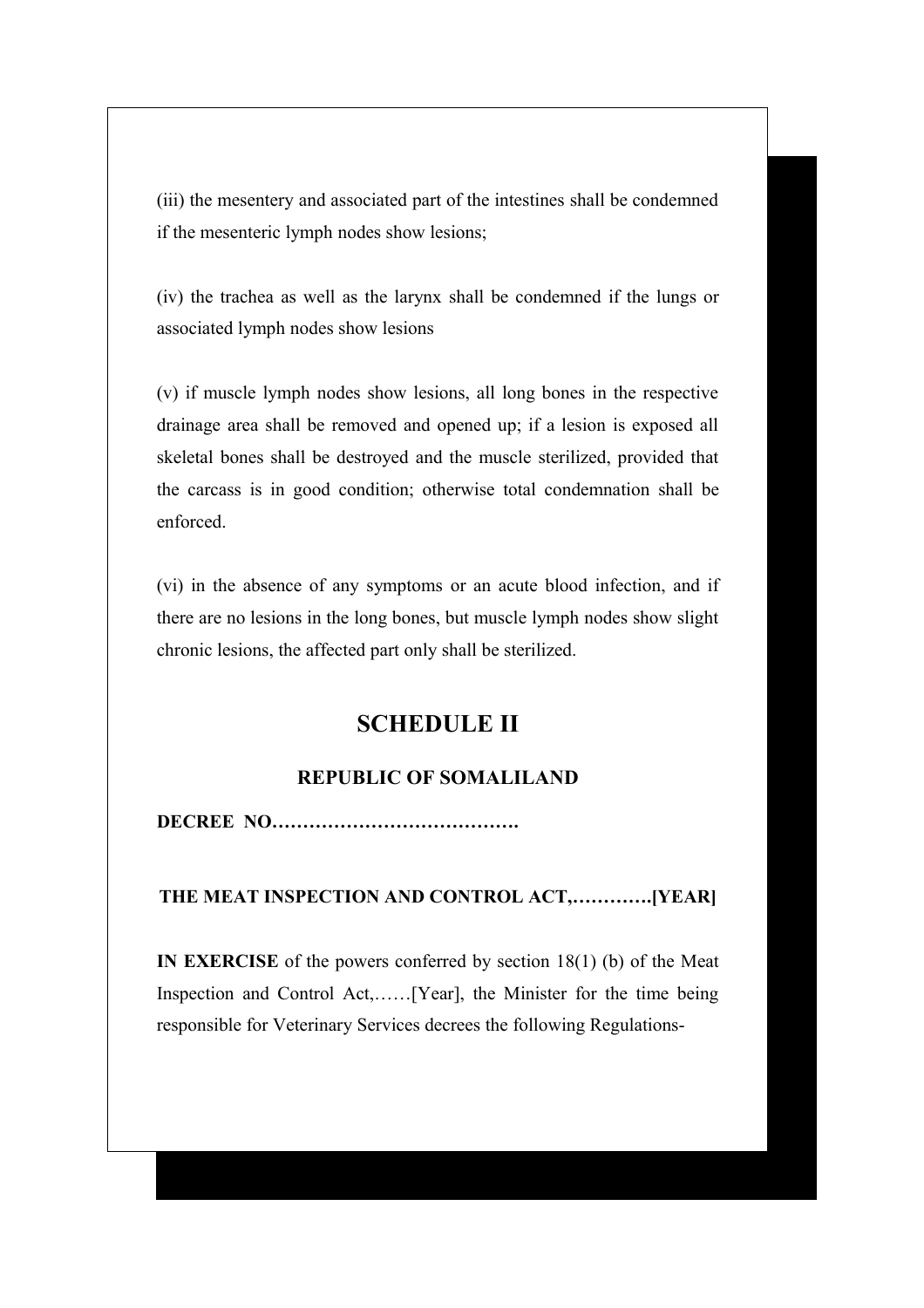### **MEAT INSPECTION AND CONTROL (LOCAL SLAUGHTERHOUSES) REGULATIONS**

#### **Part 1. Preliminaries**

**1.** These regulations may be cited as the Meat Inspection and Control (Local Slaughterhouses) Regulations.

**2.** In these Regulations, except where the context otherwise requires, words and phrases have the same meaning assigned to them under this Act.

3(1) In exercise of powers conferred upon him by S. 18(1) (b) of this Act, the Minister hereby declares a category or level of slaughterhouses to be known as local slaughterhouses for the purposes of these Regulations.

(2) No operator whose slaughterhouse would have qualified under this Schedule shall slaughter any animal or conduct any meat processing activities therein unless the same qualifies for registration as a local slaughterhouse under these regulations

4. A slaughterhouse shall be declared as provided under Regulation 3(1) only after its operator has made an application for licence in accordance with the provisions of Section 11 and the application is successful.

### **Part 2 Licensing of Local Slaughterhouses**

**1.** For the purposes of these regulations, "licensing officer" shall include municipal authority and any other person authorized in writing by the Director to issue slaughterhouse licenses under these Regulations. A person authorized to issue licence under this regulation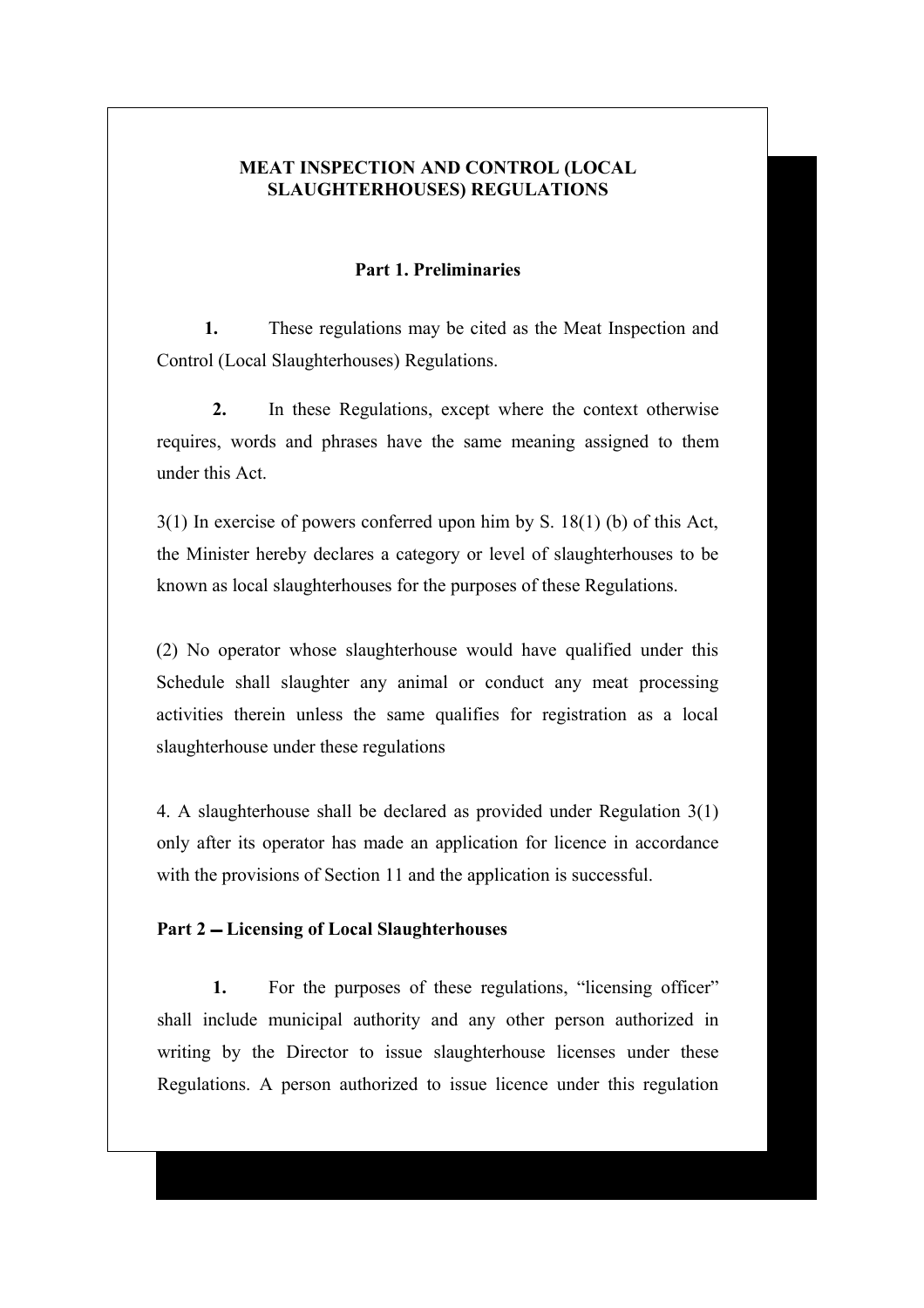may also renew, revoke, suspend or issue a replacement of the same as the case may be.

**2.** The provisions of Sections 12 and 13 of the Act shall apply to all matters relating to the application and issuance of licence and to all matters connected therewith for purposes of this Schedule.

**3.** If any slaughterhouse has been ordered to be closed by the Director under the provisions of these regulations, any licence issued in respect thereto shall forthwith cease to have effect.

**4.** Any person who uses, permits, or causes to be used, any slaughterhouse without a valid license or otherwise violates the provisions of this Part as to license commits an offence and shall be liable on conviction to ……….and in addition his unlicensed slaughterhouse shall be immediately closed.

5.Any operator who substantially alters the structure of his slaughterhouse or relocates to a new location however close to the old location the new site may be shall, notwithstanding that his previous licence is still unexpired, apply for a new licence and all the procedures of applying and processing of license provided in this Part shall apply.

6. Any person who violates any of the provisions of this Part commits an offence and shall, on conviction, be liable to…………………………………..

# Part 3:  $-$  General Requirements of Inspection of Local **Slaughterhouses**

**1.** The provisions of Schedule I Part 2 through Part 5 shall, with such necessary modifications as the Minister may approve, apply to the inspection of meat under this Schedule.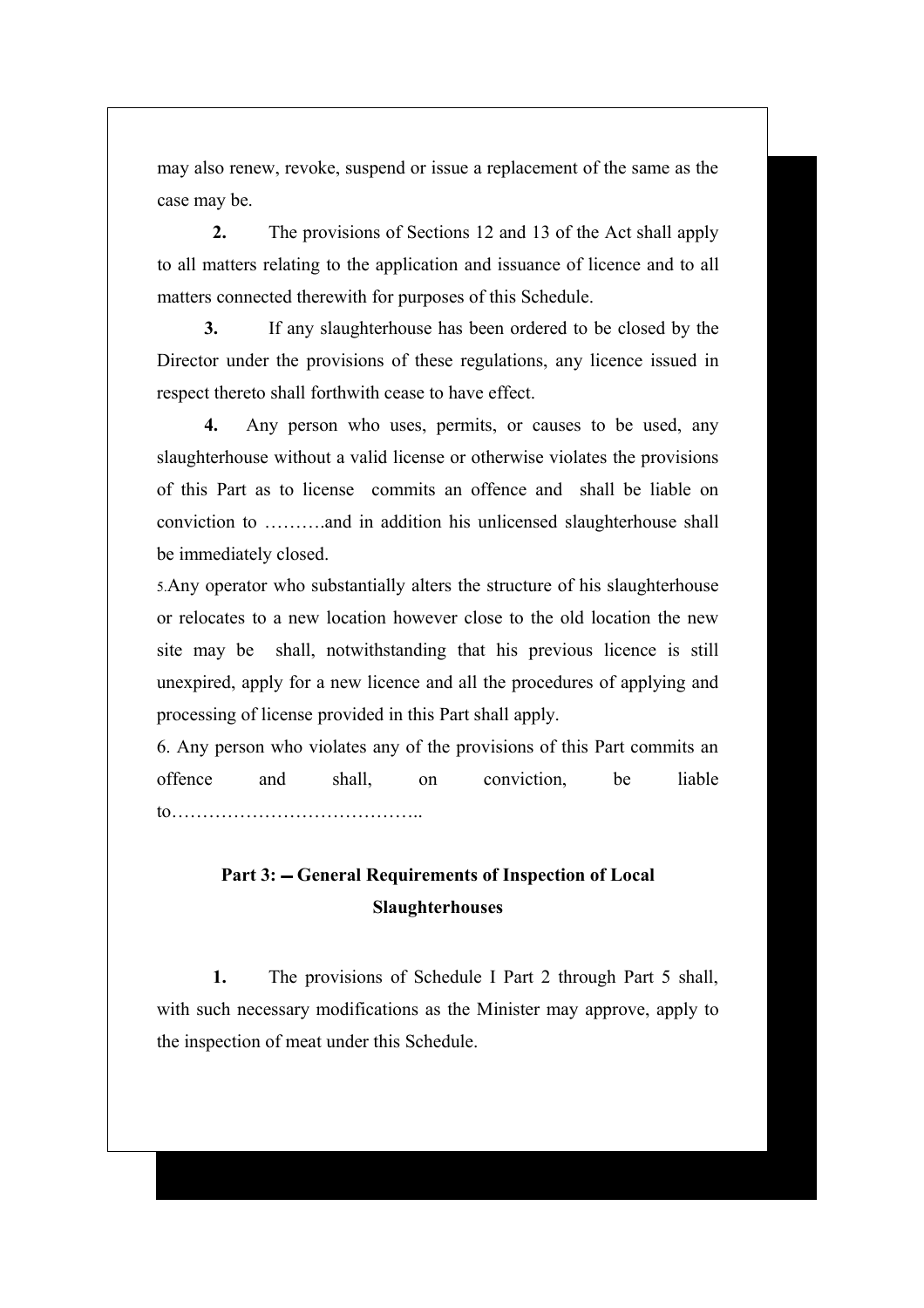**2.** However, despite the coverage of the subject matter under the Parts 2 through 5 of Schedule 1, the provisions made hereafter in this Schedule shall additionally, for the avoidance of any doubt, apply to the inspection of meat in local slaughterhouses.

**3.** An official registration number shall be assigned to each slaughterhouse and such number shall be used to identify all carcasses and meat slaughtered or processed in that slaughterhouse.

**4.** The Director shall maintain a Register of all local slaughterhouses in which he shall, among other particulars, enter the name of the operator of the slaughterhouse, the date of its registration and licence, its location,

throughput capacity, compliance record and warnings of any violations during the year of operation.

**5.** Any person who obstructs, hinders, or helps in obstructing or hindering a Veterinary Inspector in the course of his duties commits an offence.

**6.** A Veterinary Inspector shall, for the purpose of any examination or inspection necessary for the due implementation of these Regulations, have access to any part of a slaughterhouse at any time irrespective of whether the slaughterhouse is in operation or not.

**7.** (1) A Veterinary Inspector shall, for the purposes of these Regulations, have free access to all technical records kept in the slaughterhouse and shall be free to ask any person working therein any question relevant to inspection and that person shall be obligated to provide an accurate and prompt answer to the question.

(2) If an operator or his agent or servant fails or neglects to keep or produce records as is required by this Regulation, or if a person to whom a Veterinary Inspector has put a question refuses or neglects to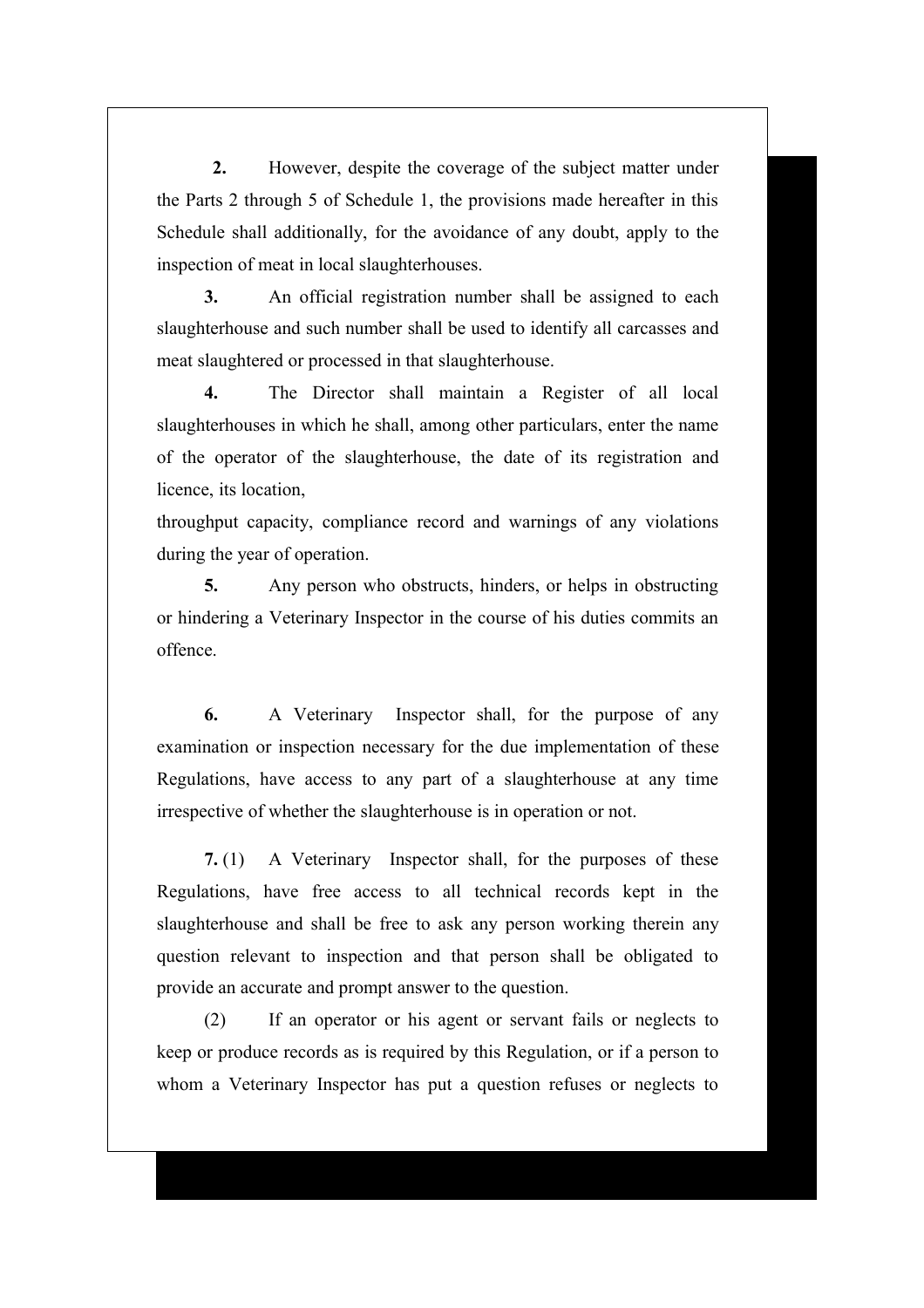answer the question without reasonable justification, or provides an answer which to his knowledge is false in any material particular, he commits an offence.

#### Part 4– Minimum Location and Construction Specifications

**1.** A slaughterhouse shall be located in an area which is reasonably free from objectionable odours, smoke and dust and shall be located as far away, as the Director may specify, from any buildings used for industrial, commercial, agricultural, residential or other purposes.

**2.** If a retail business is carried on within the official premises of a slaughterhouse, customers shall have access only to the room or rooms where such business is conducted and shall be excluded from the rest of the slaughterhouse and this shall also apply to any part of the slaughterhouse from where tradesmen deliveries and pickings are done.

**3.** The following minimum requirements shall be maintained in the construction of a slaughterhouse―

- (a) properly built and drained lairages capable of holding one and a half days' maximum slaughter should be erected not less than ten meters from the slaughterhouse and be equipped with adequate facilities for ante-mortem inspection and suspect pens
- (b) fenced cattle races from lairages to the slaughterhouse, properly drained and in a suitable place equipped with facilities for washing the animals;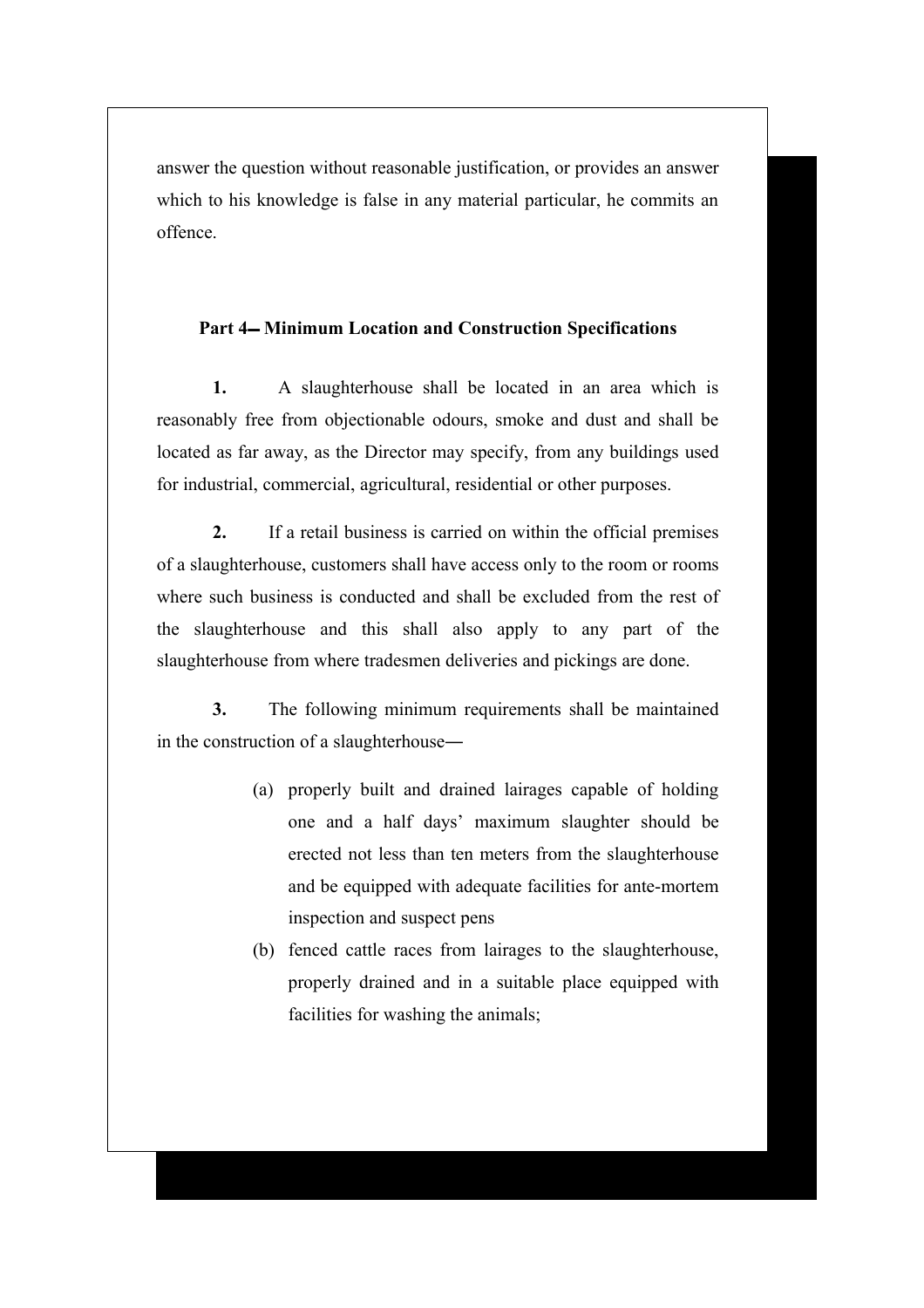- (c) separate section for bleeding of animals with arrangements for bleeding the animals in a hanging position;
- (d) slaughterhall with facilities for flaying on the rail and evisceration, dressing, inspection, etc., with the animals in a hanging position;
- (e) if required chill-rooms and freezers of adequate size for the purposes of the designated slaughterhouse;
- (f) dispatch room of adequate size;
- (g) separate room for the cleaning and treatment of intestines and stomachs;
- (h) separate room for the separation and treatment of edible offal;
- (i) separate room for the storage, disposal and treatment of inedible and condemned animals, carcass and meat;
- (j) material used shall be impervious, easily cleaned and resistant to wear and corrosion;
- (k) walls and floors shall be constructed using grade I or II tiles or dense, acid-resistant, waterproof concrete absorbent material applied to a suitable base. Walls should additionally be provided with sanitary bumpers to prevent damage by movable and other equipment;
- (l) coves with sufficient radii to promote good sanitation shall be installed at the juncture of floors and walls in all rooms;
- (m) ceilings shall be of good height and, as far as structural conditions permit, be smooth and flat and be constructed of good cement plaster or other acceptable impervious material. If the ceiling has exposed hoists, these must be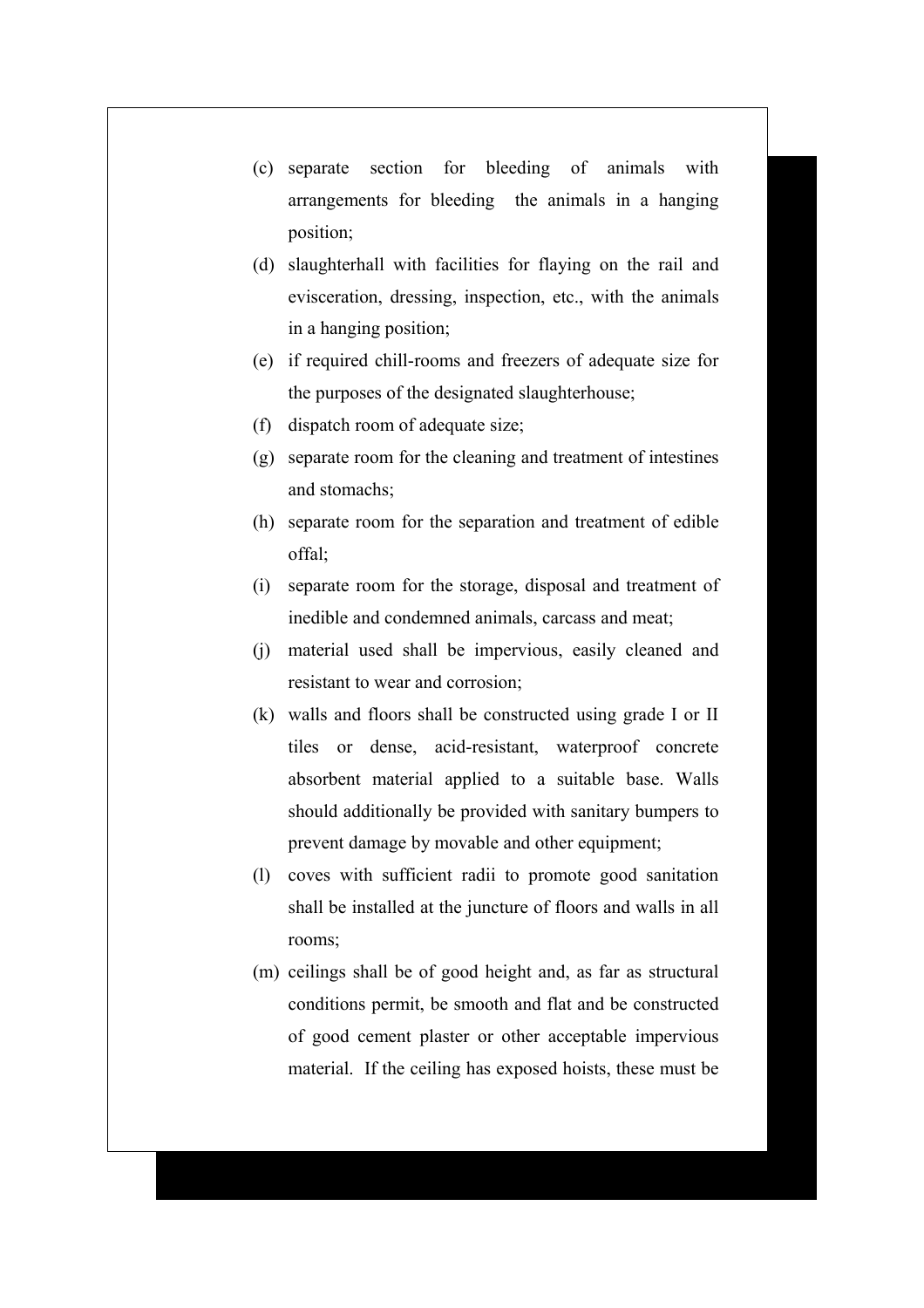at least 60 centimeters on center and be designed so that they are easy to keep clean;

- (n) window –sills shall be at least 3 meters from the floor and be sloped 45 degrees;
- (o) doorways must be at least 150 centimeters wide and the doors must be made of rust-resistant metal having tight soldered or welded seams. Door jabs shall be covered with rust resistant metal, and all exterior doors open outwards;
- (p) all windows, doorways and other openings that would admit insects shall be equipped with effective insect and rodent screens;
- (q) the buildings shall be sufficiently rodent proofed;
- (r) dressed timber shall be used for all exposed interior wood work, and it shall be painted with a good non-toxic oil or plastic base paint, treated with linseed oil or with a clean wood sealer;
- (s) all parts of floors where wet operations are conducted shall be well drained, with at least one drainage inlet provided for each 35 square meters of floor space. The inlets shall be placed under the dressing rails if necessary in conjunction with drainage valleys, not less than 7.5 centimeters wide, with a slope of the floor towards the drainage valleys or inlets of at least 2.5 centimeters per meter;
- (t) drains for paunch and stomach contents shall be at least 20 centimeters in diameter, and, at any rate all drainages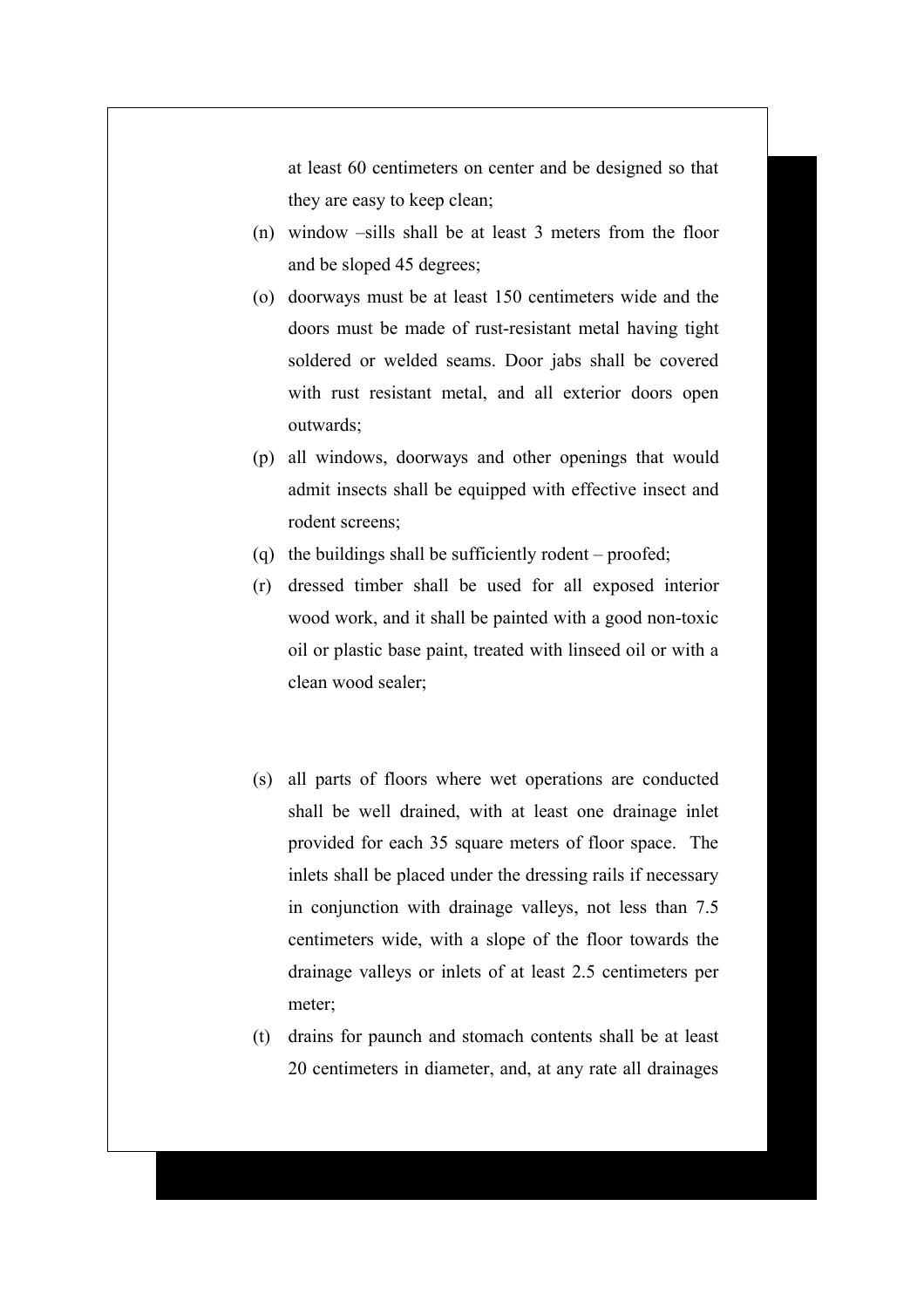are clear of any blockages and are passing waste water continuously during work;

- (u) the waste disposal system must be of adequate size and comply with general and municipal regulations;
- (v) arrangements for the safe disposal of paunch contents, lairage manure, blood and condemned carcasses and meat must be made and drawings and specifications must indicate how this will be accomplished;

**4.** (a) No person shall erect a slaughterhouse nor attempt to without first making an application to, and obtaining the approval of, the Director:

- (b) the provisions of sections 11 through 14 of this Act shall, with necessary modification, apply to all matters relating to and obtaining license as required by paragraph (a);
- (c) a slaughterhouse approved under this regulation shall also conform to the requirements, if any, of any law for the time being regulating public health, industrial and commercial safety standards and environmental protection;
- (d) it shall be an offence to operate or attempt to operate a mobile slaughterhouse or anything purporting to be a slaughterhouse; and
- (e) any person who violates the provisions of this regulation commits an offence and shall be liable on conviction to…………. In addition his mobile or purported slaughterhouse shall be destroyed by the Veterinary Inspector.

#### **Part 5: Provisions Relating to Village Slaughterhouses**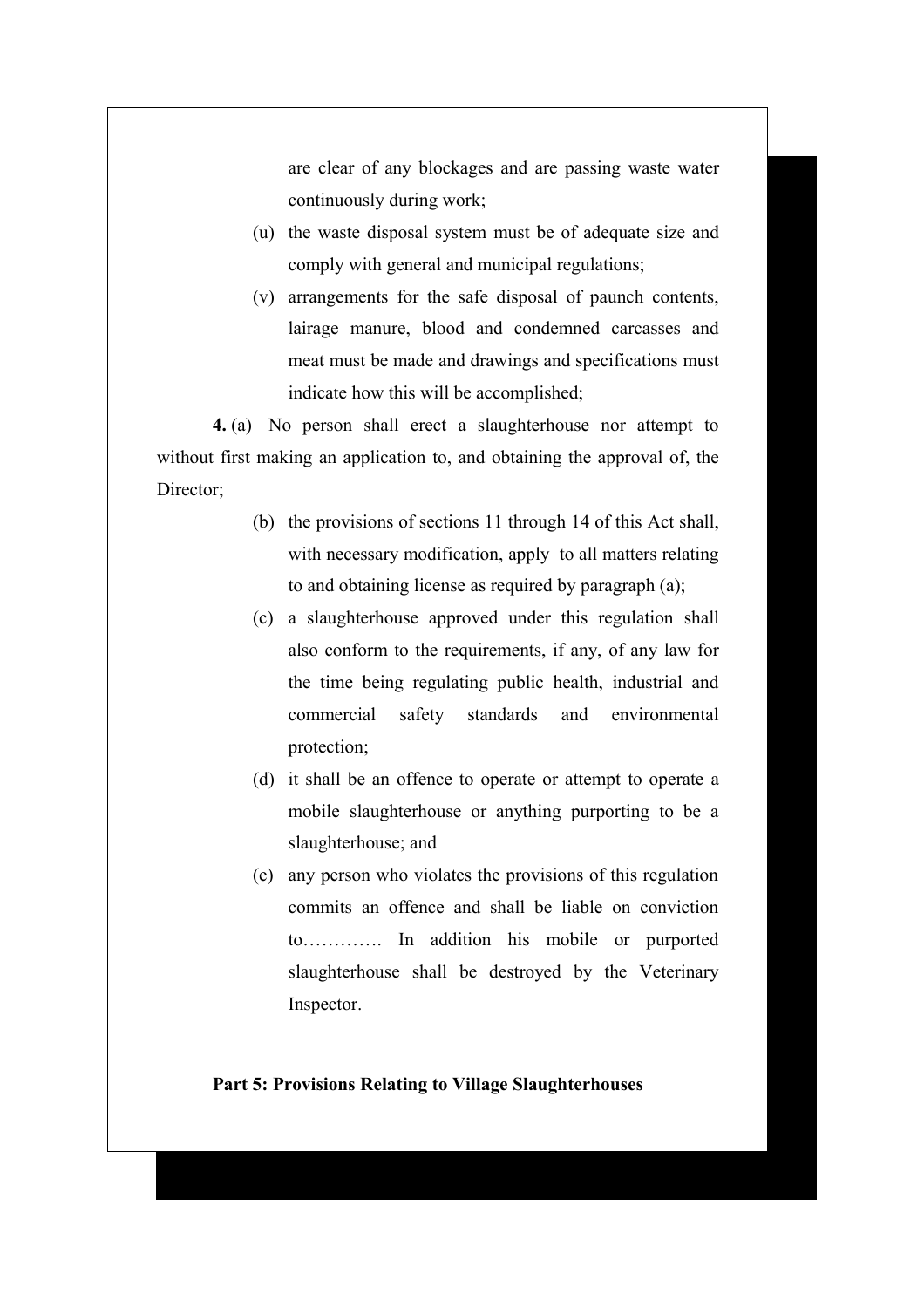1. Pursuant to powers conferred upon him by sections 16(1) and 18(1) (a) and (e) the Minister by decree declares a category of slaughterhouses to be known as village slaughterhouses for the purposes of this Part. In addition he, by decree, issues regulations for observation by village slaughterhouses for purposes of maintaining acceptable hygiene standards in their operations. That is to say, for the avoidance of any doubt, every slaughterhouse declared as a village slaughterhouse under regulation 1 of this Part, and every Meat Inspector in charge of a village slaughterhouse, shall ensure at all times that the following minimum facilities whatever the circumstances are maintained:-

(a) Before commencing any operations, every village slaughterhouse shall

.

 first obtain a licence to operate in accordance with the provisions of this Act.

> (b) A Veterinary Inspector shall ensure and all Meat Inspectors shall assist in ensuring that all village slaughterhouses maintain a satisfactory level of hygiene and that all its ante and post mortem operations comply with any further requirements as the Veterinary Inspector may put in place from time to time after having taken into account any circumstances peculiar to the slaughterhouse;

 (c) All ante and post mortem operations shall be conducted within the

declared slaughterhouse;

(d) A permanent structure housing the pole, stone or ground on which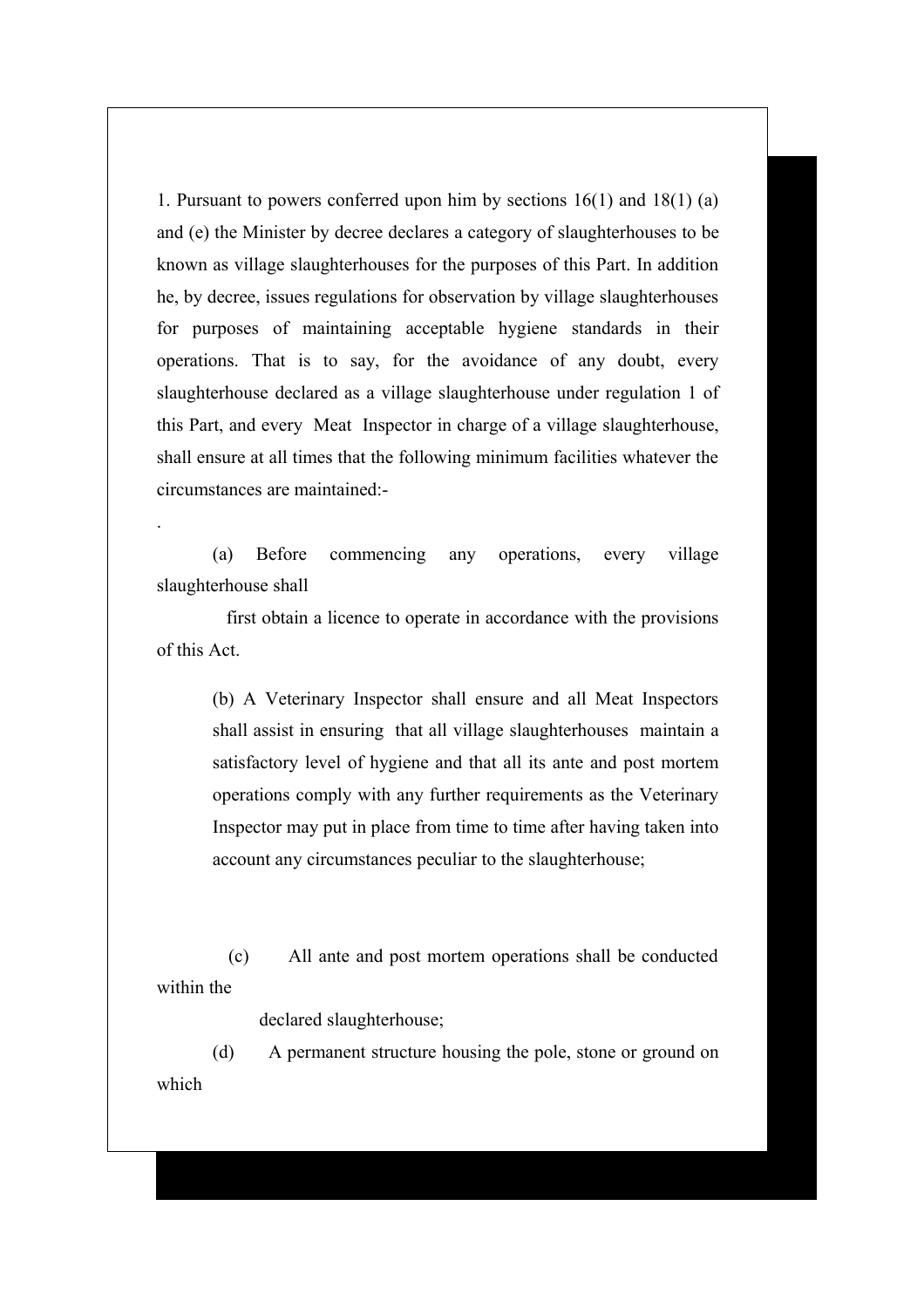| itself is  |              |                                                                                          |
|------------|--------------|------------------------------------------------------------------------------------------|
|            |              | sufficiently clean prior to slaughter.                                                   |
| for        | (e)          | A sufficient number of hooks or ropes to hang the carcass                                |
|            |              | dressing,                                                                                |
|            | (f)          | A separate room or space for the slaughter, bleeding and                                 |
|            | dressing the |                                                                                          |
|            |              | carcass in a hanging position.                                                           |
|            | (g)          | Sufficient lighting, natural or artificial and proper windows                            |
| wire-      |              |                                                                                          |
|            |              | gauzed to keep flies, dust, insects and rodents out.                                     |
|            | (h)          | Facilities for the personal hygiene of the workers, (washing,                            |
| clothing,  |              |                                                                                          |
|            |              | lavatories).                                                                             |
|            | (i)          | Some containers (stainless steel or plastics) for offal,                                 |
|            | (j)          | Acceptable waste disposal system,                                                        |
|            | (k)          | Separate room or place for public access (on foot or pickup/<br>car) and sale to public. |
|            | (1)          | Place for sanitation of equipment, maintenance of soap and                               |
| basins.    |              |                                                                                          |
|            | (m)          | Enough water, both cold and hot,                                                         |
|            | (n)          | Place for hides and skins, hair, heads, feet, and inedible                               |
| materials. |              |                                                                                          |
|            | (0)          | Arrangements to access laboratory for testing.                                           |
|            |              | 3. The Director, in consultation with Veterinary Inspectors, may                         |

٦

capacity to manage acceptable hygiene standards; and he may specify any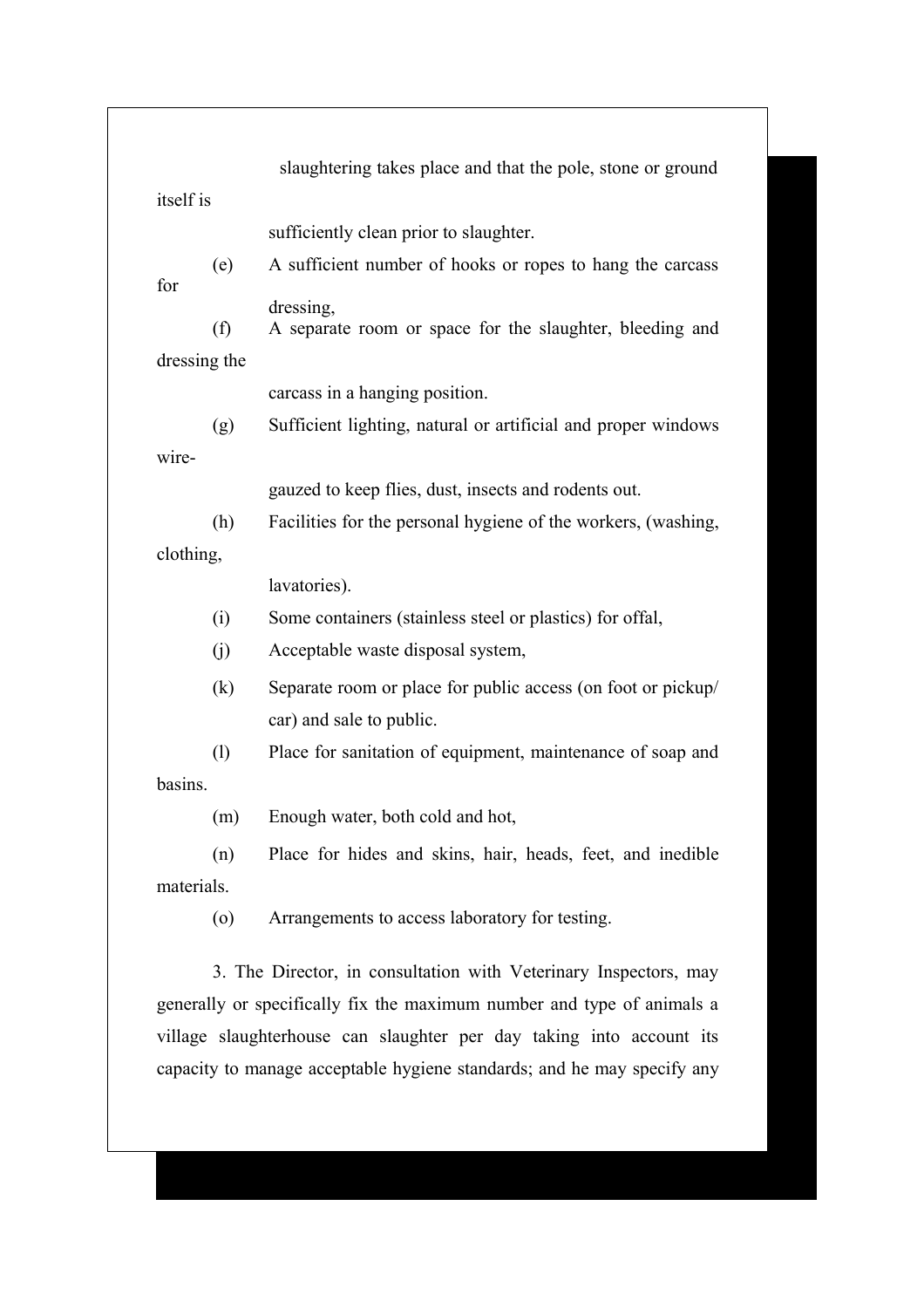further requirements as to operations in village slaughterhouses for purposes of ensuring maintenance of acceptable hygiene standards therein.

### Part 6. – Sanitation and Hygienic Practices

**1.** Each slaughterhouse under this Schedule shall provide the following amenities―

- (a) enough portable water supply with conveniently placed outlets;
- (b) supply of hot water at not less than 82 degrees centigrade to be used for the cleaning/disinfecting of equipment;
- (c) sufficient natural and abundant artificial light at all places for proper conduct of the work;

**2.** Adequate sanitary facilities and accommodation for the personnel shall be furnished by every slaughterhouse. Specifically required are the following―

- (a) dressing rooms, toilet rooms and urinals in sufficient numbers, ample in size and conveniently located;
- (b) modern lavatory accommodation with hot and cold water, soap and towels or other equipment for drying hands and their use shall be supervised;
- (c) toilet rooms and urinals shall have separate drainage;
- (d) properly located facilities for cleansing and disinfecting utensils and hands of personnel handling carcasses and meat.

**3.** Equipment and utensils used for preparing, processing or otherwise handling carcasses and meat shall be of such material as will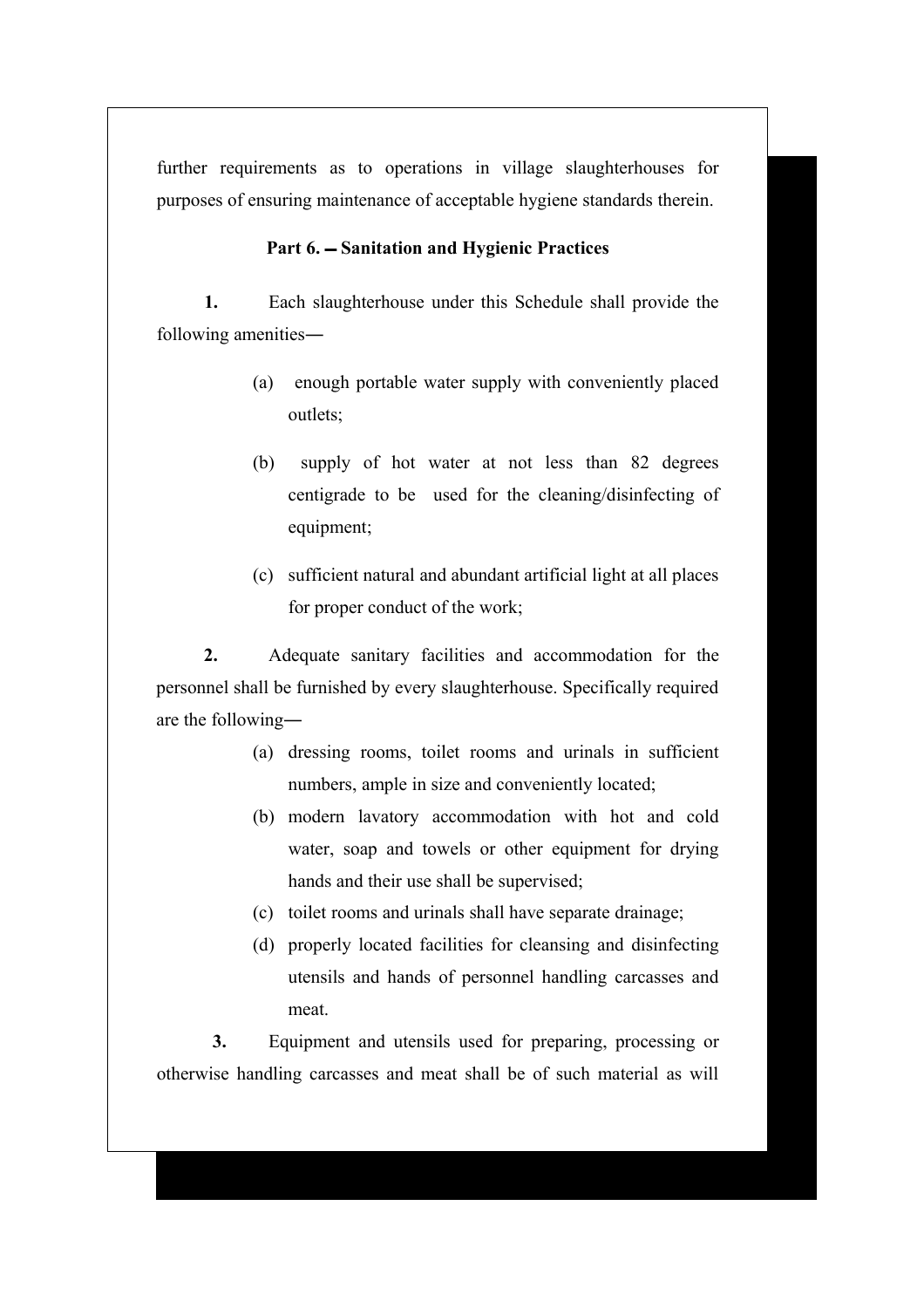make them easily cleaned, and disinfected and shall, except for chopping blocks and handles of utensils, be made of non corrosive metal or other durable material.

**4.** A sufficient number of suitable receptacles, if necessary with close fitting covers shall be furnished for collection or removal from the slaughterhouse of blood, offal, stomachs and intestines for the removal of garbage, filth and refuse.

**5.** Admission of animals and carcasses to a designated slaughterhouse―

- (a) no person shall bring an animal which he knows or suspects to be diseased into the slaughterhouse without the permission of the Veterinary Inspector;
- (b) no person shall bring or permit to be brought into a slaughterhouse the carcass of any animal that has died and not bled. However, such carcass may be disposed off for destruction or taken direct to a processing and sterilizing slaughterhouse on the permission of the Veterinary Inspector
- (c) no person shall bring or permit to be brought into a slaughterhouse a dressed carcass of an animal slaughtered elsewhere;

6. Every operator and every licensed transporter, wholesaler or retailer of meat shall be responsible for the due observance on his premises or means of transport, as the case may be, of the provisions of this Act and all regulations thereunder made, and any breach thereof committed by an agent, servant or any employee of the operator, transporter, wholesaler or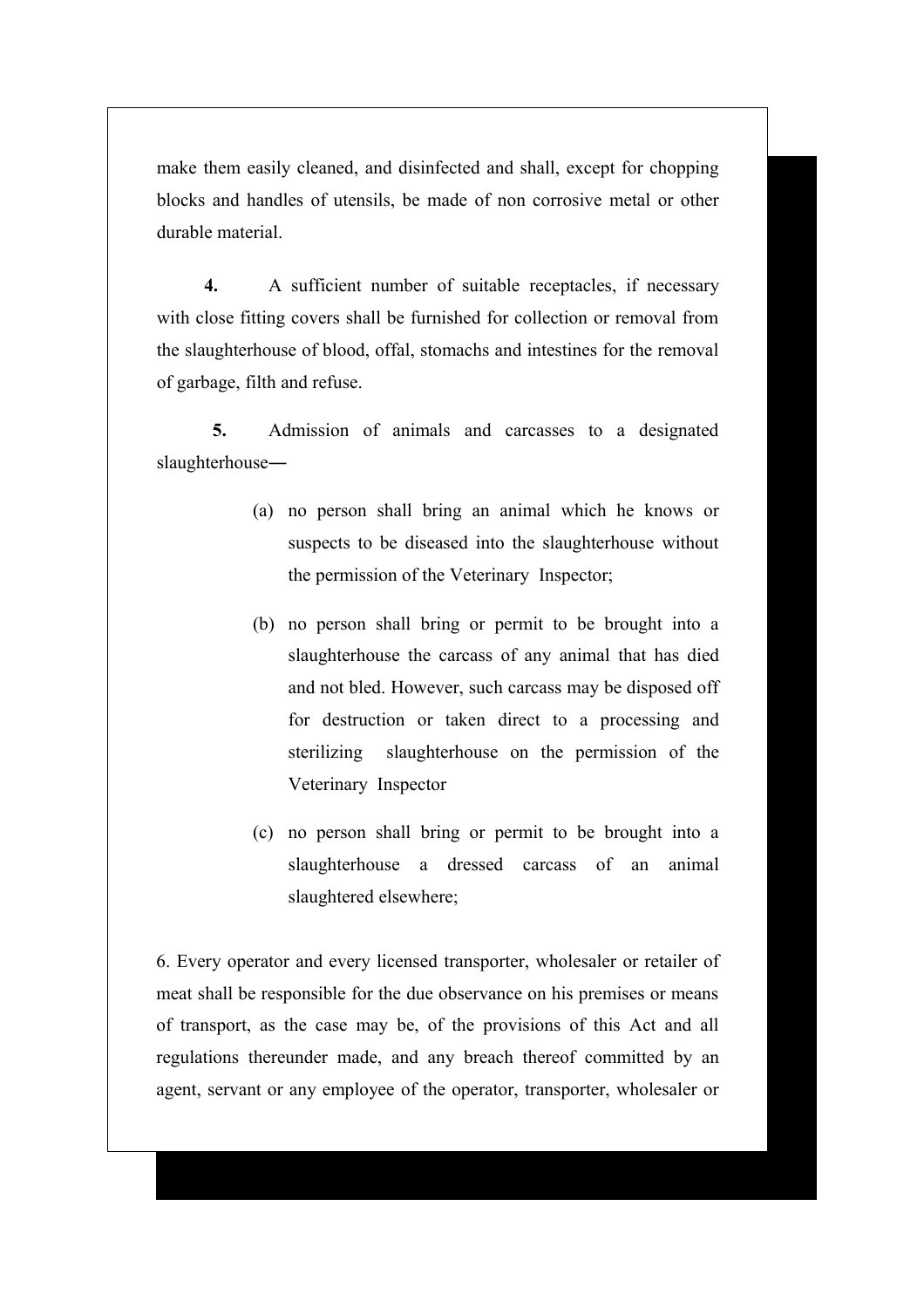retailer, shall be deemed to be a breach by the operator, transporter, wholesaler or retailer, as the case may be.

7. It shall be the duty of a licensed operator, wholesaler or retailer of meat to ensure that no unauthorized persons enter slaughterhouse, premises or butchery, as the case may be, for which he is in charge.

8. Any person who violates any of the provisions of Part A1 is accused of an offence and shall be liable on conviction to………..

9. These Regulations shall be in addition to, and not in exclusion of, the provisions of any other written law relating to public health or environmental protection for the time being in force.

### **Part 7: Hygiene of premises and equipment and miscellaneous matters-**

1. For purposes of efficient inspection in every slaughterhouse under this Schedule:-

- (a) **r**ooms, compartments, places, equipment and utensils used for dressing, preparing, storing or otherwise handling carcasses and meat shall be kept clean and in a sanitary condition;
- (b) Veterinary Inspector may require the use of protective covering for carcasses and meat when and as distributed from the slaughterhouse as will afford adequate protection for the meat against dust, insects and the like, considering the means intended to be employed in transporting the meat from the slaughterhouse;
- (c) garbage, or refuse, whether liquid or solid, shall not be allowed to accumulate in a slaughterhouse;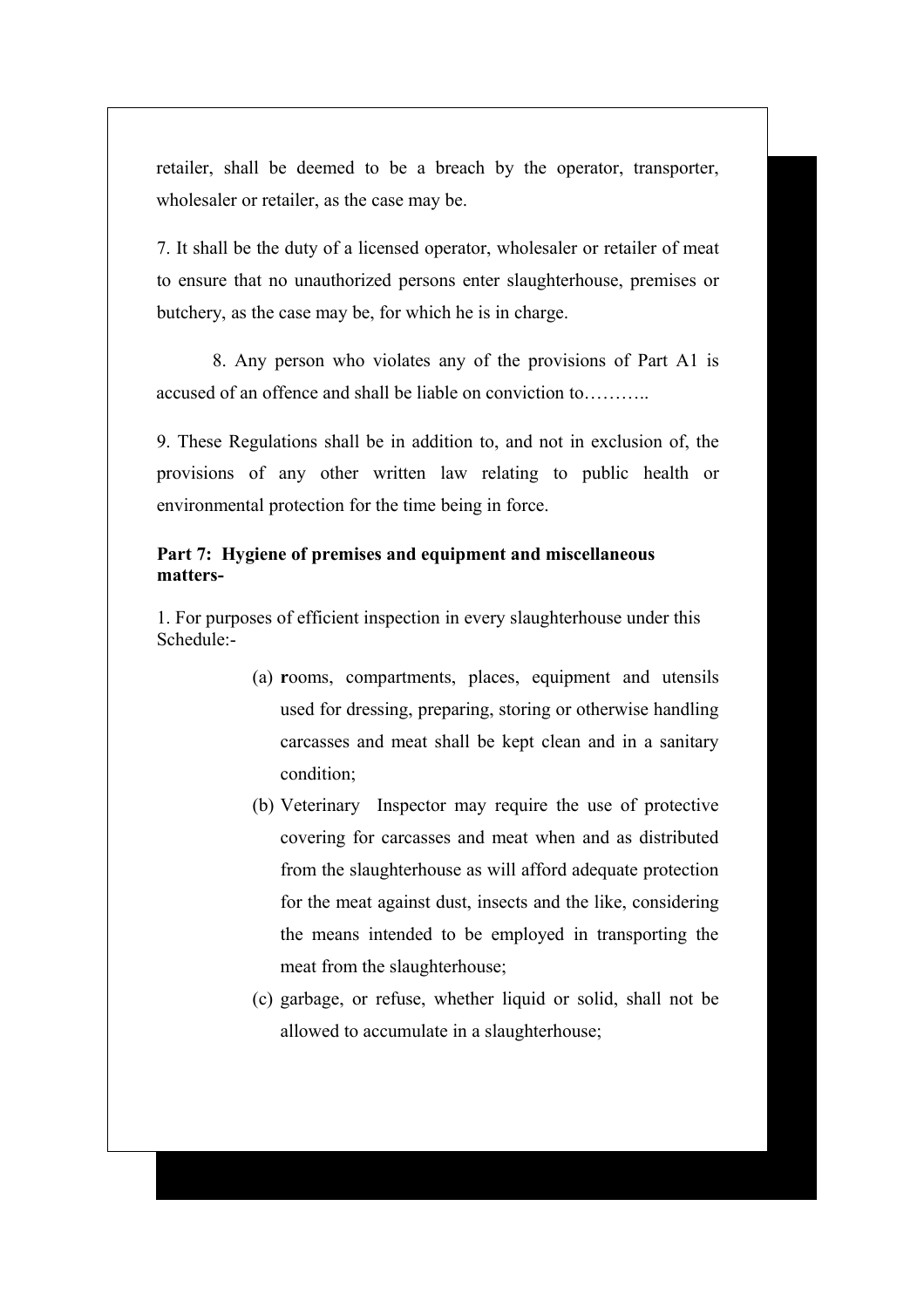- (d) the outer premises of every slaughterhouse shall be kept in clean and orderly conditions;
- (e) all catch basins on the premises shall be of such construction, located in such manner and shall be given such attention as will ensure their being kept in acceptable condition as regards cleanliness and odours;
- (f) all reasonable steps shall be taken to clear the premises of rats, mice, birds and insects.

2. Any offal shall be kept identifiable with the carcass until the inspection is finished.

3. Stomachs and intestines shall be removed from the slaughter hall immediately after they have been separated from the carcass and inspected and shall not be opened in any part of the premises which contains meat other than stomachs and intestines.

4. All hides and skins shall be removed from any part of the premises containing any meat as soon as possible after thy have been separated from the carcass.

5. Any person engaged in the handling of meat in or about a slaughterhouse shall while so engaged keep as clean as may be reasonably expected by thorough and frequent washing of all parts of his body, which are liable to come into contact with meat.

6. Any person who dresses or handles diseased carcasses shall before handling and dressing other carcasses, cleanse his hands and other parts of his body that have come into contact with the diseased meat with soap and hot water and rinse in cold water. Implements used in dressing diseased carcasses shall be, thoroughly cleaned in boiling water followed by rinsing in clean water.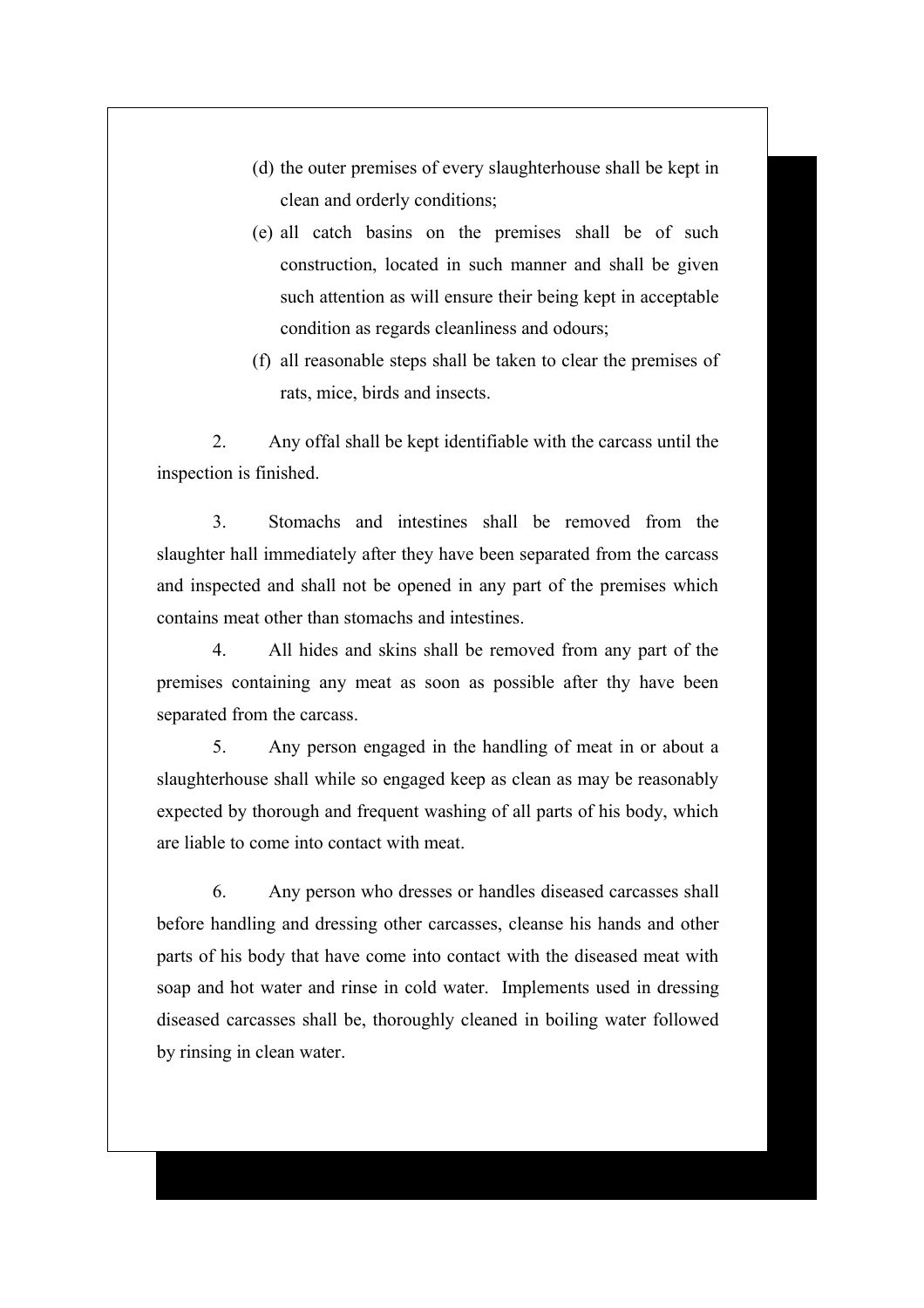7. Any employee of the slaughterhouse who handles any meat shall in all cases, after visiting the toilet rooms or urinals wash their hands before handling meat or implement used in the preparation of meat.

8. No person shall in a slaughter-room―

- (a) urinate, defecate, smoke or spit except in a sanitary convenience;
- (b) blow or inflate with his breath any carcasses or meat or handle it in any other manner likely to cause infection or contamination;
- (c) use any knife, scabbard, sharpening steel, chopper or saw for preparing of edible meat which has been used for condemned or inedible meat.

**9**(a) Suitable and well-stocked and constantly reviewed first–aid kit sufficiently supplied with bandages, dressing materials and the likeincluding waterproof dressing and antiseptics, shall be maintained at all times in every slaughterhouse. Where the Veterinary Inspector considers that circumstances warrant the hire of a qualified nurse or the appropriate training of one of the staff for purposes of administering first aid, he shall order accordingly and the operator shall comply with the order so made at his own cost;

- (b) in addition to maintaining a first aid kit, an operator may make standing arrangements with any hospital or a sustainable health facility nearest to the slaughterhouse to take care of injuries or illnesses that may afflict his staff;
- (c) any person who violates any provision of this regulation commits an offence and shall on conviction and in addition to any corrective measures the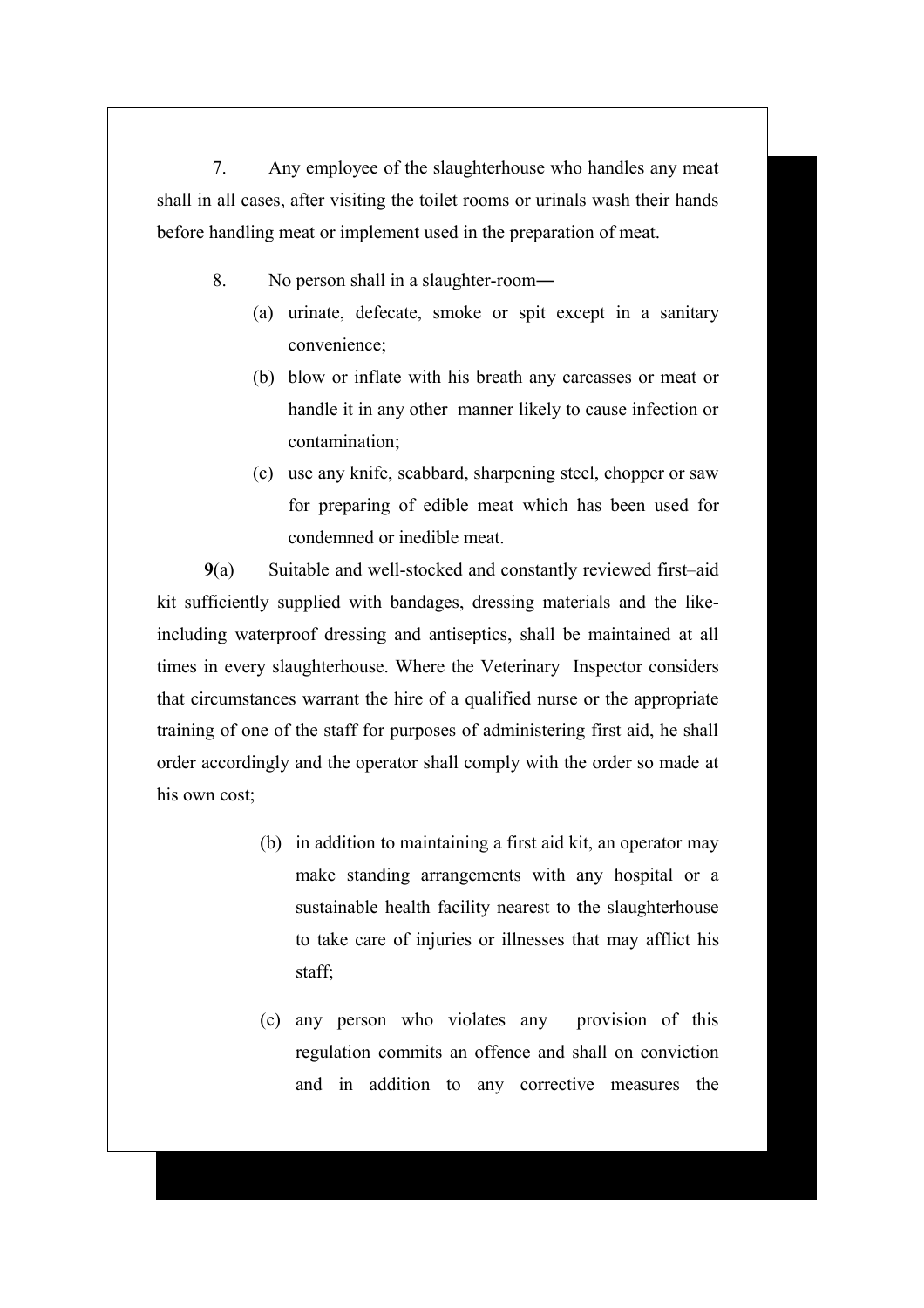Veterinary Inspector may order him to effect, be liable to………..

#### Part 8 – Meat Inspection under this Schedule

The provisions of Schedule I Parts 6 through 8.11 plus those of ANNEX 1 to the schedule shall equally apply, with such modifications as shall be necessary, to a slaughterhouse declared "local" under Regulation 3 of this Schedule.

#### Part 9 – Disposal of Condemned Carcasses and Parts

(1) Each carcass and part thereof, which is found on final inspection to be unsound, unhealthy, and unwholesome or otherwise unfit for human consumption, shall be conspicuously marked "CONDEMNED" on the surface tissues thereof by the Veterinary Inspector at the time of inspection.

2. Carcasses and parts judged unfit for human consumption shall be disposed of as follows―

> (a) in slaughterhouses where tanking facilities exist: Tanking and heating shall take place under the supervision of the Veterinary Inspector and the tanks shall, if necessary, be locked by the Veterinary Inspector. Condemned carcasses and parts shall be, removed to the tank house as soon as possible after inspection and they shall be kept either in a locked tank or in a special locked space until it is tanked. The rendered fat derived from condemned carcasses and parts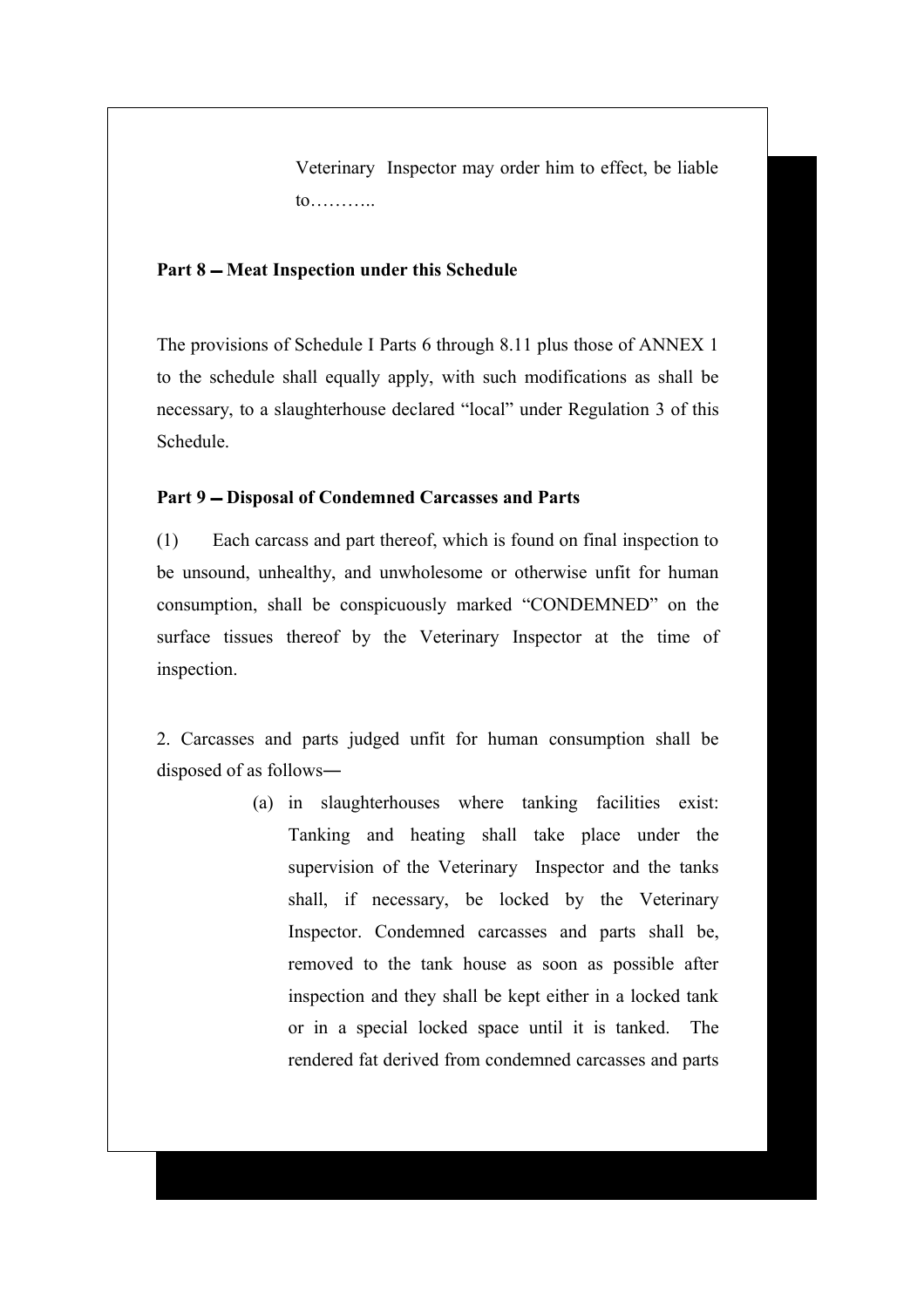shall be denatured to effectively distinguish it from an edible product by adding to it such denaturing agent as may be prescribed by the Veterinary Inspector;

- (b) in slaughterhouses where no facilities for tanking exist, condemned carcasses and parts shall be removed as soon as possible after inspection to a locked room until they can be disposed of by any of the following methods according to the discretion of the Veterinary Inspector
	- (i) denaturing with crude carbolic acid, creasylic disinfectant or other prescribed agent and thereafter disposing of the same in accordance with the requirements of a municipal authority;
	- (ii) complete incineration;
	- (iii) transport of the condemned carcasses or parts to a place where tanking facilities exist shall take place in watertight locked container and such material shall, upon arrival at the destination, be treated as provided in (a) of this paragraph;
	- (iv) burying in a pit 2 meters or more deep with a spread of lime on top thereof before covering the pit with soil;
- (c) The tanking room, tank discharging room or any other place where rendering, processing or storing is done shall be kept in a clean condition; adequate precaution shall be taken to prevent dust or other objectionable materials from inedible products departments from contaminating edible products; inedible products shall be stored in a dry pest-proofed place and in such a manner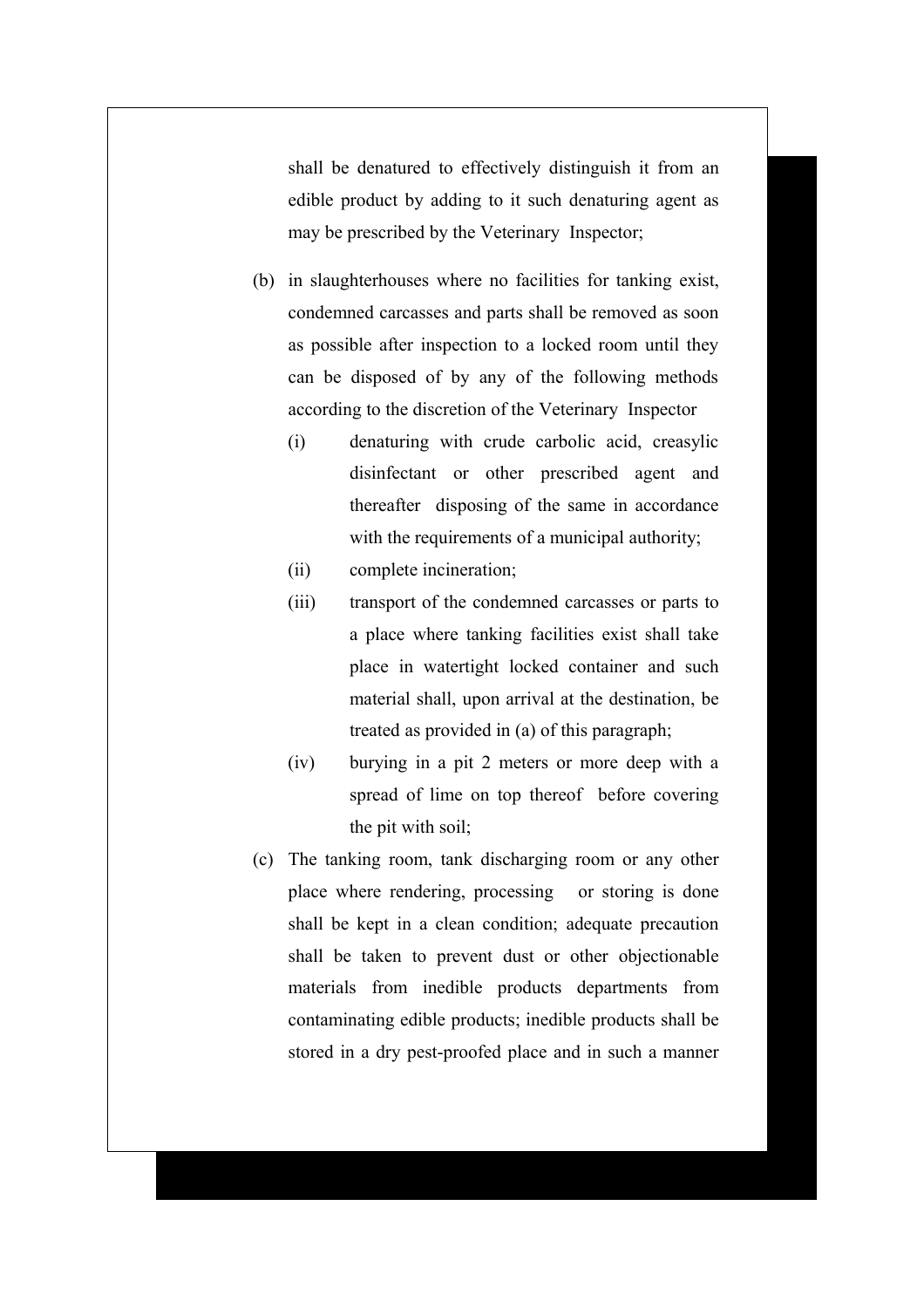as to prevent all possibilities of it being mixed with edible products.

## **Part 10- Re-inspection of Products**

**1.** All carcass and meat shall be re-inspected, even though previously inspected and passed by a Veterinary Inspector as often as may be necessary to ascertain that the carcass or meat is fit for human consumption at the time it leave the slaughterhouse.

**2.** If on reinspection any carcass or meat is found to have become unfit for human consumption, the original health mark of approval shall be removed or defaced and the carcass or meat be condemned.

**3.** No meat shall be brought into the slaughterhouse unless it has previously been inspected and passed by a Veterinary Inspector at a slaughterhouse or export slaughterhouse.

All meat thus bought into a slaughterhouse shall be re-inspected on arrival and if found unfit for human consumption, the original mark of approval shall be removed or defaced and the meat shall be condemned.

**4.** Samples of meat, water, or any other article in a slaughterhouse shall be, taken for testing at the expense of the relevant municipal authority as often as may be deemed necessary for the efficient conduct of the inspection.

#### **Part 11. Marking and Labeling of Meat and Meat Containers**

The requirements of Part 8.11 of Schedule I as to marking, wrapping or packaging and labeling shall apply, with such modifications, as the Director shall deem appropriate, to slaughterhouses provided for in this Schedule.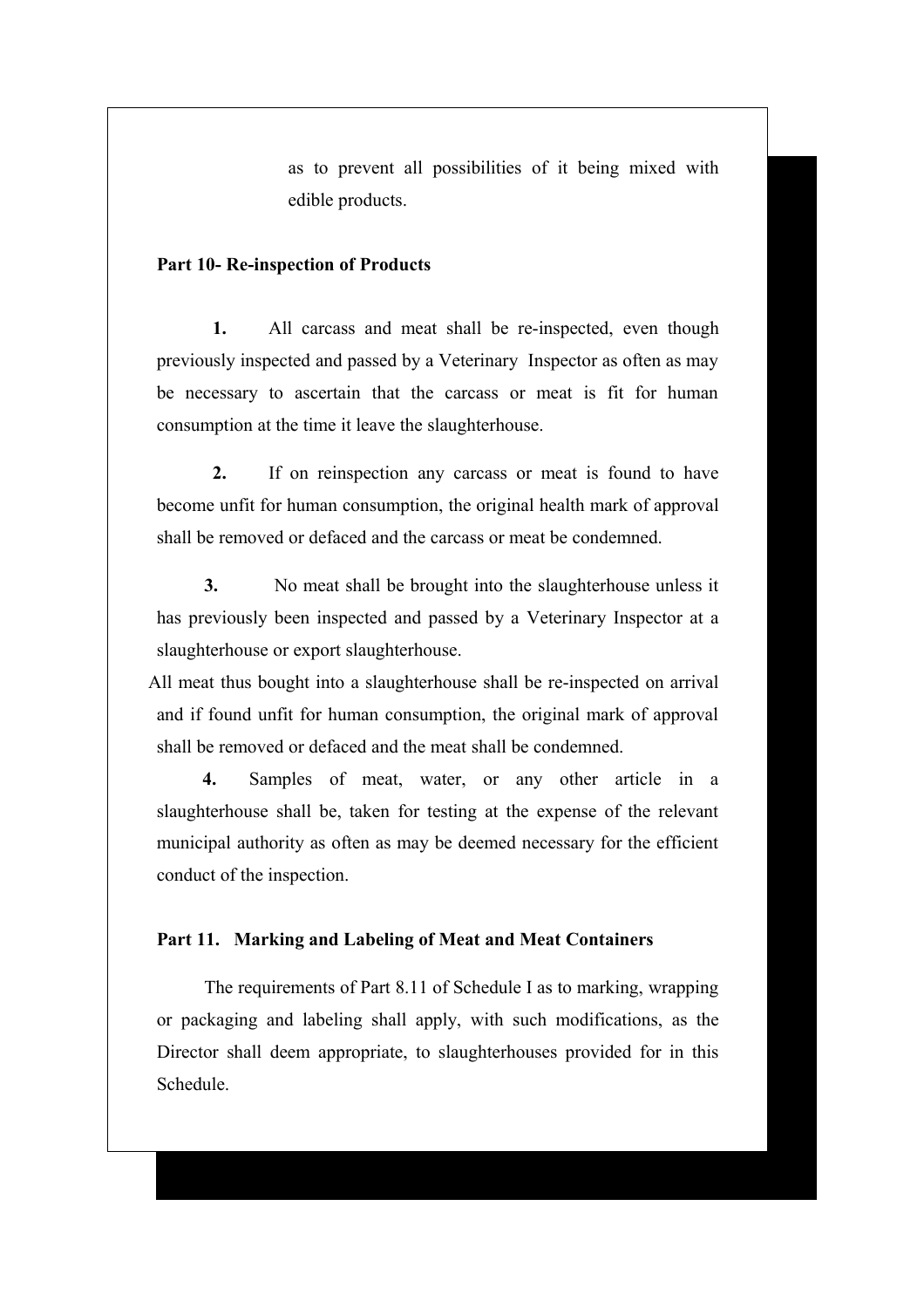#### **Part 12. Records**

**1.** The provisions of Part 13 of Schedule I in respect with records to be kept by Veterinary Inspectors and operators in connection with export slaughterhouses shall, with necessary modifications, apply to slaughterhouses licensed under this Schedule.

The Director may require Veterinary Inspectors and operators of slaughterhouses under this Schedule to keep records of any other information relevant to the slaughterhouses.

# **Part 13: Application of ANNEX 1 to Schedule II**

For the avoidance of any doubt the inspection of meat under this Schedule shall be subject to the requirements of Annex 1 to the first Schedule.

# **SCHEDULE III**

# **REPUBLIC OF SOMALILAND**

**DECREE NO………………………..**

**THE MEAT INSPECTION AND CONTROL ACT,……..[YEAR]**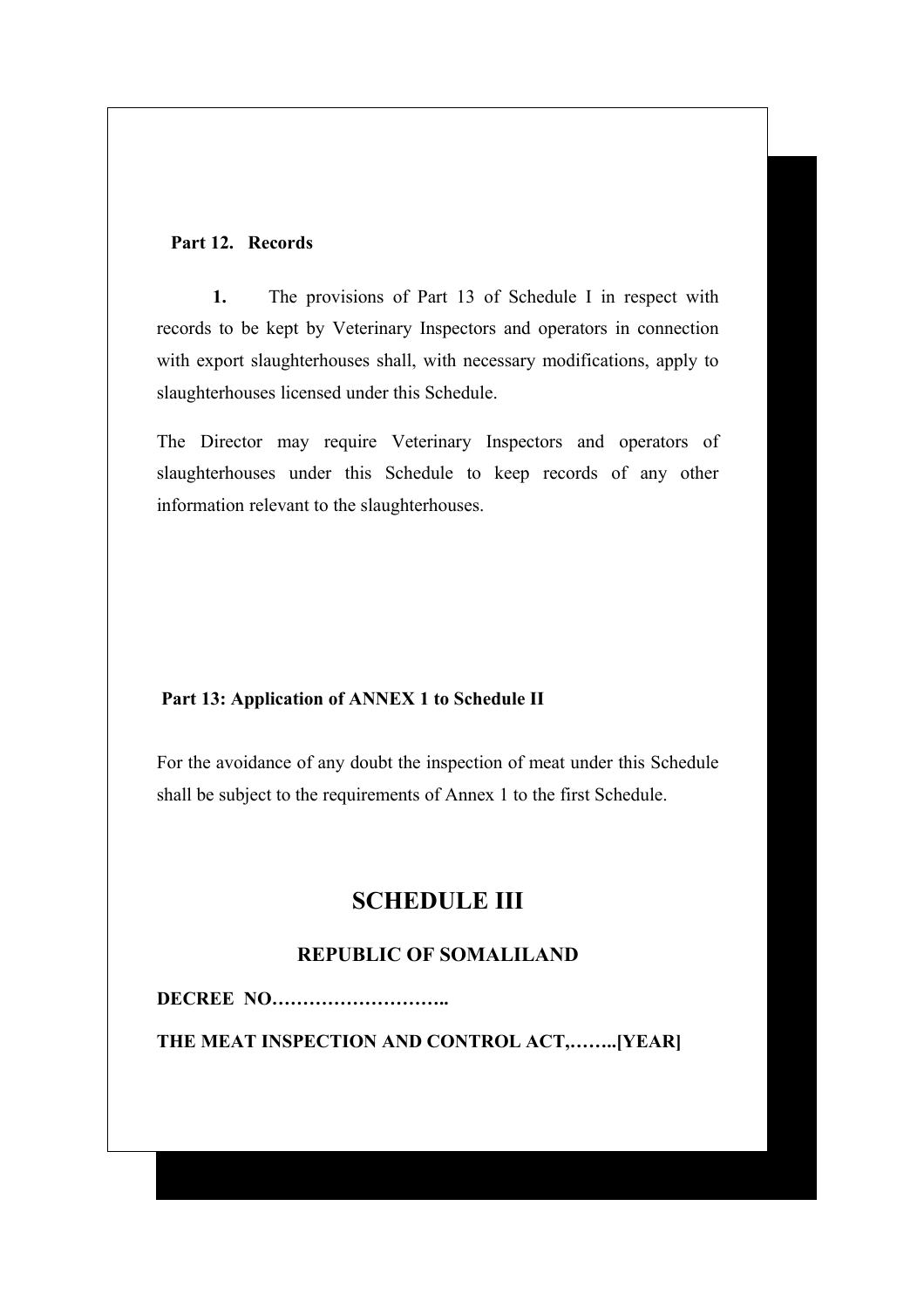**IN EXERCISE** of the powers conferred by sections 16(1) and 18 (1)(b) and (e) of the Meat Inspection and Control Act,……[Year], the Minister for the time being responsible for Veterinary Services decrees the following Regulations-

# **THE MEAT INSPECTION AND CONTROL (POULTRY INSPECTION) REGULATIONS**

#### **Part 1: Preliminaries**

**1.** These Regulations may be cited as the Meat Inspection and Control (Poultry Inspection) Regulations.

**2.** All poultry intended for human consumption shall be inspected at both the ante-mortem and post-mortem.

The provisions set out in this schedule shall apply to all poultry slaughterhouses.

# **Part 2. – Poultry Processing Equipment and Procedures**

**3.** Where poultry is processed in any slaughterhouse, equipment in the slaughterhouse shall include-

# **(1) Equipment for scalding and plucking**

Machines used for plucking of feathers shall be of such design as to be able to stop the scatter of the feathers and all feathers removed shall be securely stored in suitable containers for disposal unless retained for industrial or other use.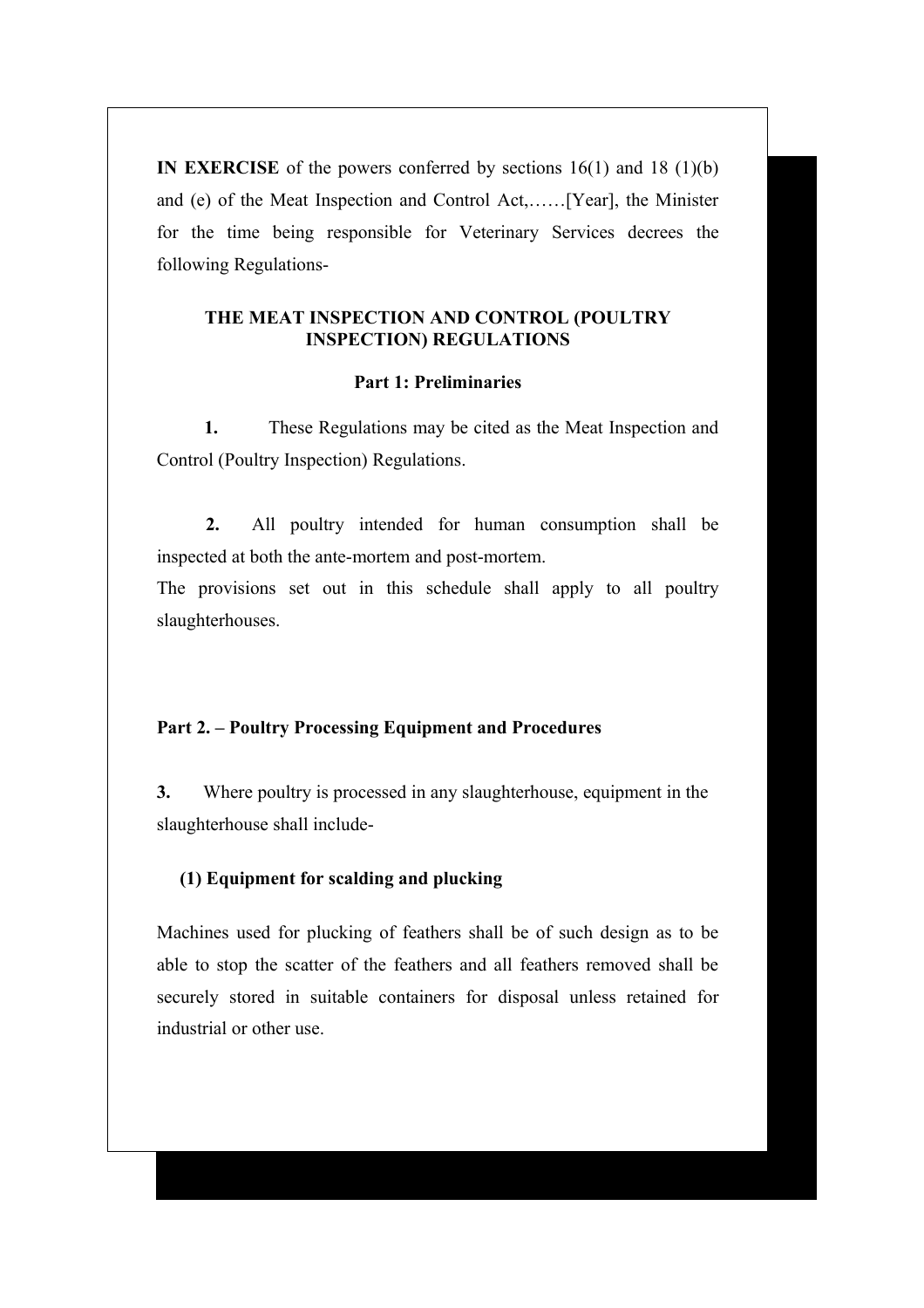The rate of flow of water into scalding tanks shall provide a continuous replacement of water so as to protect against a buildup of contamination in the scalding tanks, and such tanks shall be emptied regularly and at reasonable intervals.

#### **(2) Evisceration equipment**

Evisceration troughs shall be constructed of stainless steel or other suitable material; in case of using automated evisceration equipment this shall also be made of stainless steel and other non-corrosive materials;

#### **(3) Equipment for carcass washing**

After evisceration, carcasses shall be submitted to inside/outside washing with potable water.

#### **(4) Equipment for removal of heads and feet**

Such equipment shall be constructed of stainless steel.

#### **(5) Equipment used for chilling the carcasses and edible material**

(a) Such equipment shall be constructed of stainless steel or other suitable material and shall be so operated as to protect against the build up of micro-organisms.

 (b) Chill tanks for immersion of carcasses in ice water must be equipped with adequate overflows and permanently affixed direct reading thermometers, which tanks shall be capable of lowering eviscerated carcasses to a temperature of 7.0 degrees Celsius within one hour;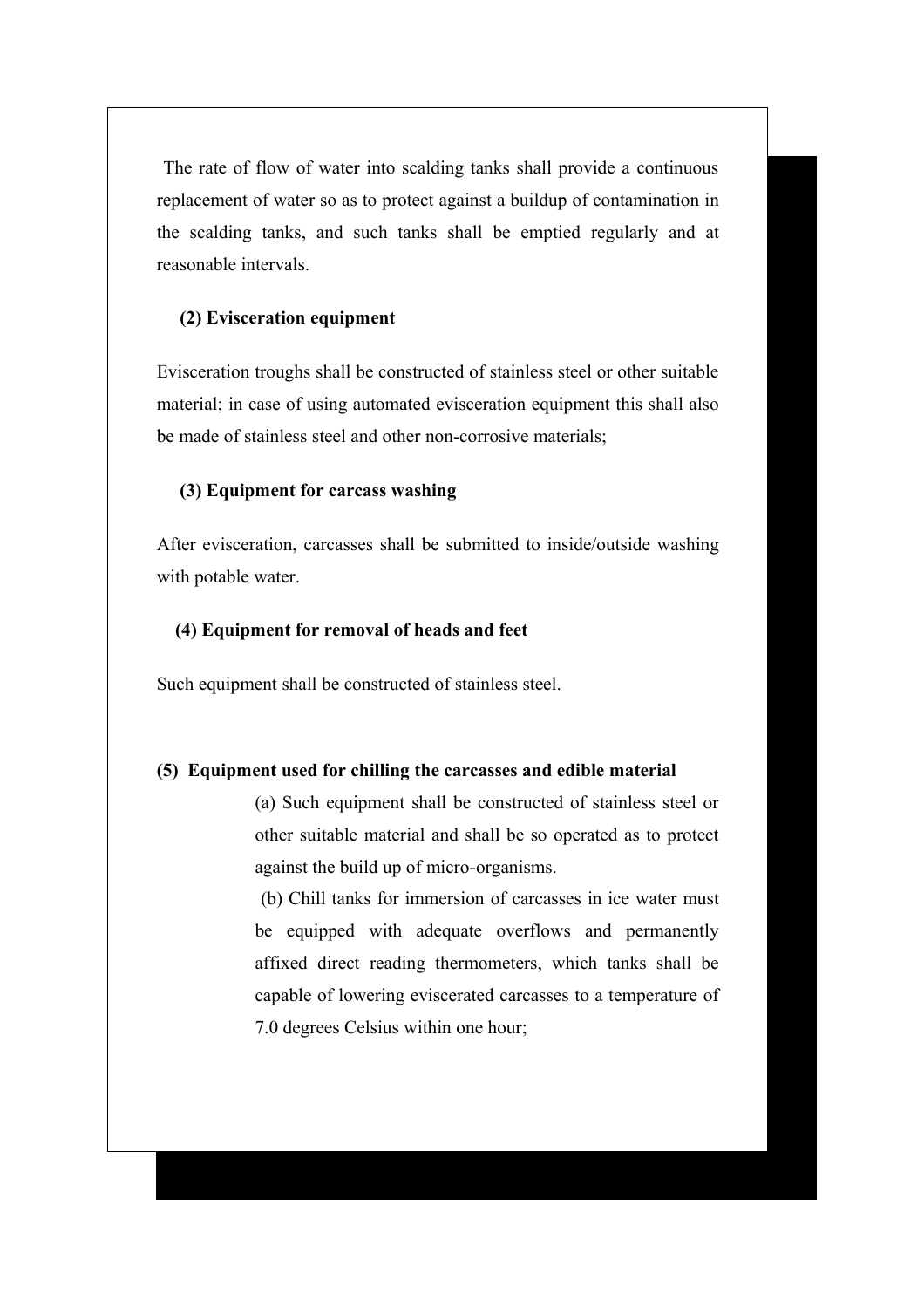(c) The water flow shall be in the opposite direction to that in which the carcasses are traveling so that the carcass arrives for cooling at the point where clean water enters the trough; (d) The number and placing of the water outlets shall be so constructed as to prevent the accumulation of build up material in the troughs.

(e) Alternative to ice water cooling carcasses can be hung in a cooled atmosphere to lower the meat temperature accordingly or cooled by any other approved method.

**(6) Storage rooms** capable of holding poultry carcasses at a temperature below 7.0 degrees Celsius.

#### **(7) Equipment for**

- cleaning and disinfecting of all rooms and of processing equipment and - cleaning and disinfecting poultry crates and transport facilities; and

#### **(8) Storage containers for inedible material**

(a) shall be leak proof, constructed of metal or other suitable impervious material which is easy to clean and covered with close-fitting lids;

(b) where chutes or other continuous disposal methods are used, they shall be so constructed as to protect against contamination or offensive odours.

 **(9) Such other equipment** of design and material as the Director may from time to time require.

 **(10)**(a) Wax dipped poultry shall be handled so that the wax and removed feathers fall into a suitable container;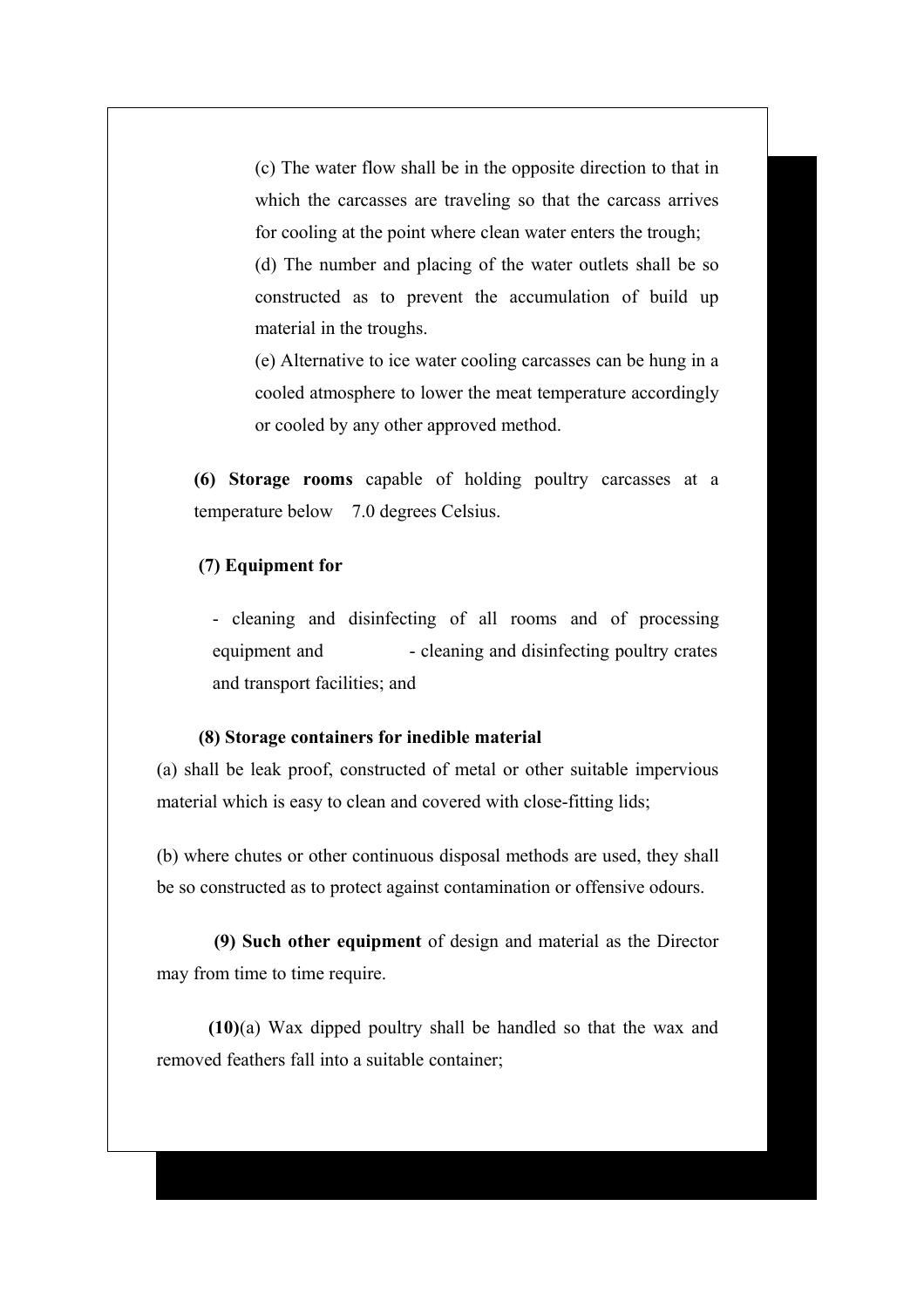- $(\beta)$  feather separation sieves included in wax dipping machines shall be removable and cleaned once daily;
- $(\gamma)$  at the close of the working day all reclaimed wax shall be heated at a temperature of not less than 80 degrees Centigrade (176 degrees Fahrenheit) for a duration of not less than 20 minutes, and shall be skimmed, washed and filtered or passed through a centrifugal cleaning machine and afterwards stored in a clean place;
- ( δ) Wax other than clean wax stored in a clean place shall not be, used for dipping.

# **Part 3-Operating Practices**

1. Chicken, turkeys, ducks, geese, guinea fowls or pigeons shall be processed completely separate from one another either in time or place to prevent the risk of cross contamination of the meat of these kinds of birds.

2. Poultry carcasses, poultry parts and other material found unfit for human consumption shall be kept in a separate room securely locked and disposed of regularly and at least once a day.

3**.** Temperatures and procedures which are used for cooling and freezing carcasses and all edible portions thereof shall be in accordance with operating practices which ensure the prompt removal of the heat, and preservation of the condition and wholesomeness of the carcass and all edible portions thereof.

4. After preparation of the carcass, there shall be no delay in cooling the carcass to an internal body temperature of  $4^{\circ}$  (39<sup>0F</sup>) or lower.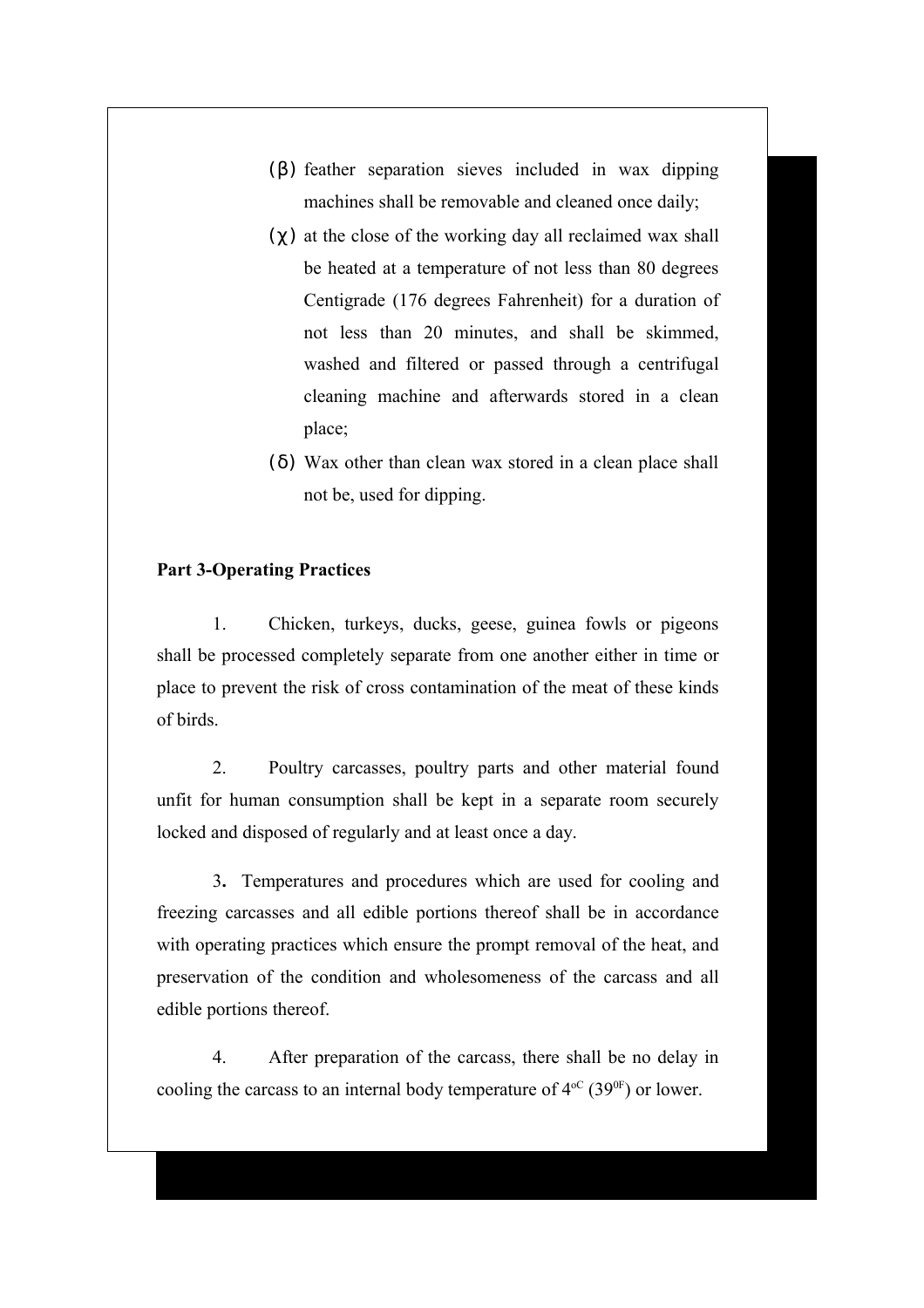5. Giblets should be chilled to  $4^\circ$ c (39 $^\circ$ f) or lower within 2 hours from the time they are removed from the bird.

#### **Part 4. Ante-mortem Inspection**

**1.** There shall be a separate room for storing live birds and for carrying out ante-mortem inspection.

> **2.** If poultry is submitted to ante-mortem inspection and the birds show clinical symptoms of a disease, they may not be slaughtered for human consumption. However, killing of these birds on the slaughter line may take place at the end of the normal slaughter process, if precautions are taken to avoid the risk of spreading pathogenic organisms and to clean and disinfect the facilities immediately after killing.

**3.** (a) The ante-mortem inspection shall be carried out immediately before any slaughter; and.

(b) Sufficient light shall be provided for inspection,

4. No poultry which has been brought to the slaughterhouse compound, for purposes of slaughter, shall be removed from there whether for slaughter or other reason unless permission in writing has been granted by the Veterinary Inspector.

5**.** During the inspection, the following details shall be noted―

- (a) disease symptoms which may influence the general health of the bird;
- (b) the presence of notifiable infectious disease or symptoms which may suggest that such disease is developing;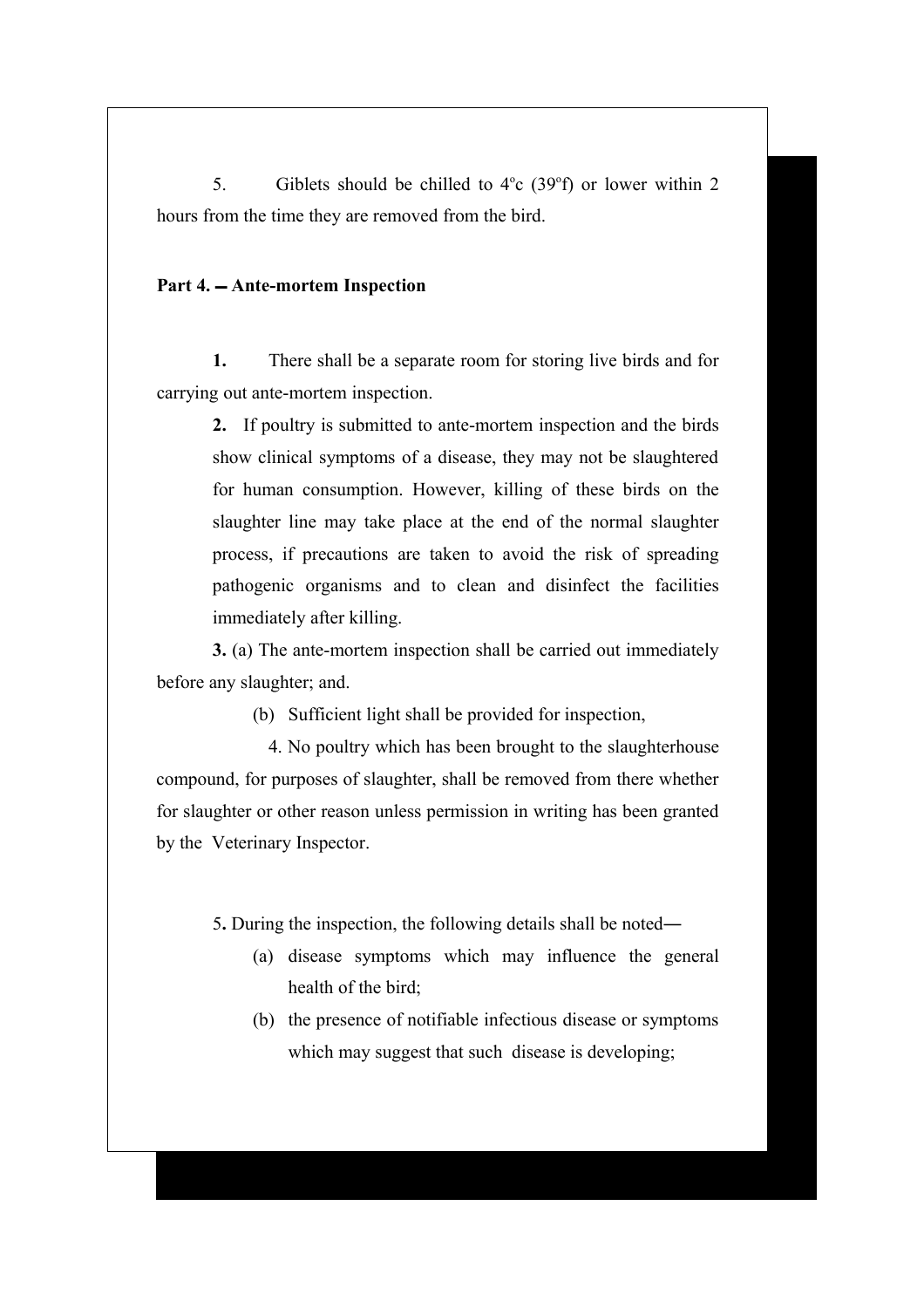(c) Emaciation, dirty ruffled feathers, abscesses and infected wound, discolored and edematous comb, diarrhea, gaping or sneezing, discharge from eyes and or nostrils, lameness and central nervous disorder.

 6. Any poultry which on ante-mortem inspection is found with, or suspected of any of the features enumerated in paragraph 4 of this part, shall be marked or identified and taken aside and slaughtered when the slaughtering of the normal poultry has been carried out.

 **7.** Any Veterinary Inspector carrying out the ante-mortem inspection shall notify in writing the Veterinary Inspector conducting the post mortem, if the Inspectors conducting the two inspections are different, the reason for suspecting poultry.

 **8.** No carcass derived from a bird found to be "SUSPECTED" by the Veterinary Inspector during ante-mortem inspection shall be passed fit for human consumption unless it has been proved by bacteriological examination to be free from organisms causing meat borne diseases;

 9. The carcasses from which samples have been taken for bacteriological examination shall be retained under lock and key until final decision is reached.

10**.** Any bird showing on ante-mortem inspection a disease condition that would necessitate condemnation on post-mortem inspection shall be condemned.

 11**.** The condemned birds shall, if not already dead, be killed in the post-mortem room only and be disposed of immediately and shall not be given or exposed to any human being for consumption.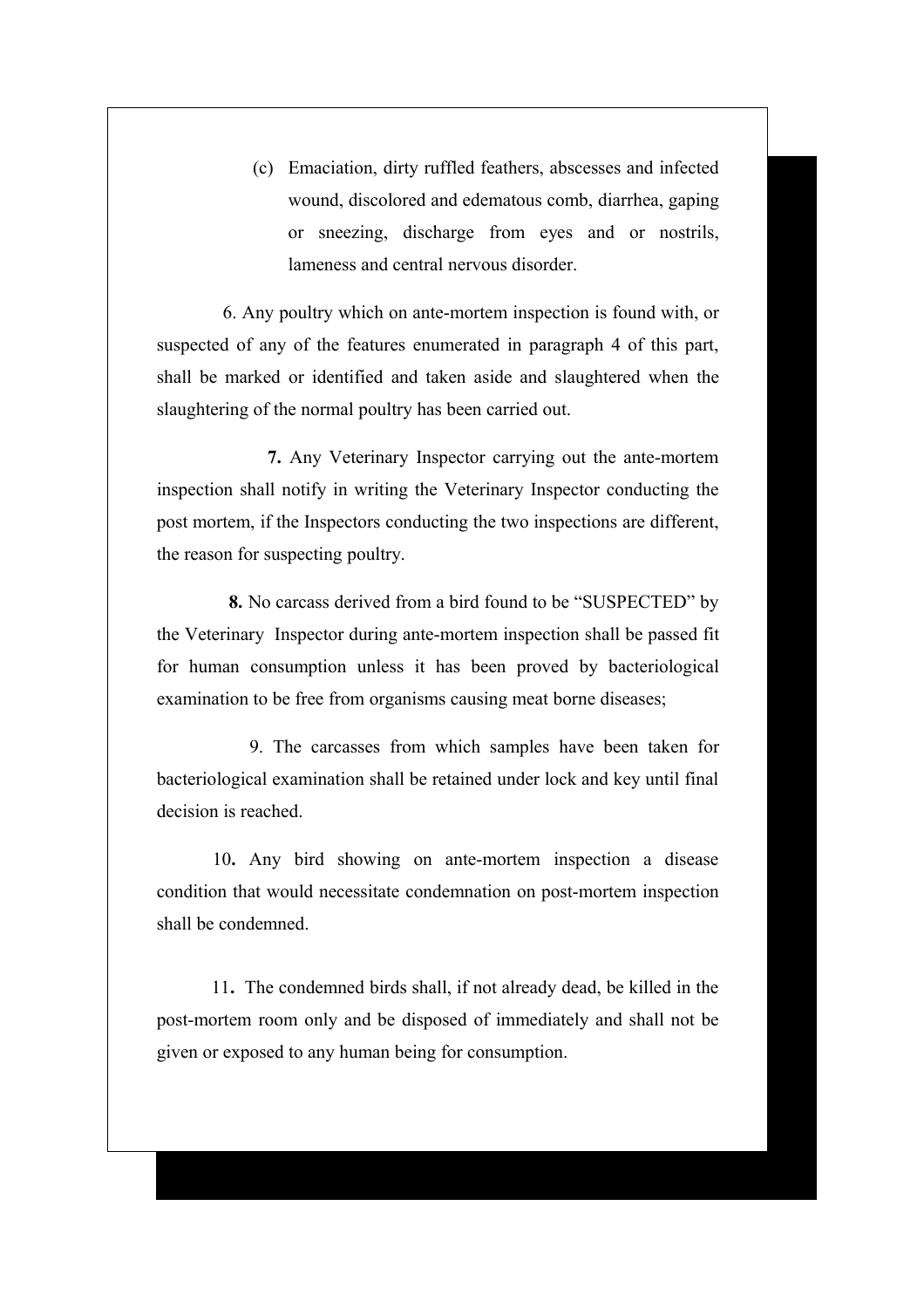## Part 5 – Post-mortem Inspection

1. All birds are to undergo post-mortem inspection of the viscera and body cavities;

2. Requirements laid down in paragraph (1) can be reduced to a representative sample of birds, if the Veterinary Inspector approves the changed procedure.

3. From batches of birds having the same origin, a detailed inspection of a random sample of birds can be considered sufficient if the official Veterinary Inspector approves the procedure.

4. Any further investigations are necessary when there is reason to suspect that the meat from the birds concerned could be unfit for human consumption.

5.(a) Post-mortem inspection procedures:

 (i) The post-mortem inspection shall be conducted at the time of evisceration.

- (ii) the carcass shall be opened so as to ensure sufficient exposure of the organs and body cavity for proper examination;
- (iii) The liver, spleen, gizzard, proventriculus, crop and intestines shall be drawn out but in such a way that the organs are still connected to the body.
- (b) the external inspection shall comprise of the dorsal, lateral and ventral surfaces of the body as well as the head, tail, wings and legs;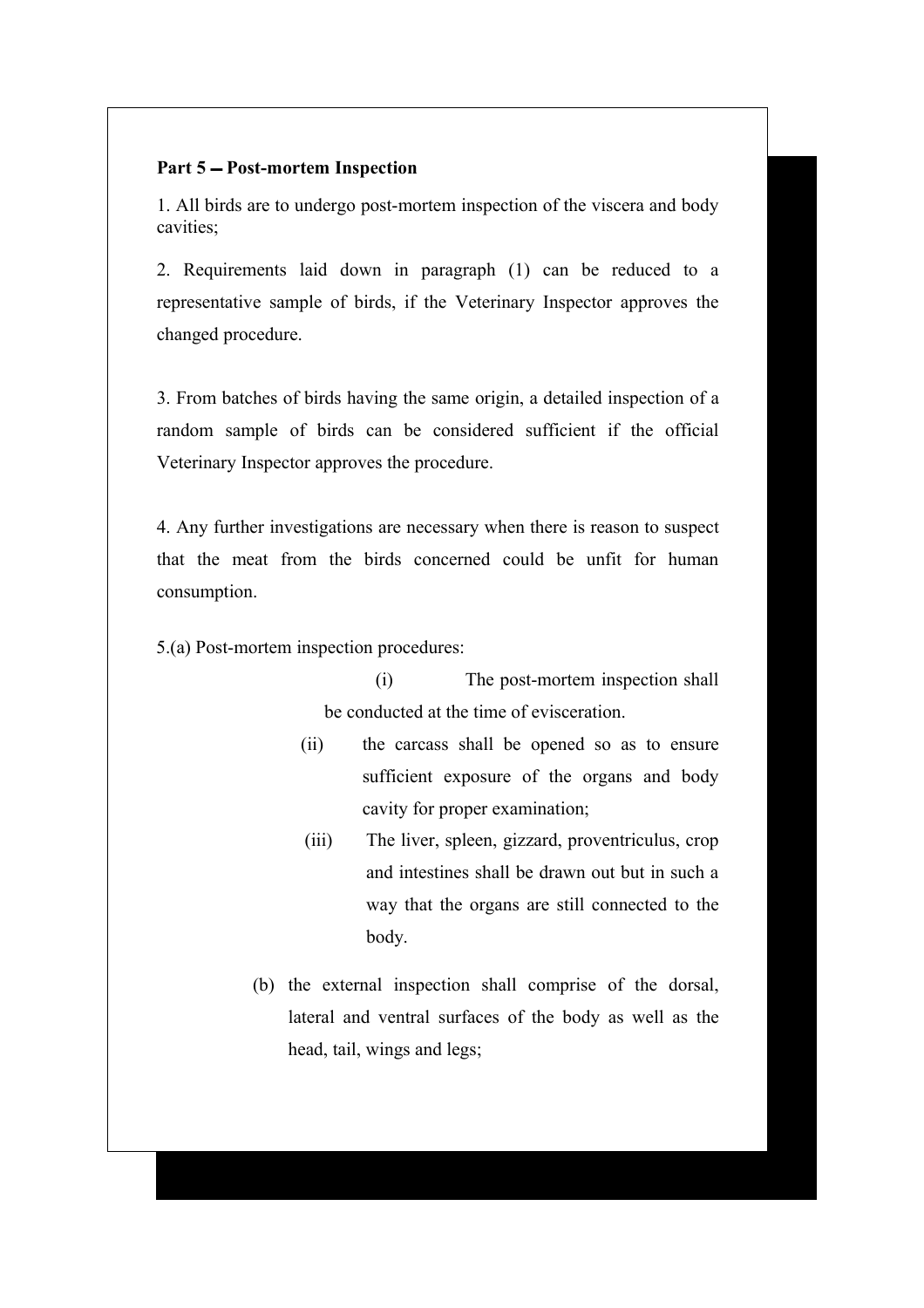- (c) at the external inspection, attention shall be specifically directed towards the following diseases and conditions which can determine segregation or condemnation of the bird―
	- (i) eczematous diseases, wounds, other lesions, staining, inadequate bleeding, haemorrhages in the skin (in the subcutaneous tissue or musculature), heavy contamination, atrophy, presternal bursitis, joint and tendon sheath inflammation, abscesses and tumors;
	- (ii) at the internal inspection, the abdominal and thoracic organs shall be examined together with the serous membranes and the air sacs. and it shall be noted whether there is an abnormal odour or a collection of blood exudates in the body cavity;
	- (iii) on inspections of the organs, it should be noted whether there are inflammatory or other pathological conditions;
	- (iv) on inspections of the organs, it should be noted whether there are inflammatory or other pathological conditions.

6.(1) The judgment categories for poultry shall be "PASSED", "PASSED EXCEPT PATHOLOGICALLY ALTERED LESIONS" or "CONDEMNED" and if condemned the carcass shall be disposed off (see ANNEX).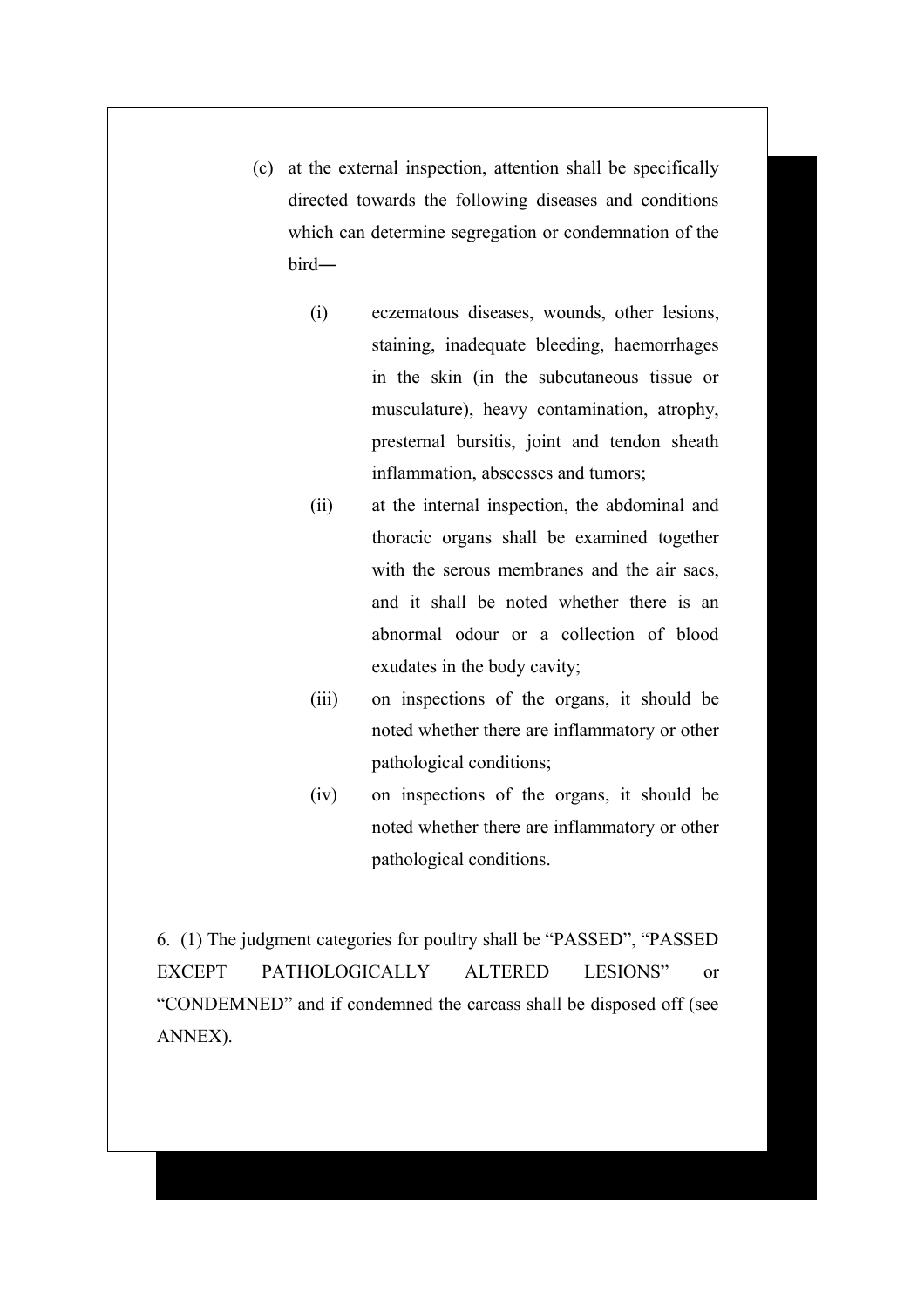(2) Judgment of the disease and conditions not dealt with in this Part of this Schedule shall be within the discretion of the Veterinary Inspector.

## (2)  **Part 6 - Packaging of Finished Product**

1. There shall be a separate packing room for the different kinds of processed poultry.

2. Packaging shall be done under conditions which preclude the introduction of contamination into the product including separated wrapping of giblets.

3. In consultation with Veterinary Inspector and municipal authorities, the Director shall issue guidelines on the packaging and labeling of poultry meat and parts.

# **Part 7: Application of ANNEX 2 to Schedule III**

The inspection of poultry meat under this Schedule shall be subject to the provisions of Annex 2 to this Schedule.

# **ANNEX 2**

#### **A. Conditions that require condemnation of poultry carcasses**

The carcass and organs shall be condemned and shall be unfit for human consumption if affected with or showing lesions of any of the following diseases or conditions:

- i. Abscesses, multiple;
- ii. Fowl cholera or fowl pox;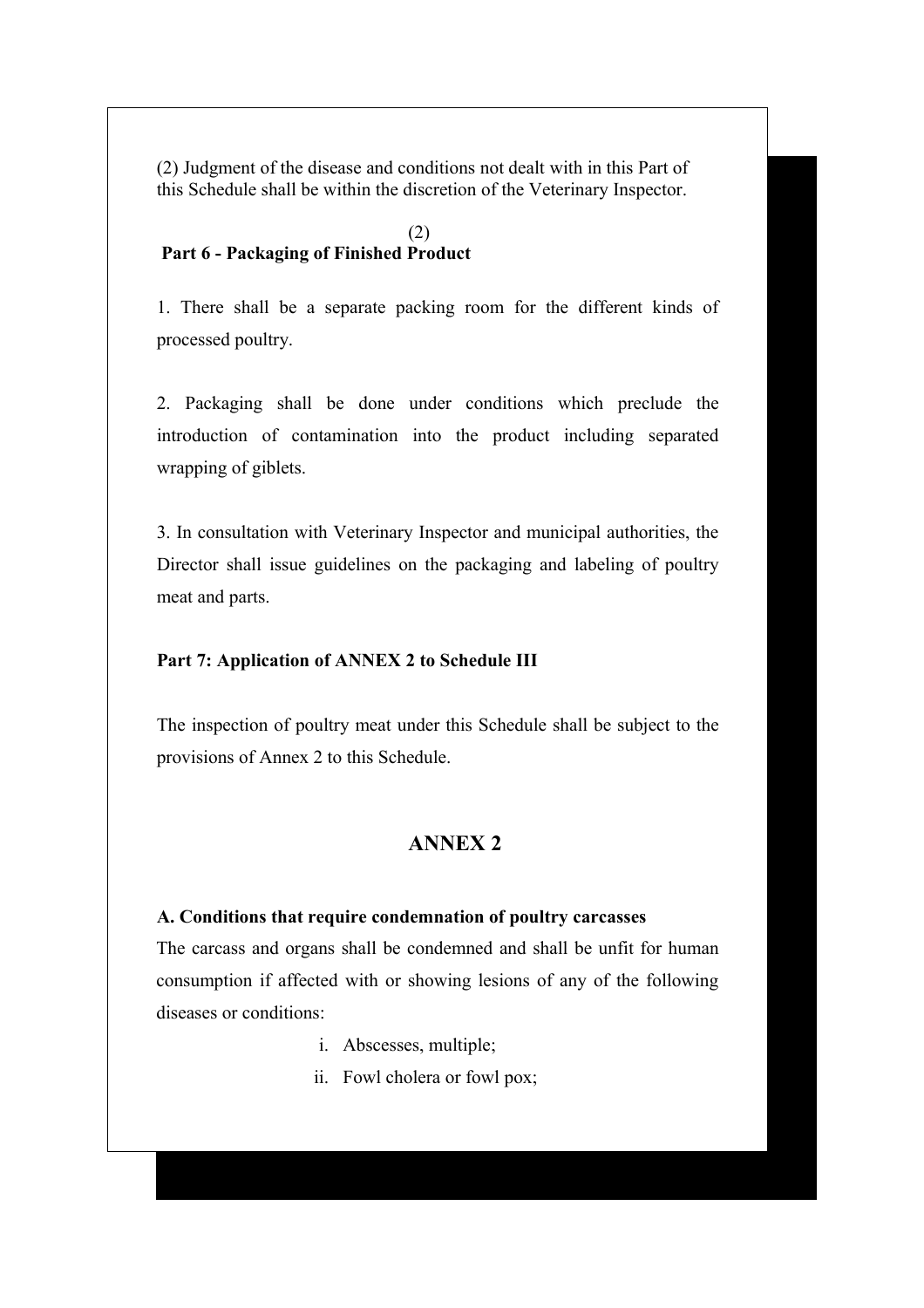|              | iii. Fowl pest (fowl plague);              |
|--------------|--------------------------------------------|
|              | iv. New castle disease;                    |
| $V_{\rm{L}}$ | Tuberculosis;                              |
|              | vi. Fowl typhoid;                          |
|              | vii. Salmonellosis (except Sgallinarum and |
| pullroum);   |                                            |
|              | vii. Septicaemia;                          |
|              | viii. Erysipelas;                          |
|              | ix. Pseudotuberculosis;                    |
|              | x. Listeriosis;                            |
|              | xi. Ornithosis / psittacosis;              |
|              | xii. Botulism;                             |
| xiii.        | Toxoplasmosis;                             |
|              | xiv. Coligranulimatosis;                   |
|              | xv. Infectious coryza;                     |
|              | xvi. Chronic respiratory disease;          |
| xvii.        | Infectious sinusitis (in turkeys);         |
|              | xviii. Infectious bronchitis;              |
|              | xix. Infectious synovitis;                 |
|              | xx. Fowl pox;                              |
|              | xxi. Viral hepatitis (in ducks);           |
|              | xxii. Avian leucosis complex;              |
|              | xxiii. Avian leucosis;                     |
|              | xxiv. Spirochetosis;                       |
|              | xxv. Mycotic diseases;                     |
|              | xxvi. Emaciation;                          |
|              | xxvii. Ascites;                            |
|              | xxviii. Poisonings;                        |
|              | xxix. Staining (icterus, cynosis);         |
|              |                                            |
|              |                                            |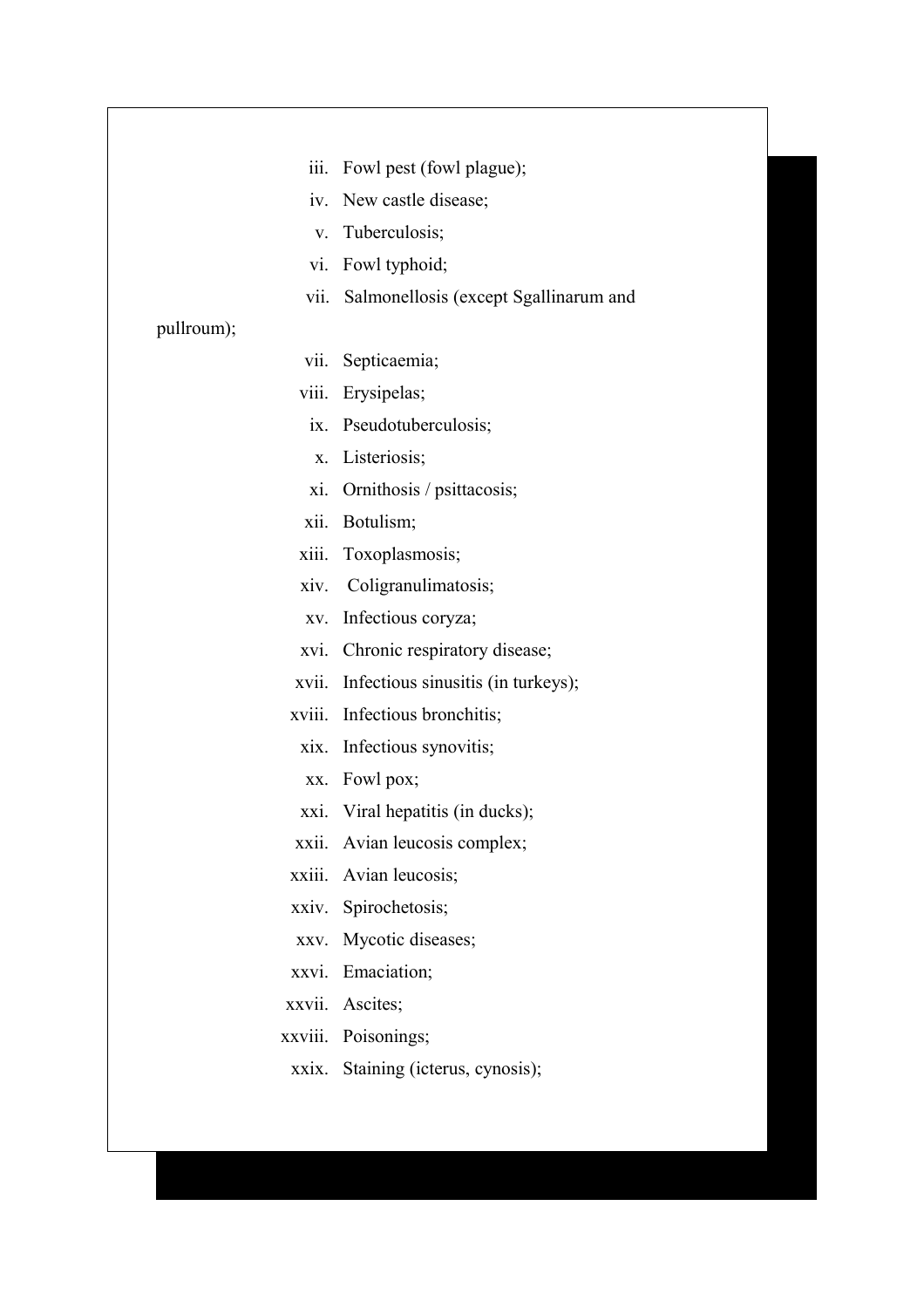| xxx. Avian monocytosis (blue comb disease) and avian |
|------------------------------------------------------|
| flu:                                                 |

- xxxi. Abnormal smell as a result of either disease, treatment or feeding;
- xxxii. Treatment with antibiotics or chemotherapeutics if slaughtered before 6 days after treatment;
- xxxiii. Contamination with oil, paints, etc.
- xxxiv. Insufficient bleeding;
- xxxv. Pericarditis acute, septic;
- xxxvi. pleurisy acute, diffuse, septic;
- xxxvii. pigmentation, generalized;
- xxxviii. salpingitis- acute septic with complications;
	- xxxix. cloaca inflammation;
		- xl. infected bone fracture;
		- xli. joint and tendon sheath inflammation in acute and chronic cases when carcass is emaciated;
		- xlii. ostepetrosis;
		- xliii. ectoparasites- if the carcass is emaciated and anaemic;
		- xliv. histomoniasis (blackhead) save where disease is in the process of healing and the carcass is in good condition;
		- xlv. trichomoniosis;
		- xlvi. coccidioisis in acute or chronic cases with emaciation;
	- xlvii. air sac mites;
	- xlviii. rickets and porosis, save where the carcass is in good condition;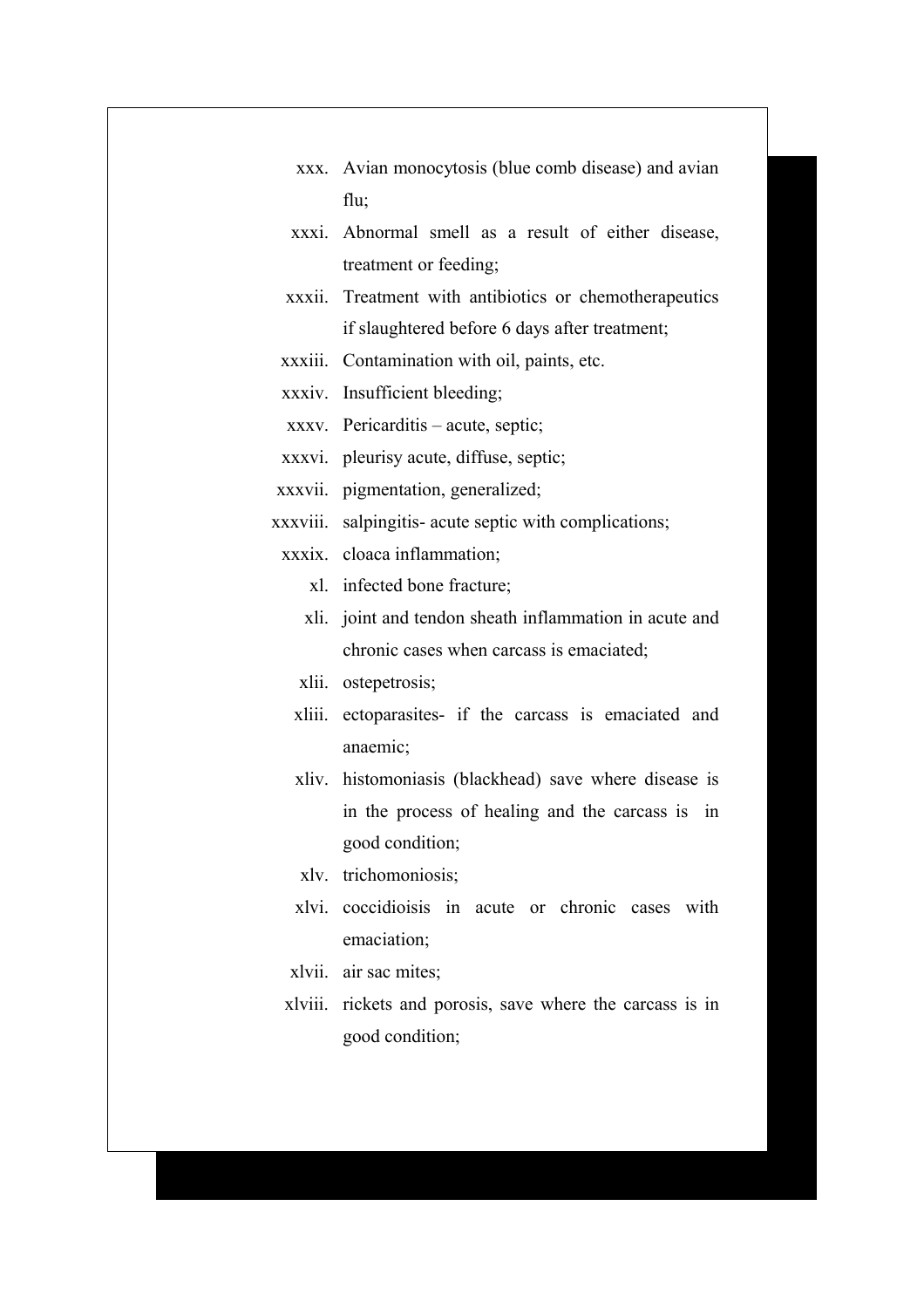- xlix. endoparasites- if the carcass is emaciated, anaemic;
	- l. hock disorder in turkeys- save where the carcass is in good condition;
	- li. overscalding;
	- lii. gumboro disease;
	- liii. laryngo tracheitis;
- liv. duck virus enteritis;
- lv. Anthrax.
- lvi. Pullorum disease
- lvii. Septicemia
- lviii. Toxaemia
	- lix. Paratyphoid

#### **B. Conditions that require condemnation of poultry parts**

An organ or part of a carcass shall be condemned and shall be unfit for human consumption if affected with or showing only localized lesions of the following diseases or conditions:

- (a) abscesses, abrasions, bruises, tumors or cysts: in which case the affected parts together with the surrounding tissues shall be removed if the lesions are localized or encapsulated and there are no signs of spread or secondary infection;
- (b) ecto-parasites, tapeworm infection: in which case the affected parts shall not be rejected when the lesions are light and not numerous and the part is not changed in structure or appearance and that the carcass is in good condition and adequate trimming can be carried out;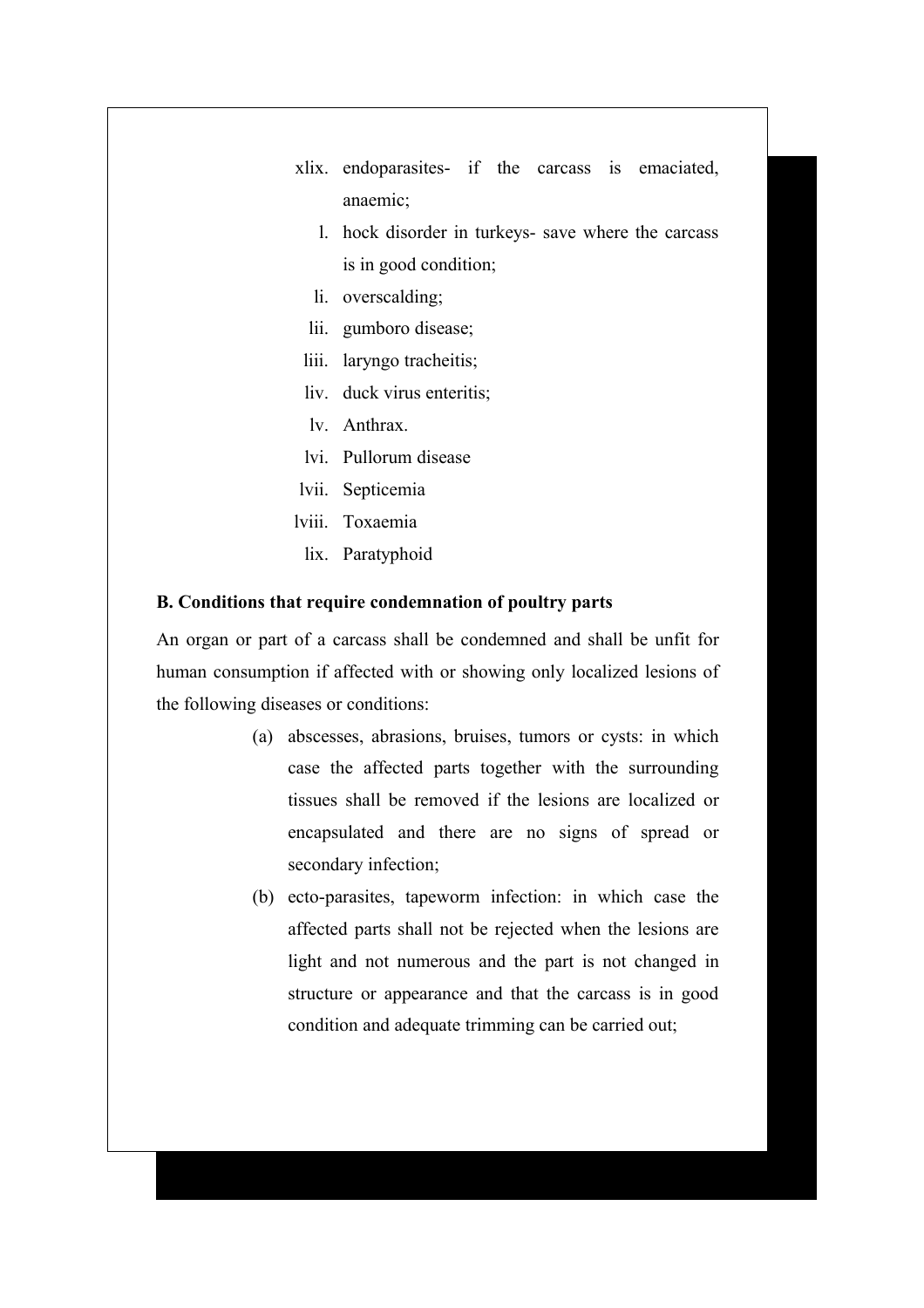- (c) inflammation: the diseased part only shall be condemned if the area is small and localized and there is no sign of spread to other organs and tissues;
- (d) malformation: the affected parts shall be removed;
- (e) degeneration: the affected organ shall be condemned. The whole carcass shall be condemned in case of degeneration of muscles when the larger part of the leg and the chest muscles show advanced and extensive degeneration;
- (f) pigmentation, calcification, infiltration, hemorrhages: the affected parts shall be condemned;
- (g) arthritis: the affected joint shall be condemned if there are no signs of generalization;
- (h) bone fracture: the affected part shall be condemned provided it is a fresh fracture and there is no sign of infection or generalization;
- (i) crop: lameness or constipation, proventriculus or gizzard constipation: the affected parts shall not be condemned if the carcass is in good condition and there are no complications.
- (j) avian pneumonitis
- (k) coccidiosis;
- (l) enterohepatitis;
- (m) fowl pox;
- (n) fowl typhoid;
- (o) infectious bronchitis;
- (p) infectious coryza;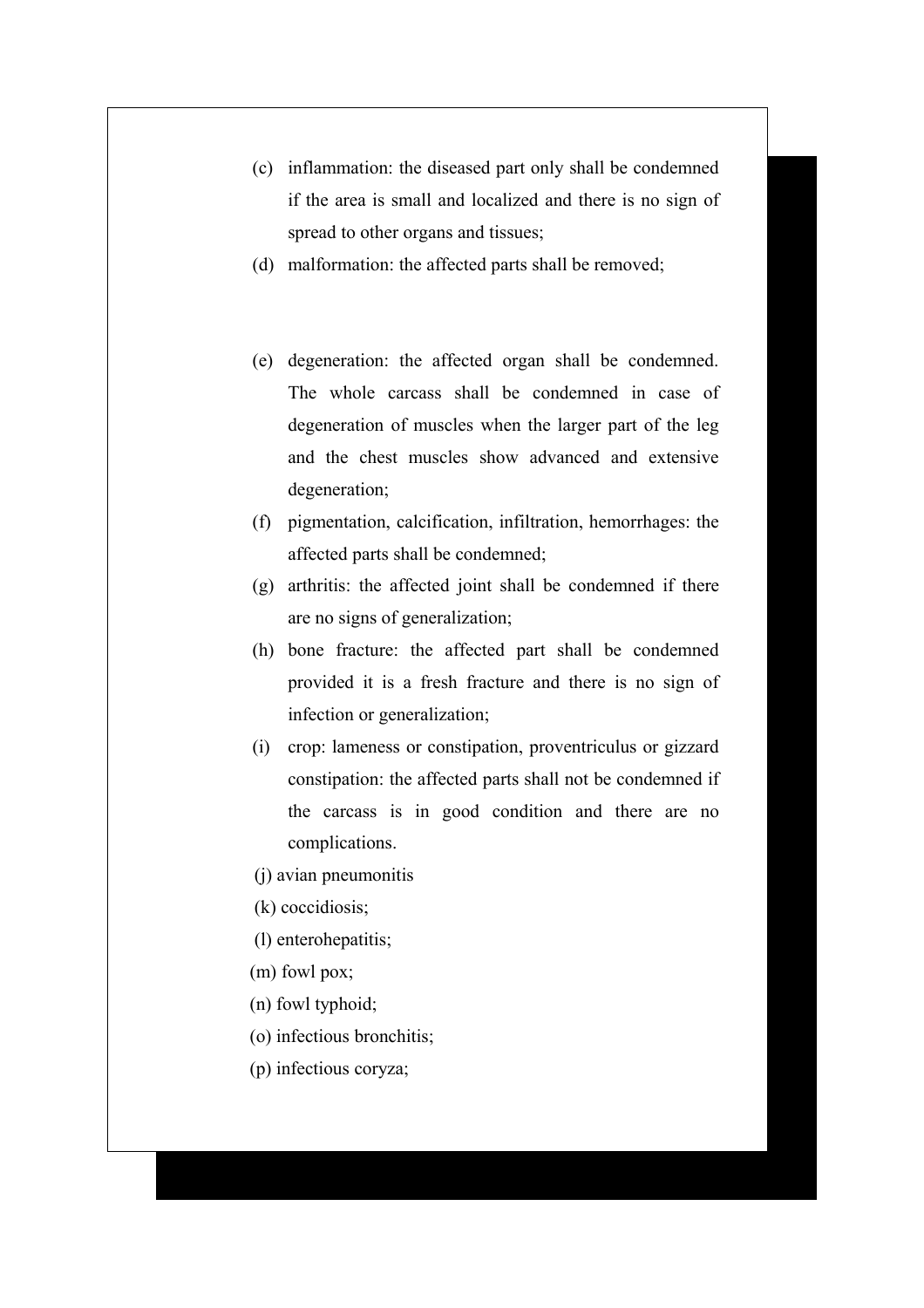(q) infectious laryngotracheitis;

(r) mycotic infections;

(s) pseudotuberculosis;

(t) trichomoniasis

# **SCHEDULE IV**

# **REPUBLIC OF SOMALILAND**

**DECREE NO…………………………**

 **THE MEAT INSPECTION AND CONTROL ACT,……….[YEAR]**

**IN EXERCISE** of powers conferred by section 18(1) (e) and (f) of the Meat Inspection and Control Act,……..[Year], the Minister for the time being responsible for Veterinary Services decrees the following regulations-

# **THE MEAT INSPECTION (TRANSPORT OF MEAT) REGULATIONS**

# **Part 1- Preliminaries**

**1.** These Regulations may be cited as the Meat Inspection and Control (Transport of Meat) Regulations.

**2**(a) In these regulations words and phrases have the meaning assigned to them under the Act;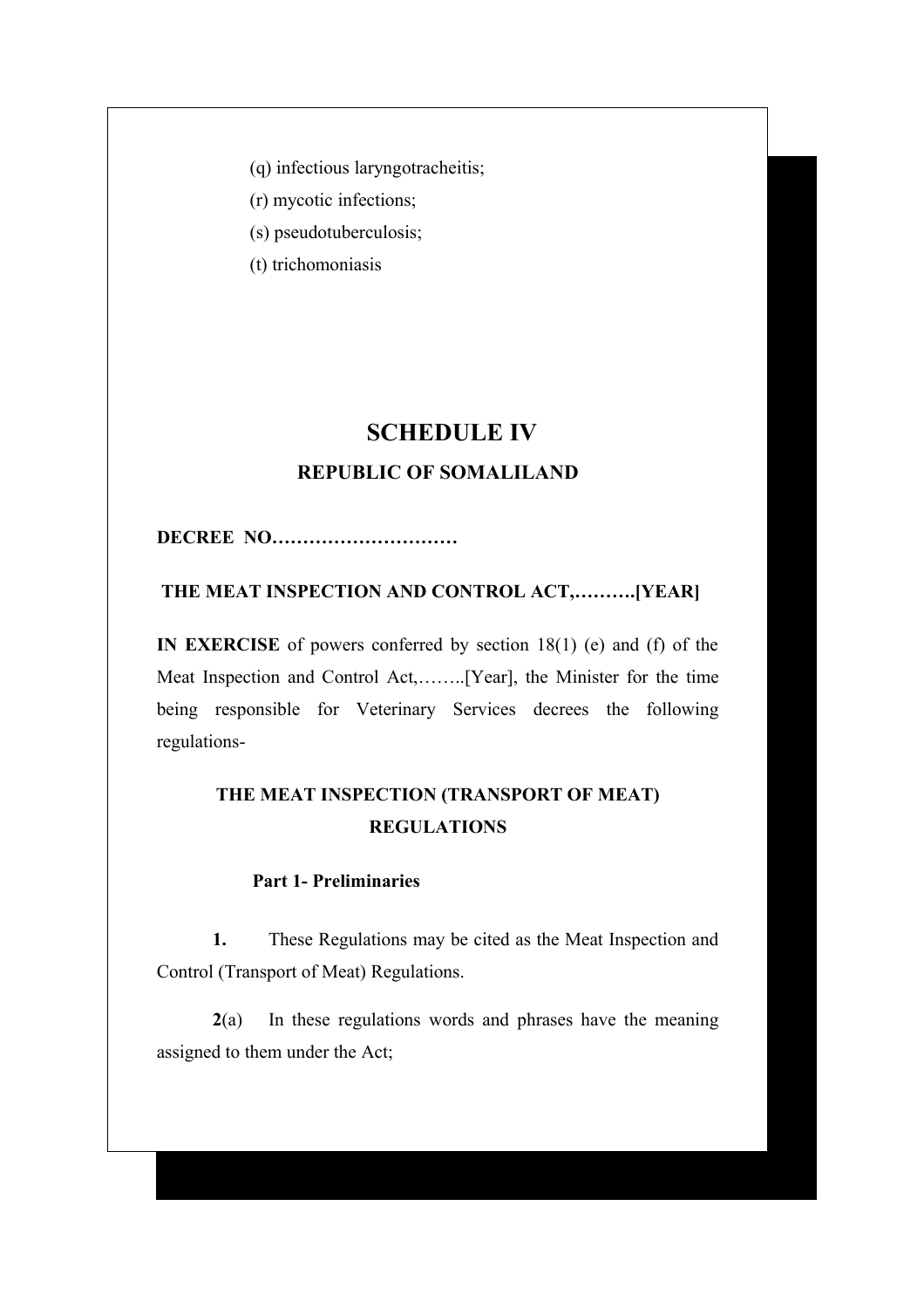(b) These regulations shall apply to transportation of meat intended for human consumption from all slaughterhouses registered under this Act.

#### **Part 2- Permit to Transport Meat, etc.**

1(1) No person shall transport meat for sale to the public unless he first possesses a valid Meat Transport Permit issued by the Director or an officer authorized in writing on his behalf.

(2) Application for a permit under these regulations shall, with necessary modification, be in accordance with and subject to the provisions of sections 12 and 13 of this Act.

4. A permit issued under this Part shall remain valid for *12 months* and must be renewed if the holder intends to continue in the business.

5. Any holder of a permit, his servant or agent who uses a carrier or container which does not comply with the standard specifications made under these Regulations shall be guilty of an offense.

6. Any carrier or container may be inspected by a Veterinary Inspector at any time whenever the Inspector deems it necessary to do so to ensure compliance with the requirements of this Schedule. It shall be an offence to obstruct the Veterinary Inspector from or in any way make it difficult for him in conducting an inspection under this Schedule.

**7.** No person shall permit the removal, transport or delivery of meat from a slaughterhouse―

(a) unless the meat is―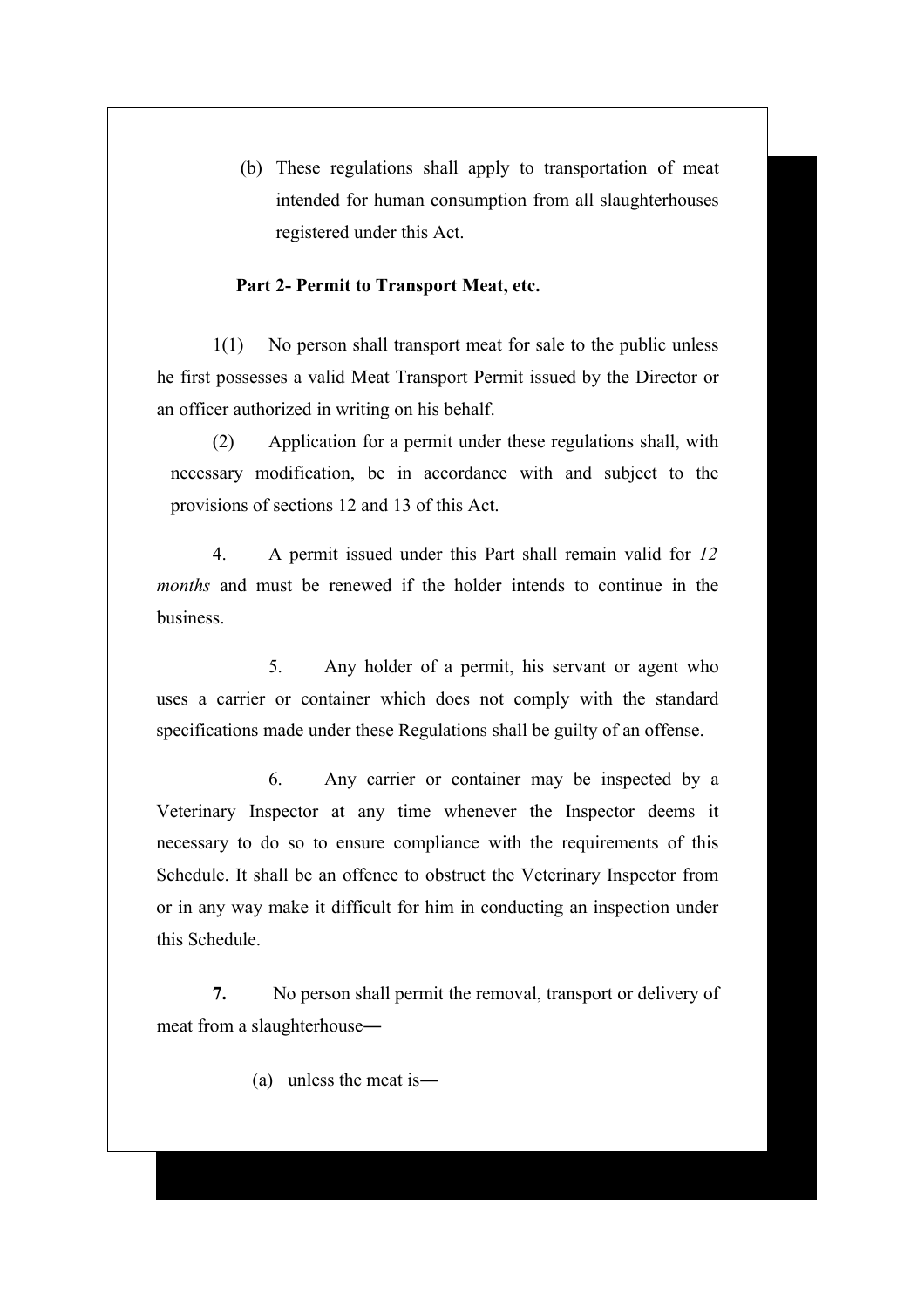(i) marked fit for human consumption;

(ii) adequately protected against dust, dirt, flies, or other

insects;

(iii) handled in such manner as to prevent contamination as

hereafter provided;

(iv) transported by a person holding a meat transport permit issued under regulation 1 of this schedule which

 permit must be produced on demand by the operator or

person accepting delivery or his agent

(v) transported or delivered in a vehicle that is clean,

 sanitary and constructed and equipped for the proper care

 of meat and meat products as specified in this Schedule;

or

(b) if it is transported in a vehicle that contains inedible offal, meat that is not food, condemned material, refuse, unsanitary material or animals.

**8.** (1) Where a Veterinary Inspector finds that the provisions of regulation 7 are not complied with in respect of a carrier at a slaughterhouse, he shall―

> (a) prohibit the transportation or delivery of meat from the slaughterhouse in the carrier and may issue such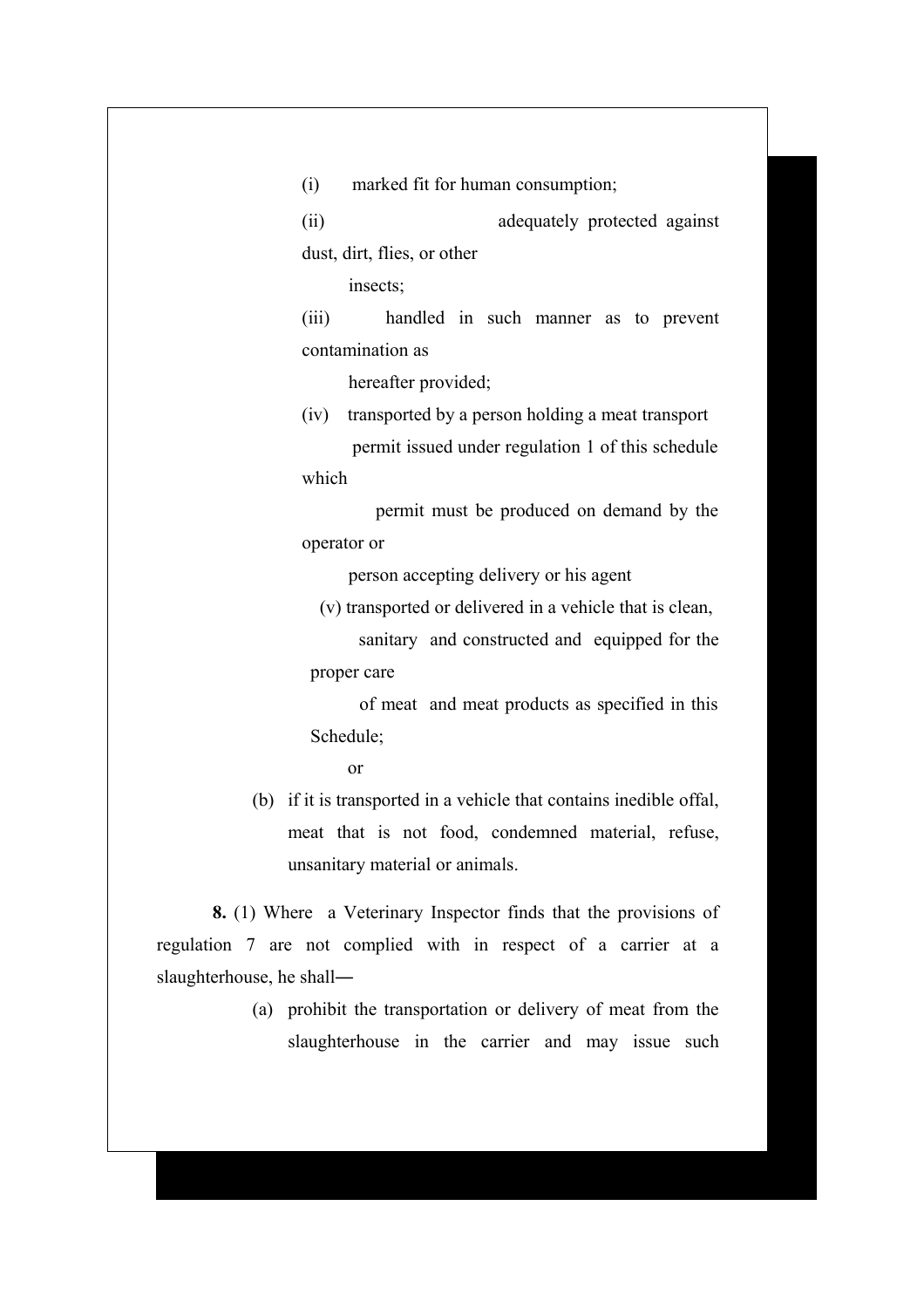directions as he considers necessary or advisable to secure compliance with the provisions of regulation 7; or

(b) direct the removal from the carrier of meat therein and re-inspect the meat.

(2) On reinspection of the meat under regulation 8(1) (b), the Veterinary Inspector may issue such directions, as he considers necessary or advisable, to ensure that the meat or meat products comply with these regulations.

9. Any person who uses a carrier or causes a carrier or container to be used which does not conform in all respects to the hygiene standards prescribed in this Schedule, commits an offence and shall be liable on conviction to………………

10(1). Any meat consignment intended for transportation, shall be accompanied by a certificate of meat transport issued by the Veterinary Inspector in charge of the slaughterhouse**,** embossed with a meat inspection stamp and shall state―

- (a) the Registration Number of the slaughterhouse from which the meat originated;
- (b) the type (e.g. beef) and quantity (in kilograms) of the meat being transported indicating weight breakdown in case of several deliveries along the way during transportation;
- (c) the destination and consignee of the meat;
- (d) the name and signature of the operator of the slaughterhouse;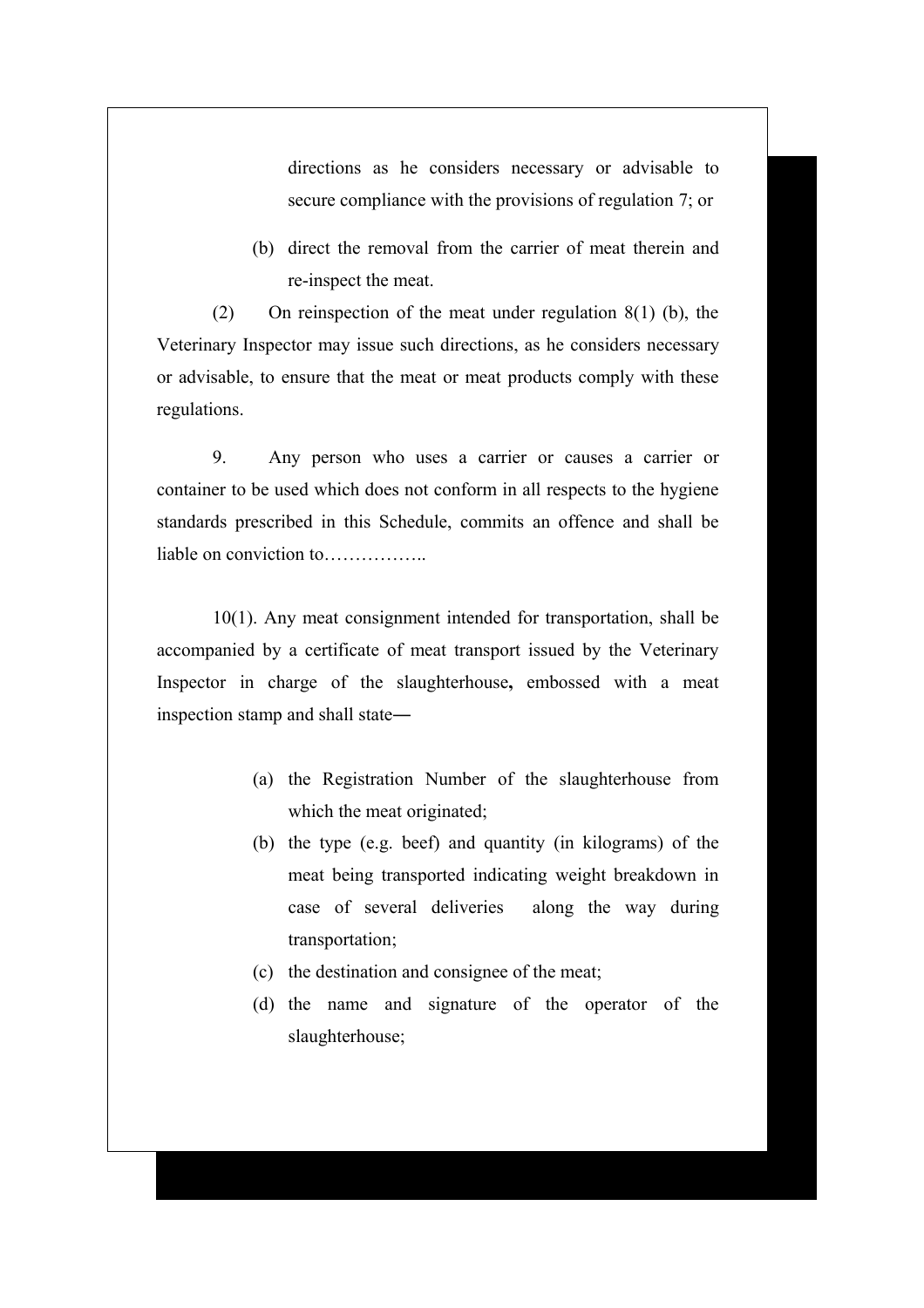- (e) particulars of the carrier being used and the name of the person responsible for the management and control of the carrier during transportation;
- (f) the estimated time or distance the transportation is to cover; and
- (g) any other particulars the Director may require to be shown in the certificate.

(2) The certificate of transport of meat shall be issued in triplicate. When dully signed and embossed, one copy shall be retained by the operator, the second by the person in charge of the carrier and the third by the consignee.

(3) The person to whom the Certificate is issued under this regulation shall pay such nominal fee for the certificate as the Minister may determine

**11.** If the consignee, his authorized servant or agent has reason to believe that the hygiene and wholesomeness of the meat or part thereof was tempered with during transportation, or that the certificate of the transportation of meat is not genuine or there are other reasons touching on the safety of the meat in question, he may reject the whole consignment or part thereof.

**12.** The Director may require the assistance of a police officer in the enforcement of regulations under this Schedule as may be appropriate in the circumstances. Any police officer so required shall comply.

**13.** Any person who contravenes any of the provisions of these Regulations, or who fails to comply with any notice, regulation or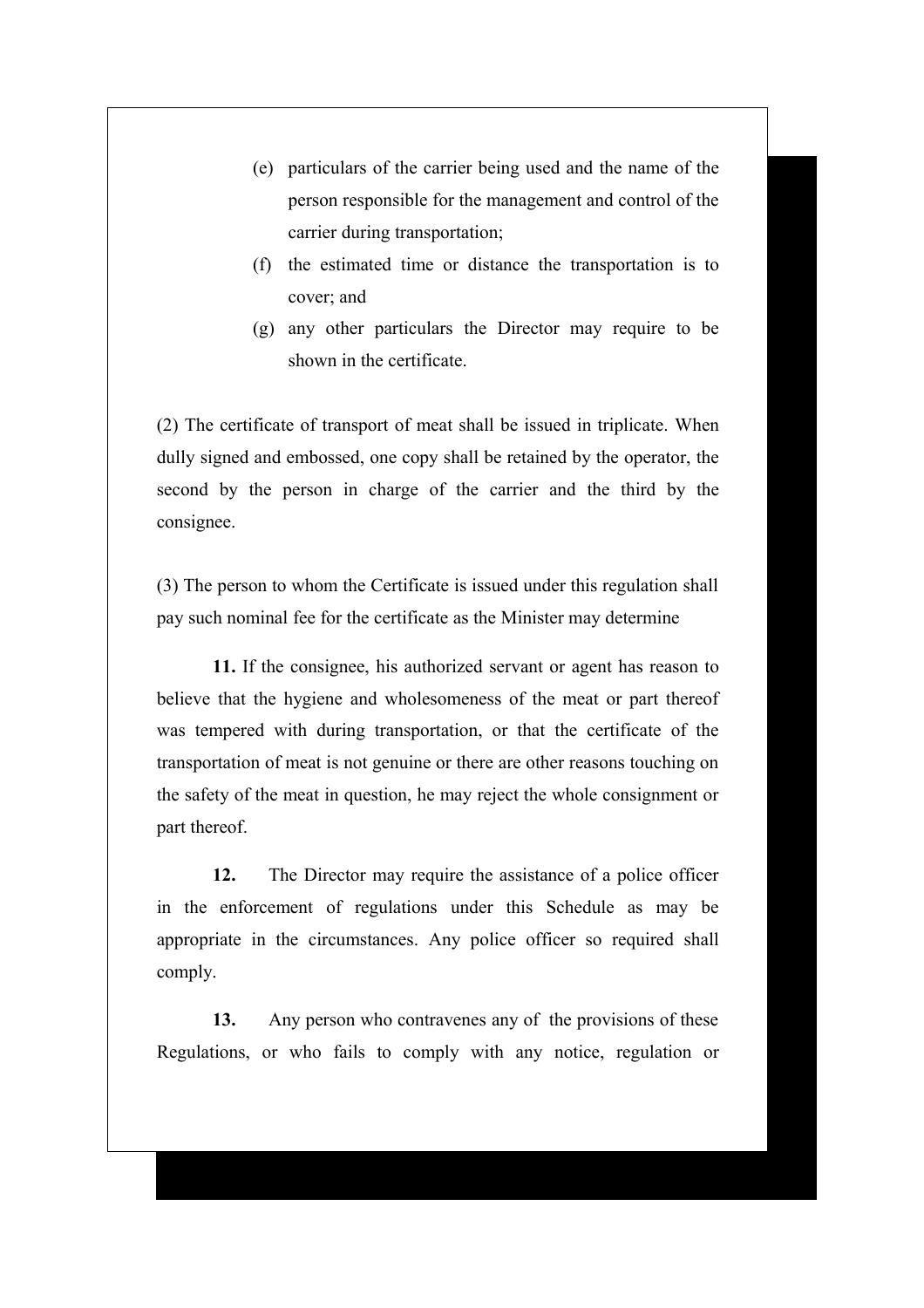prohibition issued under these Regulations commits an offence and shall be liable on conviction to……..

# **Part 3- Standards of Hygiene in the Transportation of Meat**

**1.**(a) The section or part of the slaughterhouse from where meat is loaded on carriers for transportation, shall be clearly marked by the operator, sealed and separated from the section or part of the slaughterhouse used for processing the meat in such a manner as to prevent contamination of the meat not yet transported by the activities of loading and turning of the carriers.

- (b) carriers or vehicles used for the transportation of live animals or any substance which may be detrimental to, or contaminate fresh meat, shall not be used for the transport of meat;
- (c) no other products except those listed in the certificate shall be transported in a carrier or container in which meat is transported;
- (d) for the avoidance of any doubt, fresh meat shall not be transported in the same vehicle at the same time with any other product likely to affect the hygiene of such meat or to contaminate it unless it is transported in such a manner that will not contaminate the meat; and packaged meat shall not be transported in the same vehicle and at the same time as unpackaged meat unless an adequate physical separation is provided.

**2.** Live, dead or slaughtered animal or carcasses not flayed and eviscerated, shall not be transported in a carrier or container in respect of which a permit has been issued.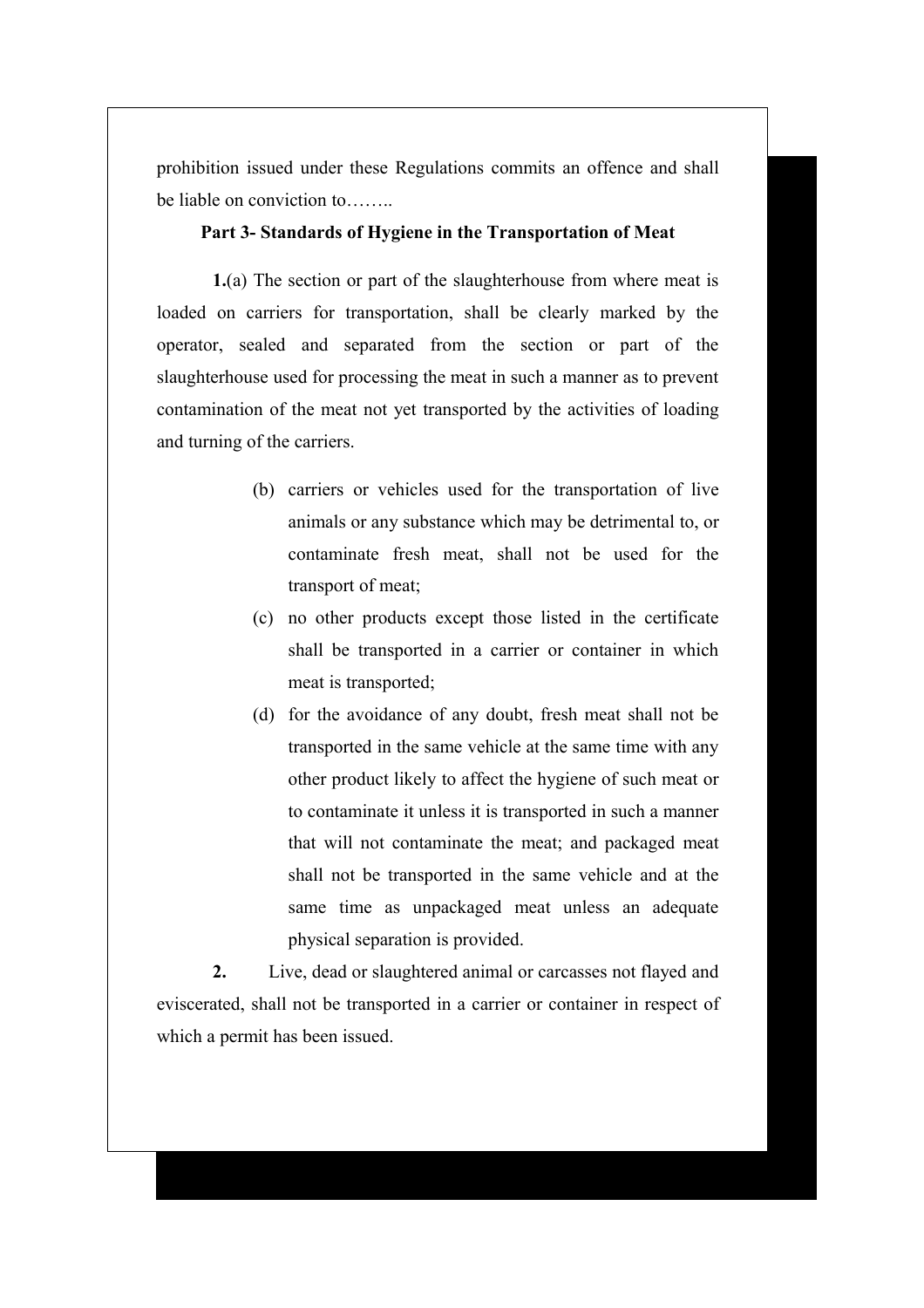**3.** Meat shall be placed in such a manner that it shall not be in direct contact with the floor of a carrier or container.

**4.** The carriage of meat on the head or shoulder is prohibited.

**5.** Organs such as liver, heart, brains, kidneys and clean tripe, shall be transported in water tight receptacles which can easily be cleaned and disinfected, unless they are frozen- in which case they may be transported in cartons or heavy paper wrapping or plastic bags or other packaging material approved by the Veterinary Inspector; and meat handling equipment and containers, such as hooks, shelves, racks and receptacles shall be rinsed in clean portable water.

**6.** Rough tripe, intestines or other parts of an animal, which may contaminate passed meat or may have an offensive odour, shall be transported in watertight receptacles which are easily cleaned and disinfected and which have close-fitting lids secured as not to fall off during transportation.

**7.** Every loader shall, before loading or un-loading meat, wash his hands and other exposed parts of his body in clean disinfectants and shall, during loading and un-loading, wear clean protective clothing which covers the parts of his body (with the exception of his hands) which may come into contact with the meat.

**8.** Any loader or transporter of meat shall undergo routine medical inspection at such intervals of time as the Director shall require and any loader found medically unfit during such examination shall not be allowed to handle meat during transportation or at all until certified otherwise by a qualified medical examiner.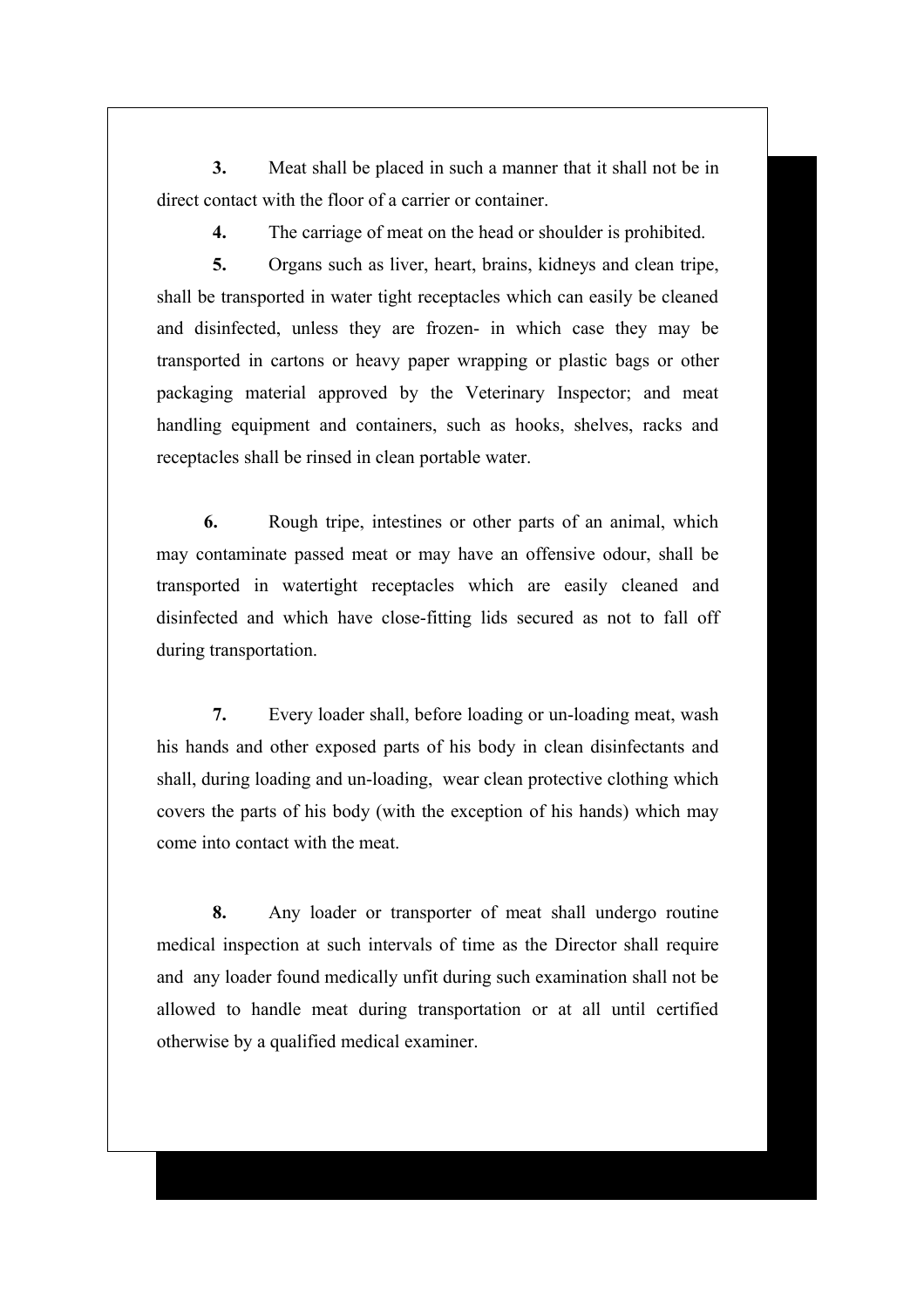**9**(a) A loader shall be personally clean before handling any meat for transport and shall comply with principles of personal hygiene. The Veterinary Inspector shall ensure that in addition, the loader is wearing, if necessary additional protective gowns provided for hygienic transportation of meat.

> (b) No loader shall be allowed to chew, smoke or eat any substance, food, or take any drink (except plain water) while performing his duties under this Part.

**10.** No person shall be allowed to stay or travel in the compartment in which meat is kept or to put his personal belongings or any other things in the said compartment during transport.

**11.** Any carrier or container shall, before it is loaded with meat, be thoroughly washed, using an approved detergent and shall thereafter be rinsed with clean, potable water and then once again rinsed with clean potable water to which an approved sanitizing agent has been added.

**12.** The following detergents may, for the time being, be used in the cleaning of carriers or containers―

- (a) Sodium bicarbonate;
- (b) Sodium carbonate (soda ash);
- (c) Trisodium phosphate;
- (d) Soap;
- (e) Synthetic detergents (wetting agents).

**13.** The following sanitizing agents in the following maximum concentrations may, for the time being, be used in carriers or containers as a rinser―

> Quaternary ammonium compounds… 50 ppm Aqueous solutions of iodine………… 50 ppm Sodium hypochlorite……………… 50 ppm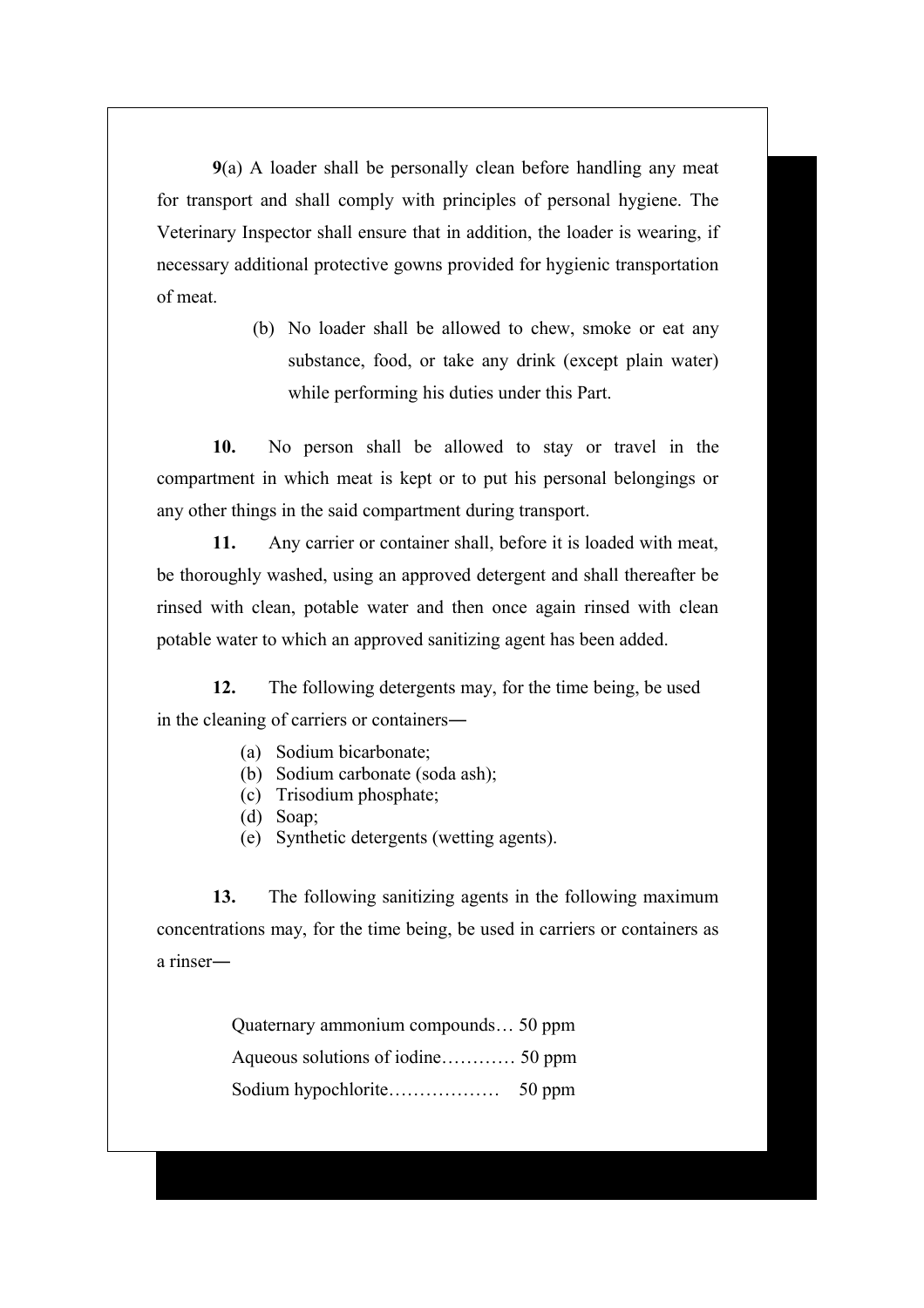Chloramine T………………………. 50 ppm

**14.** The engine of a carrier shall not be allowed to run whilst loading or un-loading is in progress and all doors and lids of the part containing meat shall be securely closed before the engine is started.

**15.** Fuelling of carriers shall not take place whilst the doors or the lids of a carrier are open.

## **Part 4-Construction and Utilization of Carriers and Containers**

#### *General requirements*

**1.** The walls, ceiling and floor of the compartment in which the meat is kept, shall be made from smooth, crack and corrosion resistant material, which is impermeable to water and is of a light colour and easily cleaned and disinfected.

**2.** The compartment in which the meat is carried shall be dustproof and watertight and its doors and lids shall be fitted so as to be dust and watertight.

**3.** Ventilation inlets and outlets and drainage outlets of the space of the carrier in which meat is contained shall be equipped with dust filters.

**4.** For the transportation of carcass meat, whether in whole, quarters or boned cut meat, rails and shelves shall be used and constructed as follows―

> (a) Rails.- the hooks shall be of such a construction as to prevent the meat from falling down during transportation;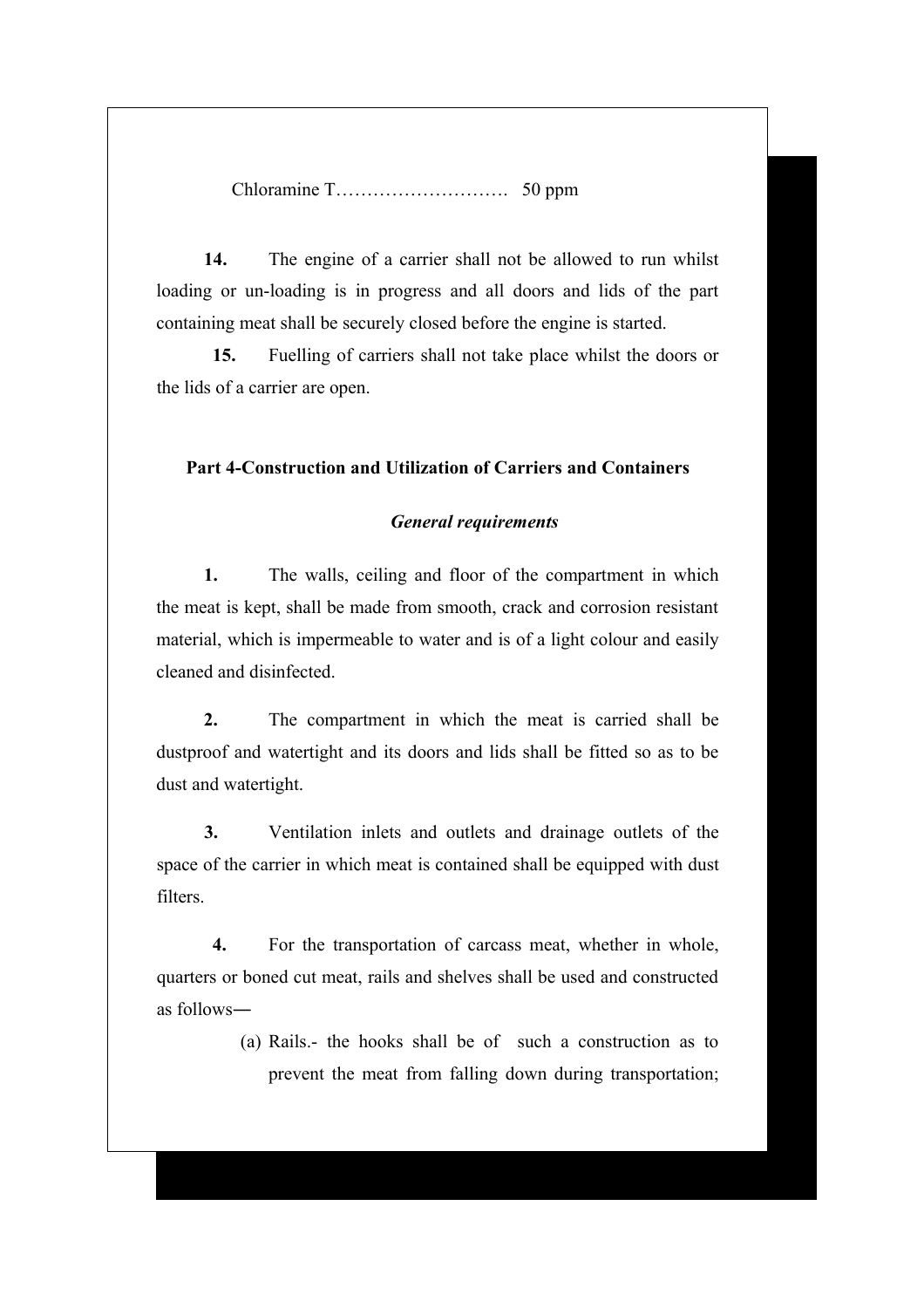minimum rail spacing for bovine forequarters 35 centimeters; minimum space between rails shall be 60 centimeters;

(b) Shelves or racks– these shall be made from rust and corrosion – resistant material and be easy to dismantle and clean; the lowest shelf or rack shall not be less than 5 centimeters from the floor and there shall be a free space of not less than 5 centimeters between the meat in a fully loaded shelf or rack and the ceiling respectively;

(c) The distance between the shelves or racks and the wall of the carrier shall not be less than 5 centimeters. No carcass meat shall be stacked on top of each other. Other meat shall be transported in accordance with paragraphs 3 and 5.

**5.** Frozen meat packed in cartons or boxes may be stacked on to each other and frozen carcass meat may, if properly packaged in suitable packing material, be stacked.

**6.** Carriers or containers used for the transport of meat shall be painted and marked as follows―

> (a) *vehicles* – the entire vehicle shall be painted white and there shall be a red strip, of a width of 30 centimeters painted along the center line of the vehicle on both sides and the rear and shall be displayed on both sides and the rear end of the truck the legend MEAT in block letters not less than 20 centimeters high on both sides and the rear;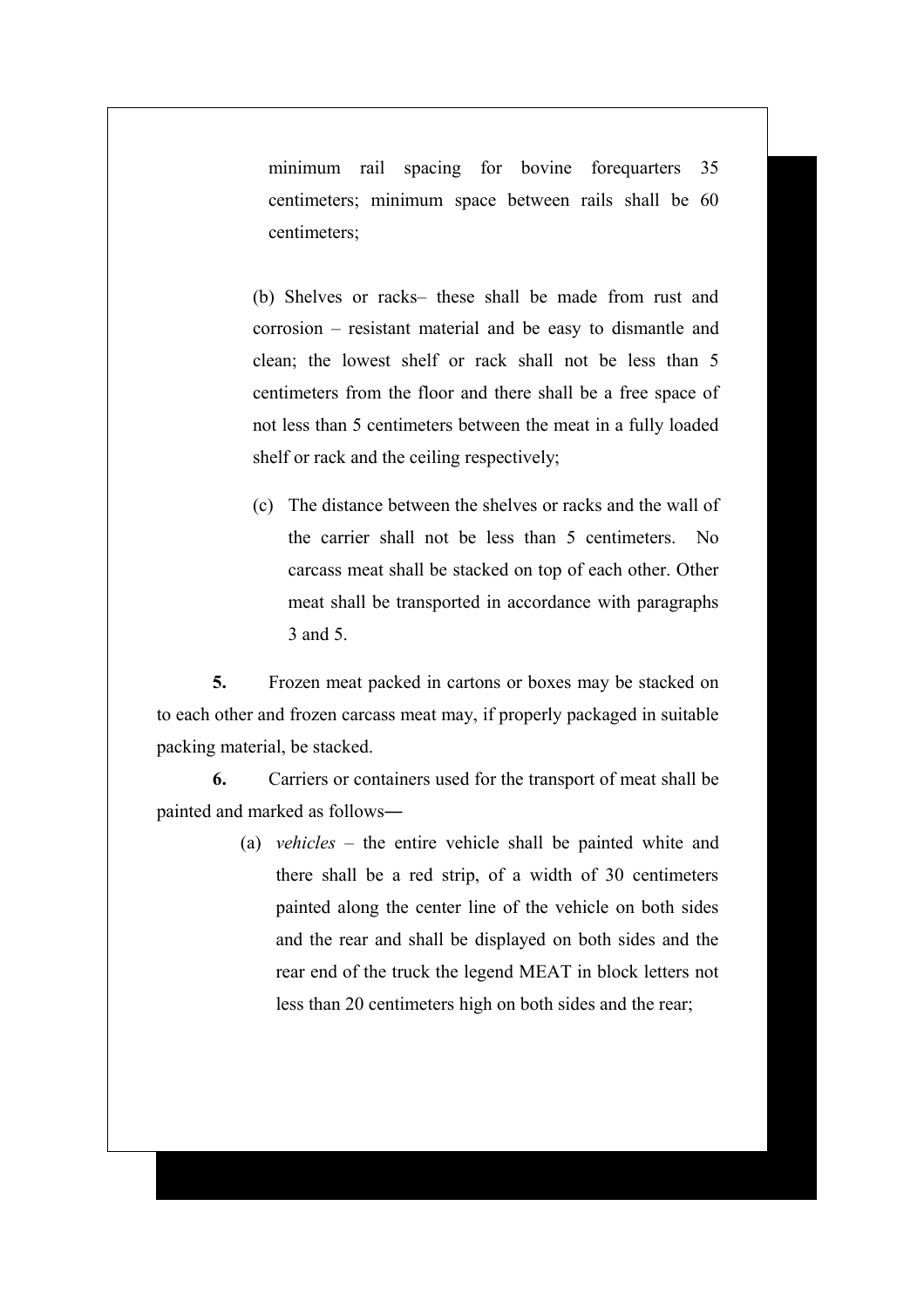- (b) trailers- the entire trailer shall be painted white and there shall be displayed on all sides in red legend MEAT in black letters not less than 20 centimeters high;
- (c) *trucks-* on which trailers are mounted–the legend MEAT shall be painted in red on a white background and shall be displayed on both sides and the rear end of the truck. The legend shall be in block letters not less than 20 centimeters high;
- (d) containers in form or detachable compartments, boxes or other receptacles – the entire container shall be painted white with a red strip width proportionate to the container painted a long center line of the container and the legend "MEAT" displayed in block letters on all the four sides of the container.

**7.** Other legends in the form of advertising, name of proprietor or other labels may be displayed on the carriers so long as they are placed at a space not less than 6o centimeters away from the word MEAT.

#### *Specific requirements for transport*

8. (a) Meat may be transported in non-refrigerated vehicles provided that the transport time does not exceed two hours;

 (b) for every transport period of longer than two hours refrigerated transport is required.

#### *Specific requirements*

*Transport of less than 50 kilometers or two hours duration*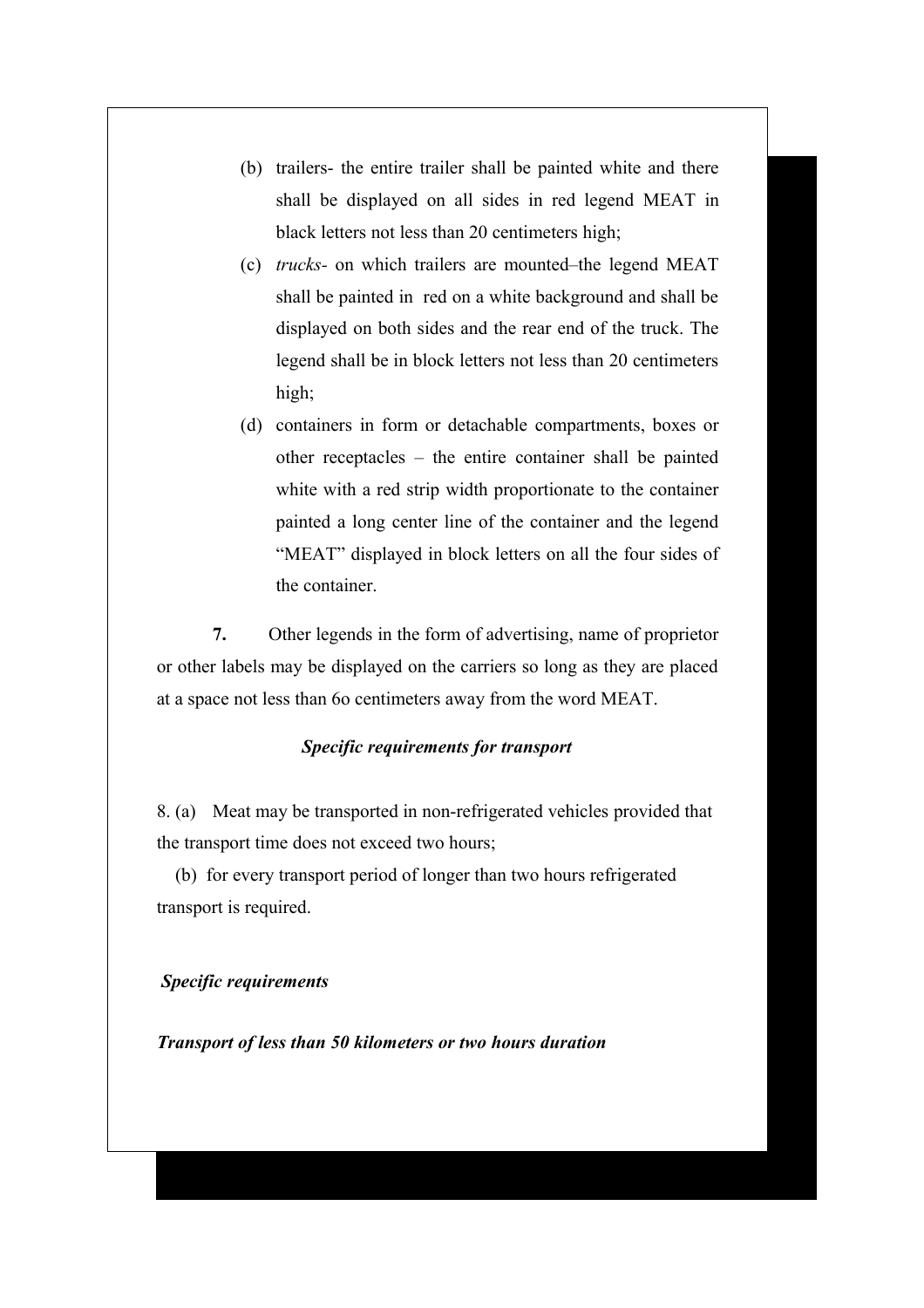$9(a)$  The meat may be transported in non-insulated vehicles provided that they are with sub-protection on in the in the form of a double roof, the components of which not be less than 4 centimeters apart. Carriers of this type shall be fitted with a roof rotation ventilator and air outlets to provide for adequate ventilation;

(b)The meat may be transported in containers in the form of detachable compartm boxes or other receptacles constructed according to regulations 1 through 7 of this Such containers shall at all times be protected from direct sunlight and be placed on vehicle in such a fashion that other products carried on the same carrier, can under circumstances contaminate the contents of the container when this is opened.

# *Transport of less than 200 kilometers or four hours duration*

10. The meat shall be transported in insulated carriers the installation being such as allow only a maximum increase in the meat temperature of  $1^{\circ}$ c. per hour.

## *Transport of more than 200 kilometers or more than four hours duration*

 11. Meat shall be transported in insulated carriers equipped with mechanical refrigeration or otherwise being refrigerated sufficiently enough to ensure that the increase in temperature of meat is less than 3 degrees centigrade during 12 hours' daylight transport.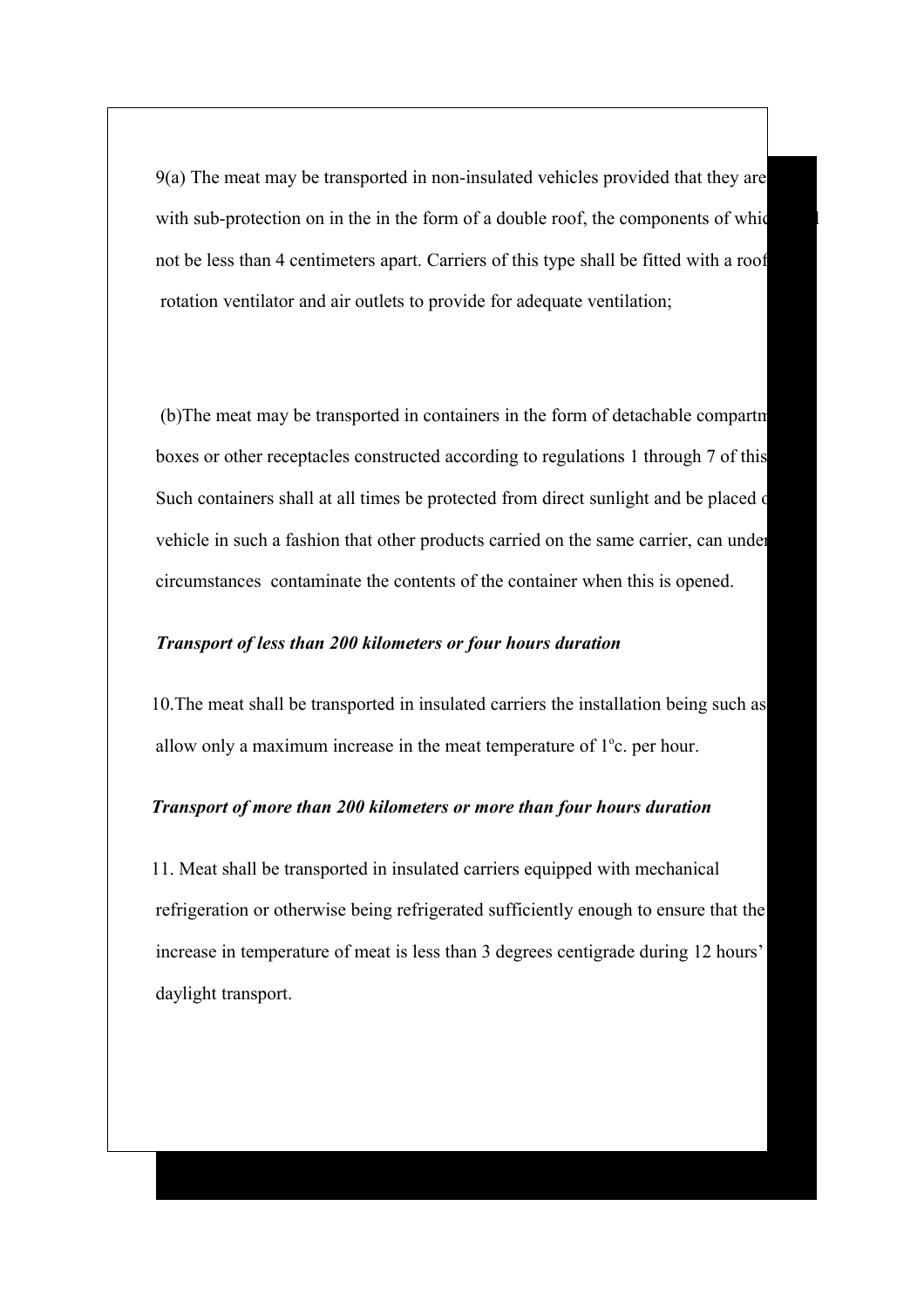# **SCHEDULE V**

# **REPUBLIC OF SOMALILAND**

**DECREE NO………………………………..**

**THE MEAT INSPECTION AND CONTROL ACT,……….[YEAR]**

**IN EXERCISE** of the powers conferred by section 18(1) (e) and (f) of the Meat Inspection and Control Act,……..[Year], the Minister for the time being responsible for Veterinary Services decrees the following Regulations-

# **THE MEAT INSPECTION AND CONTROL (MEAT WHOLESALE AND RETAILING) REGULATIONS**

**1.** These regulations shall be cited as the Meat Inspection and Control (Meat wholesale and Retailing) Regulations.

**2.** In these regulations words and phrases therein used have the same meaning assigned to them in the Act except that unless the context otherwise requires―

 "**sale**" means sale of meat to a customer for take home or immediate consumption within the facility;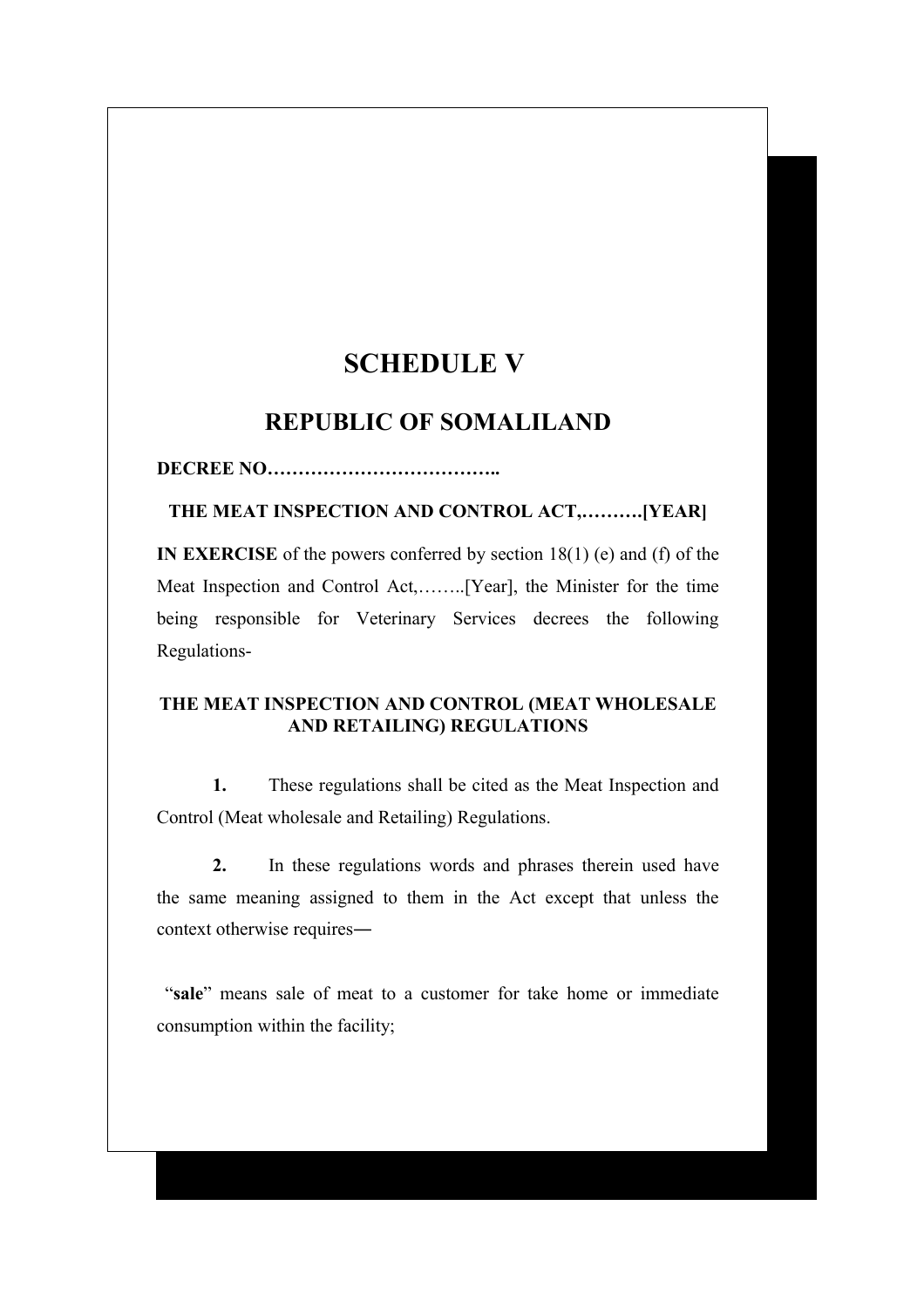"**wholesaler**" means a person who buys or otherwise obtains meat from a slaughterhouse for wholesale to retailers and "wholesale" shall be construed accordingly;

"v**endor"** means a person who operates a butchery or similar facility for purposes of selling meat on a retail basis to members of the public whether as the owner, hirer or agent of the owner or hirer of the facility.

**3.** The Director, in consultation with the Ministries for the time being responsible for matters relating to public health and municipal authorities, shall appoint a duly qualified person to be known as Meat Inspector whose duty shall be to―

- (a) inspect meat at wholesale or retail outlets to ensure that meat sold therefrom conforms to the standards of hygiene and safety requirements of this Act;
- (b) immediately report to the Veterinary Inspector in charge of the area where the wholesale or retail facility is situated, and or to the police, as may be appropriate, any violations of this Schedule regarding meat hygiene and safety and the persons reported to hereunder shall expeditiously in so far as circumstances may permit, take the necessary action;
- (c) advise the Veterinary Inspector on the need to condemn any meat the sale or distribution of which is likely to endanger public health; and further advise the Veterinary Inspector on the need of the closure or re-opening of a wholesale or retail outlet; and
- (d) do any other thing that should reasonably be done to enforce the provisions of this Schedule.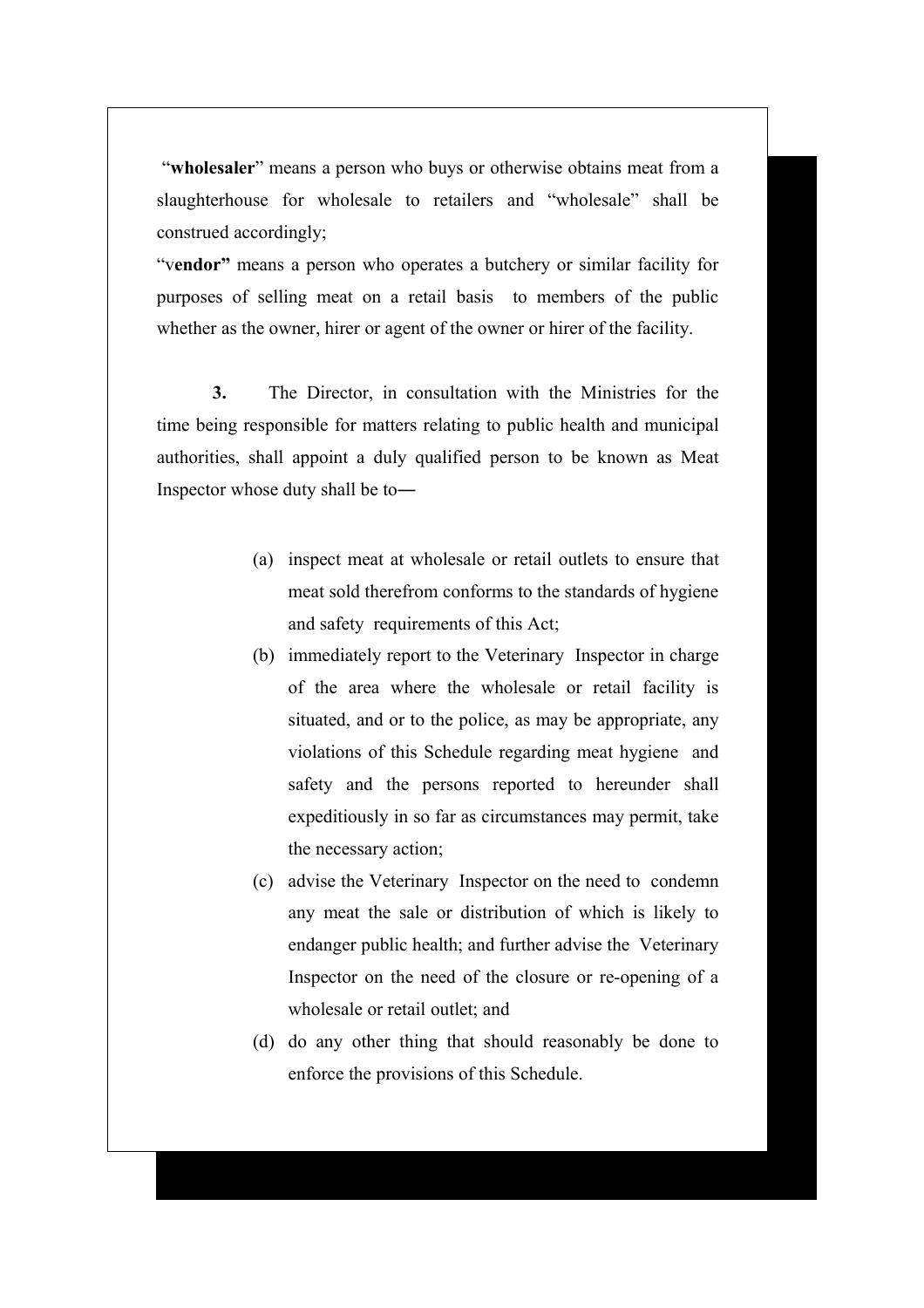4. (a) No person shall operate as vendor under these regulations unless he holds a valid vendor's licence to operate issued in accordance with paragraph (c) of this regulation and, together with his facility, he has been certified by a public health officer, whether of a municipality or a Ministry of Government for the time being responsible for public health, to be hygienically fit to operate as a vendor.

- (b) the vendor shall display in a conspicuous place in his facility, both the licence to operate and the certificate of public hygiene fitness;
- (c) a license to operate under this schedule shall be issued by the municipal authority in whose jurisdiction the vendor intends to operate. On the other hand, the certificate of hygiene fitness shall be issued by a public health officer in charge of the area where the facility is situated;
- (d) if the vendor relocates to an area outside of the jurisdiction under which he was licensed and certified, he shall apply a fresh for license and certification in accordance with the provisions of this Schedule;
- (e) both the license and certificate shall be renewable annually and the provisions of sections 13 and 14 of the Act shall, with necessary modifications, apply to all matters relating to the issuing, renewal, revocation and replacement of license or certificate.
- (f) subject to the provisions of regulation 6(b) of this Schedule, a license and certificate issued under this Schedule may be revoked at any time by the issuing authority, among other reasons, if in the opinion of the issuing authority, hygiene standards of the facility and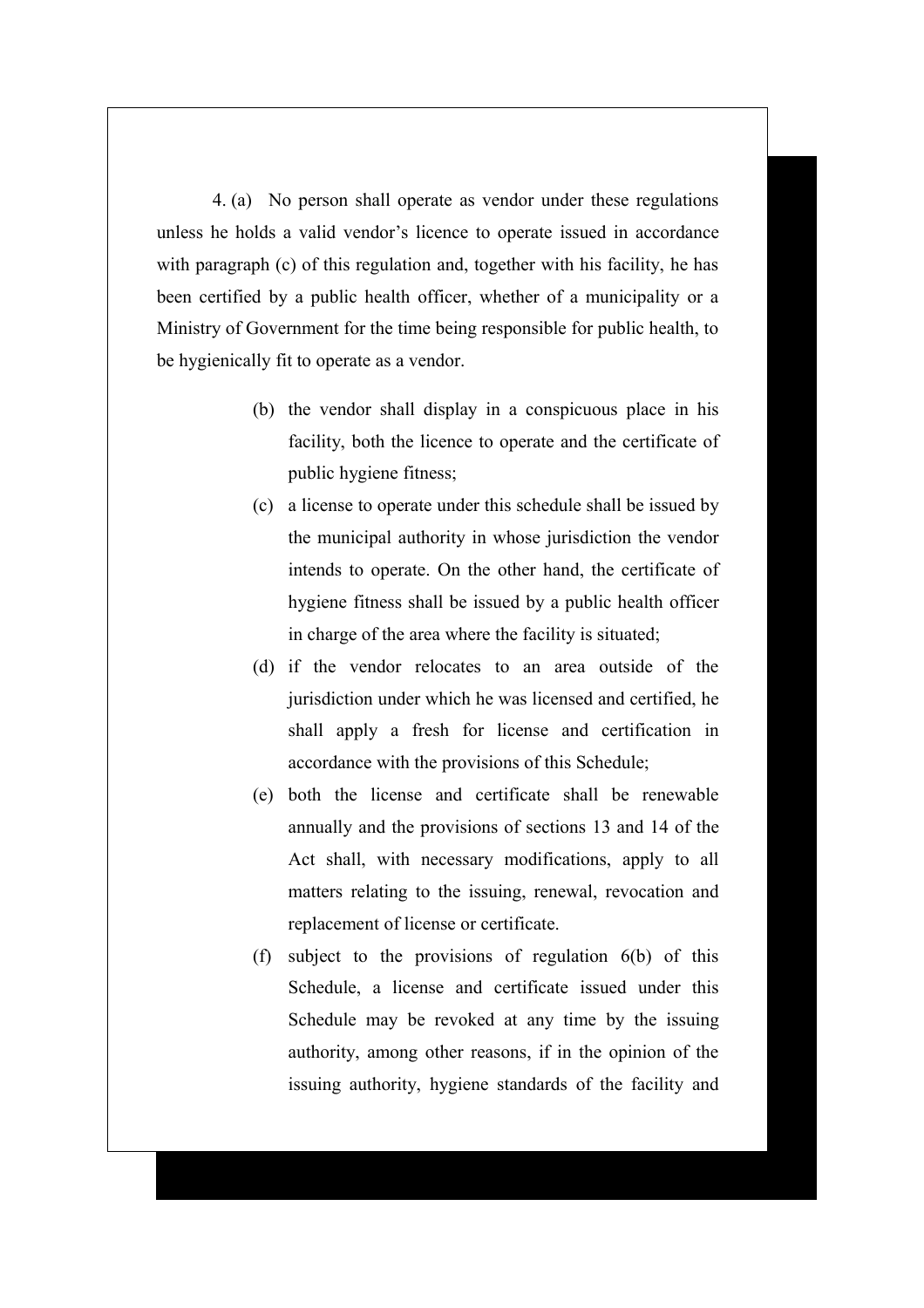staff thereof has deteriorated. The revocation of either the license or certificate shall automatically result to the closure of the facility.

- **5.** Every vendor shall have in his facility―
	- (a) a manual saw or a powered hand saw made of stainless steel for cutting meat. The saw shall be kept clean and well disinfected at the end of each business day.

Where it is not possible to have a powered hand saw, the vendor shall have such number of hand-held knives and saw as he may require. He may also have axes for cutting meat. The hand knives, saws and axes shall be of such materials as the Director may approve, be kept clean all the time and shall not be used to cut anything else other than meat;

- (b) a meat display counter specified in regulation 8 of this schedule;
- (c) a meat mincing machine if minced meat is sold;
- (d) chillers and deep freezers if circumstances permit;
- (e) a room where his staff can change clothing and keep their personal items;
- (f) lavatories and hand washing facilities and substances as is provided in Part 5 of Schedule I;
- (g) a first aid kit; and
- (h) such other facilities and equipment as the Director may require.

**6.** The vendor and all his staff shall at all time his facility is open and operating, wear protective clothing made from easy-to-wash materials. The vendor shall ensure that there is enough supply of such clothing to facilitate change of apparel when circumstances reasonably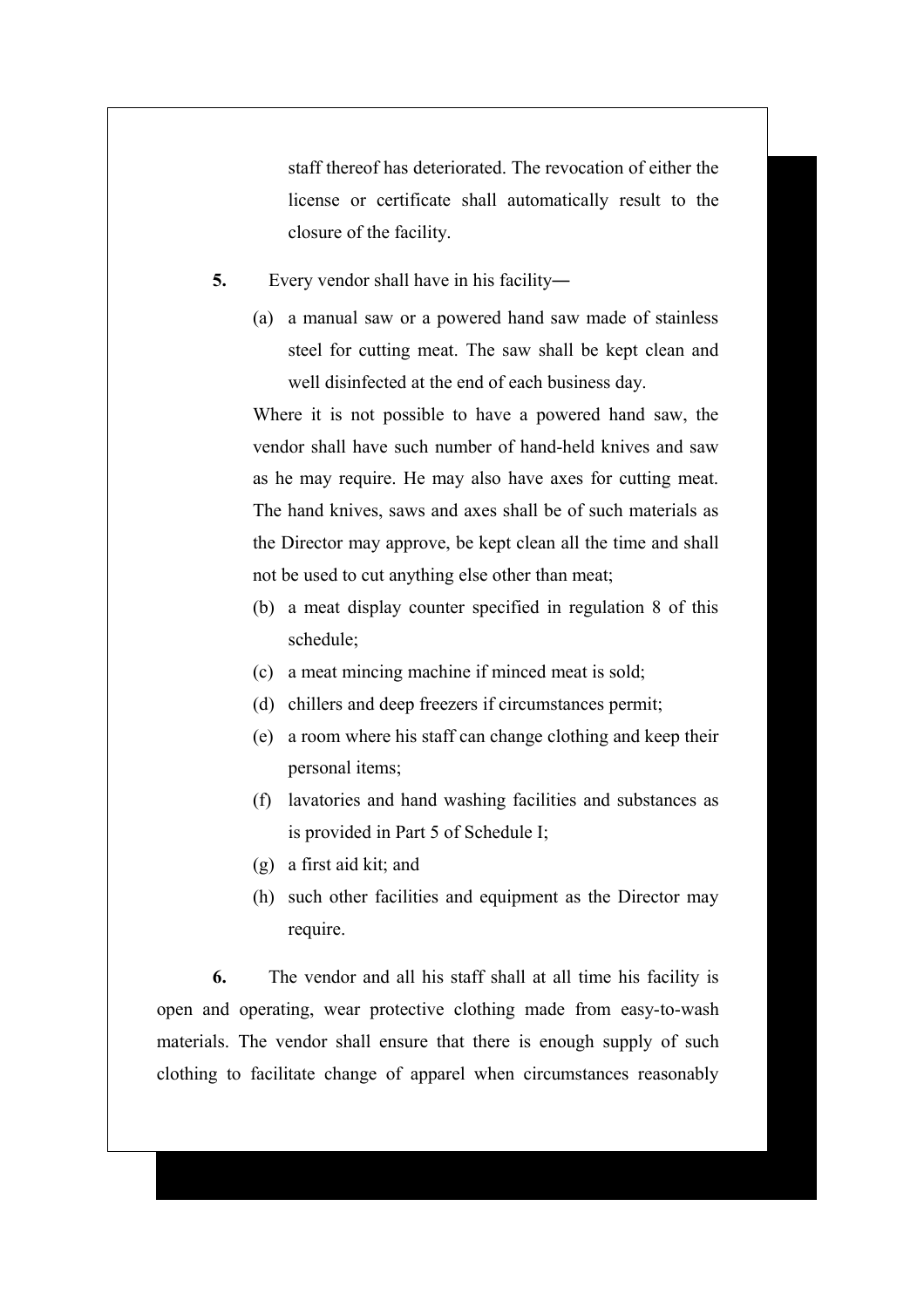require. For the avoidance of any doubt, the provisions of Part 4 of Schedule I as to the apparel and hygiene of workers in a slaughterhouse shall, with necessary modifications, apply to the workers in a facility licensed under this Schedule.

**7.** (a) The Vendor and his staff shall undergo routine medical checks at such intervals of time as the Director shall determine to ascertain the status of their personal health and hygiene; and the Veterinary Inspector, in consultation with the medical officer who examined them, may effect such remedial measures as he shall deem fit to restore the acceptable health and hygiene standards;

- **(b)** Where the prevailing standards of health and personal hygiene pose, in the opinion of the Veterinary Inspector or Medical officer any danger to the public in general or to the customers of the facility in particular, the Veterinary Inspector shall close the facility by posting conspicuously on the facility the notice "CLOSED ON HEALTH GROUNDS." This notice shall additionally be written in a local language used in the area. However, the Veterinary Inspector shall only close a facility as herein authorized if the vendor has failed to heed to two written warnings of the intended closure by the Veterinary Inspector;
- **(c)** a facility closed down under paragraph (b) of this regulation shall remain closed until otherwise cleared by a Veterinary Inspector to operate again. However, the facility may open without the clearance if a business other than meat vending is to be conducted therein;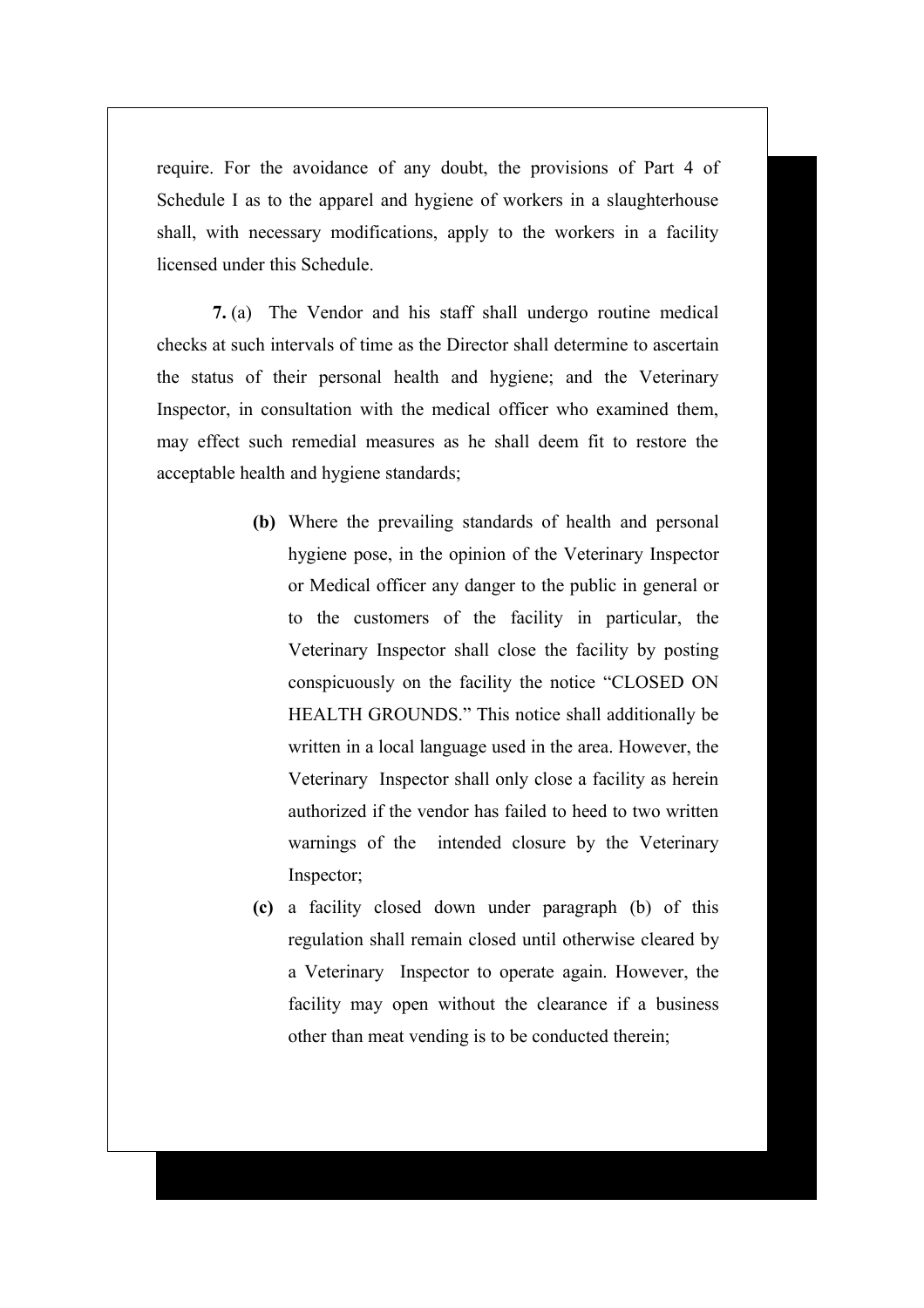**(d)** in consultation with a public health officer or a Meat Inspector, a Veterinary Inspector may direct that a vendor and his workers, or vendors and their workers in a given area, attend a certified continuing course in hygienic handling of meat. The Minister shall provide modalities for public-private sector participation in such training and the sharing of the costs of training.

**8.**(a) A vendor shall display his meat for sale in a glass meatdisplay counter or net-like wire gauze shelves or such other display counters approved by the Director so long as the counter installed sufficiently protects the meat from dust, flies, pests or injurious aerosols;

> (b) if circumstances permit, or if the Veterinary Inspector considers it justified by demands of the safety and wholesomeness of the meat being offered to the public for sale, he may order that a display counter must be fitted with temperature regulating equipment and in that event the meat shall be kept cool at a temperature of between 0 and 4 degrees Celsius.

**9.** No customer is permitted to touch meat which is displayed for sale. A customer shall identify the meat of his preference by description, pointing with finger or by a folk with a sufficiently long handle provided by the vendor or any other means or method other than touching until the meat selected is handed to him upon purchase.

**10.** Every vendor shall, at the end of 7 days in the case of refrigerated red meat and at the end of four days in the case of white meat, and after one day in the case of un-refrigerated meat, dispose off any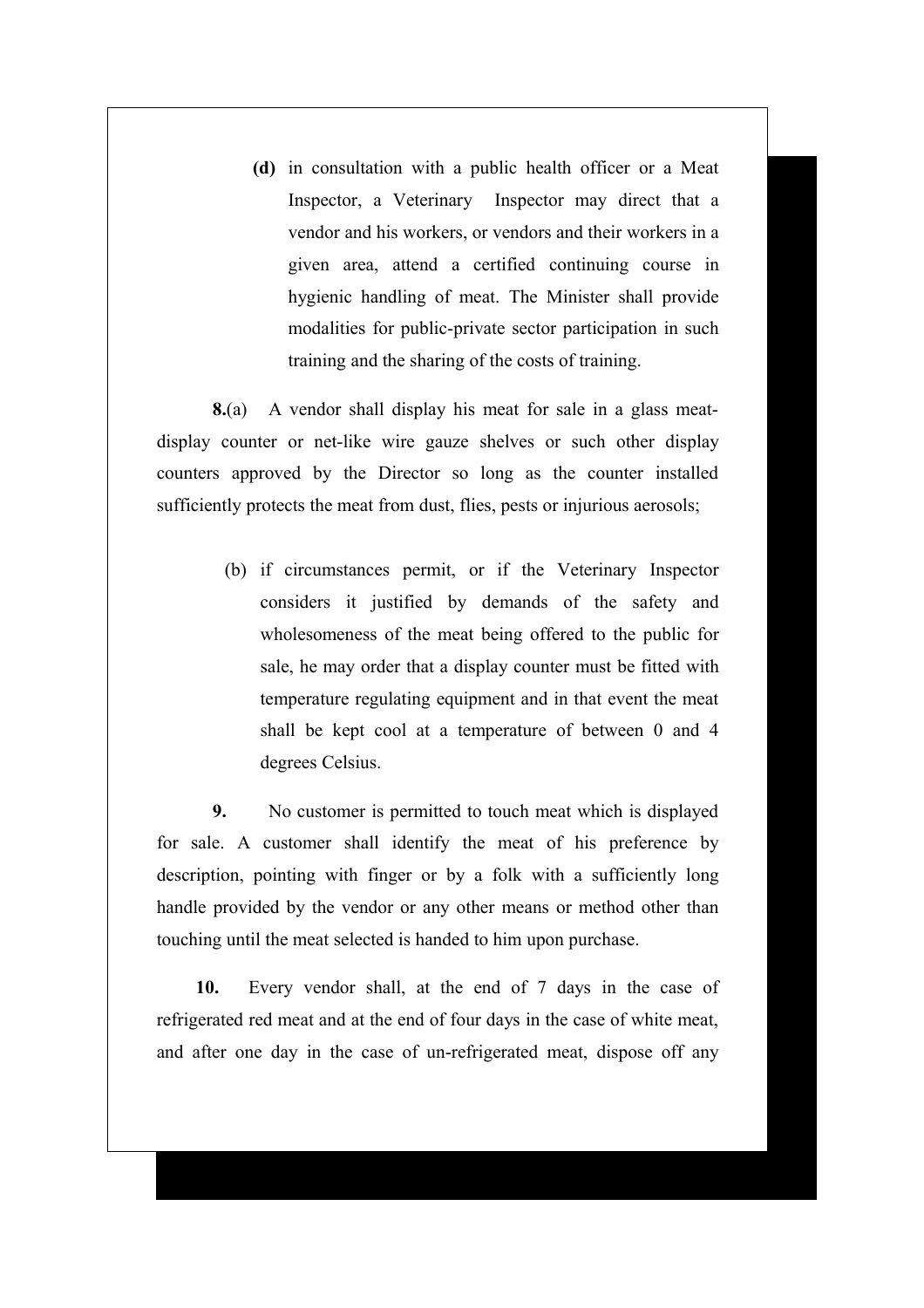unsold meat by way of incineration unless such meat is processed for commercial or other purposes other than human consumption.

 **11.** The provisions of this Schedule shall, with necessary modification, apply and govern persons selling meat as wholesalers. However, for the avoidance of any doubt―

- (a) a wholesaler as well as his facility shall be licensed and certified hygienically fit respectively as is required under this Schedule before engaging in any meat wholesale;
- (b) no person shall sell as a wholesaler unless his facility has such freezers, chillers and such other equipment the Director shall require for purposes of hygienic and safe storage and distribution of meat; and
- (c) with necessary modifications, the regulations of Schedule IV shall strictly be observed by the wholesaler where he distributes his meat to retailers.

 **12.** A person buying meat as a customer from a retailer or wholesaler shall have the right to―

> (a) be sold the type of meat he has asked for as in beef, mutton, camel meat or poultry unless the same is out of stock or unless the seller has other compelling reason to warrant otherwise. However, this provision shall not compel a seller to sell at all to a person he does not want to sell to;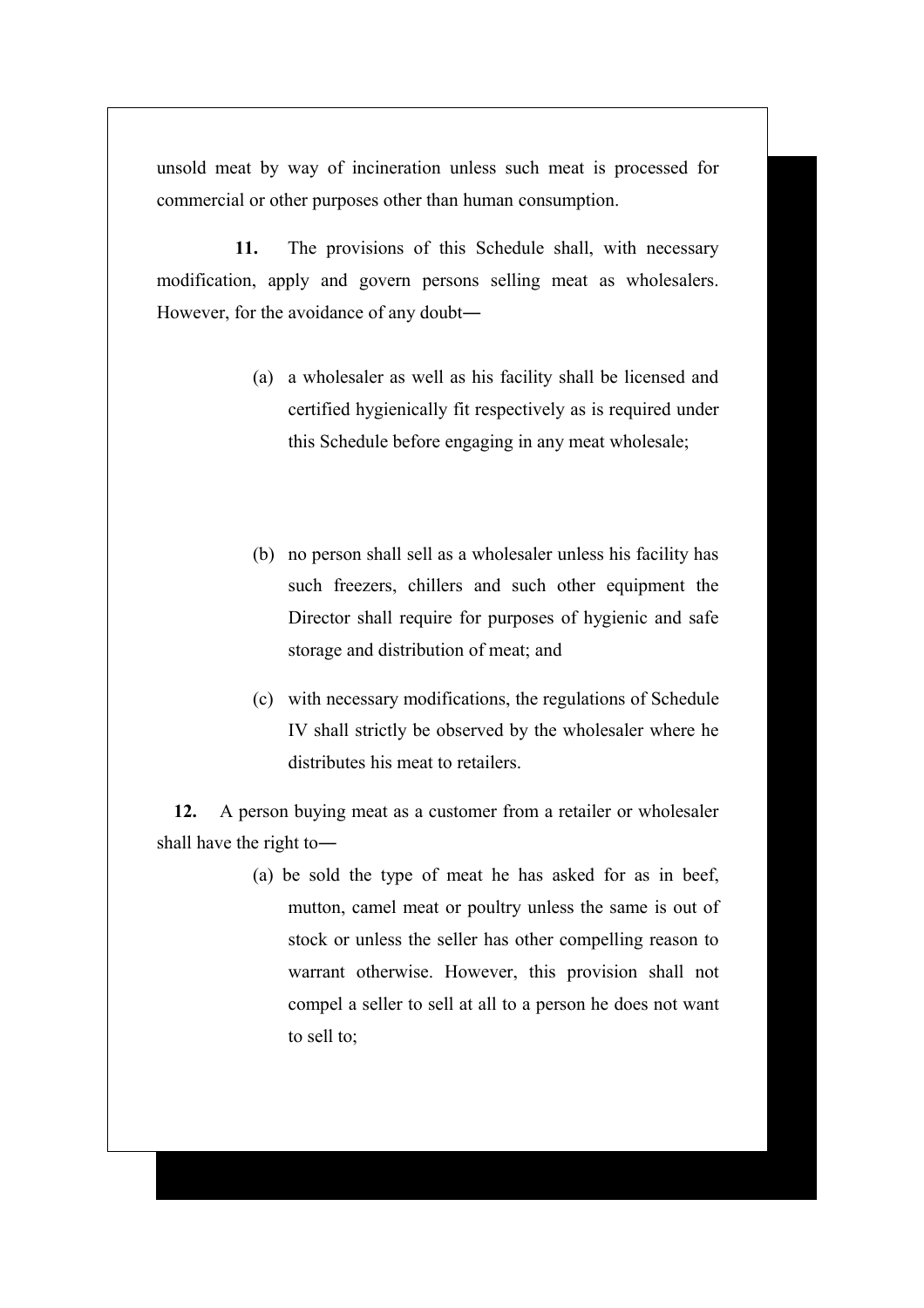- (b) demand to be sold a particular part of the carcass or organ thereof on health or medical grounds upon satisfactory proof of the medical ground;
- (c) reject the meat purportedly sold to him upon discovery of any incidence or factor which shows or suggests that the meat is unhygienic or unsafe for human consumption;
- (d) have the meat purchased by him to be wrapped or packaged by the seller in wrappers or materials that will not contaminate the meat or otherwise make it unsafe for human consumption.

For the avoidance of any doubt the use of any traditional wrappers, baskets or wooden receptacles or utensils for purposes of wrapping or carrying meat after purchase is prohibited unless specifically approved by the Director;

(e) rest assured that any advertisement of the meat by the seller for the attraction of customers shall not turn out to be a misrepresentation thereof or an outright fraud, particularly on the status of its hygiene and safety and that in the event of such misrepresentation or fraud he shall be entitled to a full refund of monies paid in addition to any other legal remedies that may be available;

(f) report to the police and to licensing authorities any violations of this Schedule by the seller, his workers or agents- in particular those violations relating to hygiene and safety of the meat;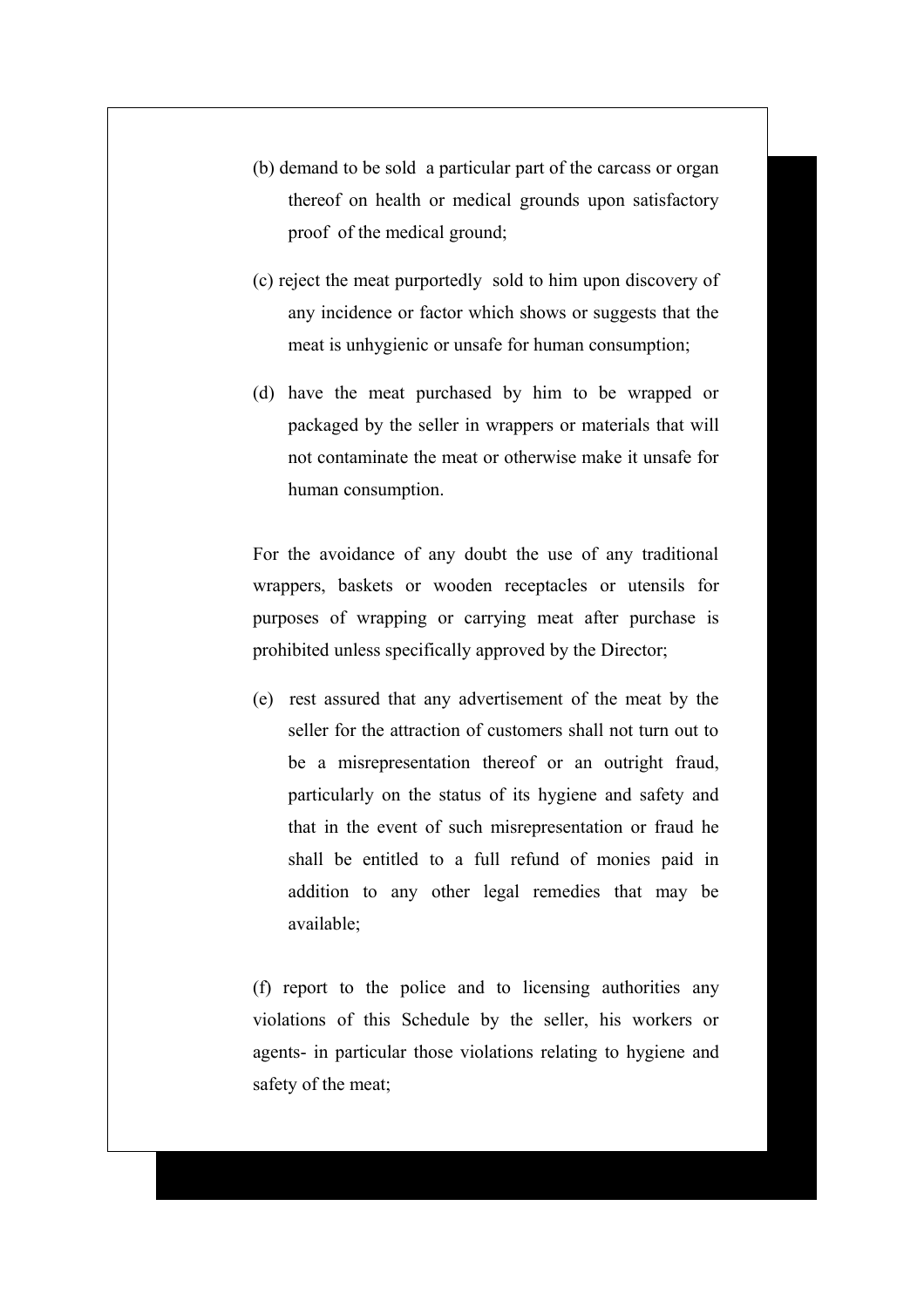(g) petition the Director in writing, alone or with others, where the customer feels that the licensing authorities have failed or neglected to take any steps against a vendor despite repeated protestations or demands. The Director shall be obligated to respond to such petition within 21 days of its being lodged.

**13.** Any person who violates any of the provisions of this Schedule commits an offence and shall be liable on conviction to………….

# **SCHEDULE VI**

# **REPUBLIC OF SOMALILAND.**

**DECREE NO………………………………..**

**THE MEAT INSPECTION AND CONTROL ACT,……….[YEAR]**

**IN EXERCISE** of the powers conferred by section

**MEAT INSPECTION AND CONTROLL ACT (MEAT PROCESSING)**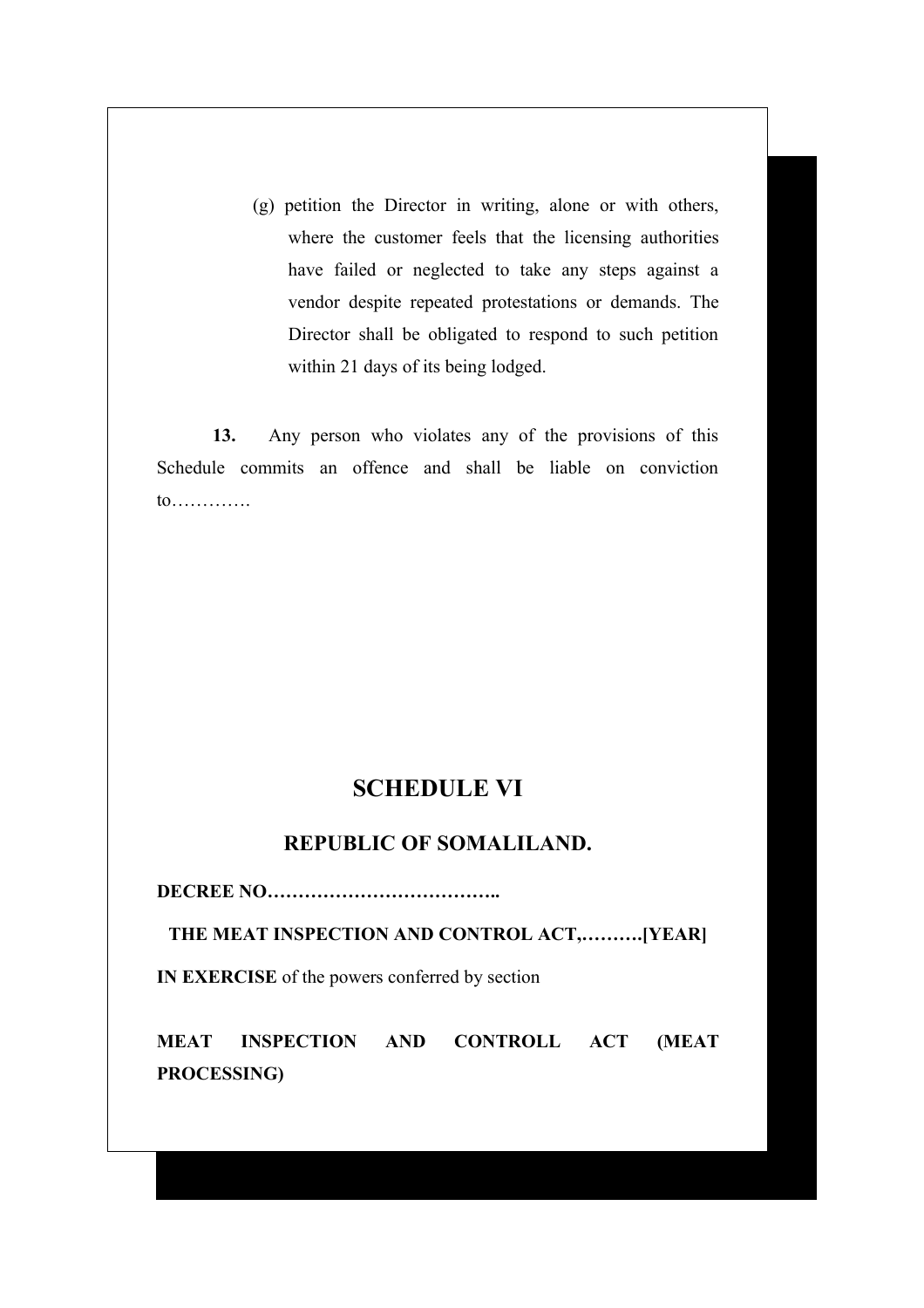**REGULATIONS**18 (1) (e) of Meat Inspection and Control Act………[Year], the Minister for the time being responsible for Veterinary Services decrees the following Regulations-

### **Part I: Preliminaries**

### **Citation**

1. These regulations may be cited as the Meat Inspection and Control Act (Meat Processing) Regulations.

### **Interpretation**

2. Words and phrases used in this Schedule have the same meaning assigned to them under the Act.

**Part 2: Requirements for Meat Cutting and Processing Equipment and Facilities**

### **Requirements for Meat cutting equipment**

3. Operators of Food businesses shall ensure that cutting and processing facilities are constructed so as to avoid contamination of meat, in particular  $by-$ :

(a) availability of appropriate meat cutting and processing equipment;

(a) allowing constant progress of the operations;

(b) ensuring separation between the different production batches;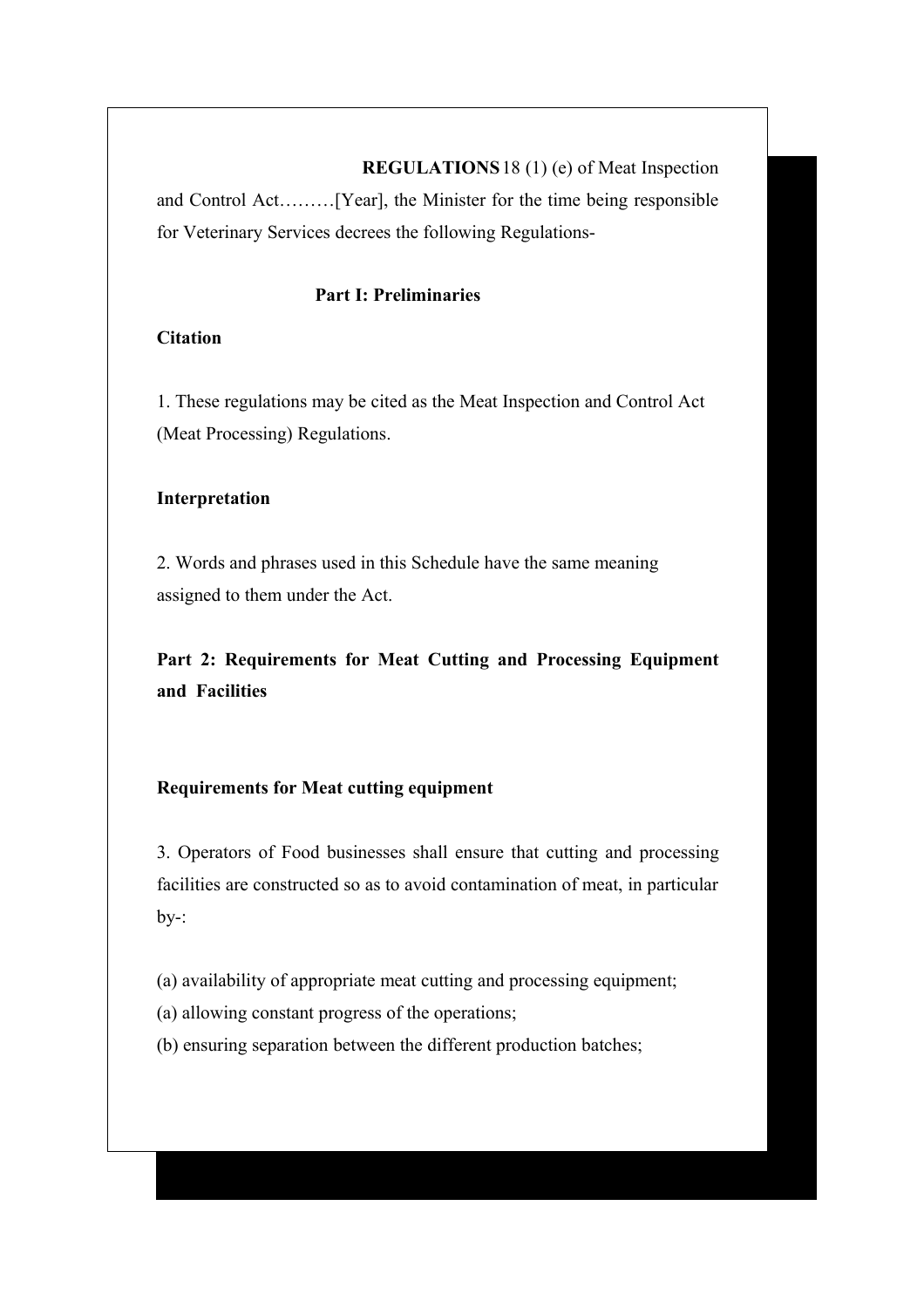4. They shall have:-

(a) rooms for the separate storage of packaged and exposed meat, unless stored at different times or in such a way that the packaging material and the manner of storage cannot be a source of contamination for the meat;

(b) equipment for washing hands with taps designed to prevent the spread of contamination, for use by staff engaged in handling exposed meat; and

(c) facilities for disinfecting tools with hot water supplied at not less than 82 °C, or an alternative system having an equivalent effect.

5. Operators shall ensure that the processing of meat is at all times organized in such a way as to prevent or minimize contamination. Pursuant to this, operators shall further ensure in particular that:

(a) meat intended for cutting is brought into the workrooms progressively as needed;

(b) during cutting, boning, trimming, slicing, dicing, wrapping and packaging, the meat is maintained at not more than 7 °C, by means of an ambient temperature of not more than 12 °C.

# **Part 3. Requirements for Meat Processing through Canning**

1. Containers for packing processed meat or meat preparations passed as fit for human consumption shall be cleaned thoroughly immediately before filling. The cleaning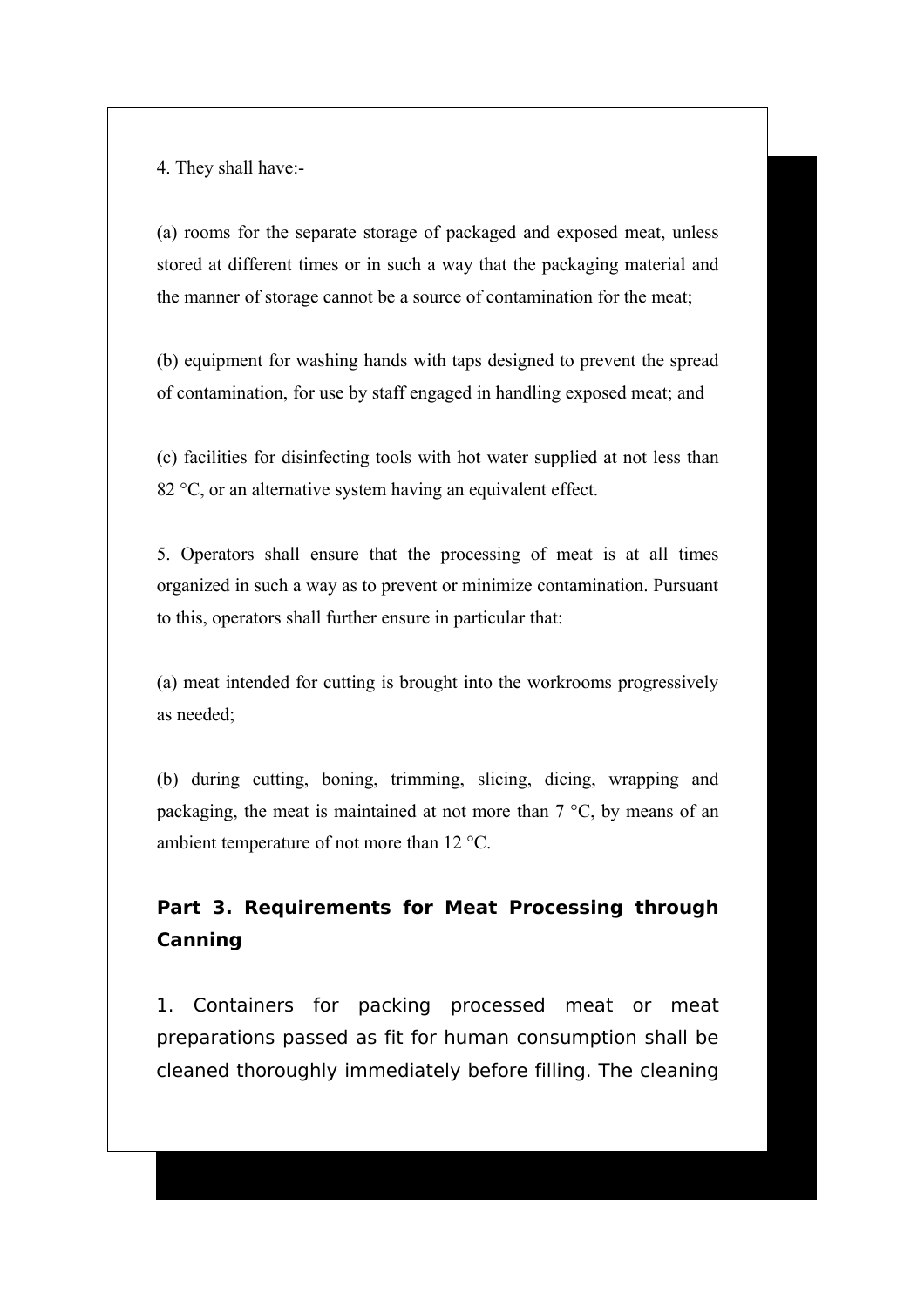shall be done with the container in an inverted position by steam or if necessary with running water of a temperature at least 82 degrees centigrade. The use of efficient jetvacuum equipment for cleaning cans is permitted. Every precaution must be taken to avoid subsequent soiling of the inner surfaces of the containers after cleaning.

2. The closure of hermetically sealed containers shall be perfectly done and nothing less than perfect is acceptable.

3. The containers shall be thoroughly cleaned from outside immediately after closing.

4. Heat processing shall follow promptly after cleaning;

5. Careful inspection shall be made under the supervision of the Veterinary Inspector of the containers by competent employees of the facility immediately after closing and containers which are defectively filled or closed or those showing inadequate vacuum shall not be processed until the defect has been corrected.

6. The containers shall again be inspected by employees of the facility when they are dry and have cooled sufficiently for the sealing compound to have set after processing by heating. The content of defective cans shall be condemned unless correction of the defect is accomplished within six hours following the sealing of the containers or completion of the heat processing, as the case may be, except that:-

(a)if the defective condition is discovered during a daily run, the cans with the products may be held in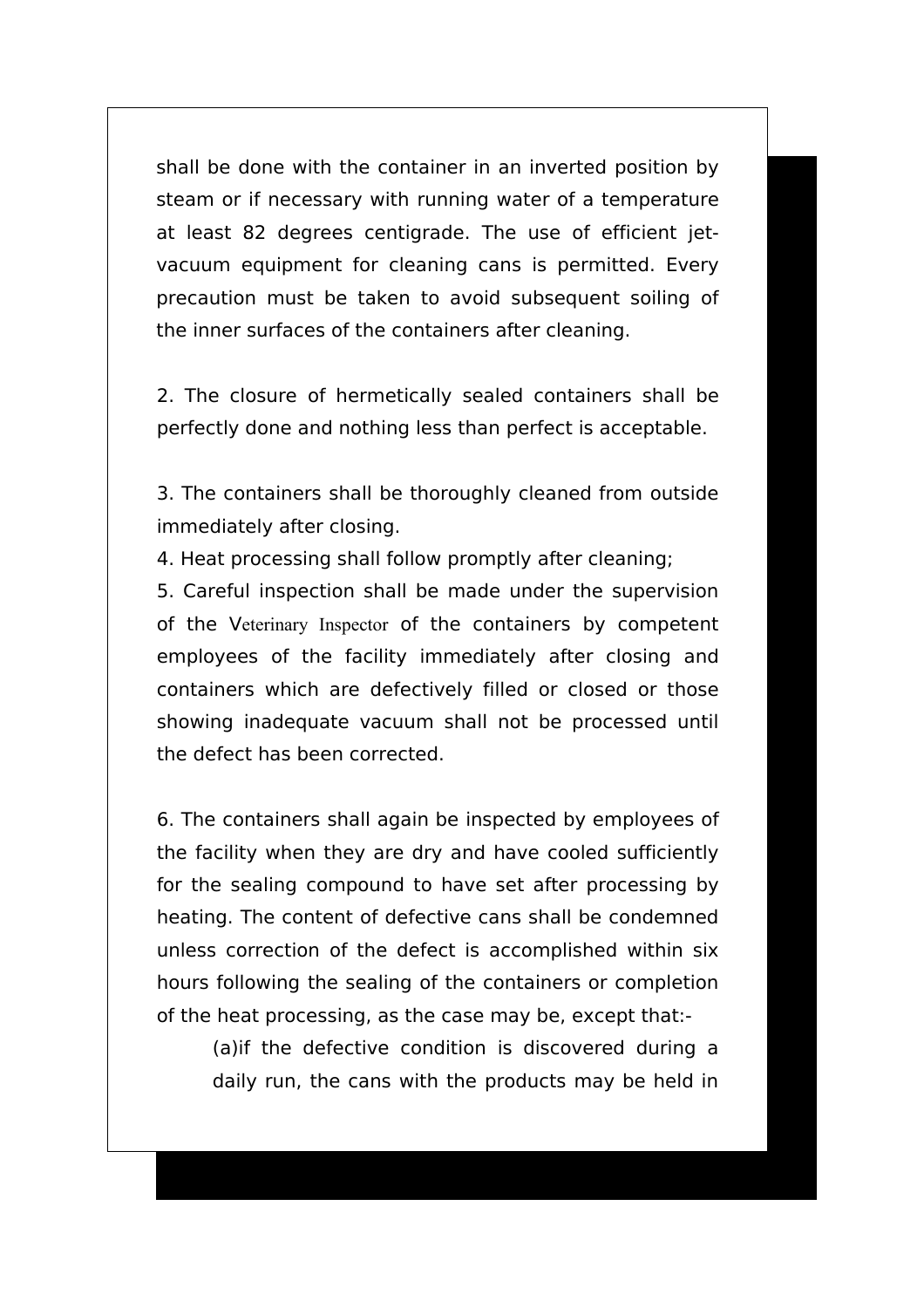coolers at a temperature not exceeding three degrees centigrade under conditions that will promptly and effectively chill them until the following day when the defect may be corrected;

(b) low vacuum or overstuffed cans of meat which have not been handled in accordance with the above may be incubated under the supervision of a Veterinary Inspector after which the cans shall be opened and the sound meat passed for human consumption.

7. Manual handling of containers shall not be permitted until they are dry and have cooled sufficiently for the sealing compound to set after heat processing. Every precaution shall be taken to avoid knocking or bumping of the cans before the sealing compound has set after heat processing.

8. Canned meats shall not be passed unless after cooling to atmospheric pressure and they show the external characteristics of sound cans: that is- the cans shall not be overfilled. They shall have concave sides excepting the seam side, and all ends shall be concave. There shall be no bulging. The sides and ends shall conform to the meat content therein; and there shall be no loose or slack tin.

9. All canned meat shall be plainly and permanently marked on the container by code or otherwise with the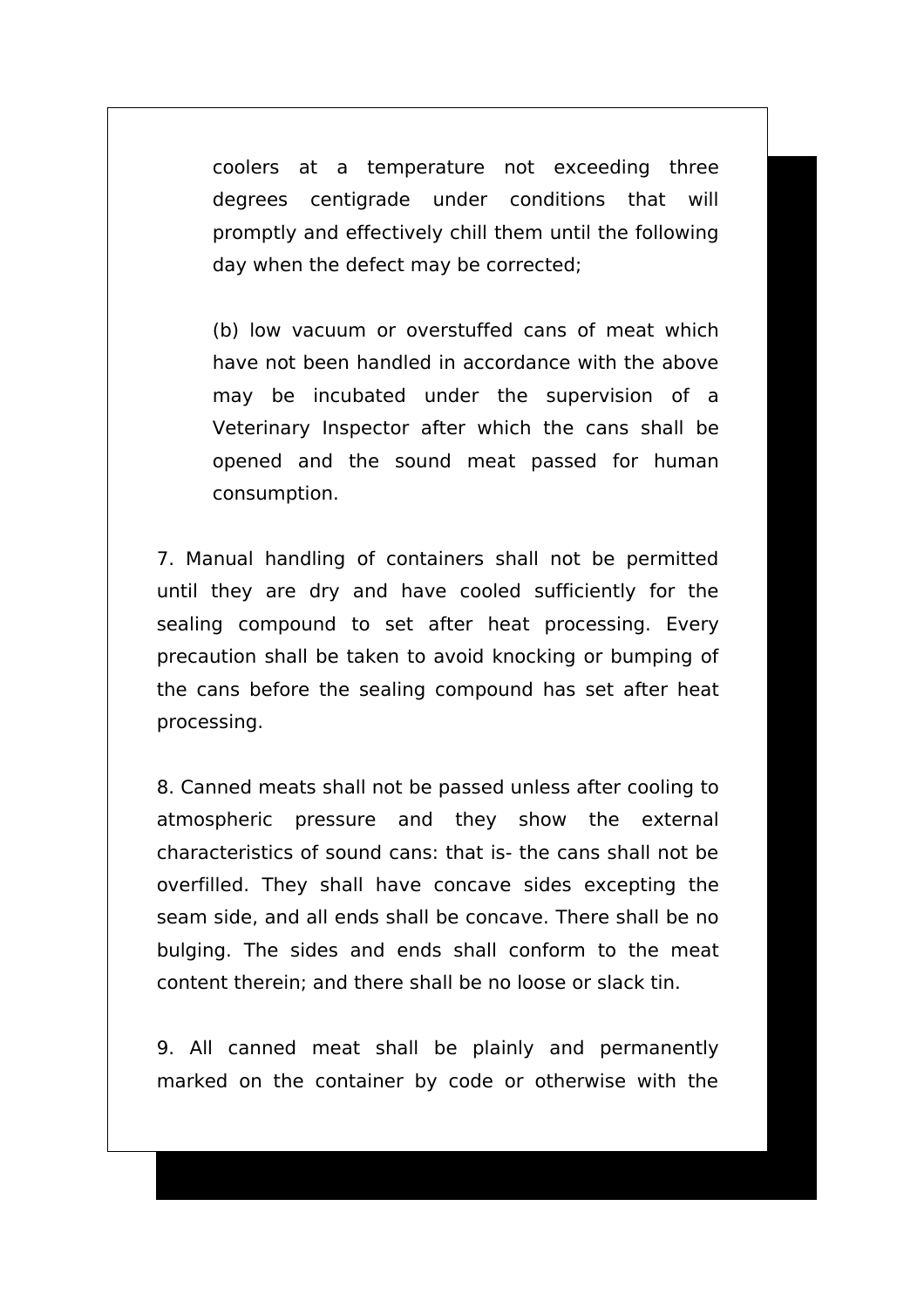identity of the contents and date of canning as is provided in this Schedule. The code used and its meaning shall be on record in the office of the Veterinary Inspector in charge.

10. Canned meat must be processed at such temperature and for such period of time as will ensure keeping without refrigeration under usual conditions of storage and transportation if relied on for preservation.

11. Lots of canned meat shall be identified during their handling in preparation for heat processing by tagging their baskets, cages or cans with tags which should not change colour on going through the heat processing or by other effective means so as to positively preclude failure to heat process after closing.

12. Facilities shall be provided to incubate at least representative samples of the meat that was processed and canned. The incubation shall consist of holding the samples for at least 14 days at 37 degrees centigrade or until such time that the canned meat has been unconditionally accepted by the importing country. However –

(a) the extent to which incubation tests shall be required depends on conditions such as the record of the export meat processing facility in conducting canning operations, the extent of the inspection in connection with the canning operations, the character of the equipment used and the degree to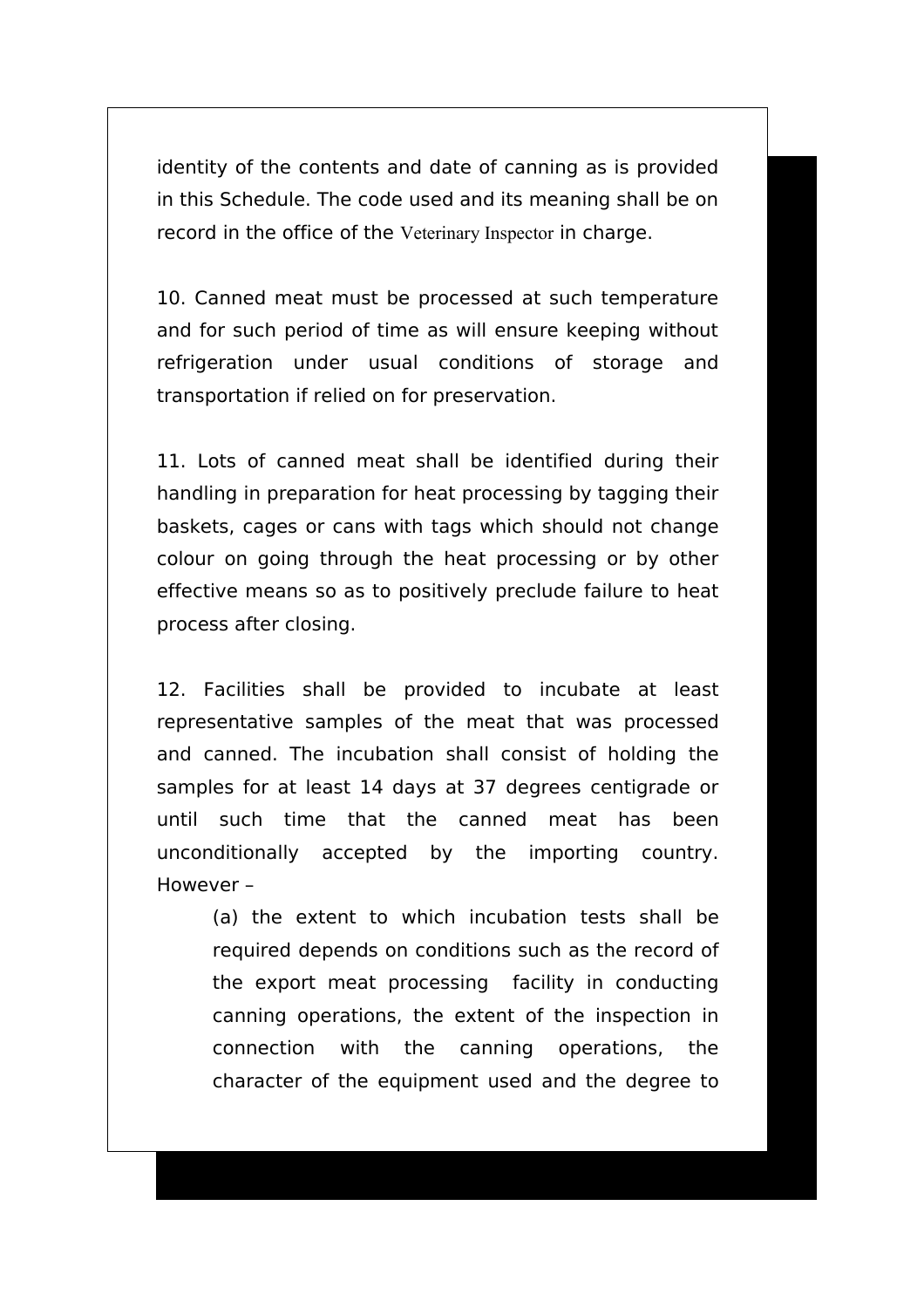which such equipment is maintained at maximum efficiency. Such factors shall be considered by the Veterinary Inspector in determining the extent of incubation testing at a particular export slaughterhouse;

(b) in the event of failure by an export meat processing facility to provide suitable facilities for incubation of test samples, the Veterinary Inspector may require holding of the entire lot under such conditions and for such period of time as may, in his discretion, be necessary to establish the stability of the product.

13. Facilities shall be maintained by the operator for the bacteriological examination of such number of incubated or non- incubated cans as shall be determined by the Veterinary Inspector.

## **Part 4 - Marking and Labeling of Meat Containers, Wrappings or Packages**

1. The provisions of **Part 8.11 of Schedule I** shall, with necessary modifications, apply to the marking and labeling of meat containers, wrappings or packages of meat processed pursuant to this Schedule excepting that-

(a)Raw meat used for canning or processing under this schedule shall be sourced only from slaughterhouses licensed under this Act and must be accompanied by the necessary health marking, certificates and other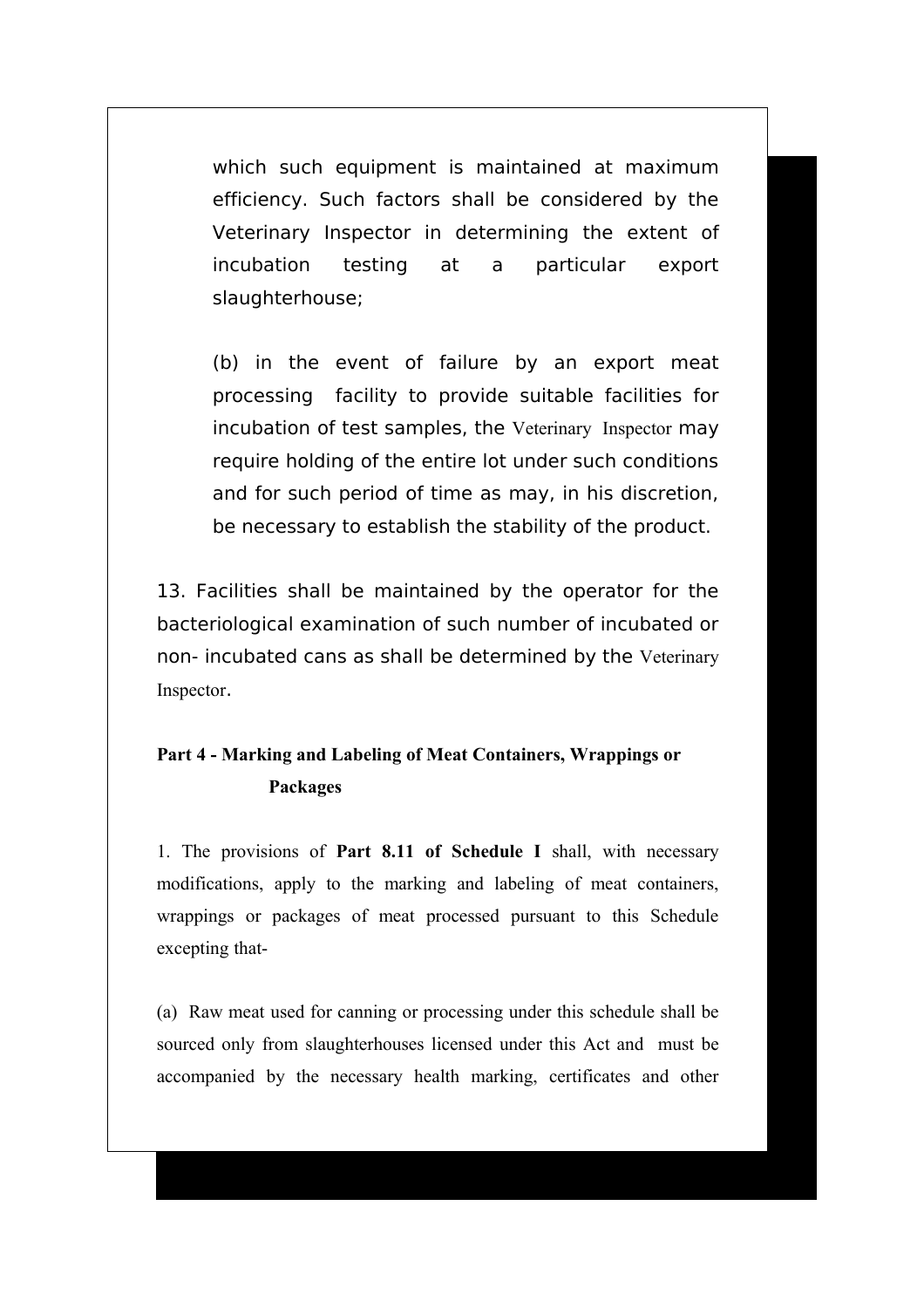documentation required by the Act as to the hygiene and safety of the meat for human consumption;

(b) For the health marking of the canned products, a seal shall be affixed on any container or wrapper carrying the identification number of the processing facility;

(c) The health mark shall include the registration numbers of the slaughterhouse from where the meat originated and that of the Veterinary Inspector who approved the packaging.

# **SCHEDULE VII**

## **REPUBLIC OF SOMALIALND.**

**DECREE NO…………………………………**

**THE MEAT INSPECTION AND CONTROL ACT,………….[YEAR]**

**IN EXERCISE** of powers conferred by section 13(1) (j) of the Meat Inspection and Control Act,………[Year], the Minister for the time being responsible for Veterinary Services decrees the following regulations:-

### **THE MEAT INSPECTION AND CONTROL (IMPORT OF MEAT) REGULATIONS**

**1.** These regulations may be cited as the Meat Inspection and Control (Import of Meat) Regulations.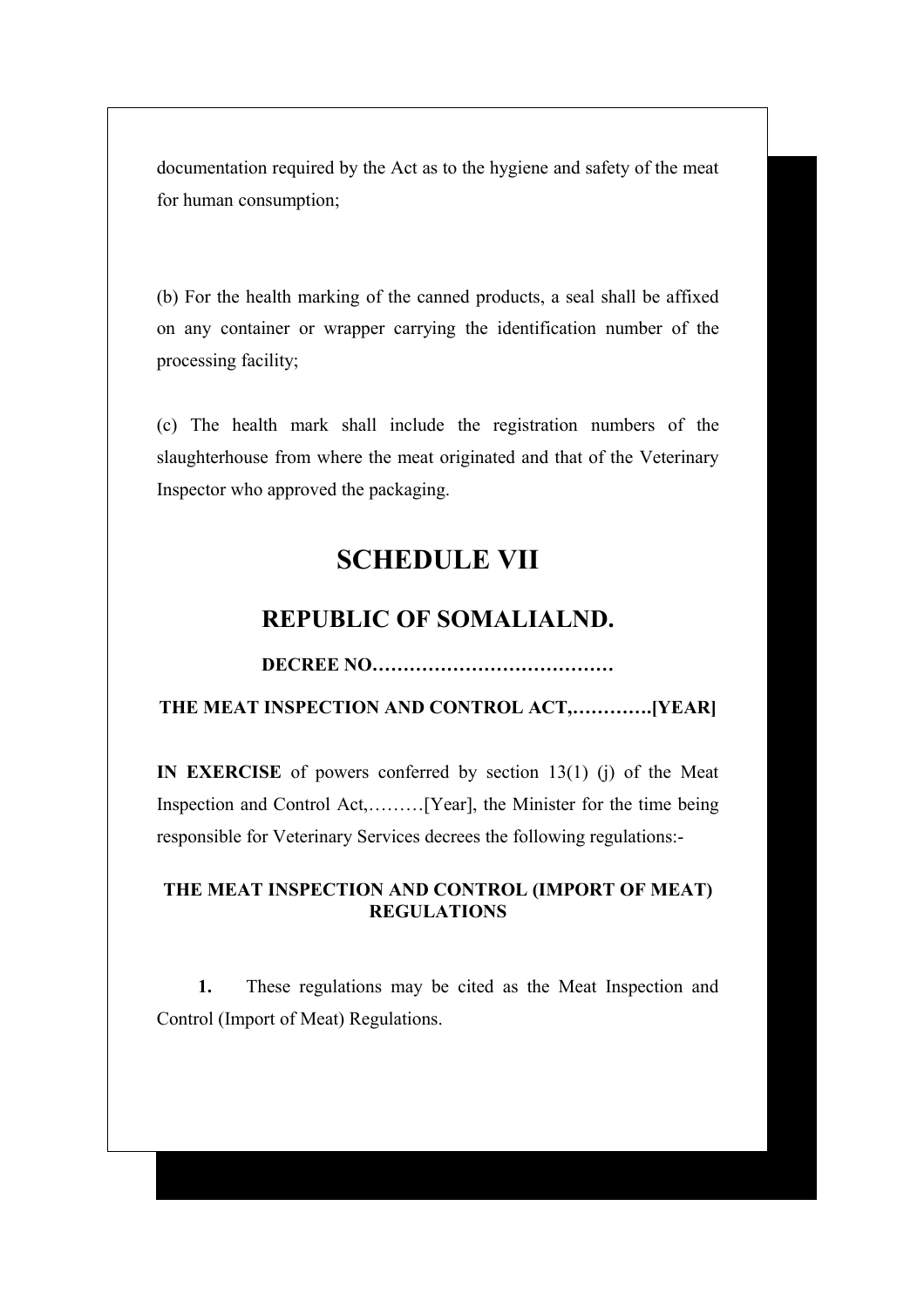**2.** In these regulations, words and phrases therein used have the same meaning assigned to them under this Act;

**3.** No person shall import any meat into the country unless the importation is-

(a) authorized by a permit issued by the Director; or

(b) for a prescribed purpose.

**4.** An application for import of meat shall be made to the Director or to an officer dully authorized by the Director in writing to that effect.

**5.** The application shall be in a prescribed form and shall be accompanied by a fee specified by the Director in a decree notice.

**6.** Upon receipt of the application, the Director shall process the same within 7 days from the date of application and shall inform the applicant of his decision in writing. If the applicant has fulfilled all the requirements of importing meat, the Director shall issue him with a permit in a prescribed form.

**7.** If the Director refuses to grant a permit, he shall inform the applicant in a manner required by regulation 6 and shall state reasons for refusal.

**8.** Any person aggrieved by the decision of the Director issued under regulation 6 shall make an appeal to the Minister within 7 days from the date of notice of the decision and the Minister's decision thereon shall be final.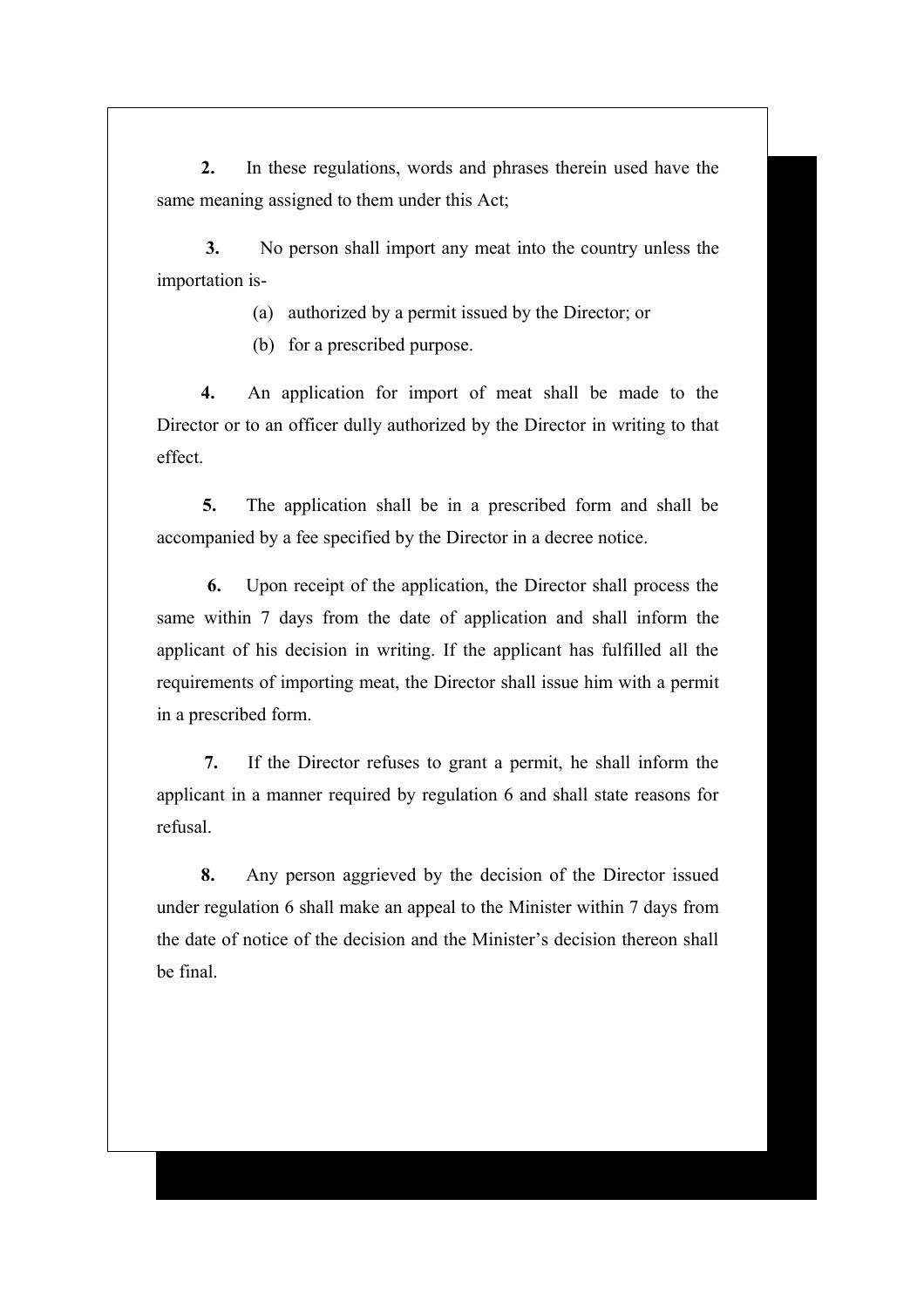**9.** The Director may, in public interest, suspend or withdraw any permit issued under these regulations or may impose any new additional conditions to a permit issued as foresaid.

**10.** Any person who gives in his application any information, which he knows to be false in any material particular, commits an offence and shall be liable on conviction to …………………………………………….

**11.** An import permit―

(a) must be obtained first by the importer before the arrival of the consignment of the meat at the point of entry in the Country.

 Any meat that arrives before a permit is obtained shall be detained at the port of entry until a permit is obtained;

- (b) shall be valid for one consignment only unless the permit otherwise allows;
- (c) may only be issued in respect of meat imported from a place approved by the Director.
- **12.** Meat in respect of which import permit has been issued―
	- (a) may only be imported into the country through the place of entry specified in the permit;
	- (b) must be introduced within the period specified in the permit;
	- (c) must only be off-loaded at the place of entry if all the conditions specified in the permit have been performed;
	- (d) must be stored in a manner and such facility as may be determined by the Director until the veterinary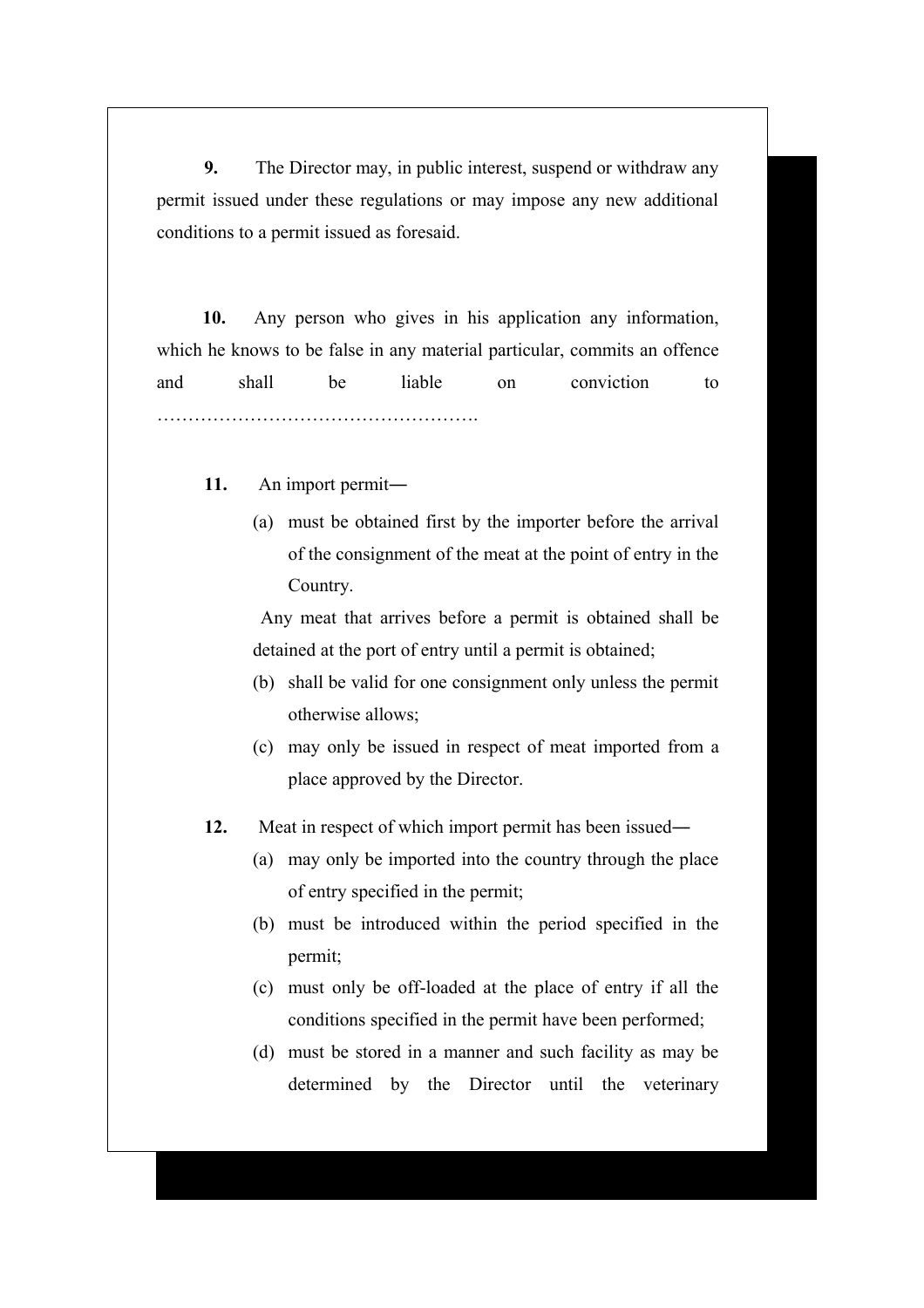procedures or other acts specified in this Schedule or permit have been performed; and

(e) must be available for inspection, sampling and testing by the Veterinary Inspector before being taken away by the importer.

**13.** In particular, imported meat while still awaiting inspection or any other clearance requirement, must be stored in cold storage in such a way as to ensure―

- (a) no soiling, contamination or deterioration; or
- (b) no contamination of other products in cold storage.

**14.** The Veterinary Inspector or any other officer permitted by any written law to deal with matters relating to meat importation shall enforce sufficient security to ensure that the consignment or part thereof is not removed before final release authorization and that all documents are in place and are genuine.

The documents shall be in the hands of the owner of the cold storage until officially authorized by the relevant officer to release the same to the importer.

**15.** Veterinary procedures to be performed by the Veterinary Inspector while the meat is still in cold storage shall include―

- (a) appropriate inspection of the meat to determine whether or not it is safe for human consumption and if not to condemn it and order it destroyed as provided in this Act;
- (b) confirmation of a positive link between the meat and the import permit as well as all other documents pertaining to the certification and inspection of the meat in the country of origin;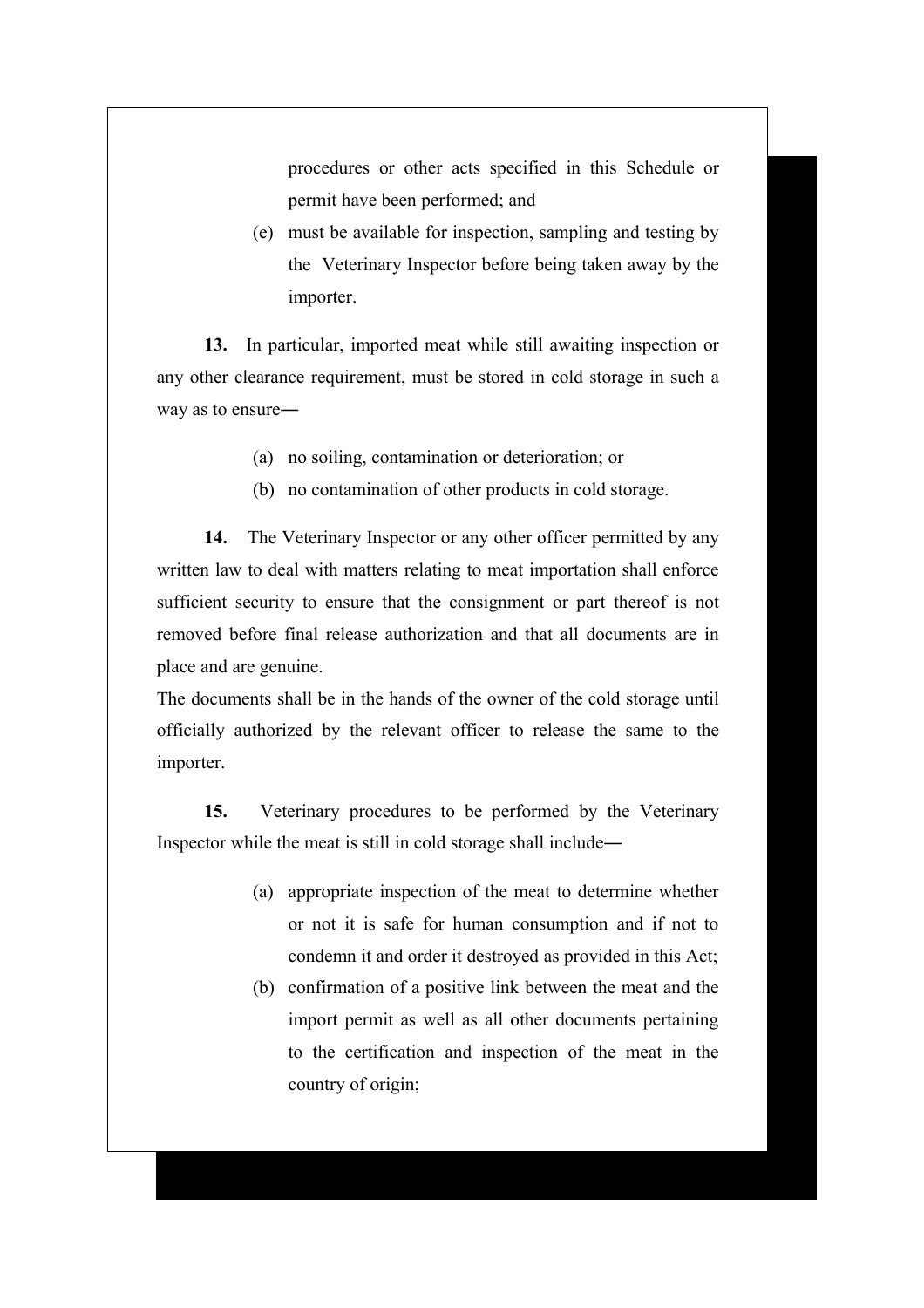- (c) examination of the maintenance of the temperature of the meat during transportation from the country of origin;
- (d) confirmation that no soiling, contamination or deterioration of the meat in any way took place during transportation prior to storage;
- (e) removal of samples for examination;
- (f) examination of test results pertaining to samples taken from the consignment;
- (g) conducting any other action necessary to ensure that the meat poses no threat of transmitting a contagious animal disease in the country.

**16.** If the Director has knowledge of any meat being imported contrary to the provisions of these regulations or an import permit, he may direct that the meat or any portion thereof shall not be off-loaded or that it may be offloaded subject to such conditions as he may necessarily specify.

**17.** Any person who contravenes the provisions of these Regulations commits an offence and shall be liable on conviction to

## **SCHEDULE VIII**

## **REPUBLIC OF SOMALILAND.**

#### **DECREE NO………………………………….**

#### **THE MEAT INSPECTION AND CONTROL ACT,…..[YEAR]**

**IN EXERCISE** of the powers conferred by section 18(1)(n) of the Meat Inspection and Control Act,…….[Year], the Minister for the time being responsible for Veterinary Services decrees the following Regulations-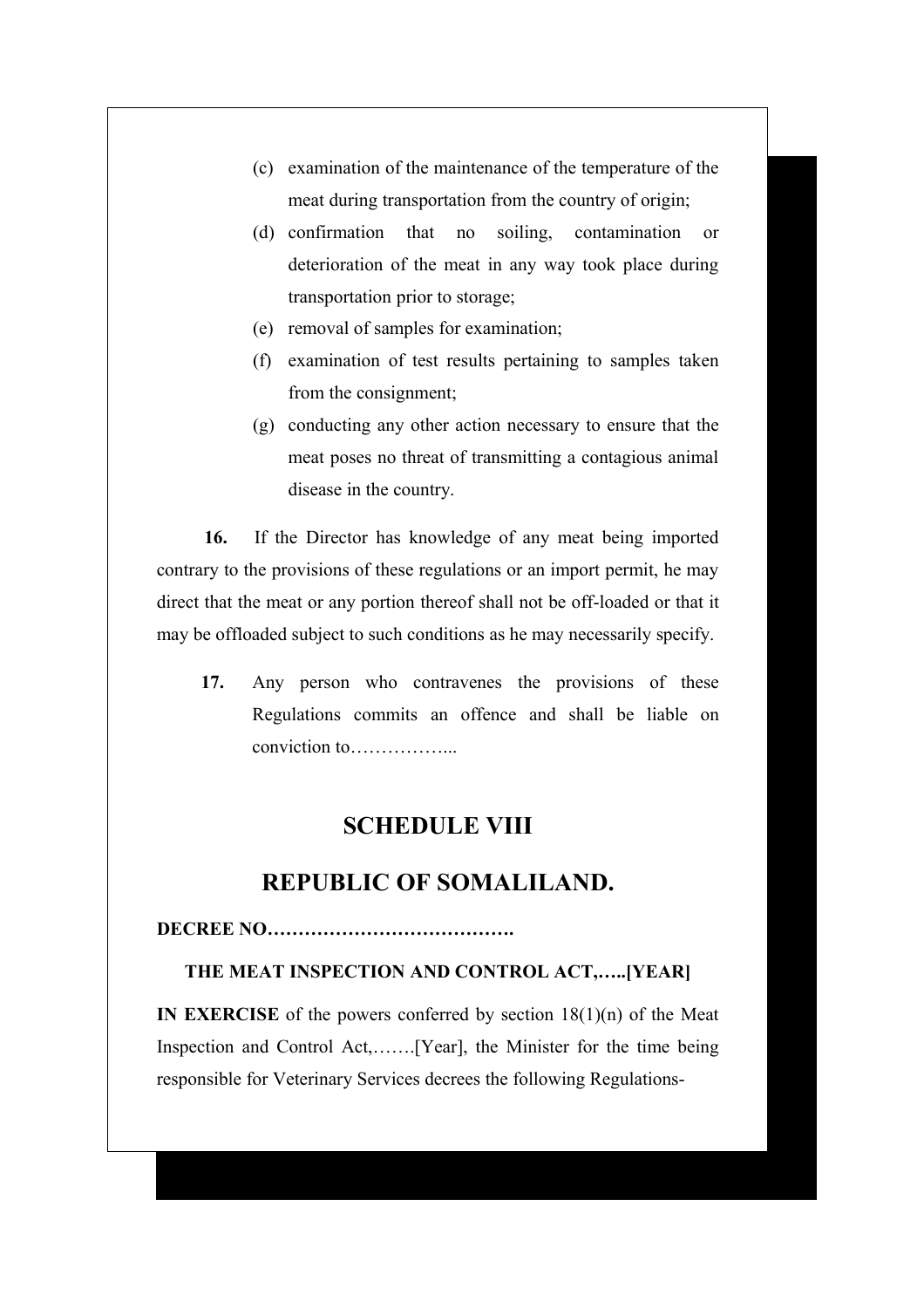#### **THE MEAT INSPECTION AND CONTROL (INSPECTION FEES) REGULATIONS**

**1.** These Regulations may be cited as the Meat Inspection and Control (Inspection Fees) regulations.

**2.** In these regulations, words and phrases used therein have the same meaning assigned to them under this Act.

**3.** Unless waived or varied by the Minister for whatever reason, there shall be paid to the Government in respect of inspection of animals slaughtered and inspected in any slaughterhouse for the purpose of export or local consumption as provided in this Act, an inspection fee at the following rates per animal―

Shs. Cts

**4.** The inspection fee shall be, paid to the Veterinary Inspector in cash at the time of inspection unless payment by any other means and the arrangements thereof have been made and agreed upon as circumstances may require.

**5.** Unless payment of interest has been dispensed with under *Sharia Law* or a directive of the Minister, failure to pay the fee herein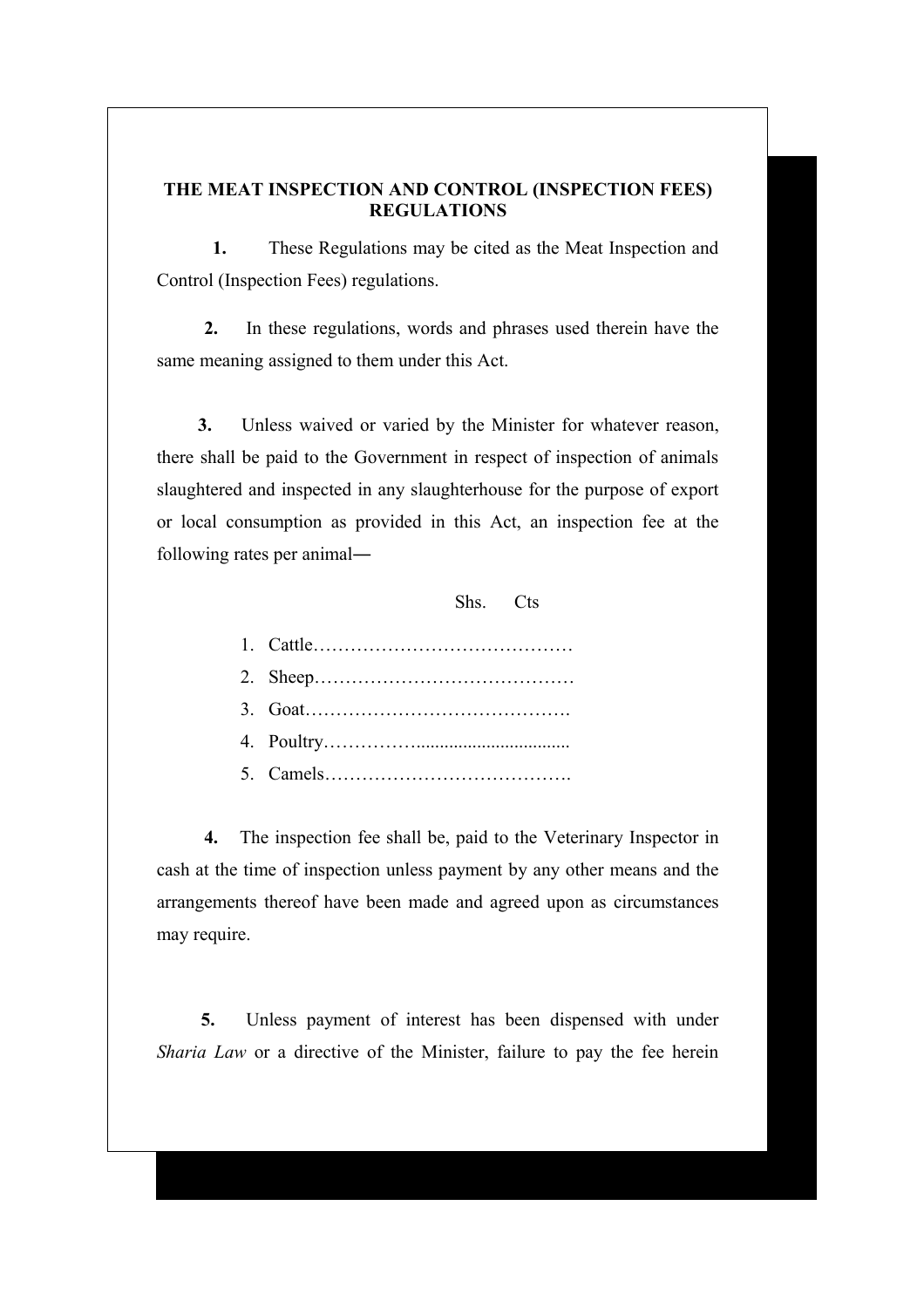stipulated shall attract an interest at a rate determined by the Minister from time to time.

# **SCHEDULE X REPUBLIC OF SOMALILAND.**

### **LEGAL NOTICE NO…………………………………..**

### **THE MEAT INSPECTION AND CONTROL ACT,…………. [YEAR]**

**IN EXERCISE** of the powers conferred by section 18(1)(m) of the Meat Inspection and Control Act,………[Year], the Minister for the time being responsible for Veterinary Services by decree prescribes the following Forms-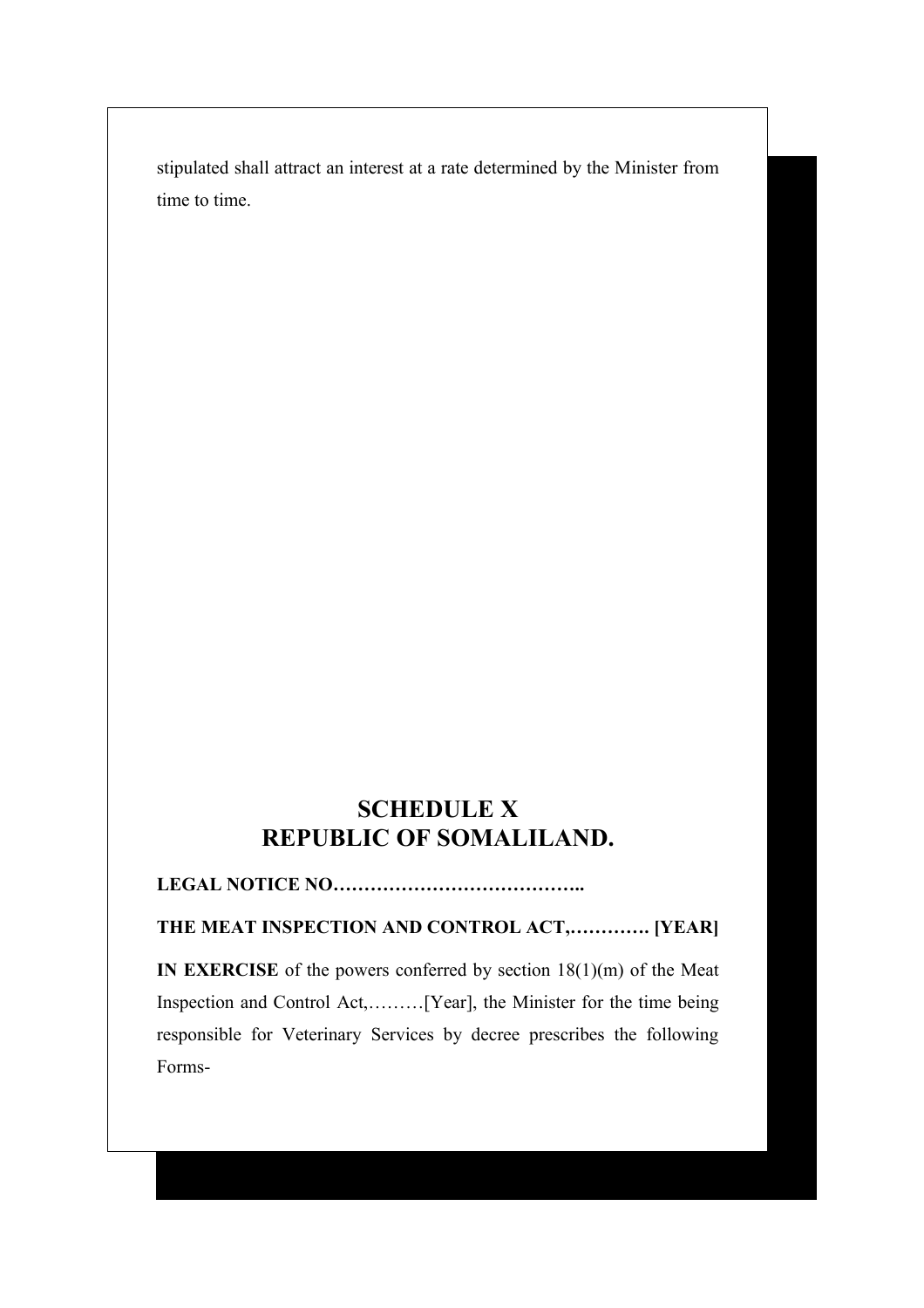#### **PRESCRIBED FORMS**

#### **FORM MICA/………………**

#### **APPLICATION FOR SLAUGHTERHOUSE LICENCE/RENEWAL/ REPLACEMENT GENERALLY**

#### **1. DETAILS OF APPLICANT (OPERATOR)**

Name of the Applicant (Operator)…......……............................

Postal/Other Address of Operator ………………………..........

**2.** I hereby apply for issue/renewal/replacement of license (specify). If application is for Replacement state the reason for that (attach evidence, if any, to support reason for seeking replacement)………...

……….......................

.....

........................................................................................................................ .....

#### ........................................................................................................................

### **3. DETAILS OF SLAUGHTERHOUSE, etc.**

Name and category/level of slaughterhouse/facility (Name and category/level of slaughterhouse/facility (specify export or local or village)

……………...............................................................................................

Postal/ other Address of Slaughterhouse: ………………….........

Physical Address of Slaughterhouse (including town/ District, and village

…………………………............…...…...................................

……....................

….................

Previous registration and license number (if any)

………….............................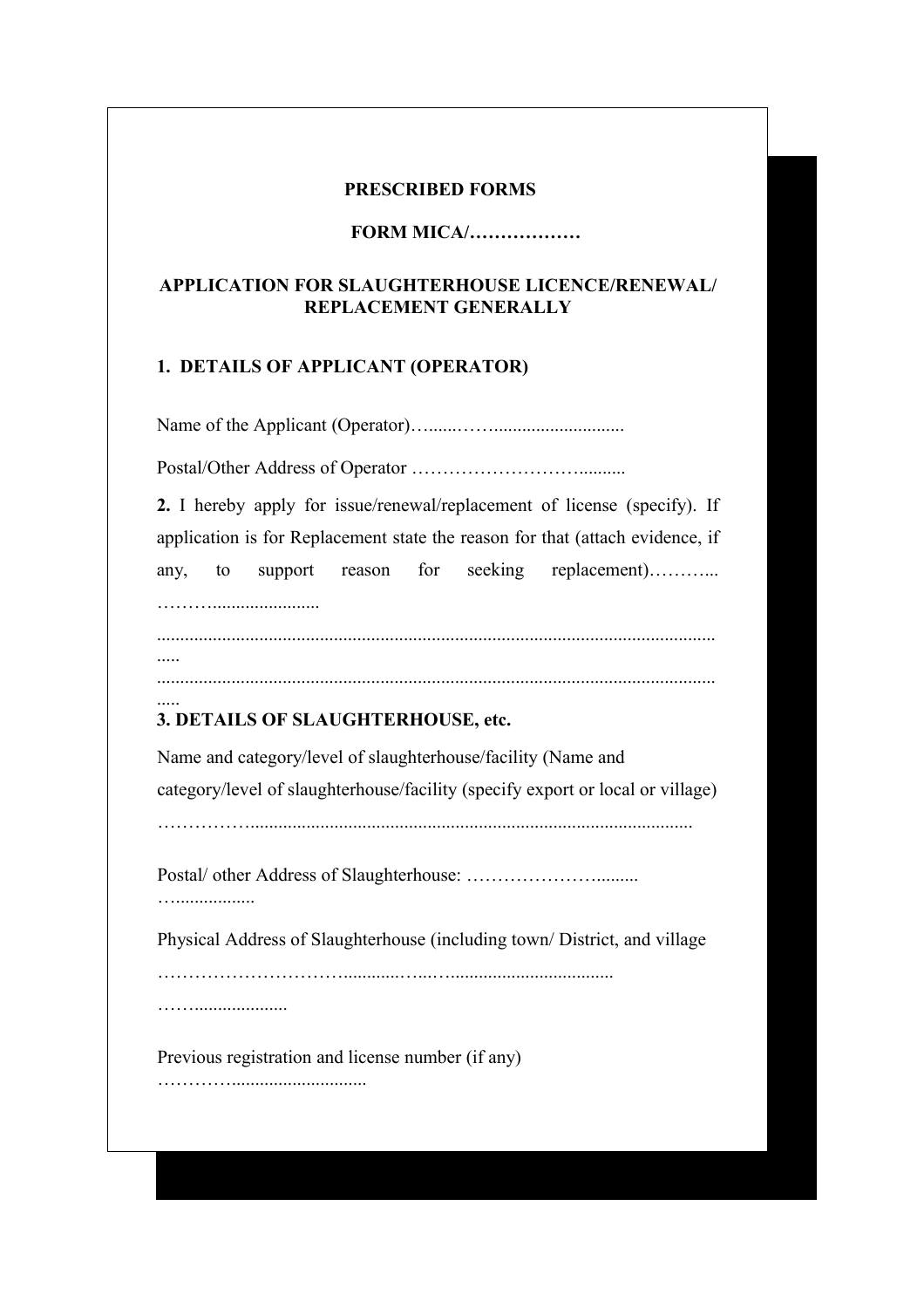Type of animal to be processed in slaughterhouse: Cattle, sheep and goats, poultry or other (specify)

………………………………………………………………………………

Average weekly throughput:

……………………...............................................

Usual time and duration of slaughter

…………..................................................

### **4. ENVIRONMENT, STAFF, ETC**

Nature of structures/physical/ environmental in the neighborhood of intended slaughter………………................................................................................. ........................................................................................................................ ........................................................................................................................ ............................................. Source of water and estimated volume thereof at optimal level (in liters). State if there are any water storage facilities…............................................................ ........................................................................................................................ ..... Number of optimal staff, their sex, level of training and general education…… ........................................................................................................................ ..... **5.** Additional information by applicant (if any) …………………............................................................................................ ......

I, the undersigned, hereby state that the information I have stated here above is true to the best of my recollection. I also understand that it is an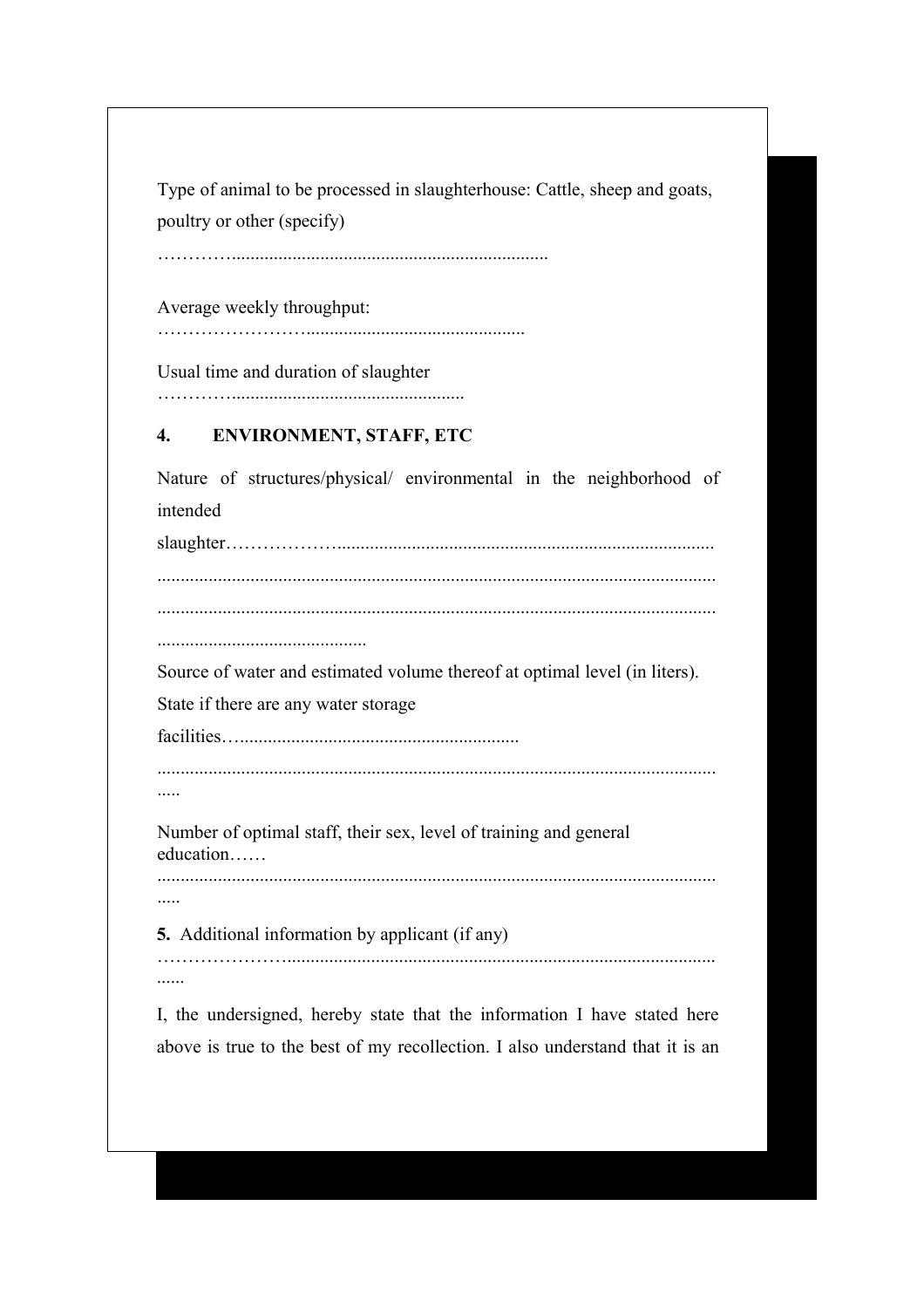offence under the Meat Inspection and Control Act,……[Year] to knowingly give false information in making this application. \*

Signature of Applicant: ................. Date...................

|                                      | (*attach professionally certified drawings/sketches | - of |
|--------------------------------------|-----------------------------------------------------|------|
| slaughterhouse/alterations, if any). |                                                     |      |

### **REPUBLIC OF SOMALILAND**

### **MEAT INSPECTION AND CONTROL ACT**

**MICA/LICENCE NO**…………….................................... ………………….

## **LICENCE TO OPERATE A SLAUGHTERHOUSE, ETC. (First issue/Renewal/Replacement)\***

**THIS LICENSE TO OPERATE A SLAUGHTERHOUSE** is issued as (first issue/renewal/replacement)\*to………………………… (Name of Applicant) to operate …………………….. [Name of slaughterhouse] whose particulars are described herebelow pursuant to Section 11(5) of the Meat Inspection and Control Act… …….. [Year of the Act].

Name of type of slaughterhouse: ………………….............……………..

Description of slaughterhouse: ……………………….............

….....................

…................

Category/level of slaughterhouse: …………………………..........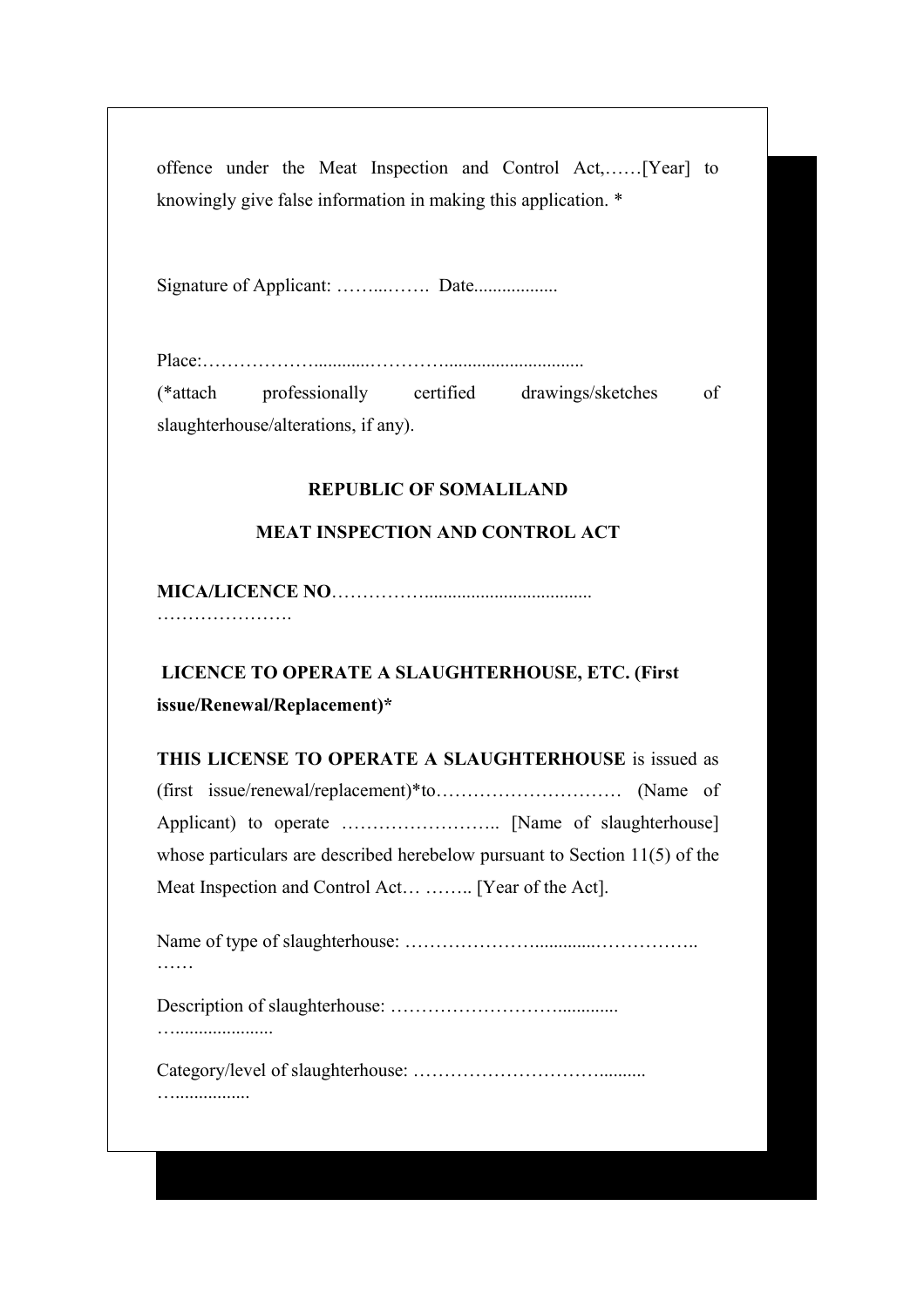| Physical address of slaughterhouse                                          |
|-----------------------------------------------------------------------------|
| Special conditions under which the [type of slaughterhouse] may<br>operate: |
|                                                                             |
| This License is<br>the above mentioned slaughterhouse at all times.         |
| Date                                                                        |

Official Stamp……………………………………………………………

### **REPUBLIC OF SOMALILAND**

### **MEAT INSPECTION AND CONTROL ACT**

**FORM MICA. NO……………….**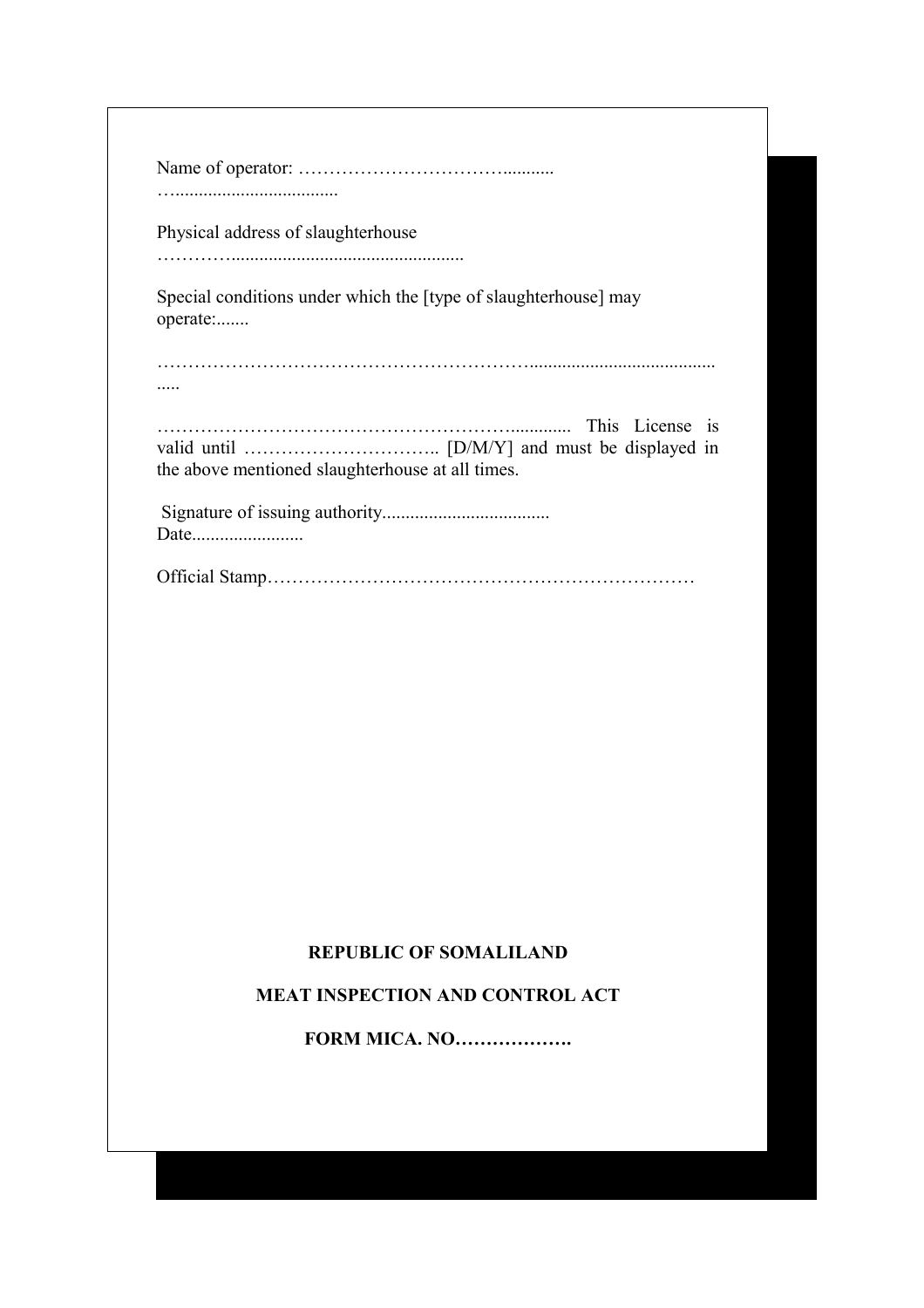### **APPLICATION FOR RELOCATION OF SLAUGHTERHOUSE/FACILITY**

### **1. NATURE OF APPLICATION**

I hereby apply for the relocation of slaughterhouse

from.................................... …………………………………………

(current location) to………………………………………… (new location)

 $\mathcal{L}_{\mathcal{M}}$ 

I certify that no alterations to the slaughterhouse/facility have been made since the previous licence was granted and the Category of the slaughterhouse/facility is still the same.

### **DESCRIPTION OF SLAUGHTERHOUSE**

Name and registration number of the slaughterhouse:

…………………..........

Description of the slaughterhouse/facility: ………………..............

…....................................................................................

Licence/Registration Number: ……….............

 $\mathcal{L}_{\mathcal{M}}$  , and the contract of the contract of the contract of the contract of the contract of the contract of the contract of the contract of the contract of the contract of the contract of the contract of the cont

### **3. DETAILS OF RELOCATION (if applicable)**

Description of new location and reasons for relocation\*………………………………………………………………… ………

Signature of applicant ….…….........…… Date: ..................……............

(\*Attach map of the new area showing the new location of slaughterhouse in relation to existing human activities and any notable structures in the neighbourhood).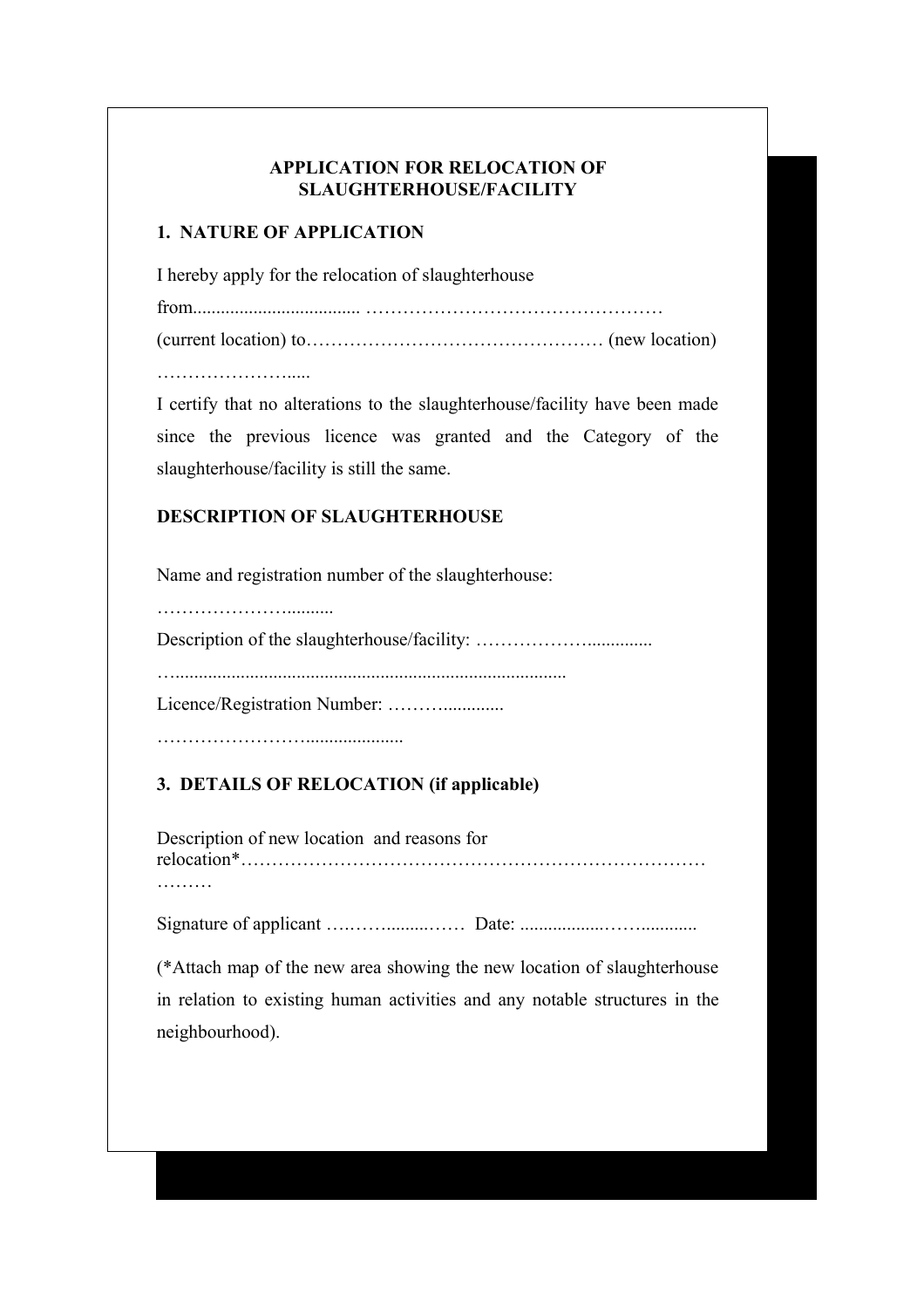#### **REPUBLIC OF SOMALILAND**

### **MINISTRY OF LIVESTOCK FORM/MICA ………………………..**

### **APPLICATION FOR ALTERATIONS OR ADDITIONS TO SLAUGHTERHOUSE PREMISES**

### **1. NATURE OF APPLICATIONS**

I hereby apply for permission to make alterations/additions to the premises mentioned below and whose details are attached.

### **2. DESCRIPTION OF PREMISES**

Name of the premises ………………………..................................………. … Description of the premises……………………………….............................. Registration number of slaughterhouse …………………………..................... Licence number of operator: ……...………..... …………………................... Postal/Other Address of premises: ………………………………………….. Physical address of slaughterhouse (including District and village): …………… ........................................................................................................................ .... **3. DETAILS OF OPERATOR/OWNER** Name of owner/operator: …………………………………….......................... Postal/Other address of Applicant: ………………………...............................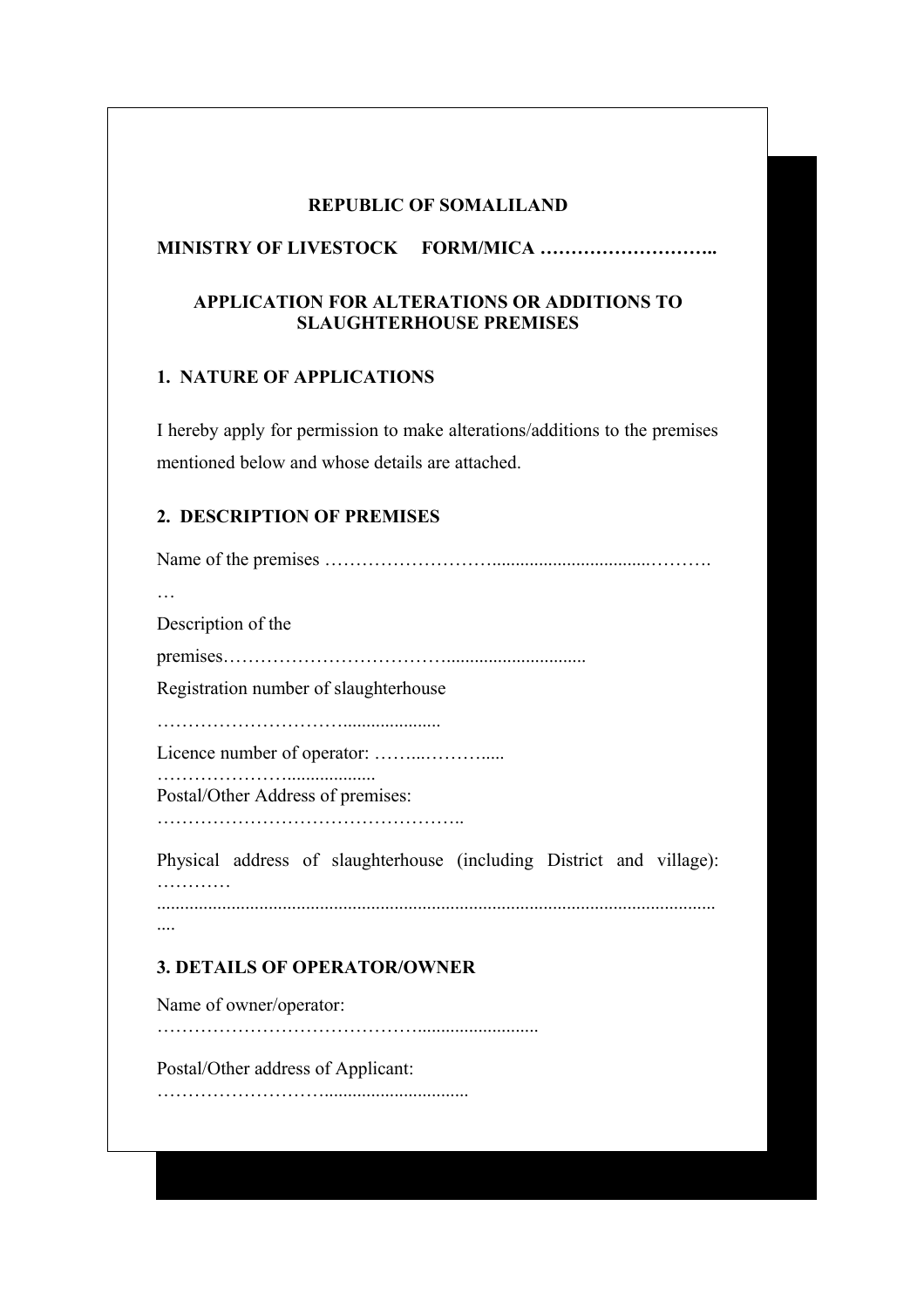#### Physical address of applicant\*:

………………………...................................

Signature of applicant: …………............….. Date: ……..............……

(\*Attach drawings/plans of alteration and map of area showing the premises and their new relation to neighboring buildings, settlements or human activities).

#### **REPUBLIC OF SOMALILAND MINISTRY OF LIVESTOCK EXPORT FORM MICA No -------------**

#### **Certificate of Veterinary Inspection for Animals/ Animal Products.**

I the undersigned declare that according to the veterinary laws and regulations of the Republic of Somaliland, I have today examined the under-mentioned animals/animal products and certify that they show no signs of infectious diseases and are in good condition and that there are no reports of notifiable diseases in the area/area of origin of the animals/animal products.

| <b>Inspection</b>                     |  |
|---------------------------------------|--|
| Trade                                 |  |
|                                       |  |
| Previous certificate numbers (if any) |  |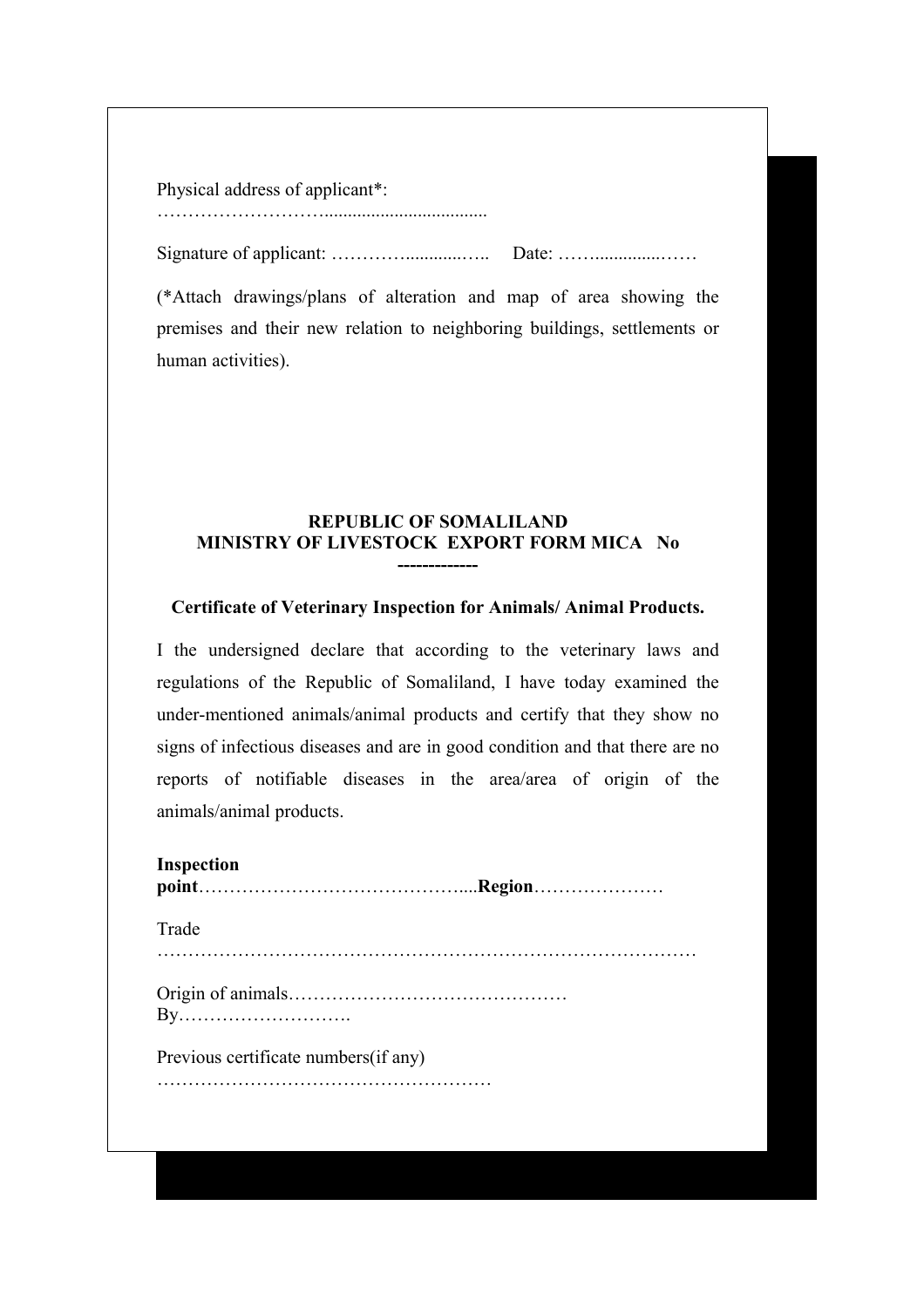Proceeding to………………………………………….. By………………….

| Live animal (no) | Animal products (species, quantity) |
|------------------|-------------------------------------|
| Cattle           | Skin                                |
| Sheep            | Hides                               |
| Goats            | Meat                                |
| Camels           | <b>Blood</b>                        |
| Other            | Other                               |

*Use supplementary sheet if animals are individually identified e.g tagged.*

| certificate                                                          |
|----------------------------------------------------------------------|
| Original – White – to be given to owner.                             |
| Duplicate-Blue- to be sent to the Regional Coordinator of Livestock. |
| Triplicate-Pink- to remain in book.                                  |

### **REPUBLIC OF SOMALILAND**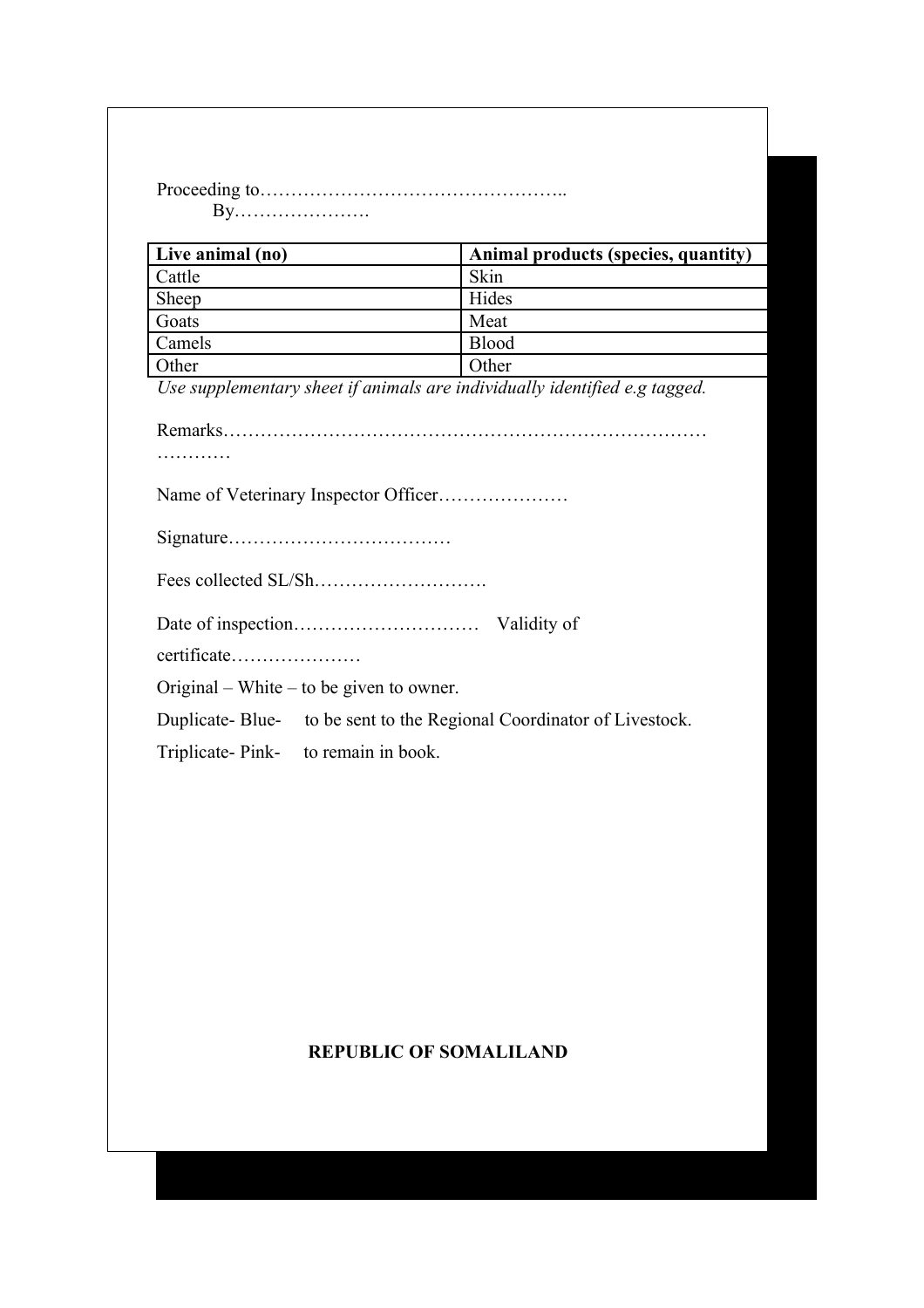#### **MEAT INSPECTION AND CONTROL ACT FORM MICA NO………….**

**The Meat Inspection and Control Act (Certificate of Meat Transport)**

*Form for Certificate of Meat transport: Issued pursuant to Regulation 10(1) of the Meat Transport Regulations under Schedule IV-*

Permission is hereby granted to transport meat described below-

| .                                                 |  |
|---------------------------------------------------|--|
| Owner of the                                      |  |
|                                                   |  |
|                                                   |  |
| No. of carrier's                                  |  |
|                                                   |  |
| Registration No. of the                           |  |
|                                                   |  |
|                                                   |  |
| Name of the person responsible for consigning the |  |
|                                                   |  |
| .                                                 |  |
| Name of the                                       |  |
|                                                   |  |
|                                                   |  |
| Names of the                                      |  |
|                                                   |  |
| Date and time of                                  |  |
|                                                   |  |
|                                                   |  |
| Official stamp Veterinary/Meat                    |  |
|                                                   |  |